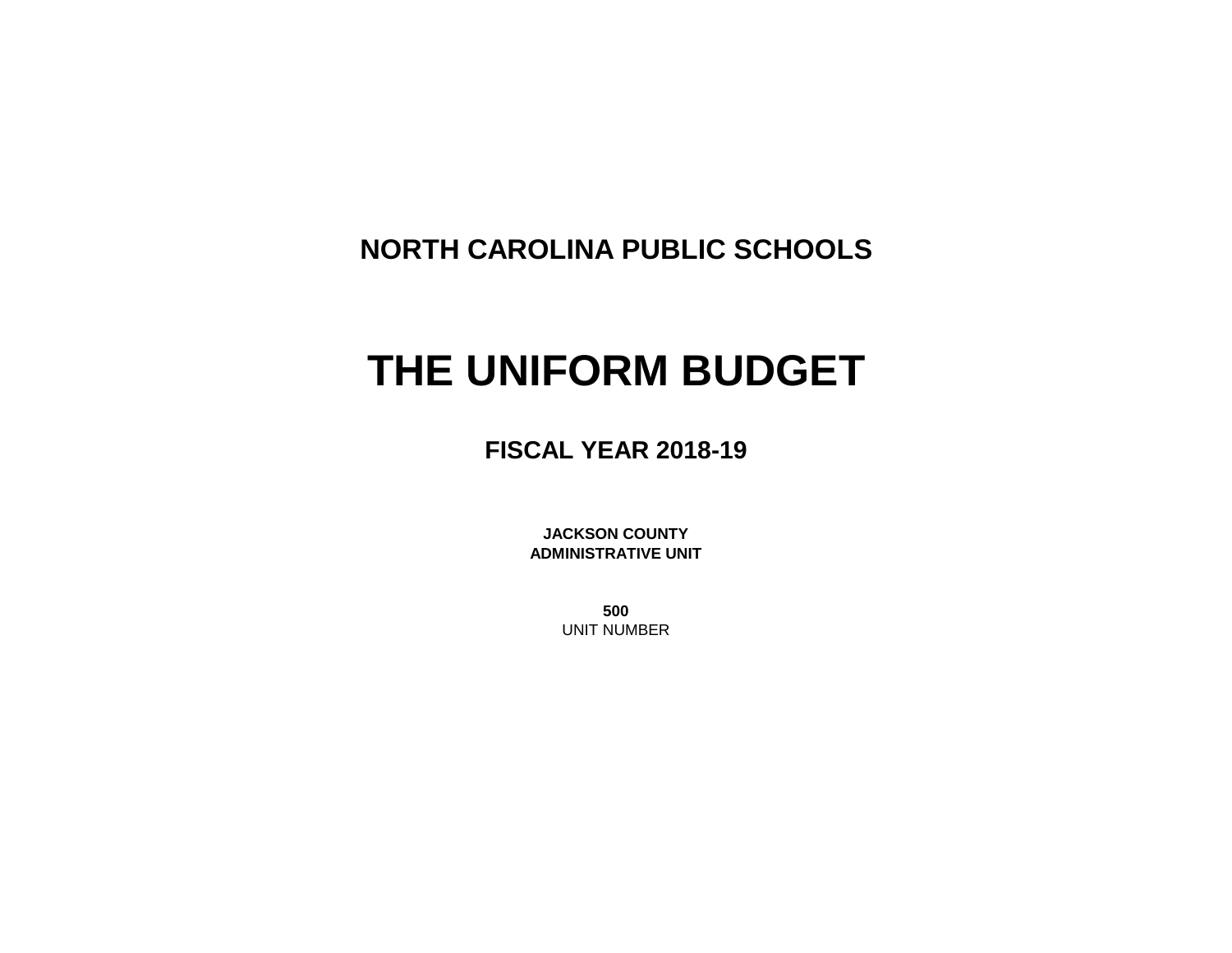#### **THE UNIFORM BUDGET FISCAL YEAR 2018-9**

#### **Summary of Revenues and Expenditures**

|                                                    | (2)                 | (3)            | (4)                | (5)            | (6)              | (7)            | (8)          | (9)        |
|----------------------------------------------------|---------------------|----------------|--------------------|----------------|------------------|----------------|--------------|------------|
|                                                    | LOCAL               | OTHER SPECIFIC | <b>STATE</b>       | <b>FEDERAL</b> | <b>CHILD</b>     | <b>CAPITAL</b> | TOTAL BUDGET |            |
|                                                    | <b>CURRENT</b>      | <b>REVENUE</b> | <b>PUBLIC</b>      | <b>GRANT</b>   | <b>NUTRITION</b> | <b>OUTLAY</b>  |              |            |
|                                                    | <b>EXPENSE FUND</b> | <b>FUND</b>    | <b>SCHOOL FUND</b> | <b>FUND</b>    | <b>FUND</b>      | <b>FUND</b>    | 2018-19      | 2017-18    |
| <b>REVENUES</b>                                    |                     |                |                    |                |                  |                |              |            |
| <b>State Sources</b>                               |                     | 50,000         | 24,565,164         |                | 1,500            |                | 24,616,664   | 23,193,078 |
| <b>Federal Sources</b>                             | 141,928             | 173,920        |                    | 1,774,388      | 1,591,260        |                | 3,681,496    | 5,076,484  |
| <b>Local Sources</b>                               | 7,517,051           | 302,976        |                    |                | 702,400          | 1,330,700      | 9,853,127    | 9,669,697  |
| <b>Total Operating Revenues</b>                    | 7,658,979           | 526,896        | 24,565,164         | 1,774,388      | 2,295,160        | 1,330,700      | 38, 151, 287 | 37,604,401 |
| Fund Balance Appropriated                          | 950,467             | 441,510        |                    |                | 60,259           |                | 1,452,236    | 1,371,989  |
| Transfers in                                       |                     | 50,436         |                    |                | 90,405           |                | 140,841      | 80,281     |
| TOTAL REVENUES                                     | 8,609,446           | 1,018,842      | 24,565,164         | 1,774,388      | 2,445,824        | 1,330,700      | 39,744,364   | 39,391,529 |
| <b>EXPENDITURES</b>                                |                     |                |                    |                |                  |                |              |            |
| 5000 INSTRUCTIONAL SERVICES                        |                     |                |                    |                |                  |                |              |            |
| 5100 Regular Instructional Services                | 1,060,991           | 171,025        | 14,393,387         | 238,382        |                  |                | 15,863,785   | 14,843,517 |
| 5200 Special Populations Services                  | 48,274              | 98,035         | 3,064,582          | 945,850        |                  |                | 4,156,741    | 3,964,857  |
| 5300 Alternative Programs & Services               | 85,250              | 29,000         | 923,972            | 170,016        |                  |                | 1,208,238    | 2,797,504  |
| 5400 School Leadership Services                    | 875,904             |                | 1,540,668          |                |                  |                | 2,416,572    | 1,983,399  |
| 5500 Co-Curricular Services                        | 512,887             | 40,331         |                    |                |                  |                | 553,218      | 561,220    |
| 5800 School-Based Support Services                 | 847,693             | 213,176        | 1,747,085          | 44,054         |                  |                | 2,852,008    | 2,657,936  |
| SUB-TOTAL INSTRUCTIONAL SVCS. (5000)               | 3,430,999           | 551,567        | 21,669,694         | 1,398,302      |                  |                | 27,050,562   | 26,808,433 |
| 6000 SYSTEM-WIDE SUPPORT SERVICES                  |                     |                |                    |                |                  |                |              |            |
| 6100 Support & Development Services                | 439,996             | 11,800         | 68,808             | 9,622          |                  |                | 530,226      | 277,096    |
| 6200 Special Population Support & Dev. Svcs.       | 6,123               | 102,297        | 73,104             | 57,215         |                  |                | 238,739      | 221,894    |
| 6300 Alternative Programs & Svcs. Sup. & Dev. Svc. | 234                 |                |                    | 19,290         |                  |                | 19,524       | 103,237    |
| 6400 Technology Support Services                   | 412,823             | 6,676          | 23,058             |                |                  | 720,700        | 1,163,257    | 1,374,744  |
| 6500 Operational Support Services                  | 2,478,516           | 50,604         | 2,187,156          | 42,220         |                  | 278,800        | 5,037,296    | 5,230,475  |
| 6600 Financial & Human Resource Services           | 745,528             | 210,000        | 106,893            |                |                  |                | 1,062,421    | 1,024,378  |
| 6700 Accountability Services                       | 169,010             |                | 17,206             |                |                  |                | 186,216      | 156,468    |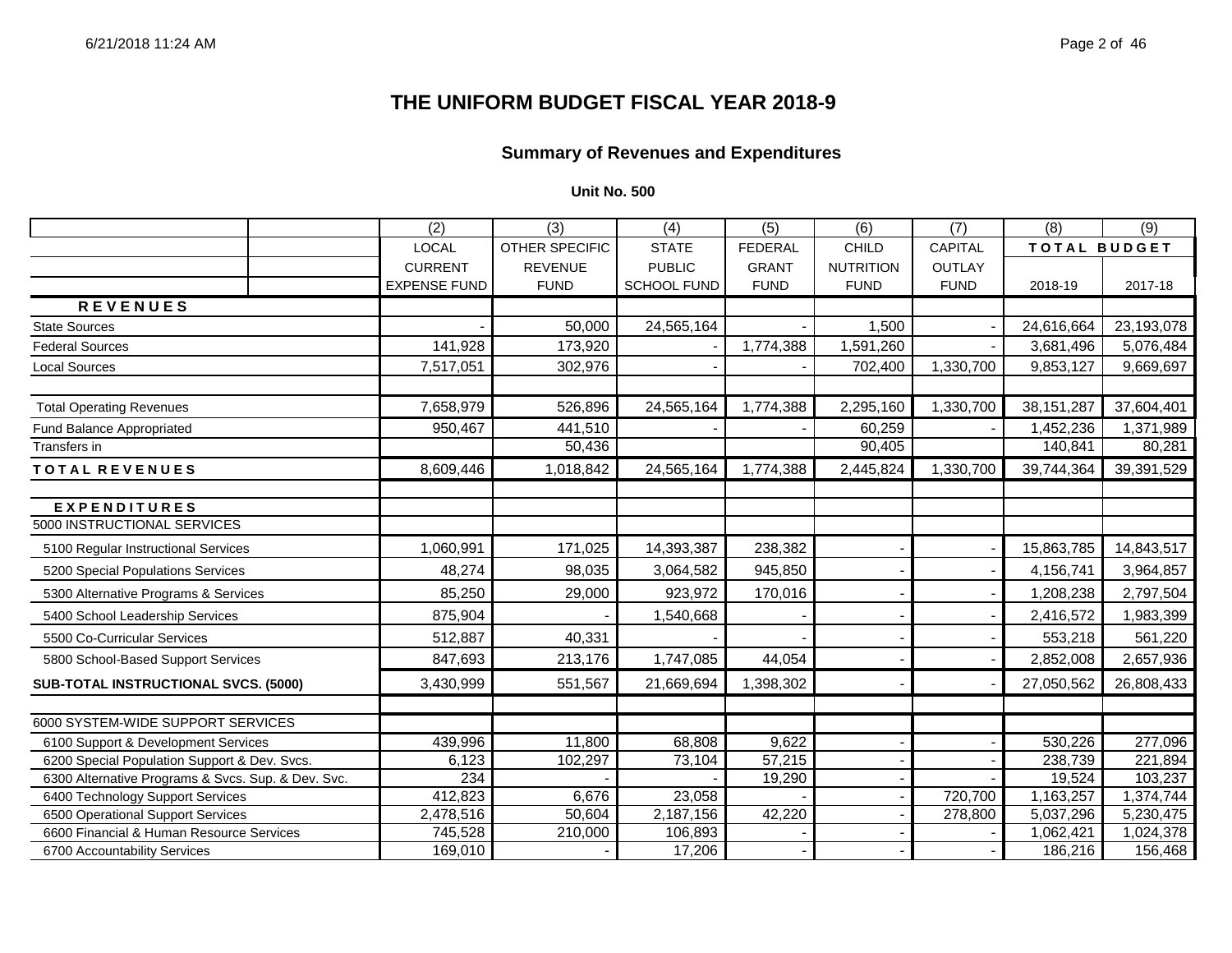#### **THE UNIFORM BUDGET FISCAL YEAR 2018-9**

#### **Summary of Revenues and Expenditures**

|                                                                    | $\overline{(2)}$    | $\overline{(3)}$      | (4)                | (5)            | (6)              | (7)            | (8)                 | (9)        |
|--------------------------------------------------------------------|---------------------|-----------------------|--------------------|----------------|------------------|----------------|---------------------|------------|
|                                                                    | <b>LOCAL</b>        | <b>OTHER SPECIFIC</b> | <b>STATE</b>       | <b>FEDERAL</b> | CHILD            | <b>CAPITAL</b> | <b>TOTAL BUDGET</b> |            |
|                                                                    | <b>CURRENT</b>      | <b>REVENUE</b>        | <b>PUBLIC</b>      | <b>GRANT</b>   | <b>NUTRITION</b> | <b>OUTLAY</b>  |                     |            |
|                                                                    | <b>EXPENSE FUND</b> | <b>FUND</b>           | <b>SCHOOL FUND</b> | <b>FUND</b>    | <b>FUND</b>      | <b>FUND</b>    | 2018-19             | 2017-18    |
| 6800 System-wide Pupil Support Services                            | 59,810              |                       | 16,197             |                |                  | 69,000         | 145,007             | 104,511    |
| 6900 Policy, Leadership & Public Relations Services                | 276,262             | 200                   | 320,343            |                |                  |                | 596,805             | 415,639    |
| SUB-TOTAL SUPPORT SERVICES (6000)                                  | 4,588,302           | 381,577               | 2,812,765          | 128,347        |                  | 1,068,500      | 8,979,491           | 8,908,442  |
| 7000 ANCILLARY SERVICES                                            |                     |                       |                    |                |                  |                |                     |            |
| 7100 Community Services                                            |                     | 76,020                |                    |                |                  |                | 76,020              | 73,991     |
| 7200 Nutrition Services                                            | 10,145              | 700                   | 82,705             | 7,700          | 2,270,824        |                | 2,372,074           | 2,209,036  |
|                                                                    |                     |                       |                    |                |                  |                |                     |            |
| <b>SUB-TOTAL ANCILLARY SERVICES (7000)</b>                         | 10,145              | 76,720                | 82,705             | 7,700          | 2,270,824        |                | 2,448,094           | 2,283,027  |
| 8000 NON-PROGRAMMED CHARGES                                        |                     |                       |                    |                |                  |                |                     |            |
| 8100 Payments to Other Governmental Units                          | 580,000             | 2,190                 |                    | 58,396         | 175,000          |                | 815,586             | 811,811    |
| 8200 Unbudgeted Funds                                              |                     |                       |                    | 181,643        |                  |                | 181,643             | 434,493    |
| 8500 Contingency                                                   |                     | 6,788                 |                    |                |                  |                | 6,788               | 145,323    |
| SUB-TOTAL NON-PROGRAMMED CHGS.(8000)                               | 580,000             | 8,978                 |                    | 240,039        | 175,000          |                | 1,004,017           | 1,391,627  |
| <b>TOTAL OPERATING EXPENDITURES</b>                                | 8,609,446           | 1,018,842             | 24,565,164         | 1,774,388      | 2,445,824        | 1,068,500      | 39,482,164          | 39,391,529 |
|                                                                    |                     |                       |                    |                |                  |                |                     |            |
| <b>CAPITAL OUTLAY EXPENDITURES</b>                                 |                     |                       |                    |                |                  |                |                     |            |
| 9000 Unallocated Capital Projects                                  |                     |                       |                    |                |                  | 262,200        | 262,200             |            |
|                                                                    |                     |                       |                    |                |                  |                |                     |            |
| <b>TOTAL CAPITAL OUTLAY (9000)</b>                                 |                     |                       |                    |                |                  | 262,200        | 262,200             |            |
| <b>TOTAL OPERATING &amp;</b><br><b>CAPITAL OUTLAY EXPENDITURES</b> | 8,609,446           | 1,018,842             | 24,565,164         | 1,774,388      | 2,445,824        | 1,330,700      | 39,744,364          | 39,391,529 |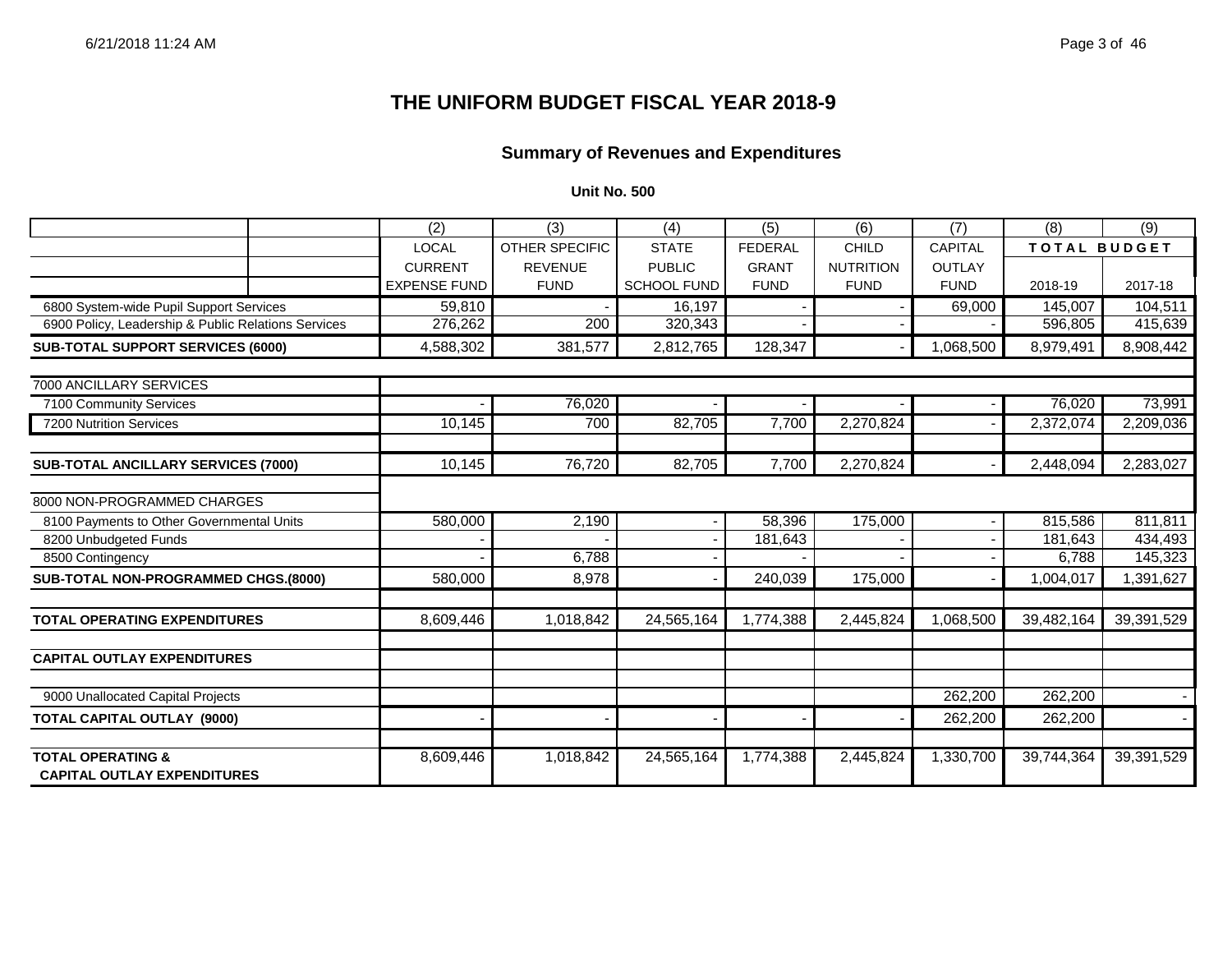|      | THE UNIFORM BUDGET FISCAL YEAR 2018-9 |                          |                                                                                    |                      |                           |                     |                          |                            |                |                  |
|------|---------------------------------------|--------------------------|------------------------------------------------------------------------------------|----------------------|---------------------------|---------------------|--------------------------|----------------------------|----------------|------------------|
|      |                                       |                          |                                                                                    |                      |                           |                     |                          |                            |                |                  |
|      |                                       |                          |                                                                                    |                      | <b>Revenues by Source</b> |                     |                          |                            |                |                  |
|      |                                       |                          |                                                                                    |                      |                           |                     |                          |                            |                |                  |
|      |                                       |                          |                                                                                    |                      |                           | Unit No.            | 500                      |                            |                |                  |
|      |                                       |                          |                                                                                    |                      |                           |                     |                          |                            |                |                  |
|      |                                       |                          |                                                                                    |                      |                           | 3                   | $\overline{4}$           | 5                          | 6              |                  |
|      |                                       |                          |                                                                                    | <b>LOCAL CURRENT</b> | <b>OTHER SPECIFIC</b>     | <b>STATE PUBLIC</b> | <b>FEDERAL</b>           | <b>CHILD</b>               | <b>CAPITAL</b> | <b>TOTAL</b>     |
|      |                                       |                          |                                                                                    | <b>EXPENSE FUND</b>  | REVENUE FUND              | <b>SCHOOL FUND</b>  | <b>GRANT FUND</b>        | NUTRITION FUND OUTLAY FUND |                | <b>BUDGET</b>    |
| 3000 |                                       |                          | Revenues from State & Federal Sources                                              |                      |                           |                     |                          |                            |                |                  |
|      |                                       | <b>State Revenues</b>    |                                                                                    |                      |                           |                     |                          |                            |                |                  |
|      | 3100                                  |                          | Allocations from State Public School Fund                                          |                      |                           | 24,565,164          |                          |                            |                | 24,565,164       |
|      | 3200                                  |                          | Other State Allocations for Current Operations                                     |                      |                           |                     |                          |                            |                |                  |
|      |                                       |                          | 3250.035. Sales tax refund                                                         |                      |                           |                     |                          | 1,500                      |                | 1,500            |
|      |                                       |                          | 3200.440. School Nurse (Health Dept.)                                              |                      | 50,000                    |                     |                          |                            | $\blacksquare$ | 50,000           |
|      |                                       |                          | <b>TOTAL STATE REVENUES</b>                                                        |                      | 50,000                    | 24,565,164          |                          | 1,500                      |                | 24,616,664       |
|      |                                       | <b>Federal Revenues</b>  |                                                                                    |                      |                           |                     |                          |                            |                |                  |
|      | 3600                                  |                          | Revenues from Federal Sources - Restricted                                         |                      |                           |                     |                          |                            |                |                  |
|      |                                       |                          | 3600.017 Voc. Ed. Program Improvement                                              |                      |                           |                     | 57,814                   |                            |                | 57,814           |
|      |                                       |                          | 3600.049 IDEA Pre-School Handicapped Grant                                         |                      |                           |                     | 80,901                   |                            |                | 80,901           |
|      |                                       |                          | 3600.050 ESEA Chapter 1 - LEA Basic Program                                        |                      | $\mathbf{r}$              |                     | 213,815                  | $\overline{\phantom{a}}$   | $\blacksquare$ | 213,815          |
|      |                                       |                          | 3600.053 Child Nutrition Equipment                                                 |                      |                           |                     | 7,700                    |                            | $\sim$         | 7,700            |
|      |                                       |                          | 3600.060 IDEA - VI-B - Handicapped                                                 |                      |                           |                     | 1,104,541                |                            |                | 1,104,541        |
|      |                                       |                          | 3600.103 Improving Teacher Quality                                                 |                      | ÷,                        |                     | 169,226                  |                            | $\blacksquare$ | 169,226          |
|      |                                       |                          | 3600.104 Language Acquisition                                                      |                      |                           |                     | 24,283                   |                            | $\sim$         | 24,283           |
|      |                                       |                          | 3600.108 ESEA Title IV-Student Support & Academic Enrichment                       |                      |                           |                     | 116,108                  |                            |                | 116,108          |
|      | 3700                                  |                          | Revenues from Federal Sources - Other                                              |                      |                           |                     |                          |                            |                |                  |
|      |                                       | <b>Restricted Grants</b> |                                                                                    |                      |                           |                     |                          |                            |                |                  |
|      |                                       |                          | 3700.305. Medicaid Administrative Outreach Program                                 |                      | 45.000                    |                     |                          |                            | $\sim$         | 45,000           |
|      |                                       |                          | 3700.306. Medicaid Reimbursement Program<br>3700.308. Impact Area Grants (P.L.874) |                      | 35,000<br>45,000          |                     | $\overline{\phantom{a}}$ | $\sim$                     | $\sim$         | 35,000<br>45,000 |
|      |                                       |                          | 3700.310. Indian Education Act                                                     |                      | 48,920                    |                     | $\sim$                   |                            |                | 48,920           |
|      |                                       |                          | 3700.340. Timber receipts                                                          | 141,928              |                           |                     |                          |                            |                | 141,928          |
|      | 3800                                  |                          | Other Revenues from Federal Sources-                                               |                      |                           |                     |                          |                            |                |                  |
|      |                                       | <b>Restricted Grants</b> |                                                                                    |                      |                           |                     |                          |                            |                |                  |
|      |                                       | 3811                     | <b>USDA Grants</b>                                                                 |                      |                           |                     |                          | 1,430,000                  |                | 1,430,000        |
|      |                                       | 3814                     | Summer Feeding Program                                                             |                      |                           |                     |                          | 36,500                     |                | 36,500           |
|      |                                       | 3815                     | <b>Commodities Used</b>                                                            |                      |                           |                     |                          | 124,760                    | $\blacksquare$ | 124,760          |
|      |                                       |                          | <b>TOTAL FEDERAL SOURCES</b>                                                       | 141,928              | 173,920                   |                     | 1,774,388                | 1,591,260                  |                | 3,681,496        |
|      |                                       |                          | 4000 Revenues from Local and Other Sources                                         |                      |                           |                     |                          |                            |                |                  |
|      | 4100                                  |                          | <b>Local Sources - General</b>                                                     |                      |                           |                     |                          |                            |                |                  |
|      |                                       | 4110                     | <b>County Appropriation</b>                                                        | 7,337,051            |                           |                     |                          |                            |                | 7,337,051        |
|      |                                       |                          | 4140.074. Local Government Sales Tax (1/2 cent) restricted for technology          |                      |                           |                     | $\sim$                   |                            | 720,700        | 720,700          |
|      |                                       |                          | 4140.077. Local Government Sales Tax (1/2 cent)                                    |                      |                           |                     |                          |                            | 610,000        | 610,000          |
|      | 4200                                  |                          | <b>Local Sources - Tuition and Fees</b>                                            |                      |                           |                     |                          |                            |                |                  |
|      |                                       | 4210                     | Parent fees                                                                        |                      | 54,808                    |                     |                          |                            |                | 54,808           |
|      |                                       | 4211                     | Subsidy payments                                                                   |                      | 28,000                    |                     |                          |                            |                | 28,000           |
|      | 4300                                  |                          | ocal Sources - Revenue                                                             |                      |                           |                     |                          |                            |                |                  |
|      |                                       | 4311                     | Sales - Breakfast - Full Pay                                                       |                      |                           |                     |                          | 19,000                     |                | 19,000           |
|      |                                       | 4314                     | Sales - Lunch - Full Pay                                                           |                      |                           |                     |                          | 194,100                    |                | 194,100          |
|      |                                       | 4315                     | Sales - Lunch - Reduced                                                            |                      |                           |                     |                          | 13,300                     |                | 13,300           |
|      |                                       | 4316                     | Sales - Lunch - Adults                                                             |                      |                           |                     |                          | 46,000                     |                | 46,000           |
|      |                                       | 4318                     | <b>Supplemental Sales</b>                                                          |                      |                           |                     |                          | 220,000                    |                | 220,000          |
|      |                                       | 4323                     | Suppers and Banquets                                                               |                      |                           |                     |                          | 27,000                     |                | 27.000           |
|      |                                       | 4341                     | Kindergarten Breakfast                                                             |                      |                           |                     |                          | 4,500                      |                | 4,500            |
|      | 4400                                  |                          | <b>Local Sources - Unrestricted</b>                                                |                      |                           |                     |                          |                            |                |                  |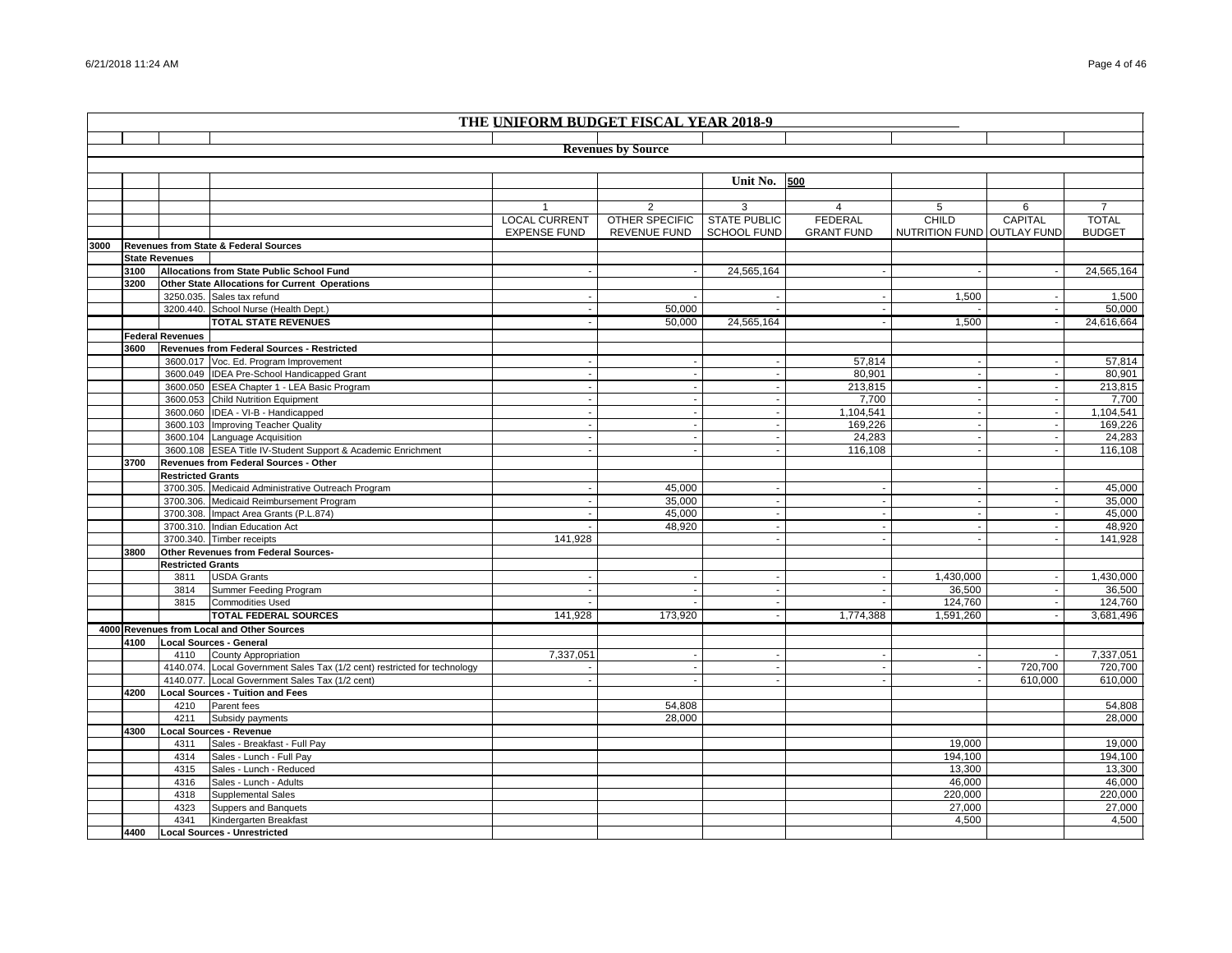|      | THE UNIFORM BUDGET FISCAL YEAR 2018-9 |                                                                |                      |                           |                     |                          |                            |           |                  |  |  |
|------|---------------------------------------|----------------------------------------------------------------|----------------------|---------------------------|---------------------|--------------------------|----------------------------|-----------|------------------|--|--|
|      |                                       |                                                                |                      |                           |                     |                          |                            |           |                  |  |  |
|      |                                       |                                                                |                      | <b>Revenues by Source</b> |                     |                          |                            |           |                  |  |  |
|      |                                       |                                                                |                      |                           |                     |                          |                            |           |                  |  |  |
|      |                                       |                                                                |                      |                           | <b>Unit No. 500</b> |                          |                            |           |                  |  |  |
|      |                                       |                                                                |                      |                           |                     |                          |                            |           |                  |  |  |
|      |                                       |                                                                |                      | $\mathfrak{p}$            | 3                   | $\overline{a}$           | 5                          | 6         | $\overline{7}$   |  |  |
|      |                                       |                                                                | <b>LOCAL CURRENT</b> | <b>OTHER SPECIFIC</b>     | <b>STATE PUBLIC</b> | <b>FEDERAL</b>           | CHILD                      | CAPITAL   | <b>TOTAL</b>     |  |  |
|      |                                       |                                                                | <b>EXPENSE FUND</b>  | <b>REVENUE FUND</b>       | SCHOOL FUND         | <b>GRANT FUND</b>        | NUTRITION FUND OUTLAY FUND |           | <b>BUDGET</b>    |  |  |
|      | 4410                                  | <b>Fines and Forfeitures</b>                                   | 180,000              |                           |                     |                          |                            |           | 180,000          |  |  |
|      | 4450                                  | Interest Earned on Investments                                 |                      |                           |                     |                          | 1,500                      |           | 1,500            |  |  |
|      |                                       | 4490.012 Driver ed fees                                        |                      | 10,000                    |                     |                          |                            |           | 10,000           |  |  |
|      |                                       | 4490.035 Miscellaneous income                                  |                      |                           |                     |                          | 1,000                      |           | 1,000            |  |  |
|      |                                       | 4490.834 Dental fee revenue                                    |                      | 210,000                   |                     |                          |                            |           | 210,000          |  |  |
|      |                                       | 4490.484 Transportation Trust                                  |                      | 168                       |                     |                          |                            |           | 168              |  |  |
| 4800 |                                       | <b>Local Sources - Restricted</b>                              |                      |                           |                     |                          |                            |           |                  |  |  |
|      | 4820                                  | Disposition of School Fixed Assets                             |                      |                           |                     |                          | 1.000                      |           | 1,000            |  |  |
|      |                                       | 4880.850. Indirect Cost Allocated                              |                      |                           |                     |                          | 175,000                    |           | 175,000          |  |  |
|      |                                       | <b>Total Local Revenues</b>                                    | 7,517,051            | 302,976                   |                     | $\overline{\phantom{a}}$ | 702,400                    | 1,330,700 | 9,853,127        |  |  |
|      |                                       |                                                                |                      |                           |                     |                          |                            |           |                  |  |  |
|      |                                       |                                                                |                      |                           |                     |                          |                            |           |                  |  |  |
|      |                                       | <b>TOTAL REVENUES</b>                                          | 7,658,979            | 526.896                   | 24,565,164          | 1,774,388                | 2,295,160                  | 1,330,700 | 38, 151, 287     |  |  |
|      |                                       |                                                                |                      |                           |                     |                          |                            |           |                  |  |  |
| 4910 |                                       | Fund Balance Appropriated                                      | 950.467              |                           |                     |                          | 60.259                     |           | 1,010,726        |  |  |
|      | .003.                                 | Sales tax refund                                               |                      | 6,676                     |                     |                          |                            |           | 6,676            |  |  |
|      | .014.                                 | <b>CTE Agriculture grants</b>                                  |                      | 10,933                    |                     |                          |                            |           | 10,933           |  |  |
|      | .035.                                 | Action for Healthy Kids                                        |                      | 700                       |                     | $\overline{\phantom{a}}$ |                            |           | 700              |  |  |
|      | .305.                                 | Medicaid Administrative Outreach                               |                      | 130,576                   |                     |                          |                            |           | 130,576          |  |  |
|      | .306.                                 | Medicaid fees for service                                      |                      | 167,332                   |                     |                          |                            |           | 167,332          |  |  |
|      | .308.                                 | Impact Aid                                                     |                      | 6,001                     |                     | ٠.                       |                            |           | 6,001            |  |  |
|      | .710.                                 | <b>SCC Class Reimbursements</b>                                |                      | 13,433                    |                     |                          |                            |           | 13,433           |  |  |
|      | .808.                                 | <b>Quality Assurance</b>                                       |                      | 39,128                    |                     |                          |                            |           | 39,128           |  |  |
|      | .810.<br>.850.                        | <b>HUB Alternative Creations Sales</b><br><b>Indirect Cost</b> |                      | 1,107                     |                     |                          |                            |           | 1,107            |  |  |
| 4921 |                                       | Transfer From State Public School Fund                         |                      | 65,624                    |                     |                          | 82,705                     |           | 65,624<br>82,705 |  |  |
| 4923 |                                       | <b>Transfer From Federal Grants Fund</b>                       |                      |                           |                     |                          | 7,700                      |           | 7.700            |  |  |
| 4926 |                                       | Transfer From Special Funds of Individual Schools              |                      | 50,436                    |                     |                          |                            |           | 50,436           |  |  |
|      |                                       |                                                                |                      |                           |                     |                          |                            |           |                  |  |  |
|      |                                       |                                                                |                      |                           |                     |                          |                            |           |                  |  |  |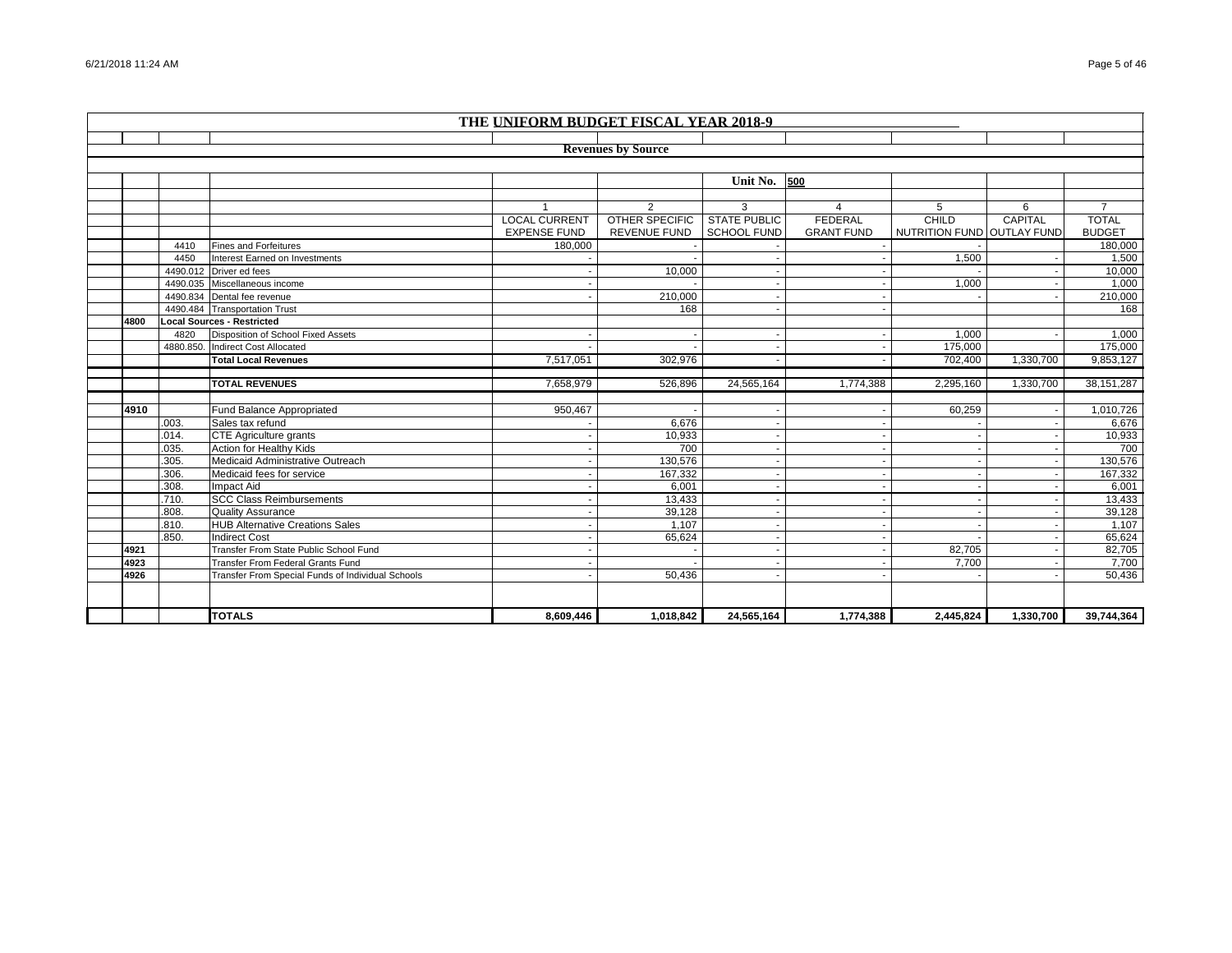|                             |                                                                 | (1)                      | (2)                                        | (3)            | (4)                                   | (5)                       | (6)                                | (7)                          | (8)                         | (9)             |
|-----------------------------|-----------------------------------------------------------------|--------------------------|--------------------------------------------|----------------|---------------------------------------|---------------------------|------------------------------------|------------------------------|-----------------------------|-----------------|
|                             |                                                                 | County                   | <b>LOCAL CURRENT EXPENSE FUND</b><br>Voted | Other          |                                       | Other Specific<br>Revenue | <b>State Public</b><br>School Fund | Federal<br><b>Grant Fund</b> | School Food<br>Service Fund | Total           |
|                             |                                                                 | Appropriation            | Supplement 439,665                         | Sources        | Total                                 | Fund                      |                                    |                              |                             |                 |
|                             |                                                                 |                          |                                            |                |                                       |                           |                                    |                              |                             |                 |
|                             |                                                                 |                          |                                            |                |                                       |                           |                                    |                              |                             |                 |
|                             |                                                                 |                          |                                            |                |                                       |                           |                                    |                              |                             |                 |
|                             |                                                                 |                          |                                            |                |                                       |                           |                                    |                              |                             |                 |
|                             |                                                                 |                          |                                            |                |                                       |                           |                                    |                              |                             |                 |
|                             | <b>Purpose: Instructional Services</b>                          |                          |                                            |                |                                       |                           |                                    |                              |                             |                 |
| Program: Classroom Teachers | Function: Regular Instructional Services                        |                          |                                            |                |                                       |                           |                                    |                              |                             |                 |
|                             | 5110.001. 121 Salaries - Teachers                               |                          | 320,281                                    |                | 320,281                               |                           | 6,743,169                          | $\sim$                       | $\sim$                      | 7,063,450       |
|                             | 135 Lead teacher                                                | 59,730                   |                                            | 66,759         | 126,489                               |                           |                                    | $\sim$                       | $\sim$                      | 126,489         |
|                             | 143 Tutor                                                       | 12,240                   |                                            |                | 12,240                                |                           |                                    | $\sim$                       |                             | 12,240          |
|                             | 211 Emp. Soc. Sec. Costs                                        | 5,506                    | 24,502                                     | 5,108          | 35,116                                |                           | 515,853                            | $\sim$                       | $\sim$                      | 550,969         |
|                             | 221 Emp. Retirement Costs                                       | 13,574                   | 60,404                                     | 12,591         | 86,569                                |                           | 1,271,762                          | $\sim$                       | $\overline{\phantom{a}}$    | 1,358,331       |
|                             | 231 Emp. Hosp. Ins. Costs                                       | 12,208                   |                                            | 6,104          | 18,312                                | $\sim$                    | 823,125                            | $\sim$                       | $\sim$                      | 841,437         |
|                             | 234 Dental Insurance                                            | 22,000                   |                                            |                | 22,000                                |                           |                                    | $\sim$                       |                             | 22,000          |
|                             | 235 Life Insurance                                              | 4.500                    |                                            |                | 4.500                                 |                           |                                    | $\sim$                       |                             | 4,500           |
|                             |                                                                 |                          |                                            |                |                                       |                           |                                    |                              |                             |                 |
|                             | Total                                                           | 129,758                  | 405,187                                    | 90,562         | 625,507                               | $\sim$                    | 9,353,909                          | $\sim$                       | $\sim$                      | 9,979,416       |
|                             |                                                                 |                          |                                            |                |                                       |                           |                                    |                              |                             |                 |
|                             | Program: Non-Instructional Support Personnel                    |                          |                                            |                |                                       |                           |                                    |                              |                             |                 |
|                             | 5110.003. 311 Contracted substitute services                    |                          |                                            | 200,000        | 200,000                               |                           |                                    | $\sim$                       |                             | 200,000         |
|                             |                                                                 |                          |                                            |                |                                       |                           |                                    |                              |                             |                 |
|                             | <b>Total</b>                                                    |                          |                                            | 200,000        | 200,000                               |                           |                                    | $\sim$                       | $\sim$                      | 200,000         |
|                             | Program: Non-Contributory Employee Benefits                     |                          |                                            |                |                                       |                           |                                    |                              |                             |                 |
| 5110.009. 184 Longevity pay |                                                                 |                          |                                            |                | $\sim$                                | $\overline{\phantom{a}}$  | 17,000                             | $\sim$                       | $\overline{\phantom{a}}$    | 17,000          |
|                             | 185 Bonus annual leave                                          |                          |                                            |                | $\sim$                                |                           | 9,000                              | $\sim$                       | $\overline{\phantom{a}}$    | 9,000           |
|                             | 188 Annual leave                                                |                          |                                            |                | $\sim$                                | $\blacksquare$            | 60,000                             | $\sim$                       |                             | 60,000          |
|                             | 211 Emp. Soc. Sec. Costs                                        |                          |                                            |                | $\sim$                                | $\sim$                    | 6,579                              | $\sim$                       | $\blacksquare$              | 6,579           |
|                             | 221 Emp. Retirement Costs                                       |                          |                                            |                | $\sim$                                | $\sim$                    | 16,220                             | $\sim$                       |                             | 16,220          |
|                             |                                                                 |                          |                                            |                |                                       |                           |                                    |                              |                             |                 |
|                             | Total                                                           |                          |                                            |                | $\sim$                                | $\sim$                    | 108,799                            | $\sim$                       |                             | 108,799         |
|                             |                                                                 |                          |                                            |                |                                       |                           |                                    |                              |                             |                 |
|                             | Program: Driver Training/Safety Ed.                             |                          |                                            |                |                                       |                           |                                    |                              |                             |                 |
|                             | 5110.012. 121 Teacher salary                                    |                          |                                            |                |                                       |                           | 6,000                              |                              | $\overline{\phantom{a}}$    | 6,000           |
|                             | 148 Non-certified instructor                                    | $\overline{\phantom{a}}$ |                                            |                | $\sim$                                | $\sim$                    | 35,000                             | $\sim$                       | $\overline{\phantom{a}}$    | 35,000          |
|                             | 148 Non-certified instructor                                    |                          |                                            |                | $\sim$                                | $\sim$                    | 6,000                              | $\blacksquare$               | $\blacksquare$              | 6,000           |
|                             | 211 Emp. Soc. Sec. Costs                                        | $\overline{\phantom{a}}$ |                                            | $\overline{a}$ | $\mathcal{L}$                         | $\sim$                    | 3,595                              | $\sim$                       | $\sim$                      | 3,595           |
|                             | 221 Emp. Retirement Costs                                       |                          |                                            |                | $\sim$                                | $\sim$                    | 2,263                              | $\sim$                       | $\overline{\phantom{a}}$    | 2,263           |
|                             | 231 Emp. Hosp. Ins. Costs                                       |                          |                                            | $\sim$         | $\sim$                                | $\sim$                    | 3,052                              | $\sim$                       | $\sim$                      | 3,052           |
|                             | 234 Dental Insurance                                            |                          | $\overline{\phantom{a}}$                   | $\mathbf{r}$   | $\mathcal{L}_{\mathcal{A}}$           | 70                        | $\sim$                             | $\sim$                       | $\sim$                      | $\overline{70}$ |
|                             | 235 Life Insurance<br>422 Repair parts, materials, grease, etc. | $\sim$                   | $\sim$                                     |                | $\sim$<br>$\mathcal{L}_{\mathcal{A}}$ | 10<br>6,000               | 1,625                              | $\sim$<br>$\sim$             | $\sim$<br>$\sim$            | 10<br>7,625     |
|                             | 423 Gas                                                         |                          |                                            | $\sim$         | $\sim$                                | 3,920                     | 3,280                              | $\sim$                       | $\overline{\phantom{a}}$    | 7,200           |
|                             | 424 Oil                                                         |                          | $\mathbf{r}$                               |                | $\mathcal{L}_{\mathcal{A}}$           |                           | 505                                | $\sim$                       | $\sim$                      | 505             |
|                             |                                                                 |                          |                                            |                |                                       |                           |                                    | $\sim$                       | $\overline{\phantom{a}}$    |                 |
|                             | Total                                                           |                          |                                            |                |                                       | 10,000                    | 61,320                             | $\blacksquare$               |                             | 71,320          |
|                             |                                                                 |                          |                                            |                |                                       |                           |                                    |                              |                             |                 |
| Program: DSSF               |                                                                 |                          |                                            |                |                                       |                           |                                    |                              |                             |                 |
|                             | 5110.024. 121 Salary - Teacher                                  |                          |                                            |                | $\sim$                                |                           | 97,955                             |                              |                             | 97,955          |
|                             | 211 Emp. Soc. Sec. Costs                                        |                          |                                            |                |                                       |                           | 7,493                              |                              | $\overline{\phantom{a}}$    | 7,493           |
|                             | 221 Emp. Retirement Costs                                       | $\sim$                   |                                            |                | $\sim$                                | $\sim$                    | 15,996                             | $\sim$                       | $\sim$                      | 15,996          |
|                             | 231 Hospitalization                                             |                          |                                            |                |                                       |                           | 15,142                             | $\sim$                       |                             | 15,142          |
|                             | 234 Dental Insurance                                            | 564                      |                                            |                | 564                                   | $\sim$                    |                                    | $\sim$                       |                             | 564             |
|                             | 235 Life Insurance                                              | 81                       |                                            |                | 81                                    |                           |                                    |                              |                             | 81              |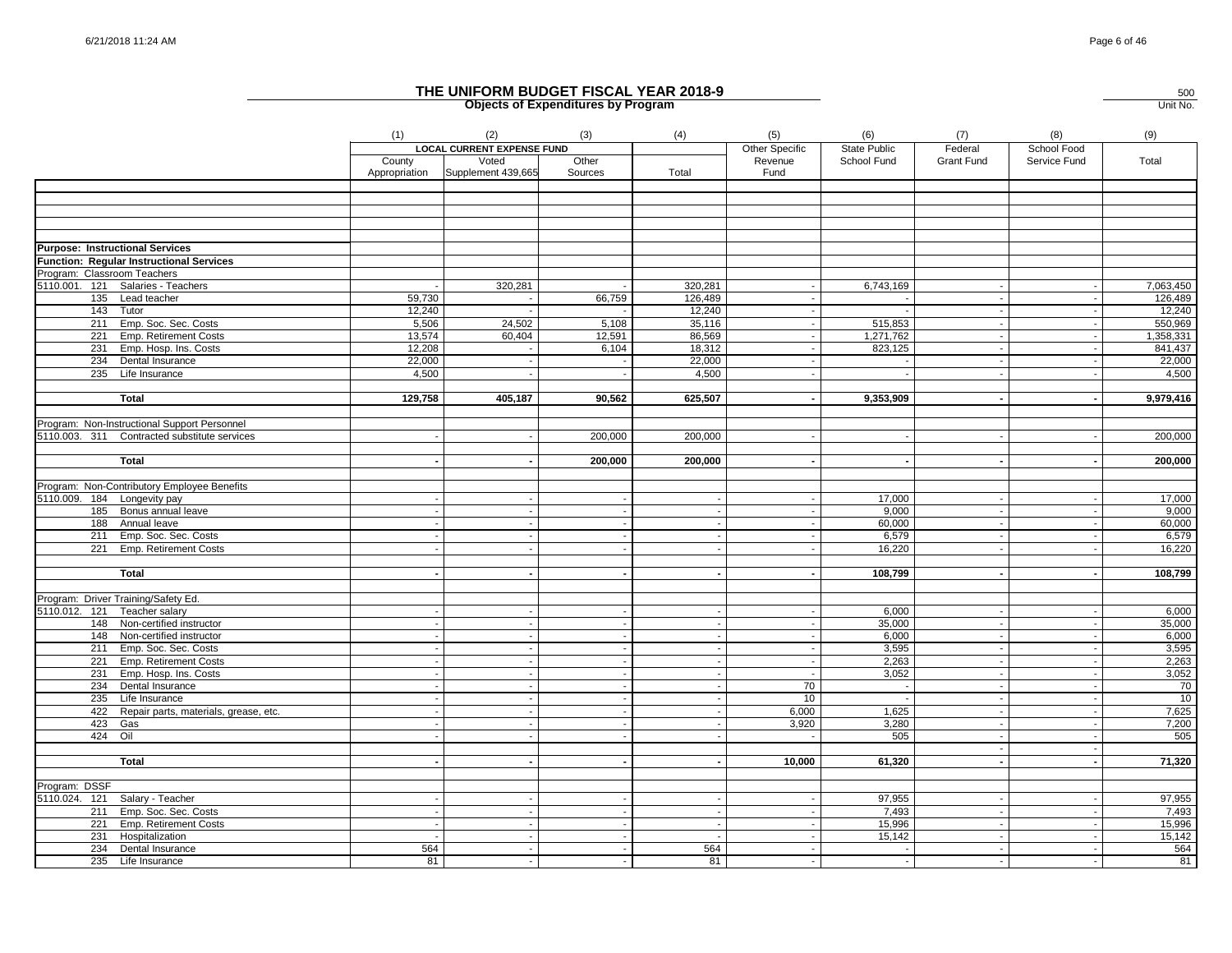|                                                             | (1)    | (2)                               | (3)                      | (4)                      | (5)                      | (6)            | (7)        | (8)                      | (9)        |
|-------------------------------------------------------------|--------|-----------------------------------|--------------------------|--------------------------|--------------------------|----------------|------------|--------------------------|------------|
|                                                             |        | <b>LOCAL CURRENT EXPENSE FUND</b> |                          |                          | Other Specific           | State Public   | Federal    | School Food              |            |
|                                                             | County | Voted                             | Other                    |                          | Revenue                  | School Fund    | Grant Fund | Service Fund             | Total      |
|                                                             |        | Appropriation Supplement 439,665  | Sources                  | Total                    | Fund                     |                |            |                          |            |
|                                                             |        |                                   |                          |                          |                          |                |            |                          |            |
| <b>Total</b>                                                | 645    |                                   |                          | 645                      |                          | 136,586        |            |                          | 137,231    |
|                                                             |        |                                   |                          |                          |                          |                |            |                          |            |
| Program: Teacher Assistants                                 |        |                                   |                          |                          |                          |                |            |                          |            |
| 5110.027. 142 Salary Teacher Assistants                     |        |                                   |                          |                          |                          | 612,876        |            |                          | 612,876    |
| 211 Emp. Soc. Sec. Costs                                    |        |                                   |                          |                          |                          | 46,886         |            |                          | 46,886     |
| 221 Emp. Retirement Costs                                   |        |                                   |                          | $\sim$                   |                          | 115,588        |            |                          | 115,588    |
| 231 Emp. Hosp. Ins. Costs                                   |        |                                   |                          |                          |                          | 183,120        |            |                          | 183,120    |
| 234 Dental Insurance                                        | 5,640  |                                   |                          | 5,640                    |                          | $\sim$         |            |                          | 5,640      |
| 235 Life Insurance                                          | 810    |                                   |                          | 810                      |                          |                |            |                          | 810        |
| <b>Total</b>                                                | 6,450  |                                   |                          | 6,450                    |                          | 958,470        |            |                          | 964,920    |
|                                                             |        |                                   |                          |                          |                          |                |            |                          |            |
| Program: Learn & Earn                                       |        |                                   |                          |                          |                          |                |            |                          |            |
| 5110.055. 135 Lead teacher                                  |        |                                   |                          |                          |                          | 7,491          |            |                          | 7,491      |
| 211 Emp. Soc. Sec. Costs                                    |        | $\blacksquare$                    | $\blacksquare$           |                          |                          | 574            |            | $\overline{\phantom{a}}$ | 574        |
| 221 Emp. Retirement Costs                                   |        |                                   |                          |                          |                          | 1,413          |            |                          | 1,413      |
| 234 Dental Insurance                                        | 57     |                                   |                          | 57                       | $\overline{\phantom{a}}$ | $\sim$         |            |                          | 57         |
| 235 Life insurance                                          | 9      | $\sim$                            |                          | 9                        |                          | $\sim$         |            |                          | $^{\circ}$ |
| 311 Copier                                                  |        |                                   |                          | $\sim$                   | $\overline{\phantom{a}}$ | 1,200          |            | $\ddot{\phantom{a}}$     | 1,200      |
| 311 Contracted substitute services                          |        |                                   |                          |                          |                          | 3,007          |            |                          | 3,007      |
| 312 Workshop expense                                        |        |                                   |                          |                          | $\sim$                   | 14,000         |            |                          | 14,000     |
| 333 Fieldtrips                                              |        | $\overline{\phantom{a}}$          |                          |                          |                          | 12,000         |            |                          | 12,000     |
| 342 Postage                                                 |        |                                   |                          |                          |                          | 310            |            |                          | 310        |
| 411 Supplies & materials                                    |        |                                   |                          |                          |                          | 9.492          |            |                          | 9,492      |
| 413 Other textbooks                                         |        |                                   |                          |                          |                          | 56,000         |            |                          | 56,000     |
| 461 Furniture & equip-inventoried                           |        |                                   |                          | $\sim$                   |                          | 11,940         |            |                          | 11,940     |
| 462 Computer equip-inventoried                              |        |                                   |                          |                          |                          | 5,500          |            |                          | 5,500      |
|                                                             |        |                                   |                          |                          |                          |                |            |                          |            |
| Total                                                       | 66     |                                   |                          | 66                       |                          | 122,927        |            |                          | 122,993    |
|                                                             |        |                                   |                          |                          |                          |                |            |                          |            |
| Program: Classroom Materials/Instructional Supplies & Equip |        |                                   |                          |                          |                          |                |            |                          |            |
| 5110.061. 311 Copier services                               |        |                                   | 75,000                   | 75,000                   |                          |                |            |                          | 75,000     |
| 333 Field Trips                                             |        |                                   | 9,979                    | 9,979                    | $\sim$                   | $\sim$         | $\sim$     | $\overline{\phantom{a}}$ | 9,979      |
| 411 Instructional Materials                                 |        |                                   | 79,204                   | 79,204                   |                          |                |            |                          | 79,204     |
| 411 Instructional Materials-SMHS                            |        |                                   | 9,235                    | 9,235                    | $\sim$                   | $\sim$         |            |                          | 9,235      |
| 418 Computer software                                       |        |                                   | 7,981                    | 7,981                    |                          |                |            |                          | 7,981      |
| 459 Battle of the Books snacks                              |        |                                   | 200                      | 200                      | $\overline{\phantom{a}}$ | $\sim$         |            |                          | 200        |
| <b>Total</b>                                                |        |                                   | 181,599                  | 181,599                  |                          |                |            |                          | 181,599    |
|                                                             |        |                                   |                          |                          |                          |                |            |                          |            |
| Program: Supportive Effective Instruction                   |        |                                   |                          |                          |                          |                |            |                          |            |
| 5110.103. 121 Teacher Salaries                              |        |                                   |                          |                          |                          |                | 55,950     |                          | 55,950     |
| 196 Staff development participant                           |        | $\blacksquare$                    |                          |                          |                          | $\blacksquare$ | 1,500      |                          | 1,500      |
| 211 Employer social security                                |        | $\sim$                            |                          |                          |                          | $\sim$         | 4,395      | $\overline{\phantom{a}}$ | 4,395      |
| 221 Employer retirement                                     |        |                                   | $\blacksquare$           | $\overline{\phantom{a}}$ | $\overline{\phantom{a}}$ | $\sim$         | 10,835     | $\overline{\phantom{a}}$ | 10,835     |
| 231 Employer hospital insurance                             |        | $\sim$                            | $\overline{\phantom{a}}$ | $\overline{\phantom{a}}$ | $\overline{\phantom{a}}$ | $\sim$         | 9,156      | $\blacksquare$           | 9,156      |
| 232 Workers compensation                                    |        | $\mathbf{r}$                      | $\sim$                   |                          | $\sim$                   | $\blacksquare$ | 1,007      | $\sim$                   | 1,007      |
| 5110.103. 234 Dental Insurance                              | 470    | $\ddot{\phantom{a}}$              | $\overline{\phantom{a}}$ | 470                      | $\overline{\phantom{a}}$ | $\sim$         |            | $\sim$                   | 470        |
| 235 Life Insurance                                          | 68     |                                   |                          | 68                       |                          |                |            |                          | 68         |
| 311 Contracted services                                     |        |                                   |                          |                          |                          | $\sim$         | 32,000     |                          | 32,000     |
| 311 Contracted substitute services                          |        |                                   |                          |                          |                          |                | 10,000     |                          | 10,000     |
| 312 Workshop expenses                                       |        |                                   |                          |                          |                          |                | 12,000     |                          | 12,000     |
| 332 Travel reimbursement                                    |        |                                   |                          |                          |                          | $\sim$         | 1,179      |                          | 1,179      |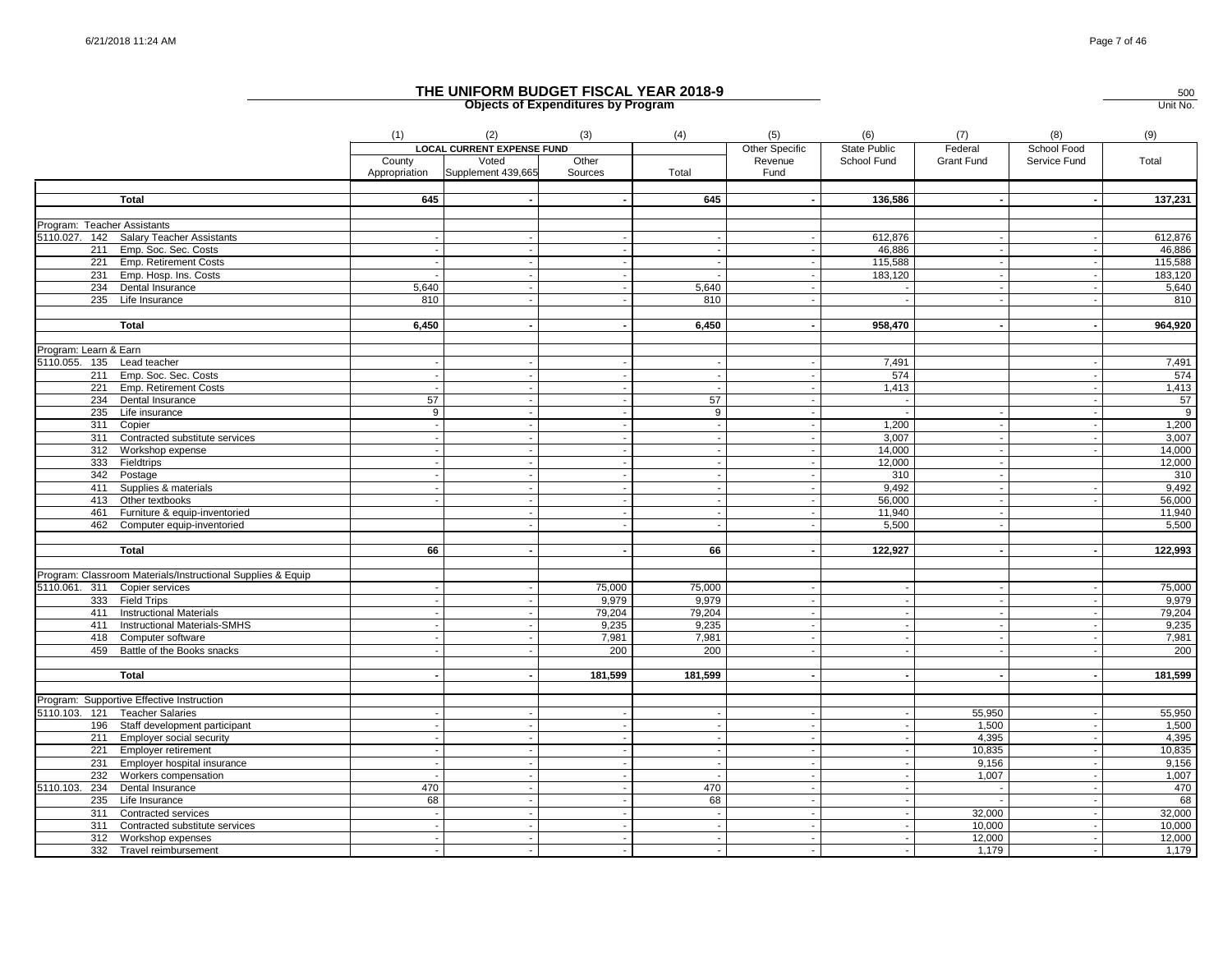|                            |                                           | (1)                      | (2)                               | (3)              | (4)    | (5)                      | (6)                 | (7)               | (8)                              | (9)            |
|----------------------------|-------------------------------------------|--------------------------|-----------------------------------|------------------|--------|--------------------------|---------------------|-------------------|----------------------------------|----------------|
|                            |                                           |                          | <b>LOCAL CURRENT EXPENSE FUND</b> |                  |        | <b>Other Specific</b>    | <b>State Public</b> | Federal           | School Food                      |                |
|                            |                                           | County<br>Appropriation  | Voted<br>Supplement 439,665       | Other<br>Sources | Total  | Revenue<br>Fund          | School Fund         | <b>Grant Fund</b> | Service Fund                     | Total          |
|                            | 352 Employee education reimbursement      |                          |                                   |                  |        |                          |                     | 10,000            |                                  | 10,000         |
|                            | 411 Supplies & materials                  |                          |                                   |                  |        |                          |                     | 2,500             |                                  | 2,500          |
|                            |                                           |                          |                                   |                  |        |                          |                     |                   |                                  |                |
|                            | <b>Total</b>                              | 538                      |                                   |                  | 538    |                          |                     | 150,522           |                                  | 151,060        |
|                            |                                           |                          |                                   |                  |        |                          |                     |                   |                                  |                |
| Program: ESEA Title IV     |                                           |                          |                                   |                  |        |                          |                     |                   |                                  |                |
|                            | 5110.108. 121 Salaries - Teachers         |                          |                                   |                  |        |                          |                     | 24,600            |                                  | 24,600         |
|                            | 211 Emp. Soc. Sec. Costs                  | $\overline{\phantom{a}}$ | $\overline{\phantom{a}}$          |                  | $\sim$ | $\overline{\phantom{a}}$ | $\sim$              | 1,882             | $\overline{\phantom{a}}$         | 1,882          |
|                            | 221 Emp. Retirement Costs                 |                          |                                   |                  | $\sim$ | $\overline{\phantom{a}}$ | $\sim$              | 4.640             |                                  | 4,640          |
|                            | 231 Emp. Hosp. Ins. Costs                 |                          |                                   |                  | $\sim$ |                          | $\sim$              | 3,662             |                                  | 3,662          |
|                            | 232 Workers compensation                  |                          |                                   |                  |        |                          |                     | 443               |                                  | 443            |
|                            | 234 Dental Insurance                      |                          |                                   | 188              | 188    | ٠.                       | $\sim$              |                   | $\sim$                           | 188            |
|                            | 235 Life Insurance                        |                          |                                   | 27               | 27     |                          |                     |                   |                                  | 27             |
|                            | <b>Total</b>                              |                          |                                   | 215              | 215    | $\overline{\phantom{a}}$ | $\sim$              | 35,227            | $\overline{\phantom{a}}$         | 35,442         |
|                            |                                           |                          |                                   |                  |        |                          |                     |                   |                                  |                |
| Program: Impact Aid        | 5110.308. 135 Salary - Reading Specialist |                          |                                   |                  |        | 36,532                   |                     |                   |                                  | 36,532         |
|                            |                                           | - 11                     |                                   |                  |        |                          |                     |                   | $\overline{\phantom{a}}$         |                |
|                            | 211 Employer Social Security              |                          |                                   |                  |        | 2,794                    | $\sim$              |                   |                                  | 2,794          |
|                            | 221 Employer Retirement                   |                          |                                   |                  |        | 6,890                    | $\sim$              |                   |                                  | 6,890<br>4,370 |
|                            | 231 Employer Hospitalization              |                          |                                   |                  |        | 4,370                    |                     |                   |                                  |                |
|                            | 234 Dental Insurance                      |                          |                                   |                  |        | 188                      | $\sim$              |                   |                                  | 188            |
|                            | 235 Life Insurance                        |                          |                                   |                  |        | 27                       |                     |                   |                                  | 27             |
|                            | <b>Total</b>                              |                          |                                   |                  |        | 50,801                   |                     |                   |                                  | 50,801         |
| Program: Indian Ed         |                                           |                          |                                   |                  |        |                          |                     |                   |                                  |                |
|                            | 5110.310. 135 Salary - Reading Specialist |                          |                                   |                  |        | 14,488                   | $\sim$              |                   |                                  | 14,488         |
|                            | 143 Salary - Tutor                        |                          |                                   |                  |        | 15,791                   | $\sim$              |                   | $\blacksquare$                   | 15,791         |
|                            | 211 Employer Social Security              |                          |                                   |                  |        | 2,316                    | $\blacksquare$      |                   |                                  | 2,316          |
|                            | 221 Employer Retirement                   |                          |                                   |                  |        | 2,732                    | $\sim$              |                   |                                  | 2,732          |
|                            | 231 Employer Hospitalization              |                          |                                   |                  |        | 1,734                    |                     |                   |                                  | 1,734          |
|                            | 333 Fieldtrips                            |                          | $\sim$                            | $\sim$           | $\sim$ | 6,508                    | $\sim$              |                   | $\sim$                           | 6,508          |
|                            |                                           |                          |                                   |                  |        |                          |                     |                   |                                  | 3,161          |
|                            | 411 Supplies & materials                  |                          |                                   |                  |        | 3,161                    |                     |                   |                                  |                |
|                            |                                           |                          |                                   |                  |        |                          |                     |                   |                                  |                |
|                            | <b>Total</b>                              |                          |                                   |                  |        | 46,730                   |                     |                   |                                  | 46,730         |
|                            | Program: SCC Class reimbursements         |                          |                                   |                  |        |                          |                     |                   |                                  |                |
| 5110.710. 411 Supplies     |                                           |                          |                                   |                  |        | 13,433                   | $\sim$              |                   |                                  | 13,433         |
|                            | <b>Total</b>                              |                          |                                   |                  |        | 13,433                   | $\sim$              |                   |                                  | 13,433         |
|                            |                                           |                          |                                   |                  |        |                          |                     |                   |                                  |                |
| Program: Quality Assurance |                                           |                          |                                   |                  |        |                          |                     |                   |                                  |                |
|                            | 5110.808. 181 Quality Assurance           |                          |                                   |                  |        | 11,979<br>916            |                     |                   |                                  | 11,979         |
|                            | 211 Employer Social Security              | $\overline{\phantom{a}}$ | $\sim$                            |                  |        | 2,260                    | $\sim$              |                   |                                  | 916<br>2,260   |
|                            | 221 Employer Retirement                   |                          |                                   |                  |        |                          | $\sim$<br>$\sim$    |                   | $\blacksquare$<br>$\blacksquare$ |                |
|                            | 411 Benchmarking tests/copies             |                          |                                   |                  |        | 18,973                   |                     |                   |                                  | 18,973         |
| 411                        | <b>Behavior screener</b>                  |                          |                                   |                  |        | 5,000                    | $\sim$              |                   |                                  | 5,000          |
|                            | <b>Total</b>                              |                          | $\sim$                            |                  |        | 39,128                   | $\sim$              |                   |                                  | 39,128         |
|                            |                                           |                          |                                   |                  |        |                          |                     |                   |                                  |                |
| Program: Central Office    |                                           |                          |                                   |                  |        |                          |                     |                   |                                  |                |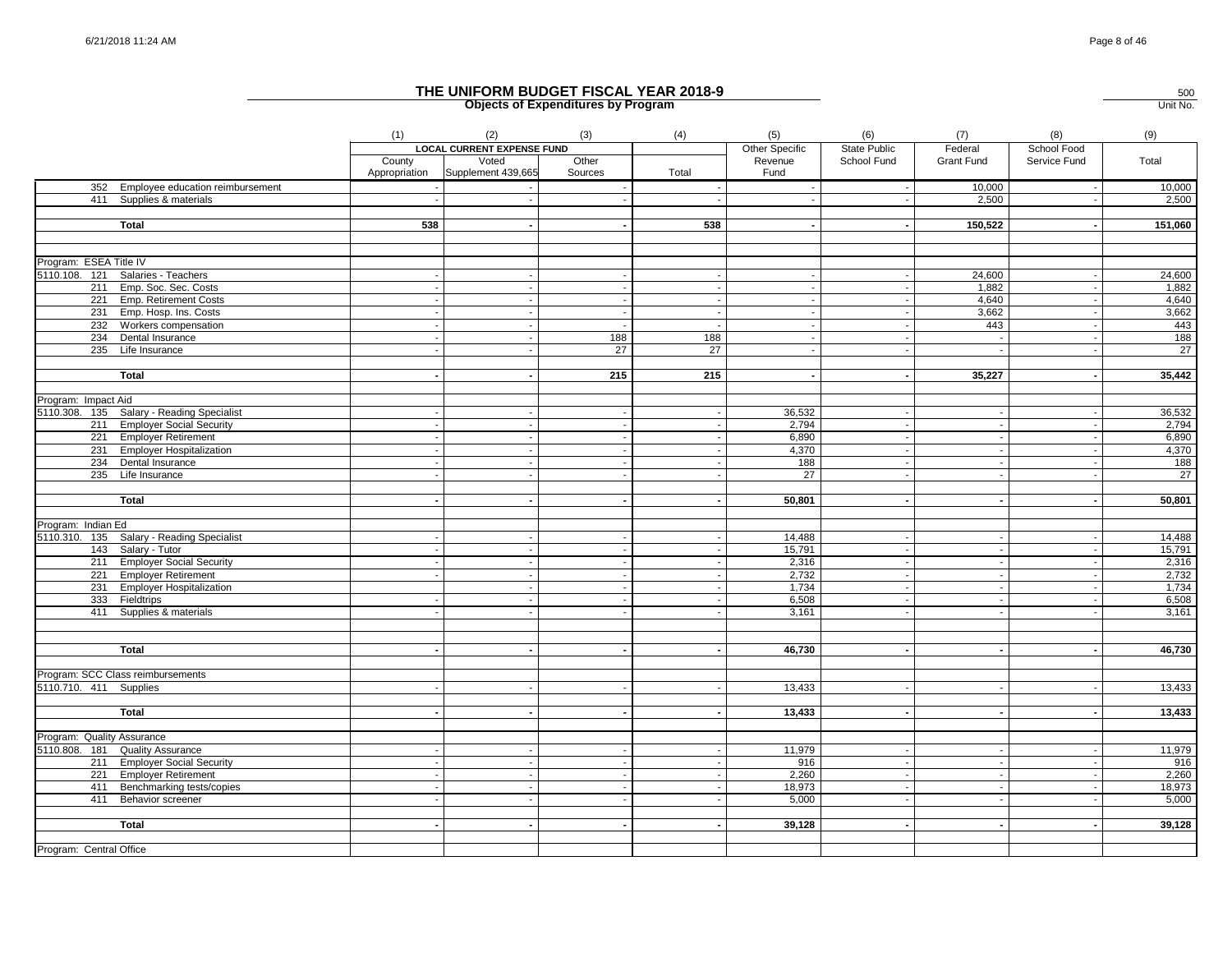|                         |                                                    | (1)                      | (2)                               | (3)              | (4)            | (5)                      | (6)                      | (7)               | (8)                      | (9)             |
|-------------------------|----------------------------------------------------|--------------------------|-----------------------------------|------------------|----------------|--------------------------|--------------------------|-------------------|--------------------------|-----------------|
|                         |                                                    |                          | <b>LOCAL CURRENT EXPENSE FUND</b> |                  |                | Other Specific           | State Public             | Federal           | School Food              |                 |
|                         |                                                    | County<br>Appropriation  | Voted<br>Supplement 439,665       | Other<br>Sources | Total          | Revenue<br>Fund          | School Fund              | <b>Grant Fund</b> | Service Fund             | Total           |
|                         | 5112.002. 411 Chorus supplies                      | 2,865                    |                                   | 1,135            | 4,000          |                          |                          |                   | $\sim$                   | 4,000           |
|                         | 541 Band equipment                                 |                          |                                   | 7,500            | 7,500          |                          |                          |                   |                          | 7,500           |
|                         |                                                    |                          |                                   |                  |                |                          |                          |                   |                          |                 |
|                         | Total                                              | 2,865                    |                                   | 8,635            | 11,500         |                          |                          |                   |                          | 11,500          |
|                         |                                                    |                          |                                   |                  |                |                          |                          |                   |                          |                 |
|                         | Program: Non-instructional support personnel       |                          |                                   |                  |                |                          |                          |                   |                          |                 |
|                         | 5120.003. 311 Contracted substitutes               | 22,000                   |                                   |                  | 22,000         |                          |                          |                   |                          | 22,000          |
|                         |                                                    | 22,000                   |                                   |                  | 22,000         |                          | $\overline{\phantom{a}}$ | $\blacksquare$    | $\blacksquare$           | 22,000          |
|                         | <b>Total</b>                                       |                          |                                   |                  |                |                          |                          |                   |                          |                 |
|                         | Program: Non-contributory employee benefits        |                          |                                   |                  |                |                          |                          |                   |                          |                 |
| 5120.009. 184 Longevity |                                                    |                          |                                   |                  |                |                          | 1,500                    | $\sim$            |                          | 1,500           |
|                         | 188 Annual leave                                   |                          |                                   |                  |                | $\overline{\phantom{a}}$ | 9,000                    | $\sim$            | $\sim$                   | 9,000           |
|                         | 211 Employer Social Security                       |                          |                                   |                  |                |                          | 803                      |                   |                          | 803             |
|                         | 221 Employer Retirement                            |                          |                                   |                  |                |                          | 1,980                    |                   |                          | 1,980           |
|                         |                                                    |                          |                                   |                  |                |                          |                          |                   |                          |                 |
|                         | Total                                              |                          |                                   |                  |                |                          | 13,283                   |                   |                          | 13,283          |
|                         |                                                    |                          |                                   |                  |                |                          |                          |                   |                          |                 |
|                         | Program: CTE Months of Employment                  |                          |                                   |                  |                |                          |                          |                   |                          |                 |
|                         | 5120.013. 121 Salary - Teacher                     |                          |                                   |                  |                |                          | 1,029,991                | $\sim$            | $\sim$                   | 1,029,991       |
|                         | 211 Employer Social Security                       |                          |                                   |                  |                |                          | 78,795                   |                   |                          | 78,795          |
|                         | 221 Employer Retirement                            |                          |                                   |                  | $\overline{a}$ | $\overline{\phantom{a}}$ | 194,257                  | $\sim$            | $\sim$                   | 194,257         |
|                         | 231 Employer Hospitalization                       |                          |                                   |                  |                |                          | 109,871                  | $\sim$            | $\sim$                   | 109,871         |
|                         | 234 Dental Insurance                               | 4,136                    | $\sim$                            |                  | 4,136          | $\overline{\phantom{a}}$ | $\overline{\phantom{a}}$ | $\sim$            | $\sim$                   | 4,136           |
|                         | 235 Life Insurance                                 | 594                      |                                   |                  | 594            |                          |                          |                   |                          | 594             |
| 311                     | Contracted substitutes                             |                          |                                   |                  |                |                          |                          |                   |                          | $\sim$          |
|                         | <b>Total</b>                                       | 4,730                    |                                   |                  | 4,730          | $\blacksquare$           | 1,412,914                | $\sim$            | $\sim$                   | 1,417,644       |
|                         |                                                    |                          |                                   |                  |                |                          |                          |                   |                          |                 |
|                         | Program: CTE - Program Support Funds               |                          |                                   |                  |                |                          |                          |                   |                          |                 |
|                         | 5120.014. 146 Salary-technical assistant           |                          |                                   |                  | $\sim$         |                          | 26,872                   | $\sim$            | $\sim$                   | 26,872          |
|                         | 211 Employer Social Security                       |                          |                                   |                  |                |                          | 2,056                    |                   |                          | 2,056           |
|                         | 221 Employer Retirement                            |                          |                                   |                  |                |                          | 5,068                    | $\sim$            | $\sim$                   | 5,068           |
|                         | 231 Employer Hospitalization                       |                          |                                   |                  |                |                          | 6,104                    |                   |                          | 6,104           |
|                         | 234 Dental Insurance                               | 188                      | $\sim$                            |                  | 188            | $\sim$                   | $\sim$                   | $\sim$            | $\sim$                   | 188             |
|                         | 235 Life Insurance                                 | 27                       |                                   |                  | 27             |                          |                          | $\sim$            |                          | $\overline{27}$ |
|                         | 312 Workshop expense                               | $\overline{\phantom{a}}$ |                                   |                  | $\sim$         |                          | 4,000                    | $\sim$            | $\overline{\phantom{a}}$ | 4,000           |
|                         | 327 Rentals/leases                                 |                          |                                   |                  | ÷.             |                          | 300                      | $\sim$            | $\sim$                   | 300             |
|                         | 332 Travel                                         |                          |                                   |                  |                |                          | 1,500                    | $\sim$            | $\sim$                   | 1,500           |
|                         | 333 Fieldtrips                                     |                          |                                   |                  |                |                          | 2,000                    |                   |                          | 2,000           |
|                         | 351 Tuition fees                                   |                          |                                   |                  |                |                          | 5,000                    |                   |                          | 5,000           |
|                         | 379 Other insurance<br>411 Instructional Materials |                          |                                   |                  |                | 933                      | 1,025<br>2,989           | $\sim$            | $\sim$                   | 1,025<br>3,922  |
|                         | 413 Other textbooks                                |                          |                                   |                  |                |                          | 500                      |                   |                          | 500             |
|                         | 422 Repair parts, materials & labor                |                          |                                   |                  |                |                          | 500                      |                   |                          | 500             |
| 461                     | Greenhouse                                         |                          | $\sim$                            |                  |                | 10,000                   | $\sim$                   | $\sim$            | $\sim$                   | 10,000          |
|                         |                                                    |                          |                                   |                  |                |                          |                          |                   |                          |                 |
|                         | <b>Total</b>                                       | 215                      | $\sim$                            |                  | 215            | 10,933                   | 57,914                   | $\sim$            |                          | 69,062          |
|                         |                                                    |                          |                                   |                  |                |                          |                          |                   |                          |                 |
|                         | Program: CTE - Program Improvement                 |                          |                                   |                  |                |                          |                          |                   |                          |                 |
|                         | 5120.017. 311 Contracted services                  |                          |                                   |                  |                |                          |                          | 2,500             |                          | 2,500           |
|                         | 312 Workshop expense                               |                          |                                   |                  |                |                          |                          | 5,000             |                          | 5,000           |
|                         | 411 Instructional Supplies & Materials             |                          |                                   |                  |                |                          |                          | 21,483            |                          | 21,483          |
|                         | 418 Computer Software & Supplies                   |                          |                                   |                  |                |                          |                          | 1,500             |                          | 1,500           |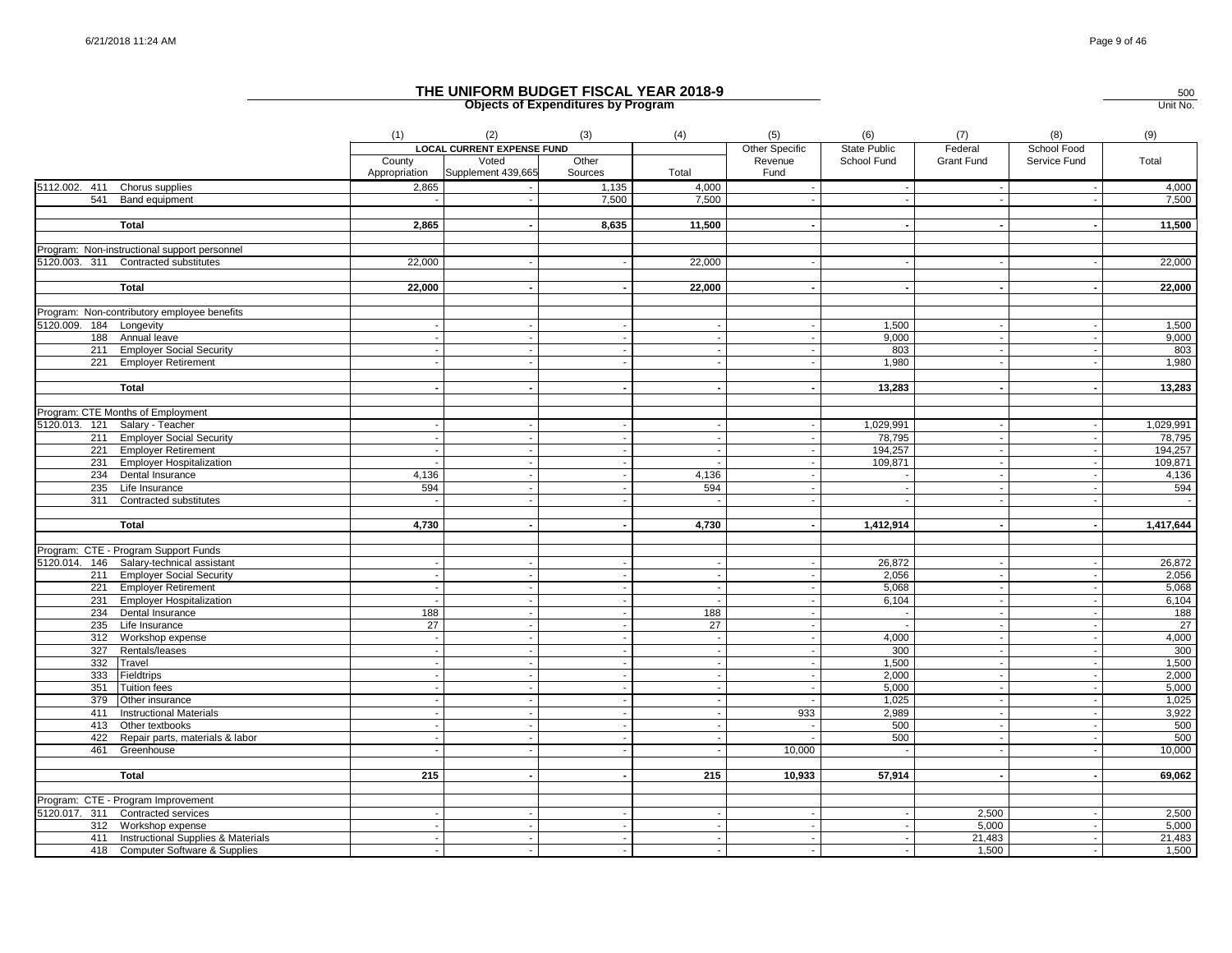|                                                                       | (1)           | (2)                               | (3)     | (4)       | (5)            | (6)          | (7)                         | (8)                      | (9)        |
|-----------------------------------------------------------------------|---------------|-----------------------------------|---------|-----------|----------------|--------------|-----------------------------|--------------------------|------------|
|                                                                       |               | <b>LOCAL CURRENT EXPENSE FUND</b> |         |           | Other Specific | State Public | Federal                     | School Food              |            |
|                                                                       | County        | Voted                             | Other   |           | Revenue        | School Fund  | <b>Grant Fund</b>           | Service Fund             | Total      |
|                                                                       | Appropriation | Supplement 439,665                | Sources | Total     | Fund           |              |                             |                          |            |
| 422 Repair parts, materials & labor                                   |               |                                   |         |           |                |              | 1,800                       |                          | 1,800      |
| 461 Furniture & equip-inventoried                                     |               |                                   |         |           |                |              | 15,500                      | $\sim$                   | 15,500     |
| 462 Computer equip-inventoried                                        |               |                                   |         |           |                |              | 4,850                       |                          | 4,850      |
|                                                                       |               |                                   |         |           |                |              |                             |                          |            |
| <b>Total</b>                                                          |               |                                   |         |           |                |              | 52,633                      |                          | 52,633     |
|                                                                       |               |                                   |         |           |                |              |                             |                          |            |
| Program: Learn & Earn                                                 |               |                                   |         |           |                |              |                             |                          |            |
| 5120.055. 461 Furniture & equip-inventoried                           |               |                                   |         |           |                | 1,500        |                             |                          | 1,500      |
|                                                                       |               |                                   |         |           |                |              |                             |                          |            |
| Total                                                                 |               |                                   |         |           |                | 1,500        |                             |                          | 1,500      |
|                                                                       |               |                                   |         |           |                |              |                             |                          |            |
| Program: Classroom Teachers<br>5132.001. 121 Salaries - Arts Teachers |               |                                   |         |           |                | 756,640      |                             |                          | 756,640    |
|                                                                       |               |                                   |         |           |                | 57,883       |                             |                          | 57,883     |
| 211 Emp. Soc. Sec. Costs<br>221 Emp. Retirement Costs                 |               |                                   |         |           |                | 142,703      |                             |                          | 142,703    |
| 231 Emp. Hosp. Ins. Costs                                             |               |                                   |         |           |                | 94,612       |                             |                          | 94,612     |
| 234 Dental Insurance                                                  | 2,914         |                                   |         | 2,914     |                |              |                             |                          | 2,914      |
| 235 Life Insurance                                                    | 419           |                                   |         | 419       |                |              |                             |                          | 419        |
|                                                                       |               |                                   |         |           |                |              |                             |                          |            |
| <b>Total</b>                                                          | 3,333         | $\sim$                            |         | 3,333     | $\sim$         | 1,051,838    | $\sim$                      | $\sim$                   | 1,055,171  |
|                                                                       |               |                                   |         |           |                |              |                             |                          |            |
| Program: Classroom Teachers                                           |               |                                   |         |           |                |              |                             |                          |            |
| 5133.001. 121 Salaries - PE Teachers                                  |               |                                   |         |           |                | 660,930      |                             |                          | 660,930    |
| 211 Emp. Soc. Sec. Costs                                              |               |                                   |         |           |                | 50,562       | $\mathcal{L}_{\mathcal{A}}$ |                          | 50,562     |
| 221 Emp. Retirement Costs                                             |               |                                   |         |           |                | 124,652      | $\sim$                      |                          | 124,652    |
| 231 Emp. Hosp. Ins. Costs                                             |               |                                   |         |           |                | 97,664       |                             |                          | 97,664     |
| 234 Dental Insurance                                                  | 3,102         |                                   |         | 3,102     |                |              | $\sim$                      |                          | 3,102      |
| 235 Life Insurance                                                    | 446           |                                   |         | 446       |                |              |                             |                          | 446        |
|                                                                       |               |                                   |         |           |                |              |                             |                          |            |
| Total                                                                 | 3,548         |                                   |         | 3,548     |                | 933,808      |                             |                          | 937,356    |
|                                                                       |               |                                   |         |           |                |              |                             |                          |            |
| Program: Classroom Teachers                                           |               |                                   |         |           |                |              |                             |                          |            |
| 5134.001. 121 Salaries - World Language Teachers                      |               |                                   |         |           |                | 127,900      |                             |                          | 127,900    |
| 211 Emp. Soc. Sec. Costs                                              |               |                                   |         |           |                | 9,785        | $\sim$                      | $\overline{\phantom{a}}$ | 9,785      |
| 221 Emp. Retirement Costs                                             |               |                                   |         |           |                | 24,122       |                             |                          | 24,122     |
| 231 Emp. Hosp. Ins. Costs                                             |               |                                   |         |           |                | 18,312       | $\sim$                      |                          | 18,312     |
| 234 Dental Insurance                                                  | 564           |                                   |         | 564       |                |              |                             |                          | 564        |
| 235 Life Insurance                                                    | 81            |                                   |         | 81        |                |              | $\sim$                      |                          | 81         |
|                                                                       | 645           |                                   |         |           |                |              |                             |                          |            |
| <b>Total</b>                                                          |               |                                   |         | 645       |                | 180,119      |                             |                          | 180,764    |
| TOTAL REGULAR INSTRUCTIONAL SERVICES                                  | 174,793       | 405,187                           | 481,011 | 1,060,991 | 171,025        | 14,393,387   | 238,382                     |                          | 15,863,785 |
|                                                                       |               |                                   |         |           |                |              |                             |                          |            |
| <b>Function: Special Populations Services</b>                         |               |                                   |         |           |                |              |                             |                          |            |
| Subfunction: Children with Disabilities Curricular Services           |               |                                   |         |           |                |              |                             |                          |            |
| Program: Exceptional Child-Classroom Teachers                         |               |                                   |         |           |                |              |                             |                          |            |
| 5210.001. 121 Salary - Teacher                                        |               |                                   |         |           |                | 63,440       |                             |                          | 63,440     |
| 181 Local 2% supplement                                               |               | 25,000                            |         | 25,000    |                |              | $\sim$                      | $\sim$                   | 25,000     |
| 211 Employer Social Security                                          |               | 1,913                             |         | 1,913     |                | 4,853        | $\sim$                      |                          | 6,766      |
| 221 Employer Retirement                                               |               | 4,715                             |         | 4,715     |                | 11,965       |                             |                          | 16,680     |
| 231 Employer Hospitalization                                          |               |                                   |         |           |                | 6,104        |                             |                          | 6,104      |
| 234 Dental Insurance                                                  | 188           |                                   |         | 188       |                |              | $\sim$                      |                          | 188        |
| 235 Life Insurance                                                    | 27            |                                   |         | 27        |                |              |                             |                          | 27         |
|                                                                       |               |                                   |         |           |                |              |                             |                          |            |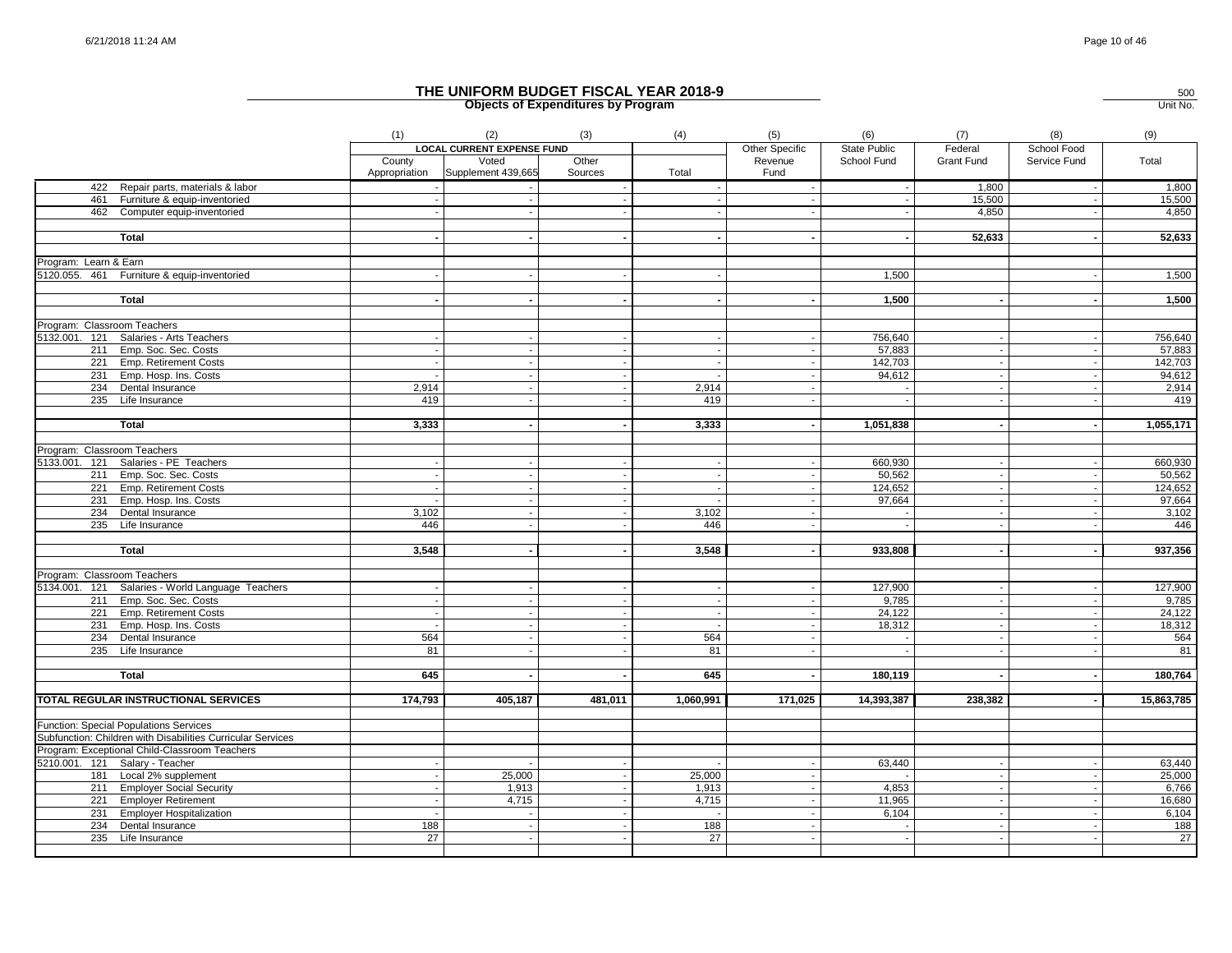|                             |                                             | (1)                     | (2)                               | (3)              | (4)                      | (5)                      | (6)          | (7)        | (8)                  | (9)            |
|-----------------------------|---------------------------------------------|-------------------------|-----------------------------------|------------------|--------------------------|--------------------------|--------------|------------|----------------------|----------------|
|                             |                                             |                         | <b>LOCAL CURRENT EXPENSE FUND</b> |                  |                          | Other Specific           | State Public | Federal    | School Food          |                |
|                             |                                             | County<br>Appropriation | Voted<br>Supplement 439,665       | Other<br>Sources | Total                    | Revenue<br>Fund          | School Fund  | Grant Fund | Service Fund         | Total          |
|                             | <b>Total</b>                                | 215                     | 31,628                            |                  | 31,843                   | $\sim$                   | 86,362       |            |                      | 118,205        |
|                             |                                             |                         |                                   |                  |                          |                          |              |            |                      |                |
|                             | Program: Non-contributory employee benefits |                         |                                   |                  |                          |                          |              |            |                      |                |
| 5210.009. 184 Longevity     |                                             |                         |                                   |                  |                          |                          | 8.000        |            |                      | 8,000          |
|                             | 188 Annual leave                            |                         |                                   |                  |                          |                          | 7,000        |            |                      | 7,000          |
|                             | 211 Employer Social Security                |                         |                                   |                  |                          |                          | 1,148        |            |                      | 1,148          |
|                             | 221 Employer Retirement                     |                         |                                   |                  |                          |                          | 2,829        |            |                      | 2,829          |
|                             | <b>Total</b>                                |                         |                                   | $\blacksquare$   | $\sim$                   | $\sim$                   | 18,977       |            |                      | 18,977         |
|                             |                                             |                         |                                   |                  |                          |                          |              |            |                      |                |
| Program: Behavioral Support |                                             |                         |                                   |                  |                          |                          |              |            |                      |                |
|                             | 5210.029. 142 Salary - Teacher Assistant    |                         |                                   |                  |                          |                          | 72,815       |            |                      | 72,815         |
|                             | 211 Employer Social Security                |                         |                                   |                  | $\sim$                   | $\sim$                   | 5,570        | $\sim$     |                      | 5,570          |
|                             | 221 Employer Retirement                     |                         |                                   |                  |                          |                          | 13,733       |            |                      | 13,733         |
|                             | 231 Employer Hospitalization                |                         |                                   |                  |                          |                          | 19,533       |            |                      | 19,533         |
|                             | 234 Dental Insurance                        | 188                     |                                   |                  | 188                      |                          |              |            |                      | 188            |
|                             | 235 Life Insurance                          | $\overline{27}$         |                                   |                  | $\overline{27}$          |                          |              |            |                      | 27             |
|                             |                                             |                         |                                   |                  |                          |                          |              |            |                      |                |
|                             | Total                                       | 215                     |                                   |                  | 215                      |                          | 111,651      |            |                      | 111,866        |
|                             |                                             |                         |                                   |                  |                          |                          |              |            |                      |                |
|                             | Program: Children with Special Needs        |                         |                                   |                  |                          |                          |              |            |                      |                |
|                             | 5210.032. 121 Salary - Teachers             |                         |                                   |                  |                          |                          | 916,560      |            |                      | 916,560        |
|                             | 133 Salary - Psychologists                  |                         |                                   |                  | $\overline{\phantom{a}}$ |                          | 123,285      |            |                      | 123,285        |
|                             | 198 Salary - Tutors                         |                         |                                   |                  |                          |                          | 3,000        |            |                      | 3,000          |
|                             | 211 Employer Social Security                |                         |                                   |                  |                          |                          | 79,778       |            |                      | 79,778         |
|                             | 221 Employer Retirement                     |                         |                                   |                  |                          |                          | 196,681      |            |                      | 196,681        |
|                             | 231 Employer Hospitalization                |                         |                                   | $\blacksquare$   |                          | $\overline{\phantom{a}}$ | 135,814      |            |                      | 135,814        |
|                             | 234 Dental Insurance                        | 3,572                   |                                   |                  | 3,572                    |                          |              |            |                      | 3,572          |
|                             | 235 Life Insurance                          | 810                     |                                   |                  | 810                      |                          |              |            |                      | 810            |
|                             | 311 Contract Services                       |                         |                                   |                  |                          |                          | 119,640      |            |                      | 119,640        |
|                             | 333 Fieldtrips                              |                         | $\sim$                            | $\sim$           | $\sim$                   | $\sim$                   | 2,000        | $\sim$     | $\ddot{\phantom{a}}$ | 2,000          |
|                             | 459 Other Food Purchases                    |                         |                                   |                  |                          |                          | 1,926        |            |                      | 1,926          |
|                             | <b>Total</b>                                | 4,382                   |                                   |                  | 4,382                    | $\blacksquare$           | 1,578,684    | $\sim$     |                      | 1,583,066      |
|                             |                                             |                         |                                   |                  |                          |                          |              |            |                      |                |
|                             | Program: IDEA Preschool Handicapped         |                         |                                   |                  |                          |                          |              |            |                      |                |
| 5210.049. 133 Psychologists |                                             |                         |                                   |                  |                          |                          |              | 12,965     |                      | 12,965         |
|                             | 211 Employer social security                |                         |                                   | $\sim$           | $\sim$                   | $\overline{\phantom{a}}$ |              | 992        |                      | 992            |
|                             | 221 Employer retirement                     |                         |                                   |                  |                          | $\overline{\phantom{a}}$ |              | 2,445      |                      | 2,445          |
|                             | 231 Employer hospitalization                |                         |                                   | $\mathbf{r}$     |                          | $\sim$                   |              | 1,526      |                      | 1,526          |
|                             | 234 Dental Insurance                        | 47                      |                                   |                  | 47                       | $\sim$                   |              | $\sim$     |                      | 47             |
|                             | 235 Life Insurance                          | $\overline{7}$          |                                   |                  | $\overline{7}$           | $\sim$                   | $\sim$       |            |                      | $\overline{7}$ |
|                             |                                             | 54                      |                                   |                  |                          |                          |              |            |                      |                |
|                             | <b>Total</b>                                |                         |                                   |                  | 54                       |                          |              | 17,928     |                      | 17,982         |
|                             | Program: IDEA Title VI-B Handicapped        |                         |                                   |                  |                          |                          |              |            |                      |                |
| 5210.060. 121               | Salary - Teacher                            |                         |                                   |                  |                          |                          |              | 36,000     |                      | 36,000         |
|                             | 135 Salary - Lead teacher                   |                         |                                   |                  |                          |                          |              | 55,000     |                      | 55,000         |
|                             | 142 Salary - Teacher Assistants             |                         |                                   |                  | $\sim$                   | $\sim$                   |              | 441,519    |                      | 441,519        |
|                             | 184 Longevity Pay                           |                         |                                   |                  |                          |                          |              | 5,714      |                      | 5,714          |
|                             | 211 Employer Social Security                |                         |                                   |                  |                          |                          |              | 41,175     |                      | 41,175         |
|                             | 221 Employer Retirement                     |                         |                                   |                  |                          |                          |              | 101,511    |                      | 101,511        |
|                             | 231 Employer Hospitalization                |                         | $\sim$                            | $\sim$           | $\overline{\phantom{a}}$ | $\sim$                   |              | 130,626    | $\ddot{\phantom{a}}$ | 130,626        |
|                             | 232 Workers compensation                    |                         |                                   |                  |                          |                          |              | 9,000      |                      | 9,000          |
|                             |                                             |                         |                                   |                  |                          |                          |              |            |                      |                |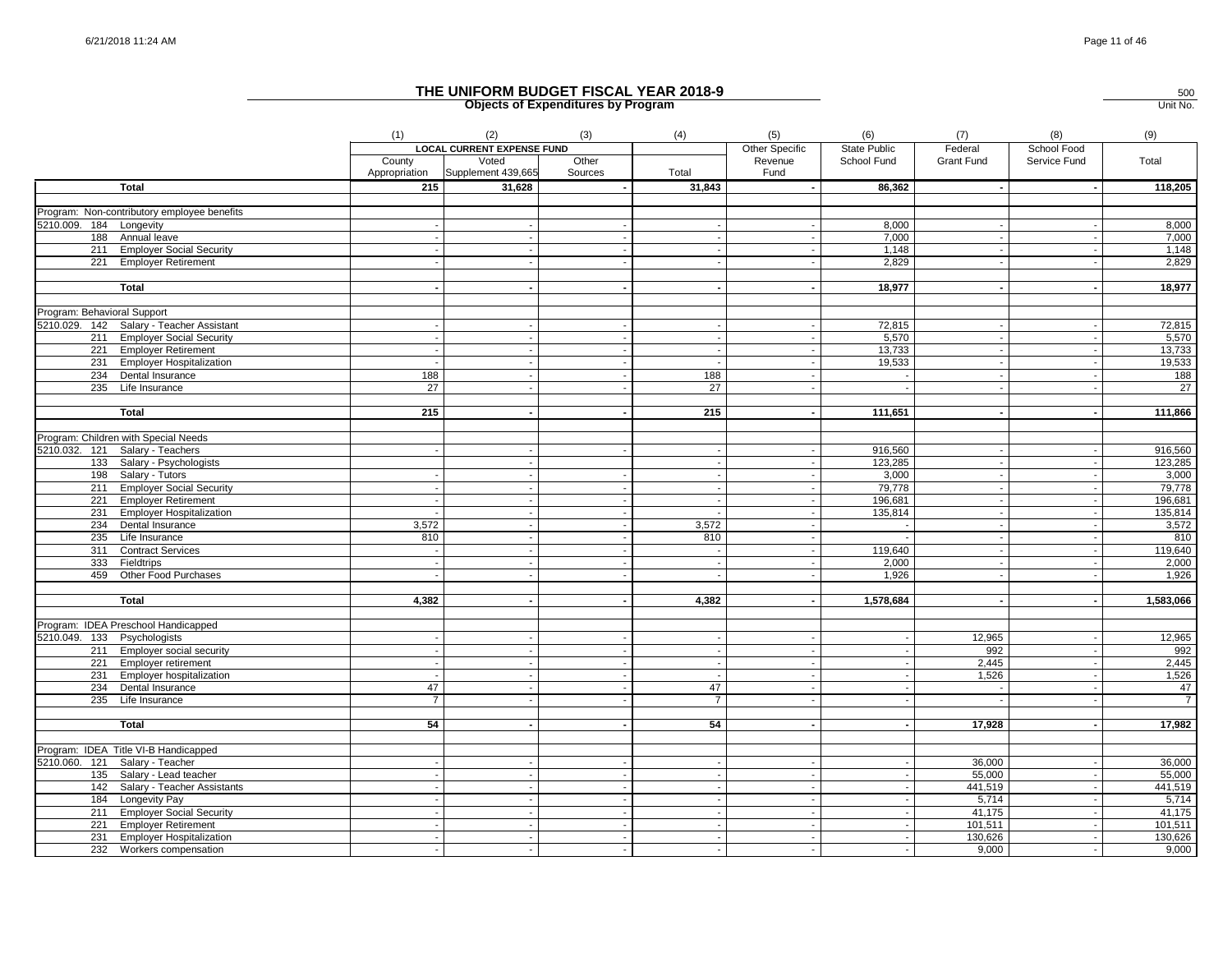|                                                               | (1)                      | (2)<br><b>LOCAL CURRENT EXPENSE FUND</b> | (3)              | (4)                      | (5)<br>Other Specific    | (6)<br><b>State Public</b>         | (7)<br>Federal           | (8)<br>School Food       | (9)            |
|---------------------------------------------------------------|--------------------------|------------------------------------------|------------------|--------------------------|--------------------------|------------------------------------|--------------------------|--------------------------|----------------|
|                                                               | County<br>Appropriation  | Voted<br>Supplement 439,665              | Other<br>Sources | Total                    | Revenue<br>Fund          | School Fund                        | <b>Grant Fund</b>        | Service Fund             | Total          |
| 234 Dental Insurance                                          | 2,444                    |                                          |                  | 2,444                    |                          | $\sim$                             | $\sim$                   | $\overline{\phantom{a}}$ | 2,444          |
| 235 Life Insurance                                            | 432                      |                                          |                  | 432                      |                          |                                    |                          |                          | 432            |
| 311 Contracted Services                                       |                          |                                          |                  |                          |                          | $\sim$                             | 40.000                   |                          | 40,000         |
| <b>Total</b>                                                  | 2,876                    |                                          |                  | 2,876                    |                          | $\sim$                             | 860,545                  | $\overline{\phantom{a}}$ | 863,421        |
| Program: Developmental Day                                    |                          |                                          |                  |                          |                          |                                    |                          |                          |                |
| 5210.063. 121 Salary - Teachers                               |                          |                                          |                  |                          |                          | 148,000                            |                          |                          | 148,000        |
| 211 Employer Social Security                                  |                          |                                          |                  |                          |                          | 11,322                             |                          |                          | 11,322         |
| 221 Employer Retirement                                       |                          |                                          |                  | $\sim$                   |                          | 27,913                             |                          | $\overline{\phantom{a}}$ | 27,913         |
| 231 Employer Hospitalization                                  |                          |                                          |                  | $\sim$                   |                          | 18,312                             |                          |                          | 18,312         |
| 234 Dental Insurance                                          | 188                      |                                          |                  | 188                      |                          | $\sim$                             | $\sim$                   | $\overline{\phantom{a}}$ | 188            |
| 235 Life Insurance                                            | $\overline{27}$          |                                          |                  | $\overline{27}$          |                          |                                    |                          |                          | $^{27}$        |
| 311 Contractual Services                                      | $\overline{\phantom{a}}$ |                                          |                  | $\sim$                   | $\overline{a}$           | 76.500                             |                          | $\sim$                   | 76,500         |
|                                                               |                          |                                          |                  |                          |                          |                                    |                          |                          |                |
| <b>Total</b>                                                  | 215                      |                                          |                  | 215                      | $\overline{\phantom{a}}$ | 282,047                            | $\sim$                   | $\sim$                   | 282,262        |
| Program: Medicaid Administrative Outreach                     |                          |                                          |                  |                          |                          |                                    |                          |                          |                |
| 5210.305. 332 Travel reimbursement                            |                          |                                          |                  |                          | 1,400                    | $\sim$                             |                          | $\overline{\phantom{a}}$ | 1,400          |
| 411 Supplies & materials                                      |                          |                                          |                  | $\overline{\phantom{a}}$ | 5,200                    | $\blacksquare$                     |                          |                          | 5,200          |
| 422 Repair parts, materials & related labor                   |                          |                                          |                  |                          | 2,000                    | $\sim$                             |                          |                          | 2,000          |
| <b>Total</b>                                                  |                          |                                          |                  | $\sim$                   | 8,600                    | $\sim$                             | $\blacksquare$           | $\sim$                   | 8,600          |
|                                                               |                          |                                          |                  |                          |                          |                                    |                          |                          |                |
| Program: Medicaid Fees for Service                            |                          |                                          |                  |                          |                          |                                    |                          |                          |                |
| 5210.306. 311 Contracted services                             |                          |                                          |                  |                          | 20,750                   | $\overline{\phantom{a}}$<br>$\sim$ |                          |                          | 20,750         |
| 311 Staff development contracted substitutes                  |                          |                                          |                  |                          | 25,000                   |                                    |                          |                          | 25,000         |
| 312 Workshop expense                                          |                          |                                          |                  |                          | 14,000                   | $\sim$                             |                          | $\overline{\phantom{a}}$ | 14,000         |
| 313 Advertising cost                                          |                          |                                          |                  |                          | 125                      | $\mathbb{Z}^2$                     |                          |                          | 125            |
| 314 Printing & binding fees                                   |                          |                                          |                  | $\sim$                   | 2,500                    | $\sim$                             | $\blacksquare$           | $\overline{\phantom{a}}$ | 2,500          |
| 332 Travel reimbursement                                      |                          |                                          |                  |                          | 6,000                    | $\sim$                             |                          |                          | 6,000          |
| 361 Memberships, dues & fees                                  |                          |                                          |                  |                          | 500                      | $\sim$                             | $\sim$                   |                          | 500            |
| 326 Contracted repairs & maintenance                          |                          |                                          |                  | $\sim$                   | 500                      | $\overline{\phantom{a}}$           |                          |                          | 500            |
| 342 Postage                                                   |                          |                                          | $\overline{a}$   | $\sim$                   | 60                       | $\sim$                             | $\sim$                   | $\overline{\phantom{a}}$ | 60             |
| 411 Supplies & materials                                      |                          |                                          |                  | $\overline{\phantom{a}}$ | 20,000                   |                                    |                          | $\overline{\phantom{a}}$ | 20,000         |
| <b>Total</b>                                                  |                          |                                          | $\blacksquare$   | $\blacksquare$           | 89,435                   | $\sim$                             | $\blacksquare$           | $\overline{\phantom{a}}$ | 89,435         |
|                                                               |                          |                                          |                  |                          |                          |                                    |                          |                          |                |
| Subfunction: Special Populations CTE Curricular Services      |                          |                                          |                  |                          |                          |                                    |                          |                          |                |
| Program: CTE Months of Employment                             |                          |                                          |                  |                          |                          |                                    |                          |                          |                |
| 5220.013. 131 Instructional support-regular teacher pay scale |                          |                                          |                  | $\sim$                   | $\overline{\phantom{a}}$ | 38,300                             | $\sim$                   | $\overline{\phantom{a}}$ | 38,300         |
| 211 Employer Social Security                                  |                          |                                          |                  | $\overline{\phantom{a}}$ |                          | 2,930                              | $\overline{\phantom{a}}$ |                          | 2,930          |
| 221 Employer Retirement                                       |                          |                                          |                  | $\sim$                   | $\overline{\phantom{a}}$ | 7,223                              | $\overline{a}$           |                          | 7,223<br>6,104 |
| 231 Employer Hospitalization                                  |                          |                                          |                  | $\sim$                   |                          | 6,104                              | $\mathbf{r}$             |                          |                |
| 234 Dental Insurance                                          | 188                      |                                          |                  | 188                      |                          | $\sim$                             | $\sim$                   |                          | 188            |
| 235 Life Insurance                                            | 27                       |                                          |                  | 27                       |                          |                                    |                          |                          | 27             |
| Total                                                         | 215                      |                                          |                  | 215                      |                          | 54,557                             | $\blacksquare$           | $\overline{\phantom{a}}$ | 54,772         |
| Program: CTE Program Improvement                              |                          |                                          |                  |                          |                          |                                    |                          |                          |                |
|                                                               |                          |                                          |                  |                          |                          |                                    |                          |                          |                |
| 5220.014. 411 Supplies & materials                            |                          |                                          |                  |                          |                          | 250                                |                          |                          | 250            |
| Total                                                         |                          |                                          |                  | $\sim$                   |                          | 250                                |                          |                          | 250            |
|                                                               |                          |                                          |                  |                          |                          |                                    |                          |                          |                |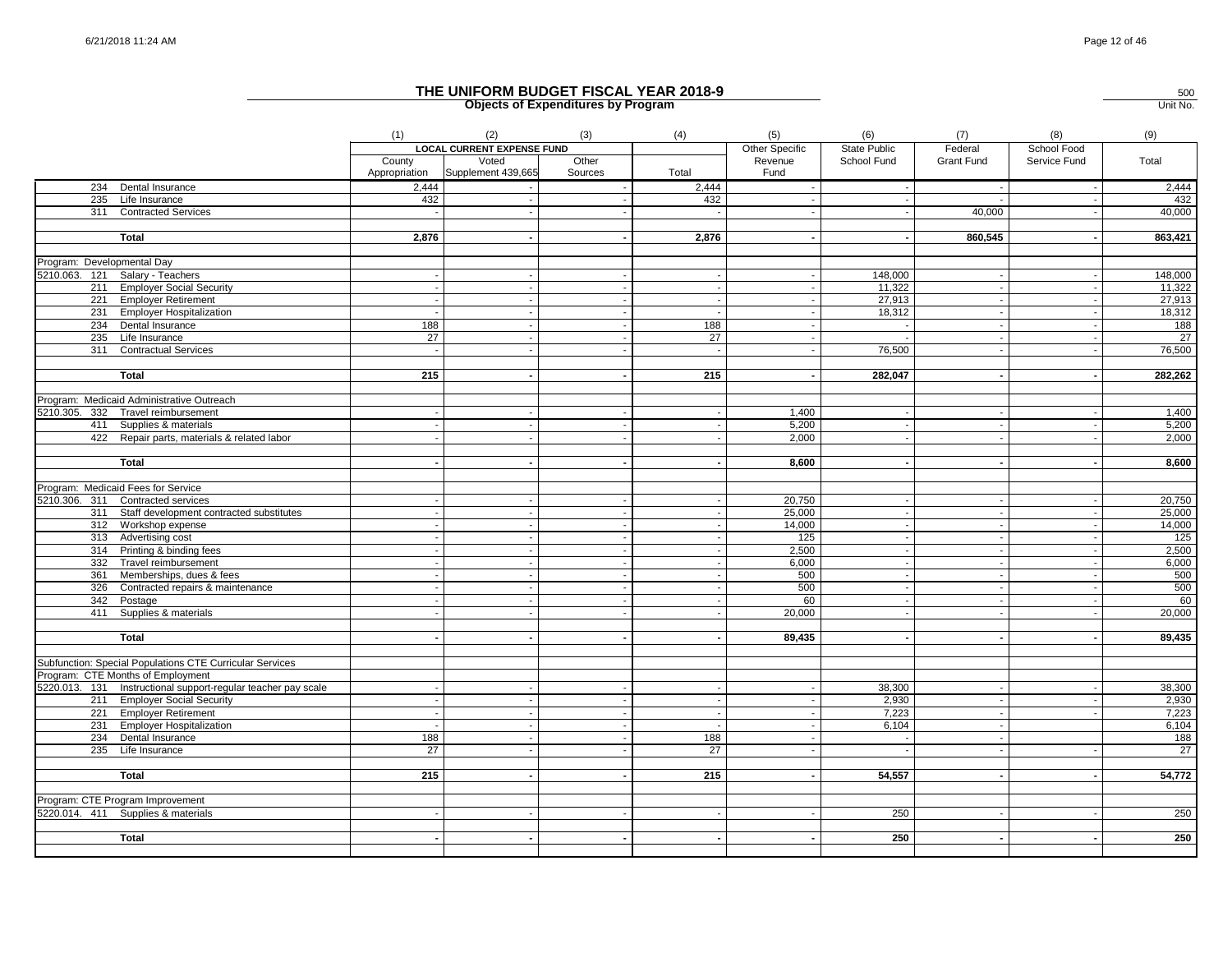|                                                                         | (1)             | (2)                               | (3)                      | (4)                      | (5)                      | (6)                      | (7)               | (8)            | (9)             |
|-------------------------------------------------------------------------|-----------------|-----------------------------------|--------------------------|--------------------------|--------------------------|--------------------------|-------------------|----------------|-----------------|
|                                                                         |                 | <b>LOCAL CURRENT EXPENSE FUND</b> |                          |                          | Other Specific           | <b>State Public</b>      | Federal           | School Food    |                 |
|                                                                         | County          | Voted                             | Other                    |                          | Revenue                  | School Fund              | <b>Grant Fund</b> | Service Fund   | Total           |
|                                                                         | Appropriation   | Supplement 439,665                | Sources                  | Total                    | Fund                     |                          |                   |                |                 |
| Subfunction: Pre-K Children with Disabilities Curricular Services       |                 |                                   |                          |                          |                          |                          |                   |                |                 |
| Program: Exceptional Children                                           |                 |                                   |                          |                          |                          |                          |                   |                |                 |
| 5230.001. 181 Retention Supplement                                      |                 | 825                               |                          | 825                      |                          |                          |                   |                | 825             |
| 211 Employer Social Security                                            |                 | 64                                |                          | 64                       |                          |                          |                   |                | 64              |
| 221 Employer Retirement                                                 |                 | 156                               |                          | 156                      |                          | $\sim$                   |                   |                | 156             |
|                                                                         |                 |                                   |                          |                          |                          |                          |                   |                |                 |
| <b>Total</b>                                                            |                 | 1,045                             |                          | 1,045                    |                          |                          |                   |                | 1,045           |
| 5230.032. 121<br>Salary-Teacher                                         |                 |                                   |                          |                          |                          | 41,250                   |                   |                | 41,250          |
| 211 Employer Social Security                                            |                 |                                   |                          |                          |                          | 3,156                    |                   |                | 3,156           |
| 221 Employer Retirement                                                 |                 |                                   |                          |                          |                          | 7,780                    |                   |                | 7,780           |
| 231 Employer Hospitalization                                            |                 | $\mathbf{r}$                      |                          |                          |                          | 4,578                    |                   |                | 4,578           |
| 234 Dental Insurance                                                    | 188             |                                   |                          | 188                      |                          |                          |                   |                | 188             |
| 235 Life Insurance                                                      | $\overline{27}$ |                                   |                          | $\overline{27}$          |                          |                          |                   |                | $\overline{27}$ |
|                                                                         |                 |                                   |                          |                          |                          |                          |                   |                |                 |
| Total                                                                   | 215             |                                   |                          | 215                      |                          | 56,764                   |                   | $\blacksquare$ | 56,979          |
| Program: IDEA Pre-School Handicapped                                    |                 |                                   |                          |                          |                          |                          |                   |                |                 |
| 5230.049. 121 Pre-K teacher salary                                      |                 |                                   |                          |                          |                          |                          | 13,750            |                | 13,750          |
| 211 Employer Social Security                                            |                 |                                   |                          | $\overline{\phantom{a}}$ | $\overline{a}$           | $\sim$                   | 1,052             | $\sim$         | 1,052           |
| 221 Employer Retirement                                                 |                 |                                   |                          |                          |                          |                          | 2,593             |                | 2,593           |
| 231 Employer Hospitalization                                            |                 |                                   |                          |                          | $\overline{a}$           | $\sim$                   | 1,526             |                | 1,526           |
| 311 Contracted services                                                 |                 |                                   |                          |                          |                          |                          | 21,000            |                | 21,000          |
|                                                                         |                 |                                   |                          |                          |                          |                          |                   |                |                 |
| 332 Travel reimbursement                                                |                 |                                   |                          |                          |                          |                          | 2,000             |                | 2,000           |
| 411 Supplies & materials                                                |                 |                                   |                          |                          |                          |                          | 500               |                | 500             |
| Total                                                                   |                 |                                   |                          |                          |                          | $\blacksquare$           | 42,421            | $\blacksquare$ | 42,421          |
|                                                                         |                 |                                   |                          |                          |                          |                          |                   |                |                 |
| Program: Exceptional Children                                           |                 |                                   |                          |                          |                          |                          |                   |                |                 |
| 5240.032. 132 Salary - Speech Pathologist                               |                 |                                   |                          |                          |                          | 330,177                  |                   |                | 330.177         |
| 211 Employer Social Security                                            |                 |                                   | $\overline{\phantom{a}}$ | $\sim$                   | $\overline{\phantom{a}}$ | 25,258                   | $\sim$            | $\sim$         | 25,258          |
| 221 Employer Retirement                                                 |                 |                                   |                          |                          |                          | 50,266                   |                   |                | 50,266          |
| 231 Employer Hospitalization                                            |                 |                                   |                          |                          |                          | 30,520                   |                   |                | 30,520          |
| 234 Dental Insurance                                                    | 376             |                                   |                          | 376                      |                          |                          |                   |                | 376             |
| 235<br>Life Insurance                                                   | 162             |                                   |                          | 162                      |                          |                          |                   |                | 162             |
|                                                                         |                 |                                   |                          |                          |                          |                          |                   |                |                 |
| <b>Total</b>                                                            | 538             |                                   |                          | 538                      |                          | 436,221                  |                   |                | 436,759         |
|                                                                         |                 |                                   |                          |                          |                          |                          |                   |                |                 |
| Program: IDEA VI-B Handicapped<br>5240.060. 318 Contracted SLP Services |                 |                                   |                          |                          |                          |                          |                   |                |                 |
|                                                                         |                 |                                   |                          |                          |                          |                          | 4.000             |                | 4,000           |
| <b>Total</b>                                                            |                 |                                   |                          |                          |                          | $\sim$                   | 4,000             |                | 4,000           |
|                                                                         |                 |                                   |                          |                          |                          |                          |                   |                |                 |
| Program: IDEA VI-B Handicapped                                          |                 |                                   |                          |                          |                          |                          |                   |                |                 |
| 5240.063. 318 Contracted SLP Services                                   |                 |                                   |                          |                          |                          | 22,300                   |                   |                | 22,300          |
|                                                                         |                 |                                   |                          |                          |                          |                          |                   |                |                 |
| <b>Total</b>                                                            |                 |                                   |                          |                          |                          | 22,300                   |                   |                | 22,300          |
|                                                                         |                 |                                   |                          |                          |                          |                          |                   |                |                 |
| Subfunction: AIG Curricular Services                                    |                 |                                   |                          |                          |                          |                          |                   |                |                 |
| Program: Classroom Teachers                                             |                 |                                   |                          |                          |                          |                          |                   |                |                 |
| 5260.001. 121 Salary-teacher                                            |                 |                                   |                          |                          |                          | 71,290                   |                   |                | 71,290          |
| 181 Retention supplement                                                |                 | 1,426                             |                          | 1,426                    |                          | $\overline{\phantom{a}}$ |                   |                | 1,426           |
| 211 Employer Social Security                                            |                 | 110                               | $\sim$                   | 110                      |                          | 5,454                    | $\sim$            | $\sim$         | 5,564           |
| 221 Employer Retirement                                                 |                 | 269                               |                          | 269                      |                          | 13,446                   |                   |                | 13,715          |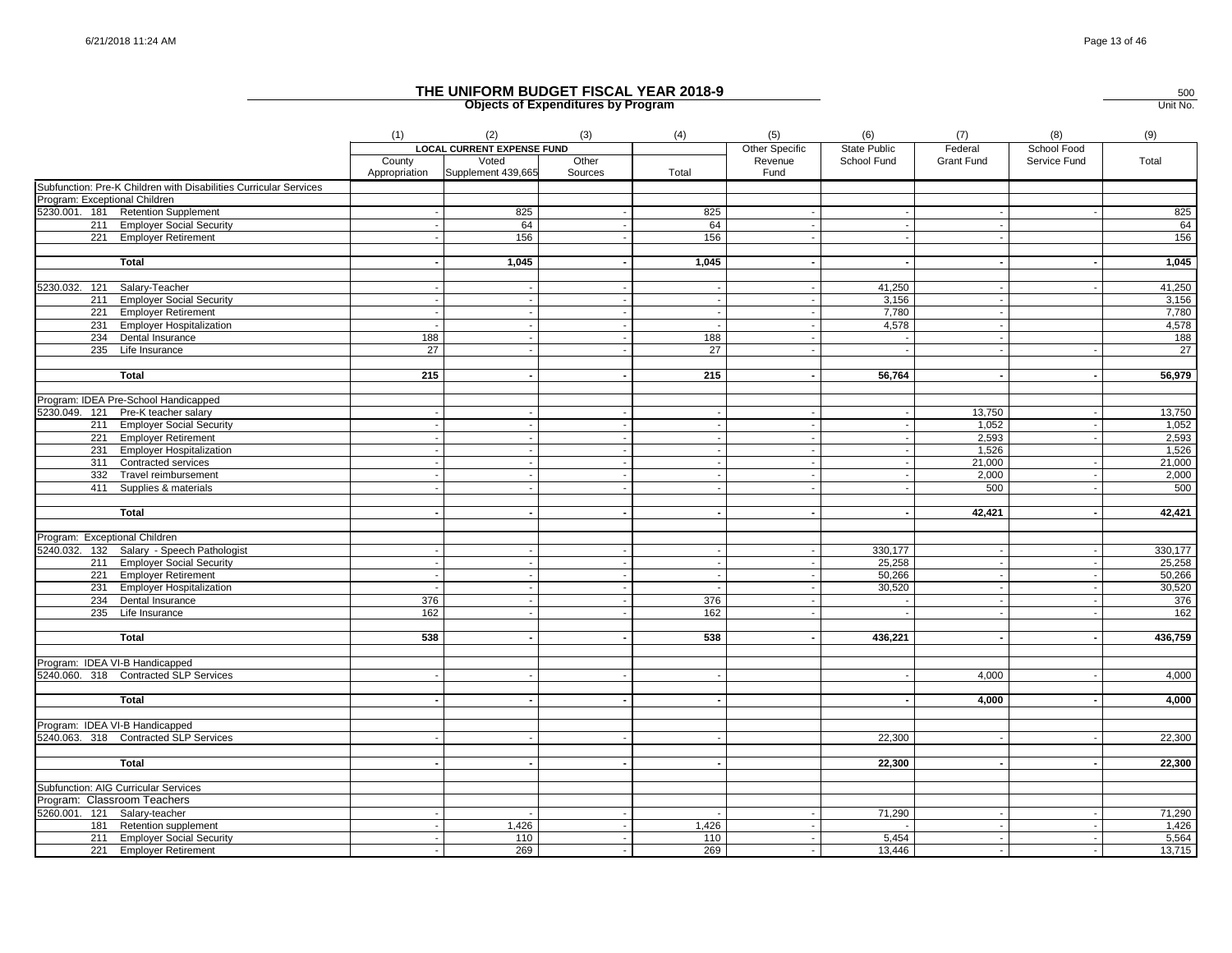|                               |                                                   | (1)                     | (2)                                                              | (3)                      | (4)            | (5)                               | (6)                                | (7)                         | (8)                         | (9)     |
|-------------------------------|---------------------------------------------------|-------------------------|------------------------------------------------------------------|--------------------------|----------------|-----------------------------------|------------------------------------|-----------------------------|-----------------------------|---------|
|                               |                                                   | County<br>Appropriation | <b>LOCAL CURRENT EXPENSE FUND</b><br>Voted<br>Supplement 439,665 | Other<br>Sources         | Total          | Other Specific<br>Revenue<br>Fund | <b>State Public</b><br>School Fund | Federal<br>Grant Fund       | School Food<br>Service Fund | Total   |
|                               | 231 Employer Hospitalization                      |                         | $\sim$                                                           |                          | $\sim$         | $\sim$                            | 10,682                             | $\sim$                      | $\sim$                      | 10,682  |
|                               | 234 Dental Insurance                              | 517                     |                                                                  |                          | 517            |                                   |                                    | $\sim$                      | $\sim$                      | 517     |
|                               | 235 Life Insurance                                | 75                      | $\sim$                                                           |                          | 75             |                                   |                                    |                             |                             | 75      |
|                               | Total                                             | 592                     | 1,805                                                            |                          | 2,397          |                                   | 100,872                            |                             |                             | 103,269 |
|                               | Program: Non-Instructional Support Personnel      |                         |                                                                  |                          |                |                                   |                                    |                             |                             |         |
|                               | 5260.003. 311 Contracted substitutes              | 1,500                   |                                                                  |                          | 1,500          |                                   |                                    |                             |                             | 1,500   |
|                               |                                                   |                         |                                                                  |                          |                |                                   |                                    |                             |                             |         |
|                               | Total                                             | 1,500                   |                                                                  |                          | 1,500          |                                   |                                    | $\sim$                      |                             | 1,500   |
| Program: Academically Gifted  |                                                   |                         |                                                                  |                          |                |                                   |                                    |                             |                             |         |
|                               | 5260.034. 121 Salary - AG Teachers                |                         |                                                                  |                          |                |                                   | 141,370                            |                             |                             | 141,370 |
|                               | 211 Employer Social Security                      |                         |                                                                  |                          |                |                                   | 10,815                             | $\sim$                      |                             | 10,815  |
|                               | 221 Employer Retirement                           |                         |                                                                  | $\blacksquare$           |                |                                   | 26,662                             | $\sim$                      | $\overline{\phantom{a}}$    | 26,662  |
|                               | 231 Employer Hospitalization                      |                         |                                                                  |                          |                |                                   | 19,838                             |                             |                             | 19,838  |
|                               | 234 Dental Insurance                              | 188                     |                                                                  |                          | 188            |                                   |                                    | $\sim$                      |                             | 188     |
|                               | 235 Life Insurance                                | 81                      |                                                                  |                          | 81             |                                   |                                    |                             |                             | 81      |
|                               | 352 Employee education reimbursement              | 1,600                   | $\sim$                                                           |                          | 1,600          |                                   |                                    | $\sim$                      | $\blacksquare$              | 1,600   |
|                               | 411 Supplies and materials                        | 700                     |                                                                  |                          | 700            |                                   |                                    |                             |                             | 700     |
|                               | Total                                             | 2,569                   |                                                                  | $\blacksquare$           | 2,569          |                                   | 198,685                            |                             | $\blacksquare$              | 201,254 |
|                               |                                                   |                         |                                                                  |                          |                |                                   |                                    | $\sim$                      |                             |         |
|                               | Subfunction: Limited English Proficiency Services |                         |                                                                  |                          |                |                                   |                                    |                             |                             |         |
|                               | Program: Limited English Proficiency              |                         |                                                                  |                          |                |                                   |                                    |                             |                             |         |
|                               | 5270.001. 121 Teacher Salary                      |                         |                                                                  |                          |                |                                   | 7,200                              | $\sim$                      | $\overline{\phantom{a}}$    | 7,200   |
|                               | 211 Emp. Soc. Sec. Costs                          |                         |                                                                  |                          |                |                                   | 551                                | $\sim$                      |                             | 551     |
|                               | 221 Emp. Retirement Costs                         |                         |                                                                  |                          |                |                                   | 1,358                              | $\sim$                      |                             | 1,358   |
|                               | 231 Emp. Hosp. Ins. Costs                         |                         |                                                                  |                          |                |                                   | 916                                | $\sim$                      |                             | 916     |
|                               | 235 Life Insurance                                | 5                       | $\sim$                                                           |                          | $\overline{5}$ | $\overline{\phantom{a}}$          |                                    | $\sim$                      | $\overline{\phantom{a}}$    | $-5$    |
|                               | <b>Total</b>                                      | 5                       |                                                                  | $\sim$                   | 5              |                                   | 10,025                             | $\sim$                      |                             | 10,030  |
|                               |                                                   |                         |                                                                  |                          |                |                                   |                                    |                             |                             |         |
|                               | Program: Limited English Proficiency              |                         |                                                                  |                          |                |                                   |                                    |                             |                             |         |
|                               | 5270.054. 121 Teacher Salary                      |                         |                                                                  |                          |                |                                   | 75,800                             |                             |                             | 75,800  |
|                               | 211 Emp. Soc. Sec. Costs                          |                         |                                                                  |                          |                |                                   | 5,799                              | $\mathcal{L}_{\mathcal{A}}$ | $\blacksquare$              | 5,799   |
|                               | 221 Emp. Retirement Costs                         |                         |                                                                  | $\overline{\phantom{a}}$ |                |                                   | 14,296                             | $\sim$                      | $\overline{\phantom{a}}$    | 14,296  |
|                               | 231 Emp. Hosp. Ins. Costs                         |                         |                                                                  |                          |                |                                   | 11,292                             | $\sim$                      |                             | 11,292  |
|                               | 235 Life Insurance                                | 54                      |                                                                  |                          | 54             |                                   |                                    | $\sim$                      | $\overline{\phantom{a}}$    | 54      |
|                               | Total                                             | 54                      | $\sim$                                                           |                          | 54             |                                   | 107,187                            | $\sim$                      | $\blacksquare$              | 107,241 |
|                               |                                                   |                         |                                                                  |                          |                |                                   |                                    |                             |                             |         |
| Program: Language Acquisition |                                                   |                         |                                                                  |                          |                |                                   |                                    |                             |                             |         |
| 5270.104. 143 Tutor           |                                                   |                         |                                                                  |                          |                |                                   |                                    | 9,500                       |                             | 9,500   |
|                               | 211 Employer Social Security                      |                         |                                                                  |                          |                |                                   |                                    | 727                         |                             | 727     |
|                               | 221 Emp. Retirement Costs                         |                         |                                                                  |                          |                |                                   |                                    | 1,792                       |                             | 1,792   |
|                               | 231 Emp. Hosp. Ins. Costs                         |                         |                                                                  |                          |                |                                   |                                    | 3,052                       |                             | 3,052   |
|                               | 232 Workers comp                                  |                         | $\sim$                                                           | $\sim$                   |                | $\sim$                            |                                    | 285                         | $\sim$                      | 285     |
|                               | 234 Dental Insurance                              | 132                     |                                                                  |                          | 132            |                                   |                                    | $\sim$                      | $\blacksquare$              | 132     |
|                               | $235$ Life Insurance                              | 19                      | $\sim$                                                           | $\sim$                   | 19             | $\overline{\phantom{a}}$          |                                    | $\sim$                      | $\sim$                      | 19      |
| 322                           | Travel reimbursement                              |                         |                                                                  |                          | $\sim$         |                                   |                                    | 1,100                       | $\blacksquare$              | 1,100   |
|                               | 418 Computer software & supplies                  |                         |                                                                  |                          |                | $\overline{\phantom{a}}$          |                                    | 4,500                       |                             | 4,500   |
|                               | <b>Total</b>                                      | 151                     |                                                                  |                          | 151            |                                   |                                    | 20,956                      |                             | 21,107  |
|                               |                                                   |                         |                                                                  |                          |                |                                   |                                    |                             |                             |         |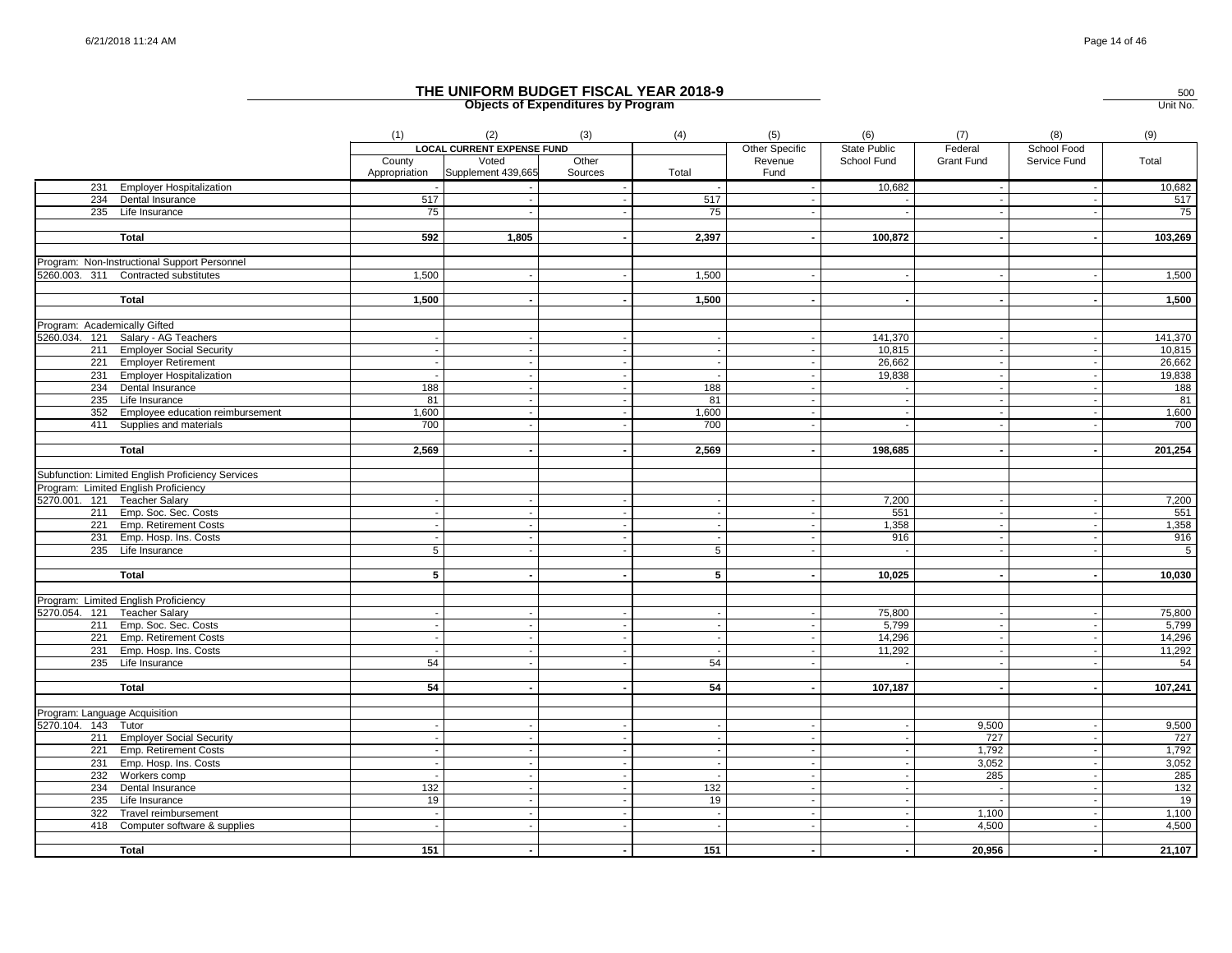|                                                      | (1)                      | (2)                               | (3)            | (4)                      | (5)                      | (6)                 | (7)        | (8)                      | (9)       |
|------------------------------------------------------|--------------------------|-----------------------------------|----------------|--------------------------|--------------------------|---------------------|------------|--------------------------|-----------|
|                                                      |                          | <b>LOCAL CURRENT EXPENSE FUND</b> |                |                          | Other Specific           | <b>State Public</b> | Federal    | School Food              |           |
|                                                      | County                   | Voted                             | Other          |                          | Revenue                  | School Fund         | Grant Fund | Service Fund             | Total     |
|                                                      |                          | Appropriation Supplement 439,665  | Sources        | Total                    | Fund                     |                     |            |                          |           |
|                                                      |                          |                                   |                |                          |                          |                     |            |                          |           |
| TOTAL SPECIAL POPULATIONS SERVICES                   | 13,796                   | 34,478                            |                | 48,274                   | 98,035                   | 3,064,582           | 945,850    |                          | 4,156,741 |
|                                                      |                          |                                   |                |                          |                          |                     |            |                          |           |
| <b>Function: Alternative Programs &amp; Services</b> |                          |                                   |                |                          |                          |                     |            |                          |           |
| Subfunction: Alternative Instructional Services K-12 |                          |                                   |                |                          |                          |                     |            |                          |           |
| Program: Classroom teachers                          |                          |                                   |                |                          |                          |                     |            |                          |           |
| 5310.001 234 Dental Insurance                        | 188                      |                                   |                | 188                      |                          |                     | $\sim$     |                          | 188       |
| 235 Life Insurance                                   | 54                       |                                   |                | 54                       |                          |                     |            |                          | 54        |
|                                                      |                          |                                   |                |                          |                          |                     |            |                          |           |
| <b>Total</b>                                         | 242                      |                                   |                | 242                      |                          |                     |            |                          | 242       |
|                                                      |                          |                                   |                |                          |                          |                     |            |                          |           |
| Program: Non-instructional Support Personnel         |                          |                                   |                |                          |                          |                     |            |                          |           |
| 5310.003. 311 Contracted substitute services         | 800                      |                                   |                | 800                      |                          |                     |            |                          | 800       |
|                                                      |                          |                                   |                |                          |                          |                     |            |                          |           |
| <b>Total</b>                                         | 800                      |                                   |                | 800                      |                          |                     |            |                          | 800       |
|                                                      |                          |                                   |                |                          |                          |                     |            |                          |           |
| Program: Non-contributory employee benefits          |                          |                                   |                |                          |                          |                     |            |                          |           |
| 5310.009. 184 Longevity                              |                          |                                   |                |                          |                          | 500                 |            |                          | 500       |
| 211 Employer Social Security                         |                          |                                   |                | $\overline{\phantom{a}}$ |                          | 38                  | $\sim$     |                          | 38        |
| 221 Employer Retirement                              |                          |                                   |                |                          |                          | 94                  | $\sim$     |                          | 94        |
|                                                      |                          |                                   |                |                          |                          |                     |            |                          |           |
| <b>Total</b>                                         |                          |                                   |                |                          |                          | 632                 |            |                          | 632       |
|                                                      |                          |                                   |                |                          |                          |                     |            |                          |           |
| Program: CTE Months of Employment                    |                          |                                   |                |                          |                          |                     |            |                          |           |
| 5310.013. 121 Salary - teacher                       |                          |                                   |                |                          |                          | 114,100             | $\sim$     |                          | 114,100   |
| 211 Employer Social Security                         |                          |                                   |                | $\sim$                   |                          | 8,729               | $\sim$     | $\sim$                   | 8,729     |
| 221 Employer Retirement                              |                          |                                   |                | $\sim$                   | $\overline{\phantom{a}}$ | 21,519              | $\sim$     | $\overline{\phantom{a}}$ | 21,519    |
| 231 Employer Hospitalization                         |                          |                                   |                |                          |                          | 18,312              |            |                          | 18,312    |
| 234 Dental Insurance                                 | 564                      |                                   |                | 564                      |                          |                     | $\sim$     |                          | 564       |
| 235<br>Life Insurance                                | 81                       |                                   |                | 81                       |                          |                     |            |                          | 81        |
|                                                      |                          |                                   |                |                          |                          |                     |            |                          |           |
| Total                                                | 645                      |                                   |                | 645                      |                          | 162,660             |            |                          | 163,305   |
| Program: CTE Program Improvement                     |                          |                                   |                |                          |                          |                     |            |                          |           |
| 5310.017. 411 Supplies & materials                   |                          |                                   |                |                          |                          |                     | 3,000      |                          | 3,000     |
|                                                      |                          |                                   |                |                          |                          |                     |            |                          |           |
| Total                                                |                          |                                   |                |                          |                          |                     | 3,000      |                          | 3,000     |
|                                                      |                          |                                   |                |                          |                          |                     |            |                          |           |
| Program: Alternative Instructional Services          |                          |                                   |                |                          |                          |                     |            |                          |           |
| 5310.068. 142 Salary - Teacher assistant             |                          |                                   |                |                          |                          | 4,500               |            |                          | 4,500     |
| 143 Salary - tutor                                   |                          |                                   |                | $\sim$                   |                          | 26,252              |            |                          | 26,252    |
| 211 Employer Social Security                         |                          |                                   |                | $\sim$                   |                          | 2,353               |            |                          | 2,353     |
| 221 Employer Retirement                              |                          |                                   |                | $\sim$                   | $\sim$                   | 5,800               | $\sim$     |                          | 5,800     |
| 231 Employer Hospitalization                         |                          |                                   |                | $\overline{\phantom{a}}$ |                          | 9,156               | $\sim$     | $\blacksquare$           | 9,156     |
| 235 Life Insurance                                   | 33                       |                                   |                | 33                       |                          |                     | $\sim$     |                          | 33        |
| 311 Copier                                           |                          |                                   |                |                          |                          | 5,000               |            |                          | 5,000     |
| 311 Contracted services                              |                          |                                   |                |                          |                          | 43,000              | $\sim$     |                          | 43,000    |
| 311 Contracted substitute services                   |                          |                                   | $\blacksquare$ |                          | $\overline{\phantom{a}}$ | 500                 | $\sim$     | $\sim$                   | 500       |
| 322 Natural gas                                      | 3,000                    |                                   |                | 3,000                    |                          |                     |            |                          | 3,000     |
| 323<br>Water                                         | 5,140                    |                                   |                | 5,140                    |                          |                     | $\sim$     |                          | 5,140     |
| 333 Field trips                                      |                          |                                   |                |                          |                          | 4,250               | $\sim$     |                          | 4,250     |
| 341 Telephone                                        | $\overline{\phantom{a}}$ |                                   |                | $\overline{\phantom{a}}$ | $\sim$                   | 4,000               | $\sim$     | $\overline{\phantom{a}}$ | 4,000     |
| 411 Supplies & materials                             |                          |                                   |                |                          |                          | 17,250              | $\sim$     | $\blacksquare$           | 17,250    |
|                                                      |                          |                                   |                |                          |                          |                     |            |                          |           |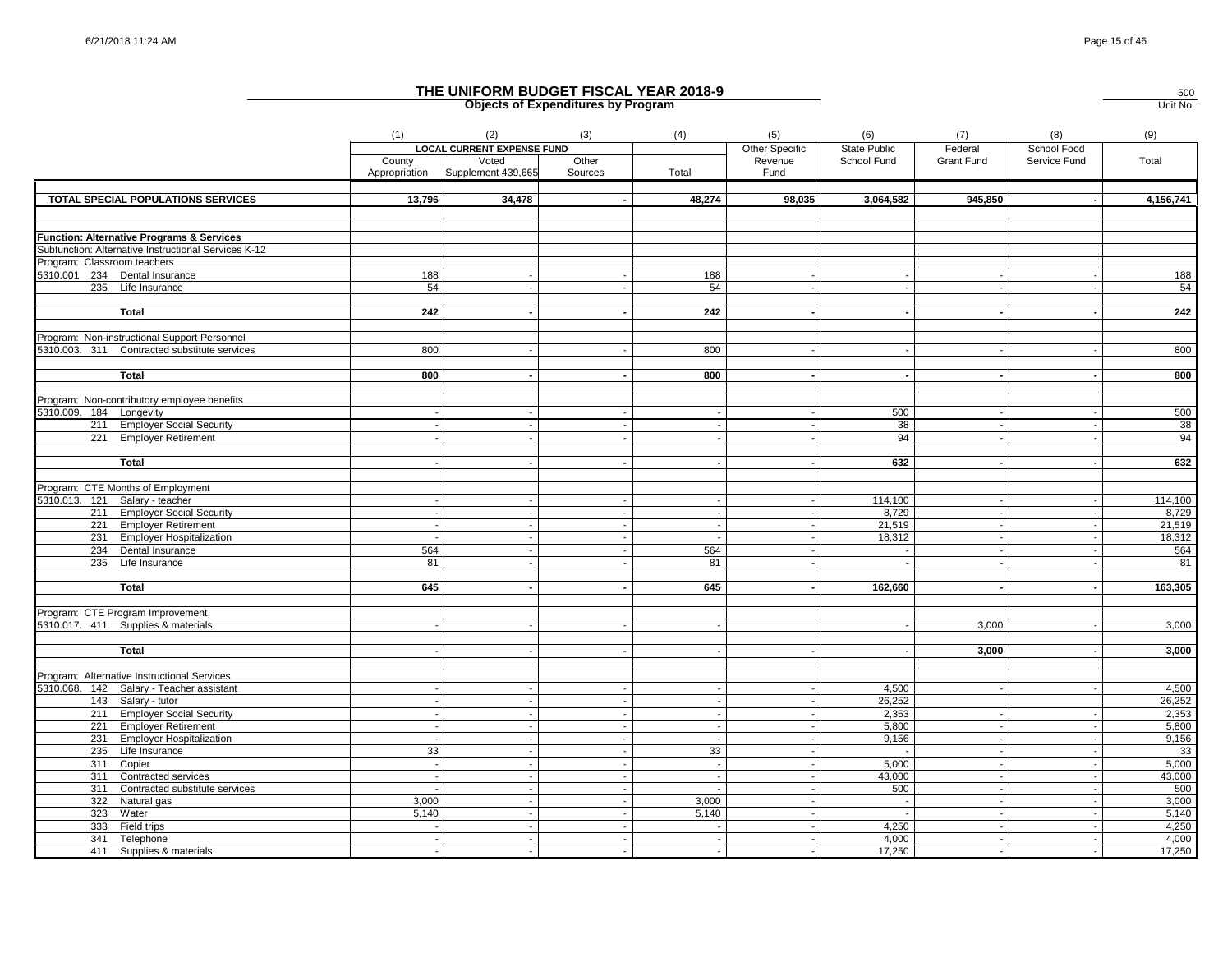|                               |                                          | (1)                     | (2)                               | (3)              | (4)             | (5)                      | (6)                      | (7)                      | (8)          | (9)             |
|-------------------------------|------------------------------------------|-------------------------|-----------------------------------|------------------|-----------------|--------------------------|--------------------------|--------------------------|--------------|-----------------|
|                               |                                          |                         | <b>LOCAL CURRENT EXPENSE FUND</b> |                  |                 | Other Specific           | State Public             | Federal                  | School Food  |                 |
|                               |                                          | County<br>Appropriation | Voted<br>Supplement 439,665       | Other<br>Sources | Total           | Revenue<br>Fund          | School Fund              | <b>Grant Fund</b>        | Service Fund | Total           |
|                               | 459 Other food purchases                 |                         |                                   | 500              | 500             |                          |                          |                          |              | 500             |
|                               | 461 Furniture & equipment-inventoried    |                         |                                   |                  |                 |                          |                          | $\sim$                   |              | $\sim$          |
|                               |                                          |                         |                                   |                  |                 |                          |                          |                          |              |                 |
|                               | <b>Total</b>                             | 8,173                   | $\sim$                            | 500              | 8,673           | $\sim$                   | 122,061                  | $\sim$                   |              | 130,734         |
|                               |                                          |                         |                                   |                  |                 |                          |                          |                          |              |                 |
|                               | Program: Instructional Support-Certified |                         |                                   |                  |                 |                          |                          |                          |              |                 |
|                               | 5320.007. 131 Salary-social worker       | 37,300                  |                                   |                  | 37,300          |                          | 108,460                  |                          |              | 145,760         |
|                               | 211 Employer Social Security             | 2,854                   |                                   |                  | 2,854           | $\overline{\phantom{a}}$ | 8,297                    | $\sim$                   |              | 11,151          |
|                               | 221 Employer Retirement                  | 7,035                   |                                   |                  | 7,035           | $\sim$                   | 20,456                   | $\sim$                   |              | 27,491          |
|                               | 231 Employer Hospitalization             | 6,104                   |                                   |                  | 6,104           |                          | 18,312                   | $\sim$                   |              | 24,416          |
|                               | 234 Dental Insurance                     | 376                     | $\sim$                            |                  | 376             | $\overline{\phantom{a}}$ | $\sim$                   | $\sim$                   |              | 376             |
|                               | 235 Life Insurance                       | 81                      | $\sim$                            |                  | 81              | $\sim$                   | $\sim$                   | $\sim$                   |              | 81              |
|                               | 332 Travel                               | 500                     | $\overline{\phantom{a}}$          |                  | 500             |                          | $\overline{\phantom{a}}$ | $\overline{\phantom{a}}$ |              | 500             |
|                               | 411 Homeless supplies                    | 2,060                   |                                   |                  | 2,060           |                          |                          |                          |              | 2,060           |
|                               | Total                                    | 56,310                  |                                   |                  | 56,310          |                          | 155,525                  |                          |              | 211,835         |
|                               |                                          |                         |                                   |                  |                 |                          |                          |                          |              |                 |
| Program: Behavioral Support   |                                          |                         |                                   |                  |                 |                          |                          |                          |              |                 |
|                               | 5320.029. 131 Salary - Social Worker     |                         |                                   |                  |                 |                          | 28,130                   |                          |              | 28,130          |
|                               | 211 Employer Social Security             |                         |                                   |                  | $\sim$          | $\overline{\phantom{a}}$ | 2,152                    | $\sim$                   |              | 2,152           |
|                               | 221 Employer Retirement                  |                         |                                   |                  |                 |                          | 5,305                    | $\overline{\phantom{a}}$ |              | 5,305           |
|                               | 231 Employer Hospitalization             |                         |                                   |                  |                 |                          | 3,052                    | $\sim$                   |              | 3,052           |
|                               | 234 Dental Insurance                     | 188                     | $\sim$                            |                  | 188             | $\overline{\phantom{a}}$ | $\sim$                   | $\sim$                   |              | 188             |
|                               | 235 Life Insurance                       | 27                      |                                   |                  | 27              |                          | $\sim$                   | $\sim$                   |              | $\overline{27}$ |
|                               |                                          |                         |                                   |                  |                 |                          |                          |                          |              |                 |
|                               | <b>Total</b>                             | 215                     |                                   |                  | 215             |                          | 38,639                   |                          |              | 38,854          |
|                               |                                          |                         |                                   |                  |                 |                          |                          |                          |              |                 |
| Program: Exceptional Children |                                          |                         |                                   |                  |                 |                          |                          |                          |              |                 |
|                               | 5320.032. 131 Salary - social worker     |                         |                                   |                  |                 |                          | 28.130                   | $\sim$                   |              | 28,130          |
|                               | 211 Employer Social Security             |                         |                                   |                  |                 |                          | 2,152                    |                          |              | 2,152           |
|                               | 221 Employer Retirement                  |                         |                                   |                  | $\blacksquare$  |                          | 5,305                    | $\sim$                   |              | 5,305           |
|                               | 231 Employer Hospitalization             |                         |                                   |                  |                 |                          | 3,052                    |                          |              | 3,052           |
|                               | 234 Dental Insurance                     | 188                     | $\sim$<br>$\sim$                  |                  | 188             |                          | $\sim$                   | $\sim$<br>$\sim$         |              | 188             |
|                               | 235 Life Insurance                       | 27                      |                                   |                  | $\overline{27}$ |                          | $\sim$                   |                          |              | $\overline{27}$ |
|                               | Total                                    | 215                     |                                   |                  | 215             |                          | 38,639                   |                          |              | 38,854          |
|                               |                                          |                         |                                   |                  |                 |                          |                          |                          |              |                 |
| Program: At Risk Services     |                                          |                         |                                   |                  |                 |                          |                          |                          |              |                 |
|                               | 5320.068. 131 Salary - Social Worker     |                         |                                   |                  |                 |                          | 48,000                   |                          |              | 48,000          |
|                               | 211 Employer Social Security             |                         |                                   |                  |                 |                          | 3,672                    |                          |              | 3,672           |
|                               | 221 Employer Retirement                  |                         |                                   |                  |                 | $\overline{\phantom{a}}$ | 9,053                    | $\sim$                   |              | 9,053           |
|                               | 231 Employer Hospitalization             |                         |                                   |                  |                 | $\overline{\phantom{a}}$ | 6,104                    | $\sim$                   |              | 6,104           |
|                               | 234 Dental Insurance                     | 188                     |                                   |                  | 188             |                          |                          |                          |              | 188             |
|                               | 235 Life Insurance                       | 27                      | $\sim$                            |                  | 27              | $\sim$                   | $\sim$                   | $\sim$                   |              | 27              |
|                               | Total                                    | 215                     | $\sim$                            |                  | 215             | $\sim$                   | 66,829                   | $\sim$                   |              | 67,044          |
|                               |                                          |                         |                                   |                  |                 |                          |                          |                          |              |                 |
| Program: At Risk Services     |                                          |                         |                                   |                  |                 |                          |                          |                          |              |                 |
|                               | 5320.069. 187 Salary - Social Worker     | 3,400                   |                                   |                  | 3,400           |                          |                          |                          |              | 3,400           |
|                               | 211 Employer Social Security             | 260                     |                                   |                  | 260             |                          |                          |                          |              | 260             |
|                               | 221 Employer Retirement                  | 641                     |                                   |                  | 641             |                          |                          |                          |              | 641             |
|                               |                                          |                         |                                   |                  |                 |                          |                          |                          |              |                 |
|                               | <b>Total</b>                             | 4,301                   | $\sim$                            |                  | 4,301           | $\blacksquare$           | $\sim$                   | $\sim$                   |              | 4,301           |
|                               |                                          |                         |                                   |                  |                 |                          |                          |                          |              |                 |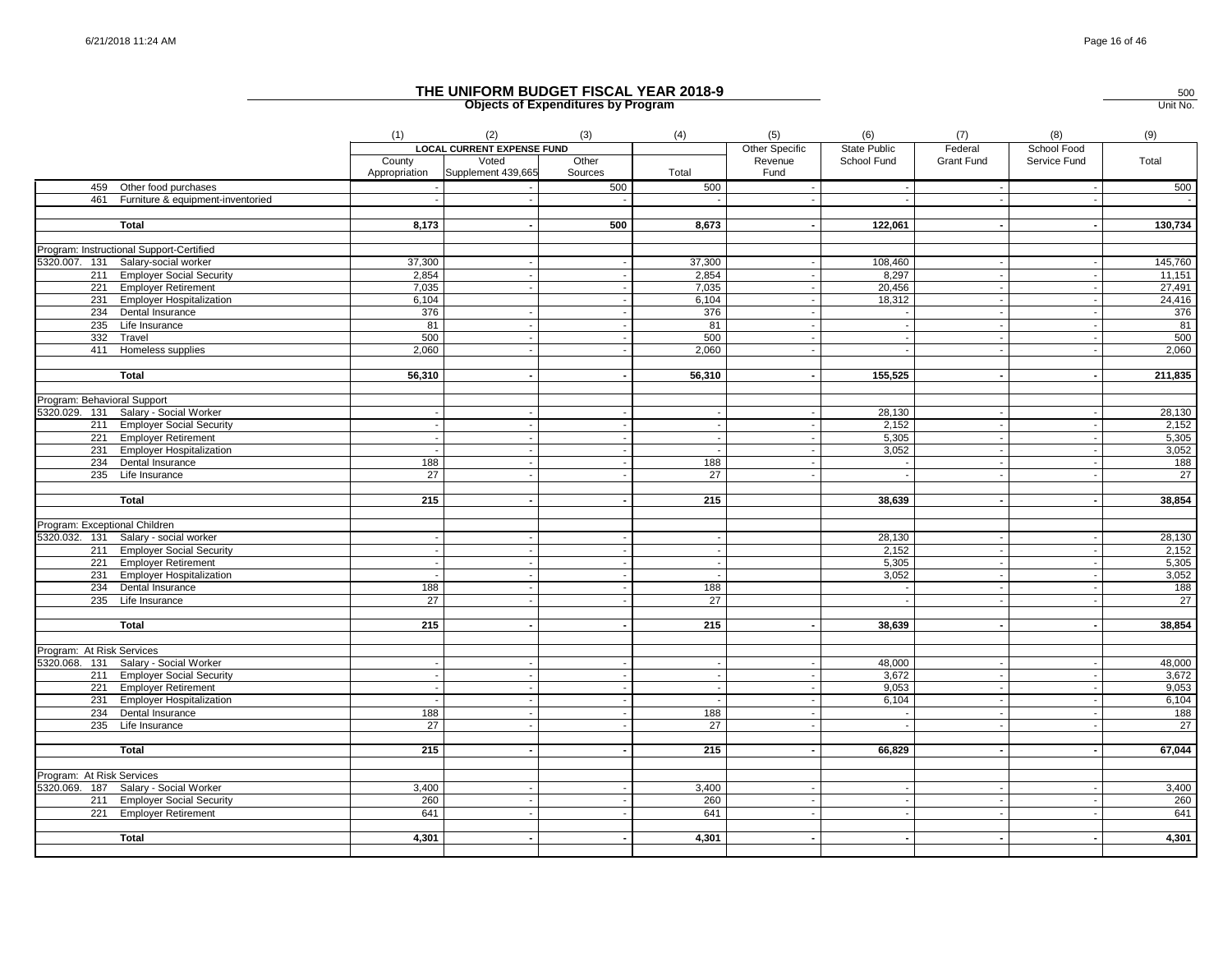|                             |                                               | (1)                      | (2)                               | (3)     | (4)                      | (5)                      | (6)          | (7)               | (8)                      | (9)     |
|-----------------------------|-----------------------------------------------|--------------------------|-----------------------------------|---------|--------------------------|--------------------------|--------------|-------------------|--------------------------|---------|
|                             |                                               |                          | <b>LOCAL CURRENT EXPENSE FUND</b> |         |                          | Other Specific           | State Public | Federal           | School Food              |         |
|                             |                                               | County                   | Voted                             | Other   |                          | Revenue                  | School Fund  | <b>Grant Fund</b> | Service Fund             | Total   |
|                             |                                               |                          | Appropriation Supplement 439,665  | Sources | Total                    | Fund                     |              |                   |                          |         |
|                             | Program: Medicaid Administrative Outreach     |                          |                                   |         |                          |                          |              |                   |                          |         |
|                             | 5320.305. 312 Workshop expense                |                          |                                   |         |                          | 2,000                    | $\sim$       |                   |                          | 2,000   |
|                             | 332 Travel reimbursement                      |                          |                                   |         |                          | 200                      |              |                   |                          | 200     |
|                             | 411 Supplies & materials                      |                          |                                   |         |                          | 400                      |              |                   |                          | 400     |
|                             |                                               |                          |                                   |         |                          |                          |              |                   |                          |         |
|                             | Total                                         |                          |                                   |         |                          | 2,600                    |              |                   |                          | 2,600   |
|                             | Program: ESEA Title I Low Income              |                          |                                   |         |                          |                          |              |                   |                          |         |
| 5330.050. 143 Salary-Tutors |                                               |                          |                                   |         |                          | $\sim$                   | $\sim$       | 9,500             | $\overline{\phantom{a}}$ | 9,500   |
|                             | 211 Employer Social Security                  |                          |                                   |         |                          | $\overline{\phantom{a}}$ | $\sim$       | 727               | $\blacksquare$           | 727     |
|                             | 221 Employer Retirement                       | $\sim$                   | $\sim$                            | $\sim$  | $\sim$                   | $\overline{\phantom{a}}$ | $\sim$       | 1,792             | $\sim$                   | 1,792   |
|                             | 231 Employer Hospitalization                  | $\overline{\phantom{a}}$ | $\sim$                            |         |                          |                          | $\sim$       | 36,579            | $\sim$                   | 36,579  |
|                             | 234 Dental Insurance                          | 2,538                    |                                   |         | 2,538                    |                          | $\sim$       |                   |                          | 2,538   |
|                             | 235 Life Insurance                            | 446                      |                                   |         | 446                      |                          |              |                   |                          | 446     |
|                             | 411 Supplies & Materials                      |                          |                                   |         |                          |                          |              | 5,203             |                          |         |
|                             |                                               |                          |                                   |         |                          |                          |              |                   |                          | 5,203   |
|                             | <b>Total</b>                                  | 2,984                    |                                   |         | 2,984                    |                          |              | 53,801            |                          | 56,785  |
|                             |                                               |                          |                                   |         |                          |                          |              |                   |                          |         |
| Program: At Risk            |                                               |                          |                                   |         |                          |                          |              |                   |                          |         |
|                             | 5330.069. 135 Salary - lead teacher           | - 11                     |                                   |         | $\sim$                   | $\overline{\phantom{a}}$ | 163,930      | $\sim$            | $\overline{\phantom{a}}$ | 163,930 |
|                             | 142 Salary - teacher assistant                |                          |                                   |         |                          |                          | 19,380       |                   |                          | 19,380  |
|                             | 143 Salary - tutor with benefits              |                          |                                   |         |                          |                          | 2,000        |                   |                          | 2,000   |
|                             | 143 Salary - tutor w/o benefits               |                          |                                   | 6,000   | 6,000                    |                          | $\sim$       |                   |                          | 6,000   |
|                             | 211 Emp. Soc. Sec. Costs                      |                          |                                   | 459     | 459                      |                          | 14,176       |                   |                          | 14,635  |
|                             | 221 Emp. Retirement Costs                     |                          |                                   |         | $\sim$                   |                          | 34,949       |                   |                          | 34,949  |
|                             | 231 Hospitalization                           | $\sim$                   |                                   |         | $\sim$                   |                          | 30,520       |                   |                          | 30,520  |
|                             | 234 Dental                                    | 940                      | $\sim$                            |         | 940                      | $\sim$                   | $\sim$       |                   |                          | 940     |
|                             | 235 Life Insurance                            | 135                      |                                   |         | 135                      |                          |              |                   |                          | 135     |
|                             |                                               |                          |                                   |         |                          |                          |              |                   |                          |         |
|                             | <b>Total</b>                                  | 1,075                    |                                   | 6,459   | 7,534                    |                          | 264,955      |                   |                          | 272,489 |
|                             |                                               |                          |                                   |         |                          |                          |              |                   |                          |         |
|                             | Program: Title I School Improvement           |                          |                                   |         |                          |                          |              |                   |                          |         |
|                             | 5330.104. 311 Contracted subsititute services |                          |                                   |         |                          |                          |              | 1,523             |                          | 1,523   |
|                             | 411 Supplies & materials                      |                          | $\overline{\phantom{a}}$          |         |                          | $\overline{\phantom{a}}$ | $\sim$       | 1,054             |                          | 1,054   |
|                             |                                               |                          |                                   |         |                          |                          |              |                   |                          |         |
|                             | <b>Total</b>                                  |                          |                                   |         |                          |                          |              | 2,577             |                          | 2,577   |
|                             |                                               |                          |                                   |         |                          |                          |              |                   |                          |         |
|                             | Program: Indirect Cost Allocated              |                          |                                   |         |                          |                          |              |                   |                          |         |
| 5330.850. 418 Edgenuity     |                                               |                          |                                   |         |                          | 26,400                   |              |                   |                          | 26,400  |
|                             |                                               |                          |                                   |         |                          |                          |              |                   |                          |         |
| Total                       |                                               |                          |                                   |         |                          | 26,400                   |              |                   |                          | 26,400  |
|                             |                                               |                          |                                   |         |                          |                          |              |                   |                          |         |
| Program: Title I            |                                               |                          |                                   |         |                          |                          |              |                   |                          |         |
|                             | 5340.050. 121 Teacher salaries                |                          |                                   |         |                          |                          |              | 11,780            |                          | 11,780  |
|                             | 142 Salaries-TA                               |                          | $\sim$                            |         | $\sim$                   | $\sim$                   | $\sim$       | 4,283             | $\overline{\phantom{a}}$ | 4,283   |
|                             | 211 Emp. Soc. Sec. Costs                      |                          |                                   |         | $\sim$                   | $\sim$                   | $\sim$       | 4.240             | $\overline{\phantom{a}}$ | 4,240   |
|                             | 221 Emp. Retirement Costs                     |                          | $\overline{\phantom{a}}$          |         | $\overline{\phantom{a}}$ | $\overline{\phantom{a}}$ | $\sim$       | 10,454            | $\overline{\phantom{a}}$ | 10,454  |
|                             | 231 Hospitalization                           | $\sim$                   | $\mathbf{r}$                      | $\sim$  | $\sim$                   | $\overline{\phantom{a}}$ | $\sim$       | 12,574            | $\sim$                   | 12,574  |
|                             | 232 Workers compensation                      | $\overline{\phantom{a}}$ | $\sim$                            | $\sim$  |                          | $\sim$                   | $\sim$       | 998               | $\sim$                   | 998     |
|                             | 234 Dental Insurance                          | 132                      |                                   |         | 132                      |                          |              | $\sim$            |                          | 132     |
| 235                         | Life Insurance                                | 46                       |                                   |         | 46                       |                          |              |                   |                          | 46      |
|                             | 411 Supplies & materials                      |                          |                                   |         |                          |                          |              | 11,000            |                          | 11,000  |
| 451                         | Snacks                                        |                          |                                   |         |                          |                          |              | 8,500             |                          | 8,500   |
|                             |                                               |                          |                                   |         |                          |                          |              |                   |                          |         |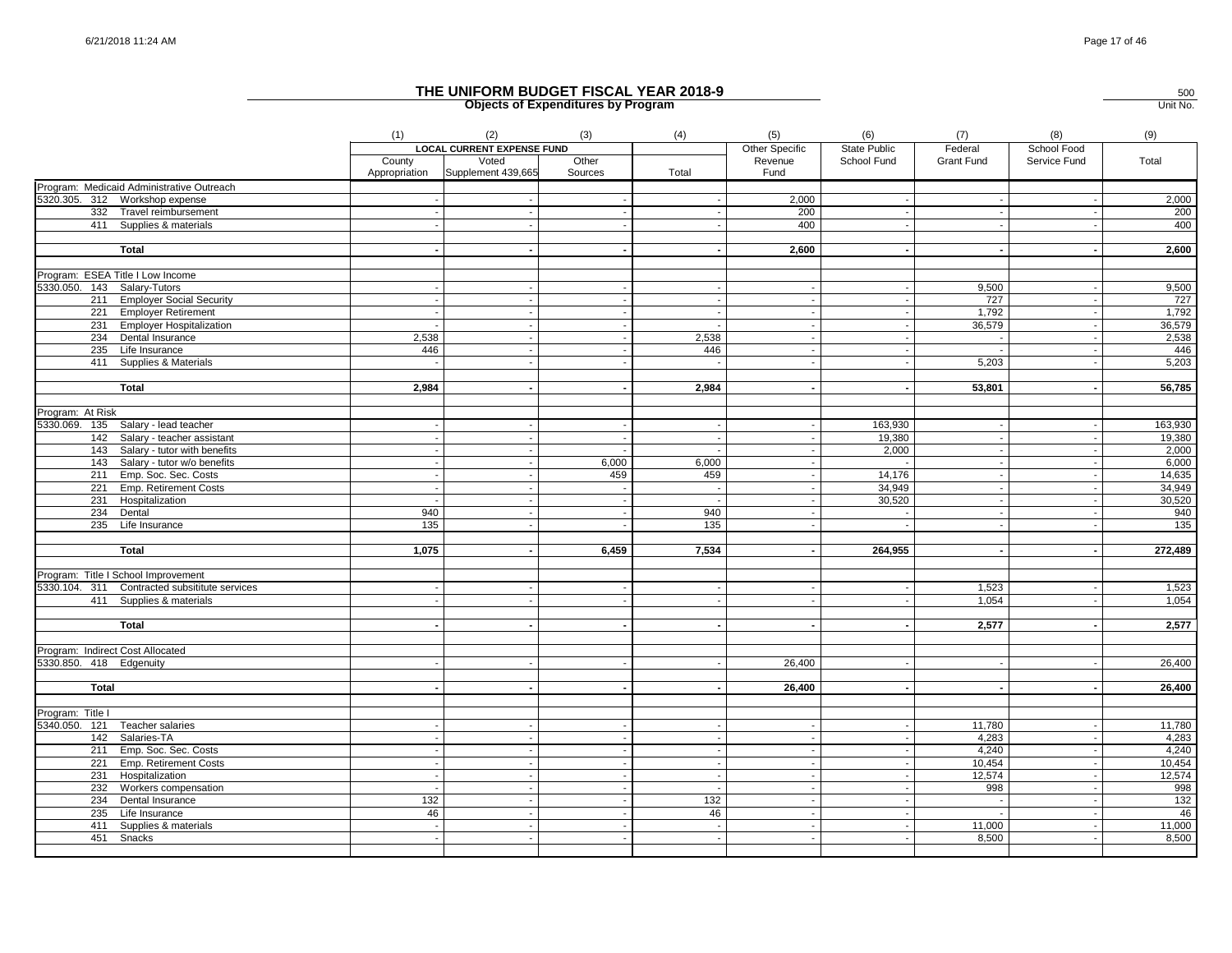|                                                         | (1)              | (2)                                       | (3)              | (4)                                   | (5)                                                  | (6)                 | (7)                      | (8)                                | (9)              |
|---------------------------------------------------------|------------------|-------------------------------------------|------------------|---------------------------------------|------------------------------------------------------|---------------------|--------------------------|------------------------------------|------------------|
|                                                         |                  | <b>LOCAL CURRENT EXPENSE FUND</b>         |                  |                                       | Other Specific                                       | <b>State Public</b> | Federal                  | School Food                        |                  |
|                                                         | County           | Voted<br>Appropriation Supplement 439,665 | Other<br>Sources | Total                                 | Revenue<br>Fund                                      | School Fund         | <b>Grant Fund</b>        | Service Fund                       | Total            |
| <b>Total</b>                                            | 178              |                                           |                  | 178                                   | $\sim$                                               | $\sim$              | 63,829                   | $\sim$                             | 64,007           |
|                                                         |                  |                                           |                  |                                       |                                                      |                     |                          |                                    |                  |
| Program: Pre-K                                          |                  |                                           |                  |                                       |                                                      |                     |                          |                                    |                  |
| 5340.705. 234 Dental Insurance                          | 752              |                                           |                  | 752                                   |                                                      |                     |                          |                                    | 752              |
| 235 Life Insurance                                      | 162              |                                           |                  | 162                                   |                                                      | $\sim$              |                          |                                    | 162              |
|                                                         |                  |                                           |                  |                                       |                                                      |                     |                          |                                    |                  |
| <b>Total</b>                                            | 914              |                                           |                  | 914                                   |                                                      | $\sim$              |                          |                                    | 914              |
| Subfunction: Extended Day/Year Instructional Services   |                  |                                           |                  |                                       |                                                      |                     |                          |                                    |                  |
| Program: Summer Reading Camps                           |                  |                                           |                  |                                       |                                                      |                     |                          |                                    |                  |
| 5350.016. 191 Curriculum development stipend            |                  |                                           |                  | $\sim$                                |                                                      | 4,760               | $\sim$                   | $\overline{\phantom{a}}$           | 4,760            |
| 198 Tutorial pay                                        |                  |                                           |                  | $\sim$                                | $\overline{\phantom{a}}$                             | 36,960              | $\sim$                   | $\sim$                             | 36,960           |
| 211 Employer Social Security                            |                  |                                           |                  |                                       |                                                      | 3,191               |                          | $\overline{\phantom{a}}$           | 3,191            |
| 221 Employer Retirement                                 |                  |                                           |                  | $\sim$                                | $\overline{\phantom{a}}$                             | 7,868               | $\mathbf{r}$             | $\overline{\phantom{a}}$           | 7,868            |
| 411 Supplies & materials                                |                  |                                           |                  | $\sim$                                |                                                      | 21,253              |                          |                                    | 21,253           |
|                                                         |                  |                                           |                  |                                       |                                                      |                     |                          |                                    |                  |
| Total                                                   |                  |                                           |                  |                                       |                                                      | 74,032              | $\blacksquare$           |                                    | 74,032           |
|                                                         |                  |                                           |                  |                                       |                                                      |                     |                          |                                    |                  |
| 5350.069. 198 Tutorial pay                              | 1,600            |                                           |                  | 1,600                                 | $\sim$                                               |                     | $\sim$                   | $\sim$                             | 1,600            |
| 211 Employer Social Security                            | 122              |                                           |                  | 122                                   |                                                      | $\sim$              | $\overline{\phantom{a}}$ |                                    | 122              |
| 221 Employer Retirement                                 | 302              |                                           |                  | 302                                   | $\overline{\phantom{a}}$                             | $\sim$              |                          |                                    | 302              |
|                                                         |                  |                                           |                  |                                       |                                                      |                     |                          |                                    |                  |
| <b>Total</b>                                            | 2,024            |                                           |                  | 2,024                                 | $\overline{\phantom{a}}$                             | $\sim$              |                          |                                    | 2,024            |
|                                                         |                  |                                           |                  |                                       |                                                      |                     |                          |                                    |                  |
| Program: Title I                                        |                  |                                           |                  |                                       |                                                      |                     |                          |                                    |                  |
| 5350.050. 196 Staff dev participant pay                 |                  |                                           |                  | $\sim$                                | $\overline{\phantom{a}}$                             |                     | 20,000                   | $\overline{\phantom{a}}$           | 20,000           |
| 198 Tutor pay                                           |                  |                                           |                  | $\overline{\phantom{a}}$              |                                                      |                     | 7,000                    | $\sim$                             | 7,000            |
| 211 Employer Social Security                            |                  |                                           |                  | $\sim$<br>$\mathcal{L}_{\mathcal{A}}$ | $\overline{\phantom{a}}$<br>$\overline{\phantom{a}}$ |                     | 2,066                    | $\overline{\phantom{a}}$           | 2,066            |
| 221 Employer Retirement                                 |                  |                                           |                  |                                       |                                                      |                     | 5,092                    |                                    | 5,092            |
| <b>Total</b>                                            |                  |                                           |                  |                                       |                                                      |                     | 34,158                   |                                    | 34,158           |
|                                                         |                  |                                           |                  |                                       |                                                      |                     |                          |                                    |                  |
| Program: ESEA Titale IV                                 |                  |                                           |                  |                                       |                                                      |                     |                          |                                    |                  |
| 5350.108.<br>198 Salary-Tutor                           |                  |                                           |                  |                                       |                                                      | $\sim$              | 10,000                   |                                    | 10,000           |
| 211 Employer Social Security                            |                  |                                           |                  |                                       |                                                      | $\sim$              | 765                      |                                    | 765              |
| 221 Employer Retirement                                 |                  |                                           |                  | $\sim$                                |                                                      | $\sim$              | 1,886                    | $\sim$                             | 1,886            |
|                                                         |                  |                                           |                  |                                       |                                                      |                     |                          |                                    |                  |
| <b>Total</b>                                            |                  |                                           |                  |                                       |                                                      |                     | 12,651                   |                                    | 12,651           |
|                                                         |                  |                                           |                  |                                       |                                                      |                     |                          |                                    |                  |
| TOTAL ALTERNATIVE PROGRAMS & SERVICES                   | 78,291           |                                           | 6,959            | 85,250                                | 29,000                                               | 923,972             | 170,016                  | $\overline{\phantom{a}}$           | 1,208,238        |
|                                                         |                  |                                           |                  |                                       |                                                      |                     |                          |                                    |                  |
| Function: School Leadership Services                    |                  |                                           |                  |                                       |                                                      |                     |                          |                                    |                  |
| Program: Non-instructional support personnel            |                  |                                           |                  |                                       |                                                      |                     |                          |                                    |                  |
| 5400.003. 151 Salary - office personnel                 | 218,280          |                                           |                  | 218,280                               | . .                                                  | 42,805<br>$\sim$    | $\sim$<br>$\sim$         | $\overline{\phantom{a}}$<br>$\sim$ | 261,085          |
| 151 Salary - office personnel                           | 24,480           |                                           |                  | 24,480                                |                                                      |                     |                          | $\overline{\phantom{a}}$           | 24,480           |
| 211 Employer Social Security<br>221 Employer Retirement | 18,571<br>41,168 |                                           |                  | 18,571<br>41,168                      |                                                      | 3,275<br>8,073      | $\sim$                   | $\sim$                             | 21,846<br>49,241 |
| 231 Employer Hospitalization                            | 42,954           |                                           |                  | 42,954                                |                                                      | 8,930               | $\overline{\phantom{a}}$ | $\sim$                             | 51,884           |
| 234 Dental insurance                                    | 940              |                                           |                  | 940                                   |                                                      |                     |                          |                                    | 940              |
| 235 Life insurance                                      | 230              |                                           |                  | 230                                   |                                                      |                     |                          |                                    | 230              |
| 353 Notary fees                                         | 200              |                                           |                  | 200                                   |                                                      |                     | $\blacksquare$           |                                    | 200              |
|                                                         |                  |                                           |                  |                                       |                                                      |                     |                          |                                    |                  |
| <b>Total</b>                                            | 346.823          |                                           |                  | 346,823                               |                                                      | 63,083              |                          |                                    | 409,906          |
|                                                         |                  |                                           |                  |                                       |                                                      |                     |                          |                                    |                  |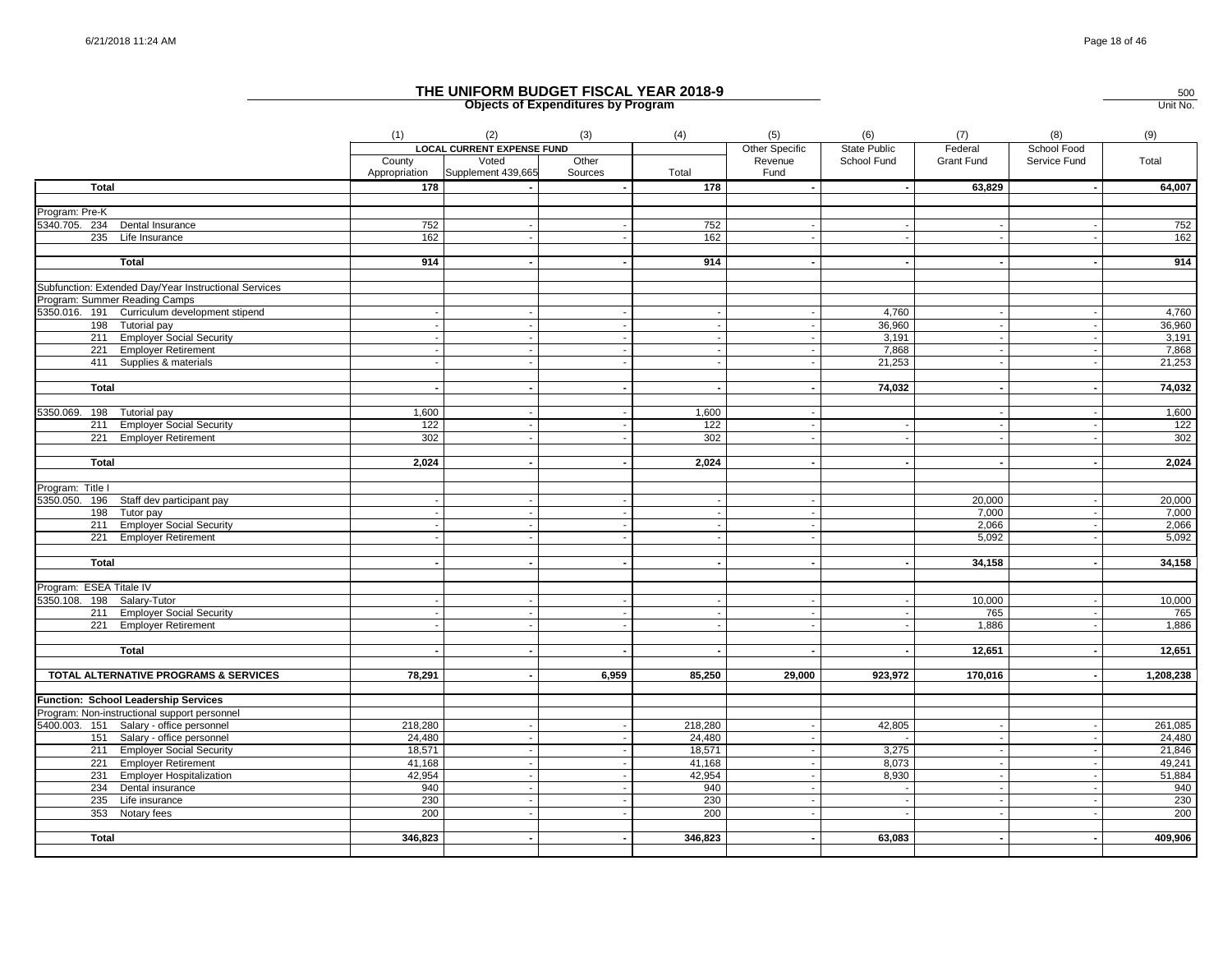|                                              | (1)           | (2)                               | (3)     | (4)     | (5)                      | (6)          | (7)               | (8)                      | (9)     |
|----------------------------------------------|---------------|-----------------------------------|---------|---------|--------------------------|--------------|-------------------|--------------------------|---------|
|                                              |               | <b>LOCAL CURRENT EXPENSE FUND</b> |         |         | Other Specific           | State Public | Federal           | School Food              |         |
|                                              | County        | Voted                             | Other   |         | Revenue                  | School Fund  | <b>Grant Fund</b> | Service Fund             | Total   |
|                                              | Appropriation | Supplement 439,665                | Sources | Total   | Fund                     |              |                   |                          |         |
| 5400.005. 332 Travel                         | 5,000         |                                   |         | 5,000   |                          | $\sim$       |                   |                          | 5,000   |
| Membership & dues<br>361                     | 4,200         |                                   |         | 4,200   |                          | $\sim$       |                   |                          | 4,200   |
| 411 Lobbyquard                               | 1,230         |                                   |         | 1,230   |                          |              |                   |                          | 1,230   |
| 418 Computer software & supplies             | 4,700         |                                   |         | 4,700   |                          |              |                   |                          | 4,700   |
|                                              |               |                                   |         |         |                          |              |                   |                          |         |
| Total                                        | 15,130        |                                   |         | 15,130  |                          |              |                   |                          | 15,130  |
|                                              |               |                                   |         |         |                          |              |                   |                          |         |
| Program: Non-contributory employee benefits  |               |                                   |         |         |                          |              |                   |                          |         |
| 5400.009. 184 Longevity pay                  |               |                                   |         | $\sim$  | $\overline{a}$           | 10,000       |                   | $\sim$                   | 10,000  |
| 188 Annual leave payout                      |               |                                   |         |         |                          | 5,000        |                   |                          | 5,000   |
| 211 Employer Social Security                 |               |                                   |         |         |                          | 1,148        |                   |                          | 1,148   |
| 221 Employer Retirement                      |               |                                   |         |         |                          | 2,829        |                   |                          | 2,829   |
|                                              |               |                                   |         |         |                          |              |                   |                          |         |
| Total                                        |               |                                   |         |         | $\overline{\phantom{a}}$ | 18,977       |                   |                          | 18,977  |
|                                              |               |                                   |         |         |                          |              |                   |                          |         |
| Program: Learn & Earn                        |               |                                   |         |         |                          |              |                   |                          |         |
| 5400.055. 151 Salary - office support        |               |                                   |         |         |                          | 85,450       |                   |                          | 85,450  |
| 211 Employer Social Security                 |               |                                   |         | $\sim$  | J.                       | 6,538        |                   |                          | 6,538   |
| 221 Employer Retirement                      |               |                                   |         |         |                          | 16,116       |                   |                          | 16,116  |
| 231 Employer Hospitalization                 | $\sim$        |                                   |         | $\sim$  | $\overline{\phantom{a}}$ | 16,260       |                   | $\sim$                   | 16,260  |
| 234 Dental insurance                         | 470           |                                   |         | 470     |                          | $\sim$       |                   |                          | 470     |
| 235 Life insurance                           | 68            |                                   |         | 68      |                          |              |                   |                          | 68      |
|                                              |               |                                   |         |         |                          |              |                   |                          |         |
| Total                                        | 538           |                                   |         | 538     |                          | 124,364      |                   |                          | 124,902 |
|                                              |               |                                   |         |         |                          |              |                   |                          |         |
| Program: Non-instructional support personnel |               |                                   |         |         |                          |              |                   |                          |         |
| 5400.068. 151 Salary - office support        |               |                                   |         | $\sim$  | $\overline{\phantom{a}}$ | 38,920       |                   |                          | 38,920  |
| 211 Employer Social Security                 |               |                                   |         |         |                          | 2,977        |                   |                          | 2,977   |
| 221 Employer Retirement                      |               |                                   |         | $\sim$  | $\overline{\phantom{a}}$ | 7,340        |                   |                          | 7,340   |
| 231 Employer Hospitalization                 |               |                                   |         |         |                          | 6,104        |                   |                          | 6,104   |
| 234 Dental insurance                         | 188           |                                   |         | 188     |                          |              |                   |                          | 188     |
| 235 Life insurance                           | 27            |                                   |         | 27      |                          |              |                   |                          | 27      |
|                                              |               |                                   |         |         |                          |              |                   |                          |         |
| Total                                        | 215           |                                   | $\sim$  | 215     | $\sim$                   | 55,341       |                   | $\blacksquare$           | 55,556  |
|                                              |               |                                   |         |         |                          |              |                   |                          |         |
| Program: Non-instructional support personnel |               |                                   |         |         |                          |              |                   |                          |         |
| 5404.003. 151 Salary - office support        | 72,158        |                                   |         | 72,158  | $\overline{\phantom{a}}$ | 3,856        |                   | $\overline{\phantom{a}}$ | 76,014  |
| 211 Employer Social Security                 | 5,520         |                                   |         | 5,520   | $\sim$                   | 295          |                   | $\sim$                   | 5,815   |
| 221 Employer Retirement                      | 13,609        |                                   |         | 13,609  |                          | 727          |                   | $\sim$                   | 14,336  |
| 231 Employer Hospitalization                 | 11,699        |                                   |         | 11,699  |                          | 509          |                   |                          | 12,208  |
| 234 Dental insurance                         | 376           |                                   |         | 376     |                          | $\sim$       |                   |                          | 376     |
| 235 Life insurance                           | 54            |                                   |         | 54      | $\overline{\phantom{a}}$ | $\sim$       |                   |                          | 54      |
|                                              |               |                                   |         |         |                          |              |                   |                          |         |
| <b>Total</b>                                 | 103,416       |                                   |         | 103,416 |                          | 5,387        |                   |                          | 108,803 |
|                                              |               |                                   |         |         |                          |              |                   |                          |         |
| Program: Non-contributory employee benefits  |               |                                   |         |         |                          |              |                   |                          |         |
| 5404.009. 184 Longevity pay                  |               |                                   |         |         |                          | 500          |                   |                          | 500     |
| 211 Employer Social Security                 |               |                                   |         | $\sim$  |                          | 38           |                   |                          | 38      |
| 221 Employer Retirement                      |               |                                   |         | $\sim$  | $\overline{\phantom{a}}$ | 94           |                   |                          | 94      |
|                                              |               |                                   |         |         |                          |              |                   |                          |         |
| Total                                        |               |                                   |         |         |                          | 632          |                   |                          | 632     |
|                                              |               |                                   |         |         |                          |              |                   |                          |         |
| Program: School Building Administration      |               |                                   |         |         |                          |              |                   |                          |         |
| 5410.005. 114 Salary - principals            | $\sim$        | $\sim$                            |         | $\sim$  | $\sim$                   | 640,000      |                   |                          | 640,000 |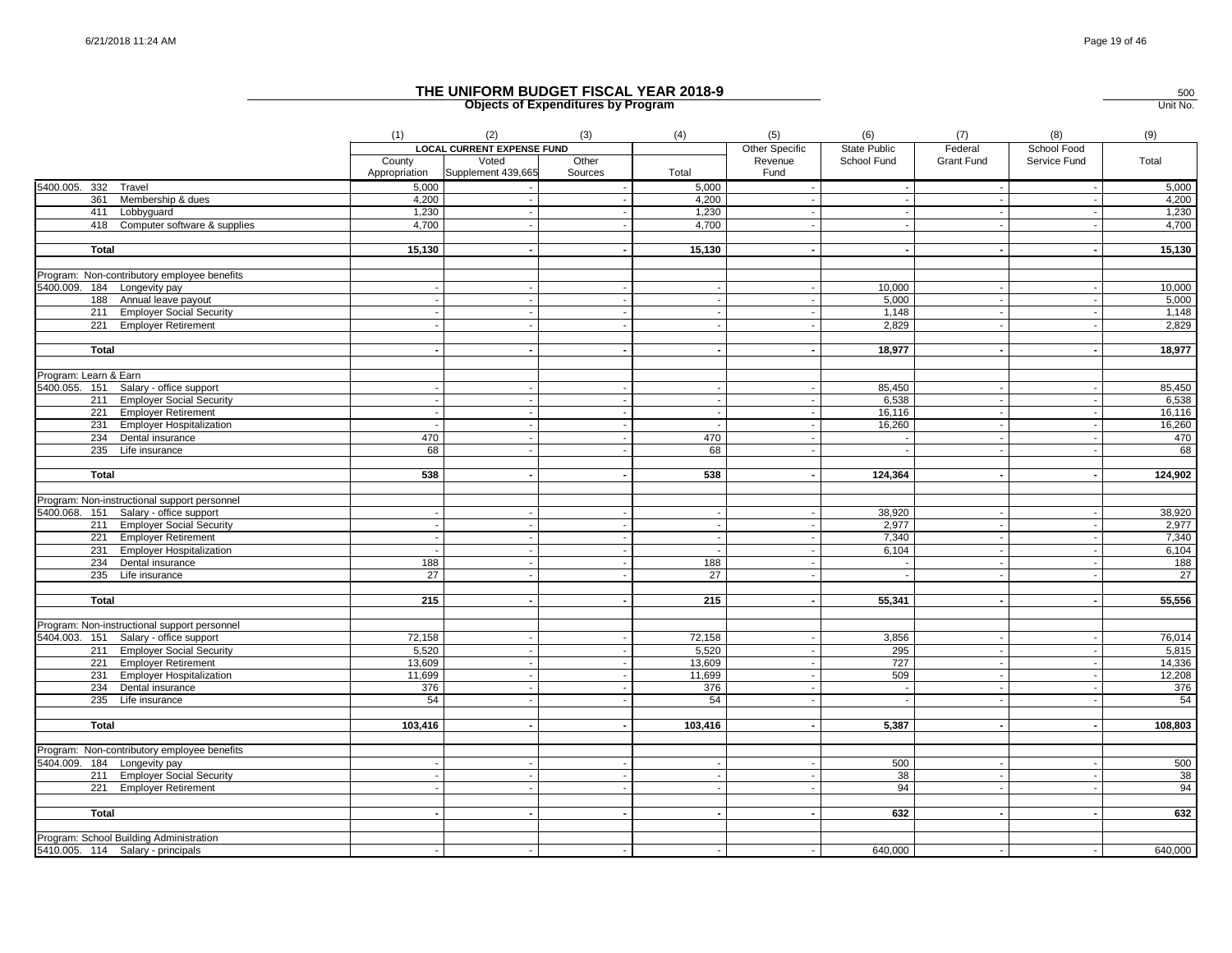|                          |                                                | (1)           | (2)                               | (3)     | (4)       | (5)                      | (6)                      | (7)                      | (8)                      | (9)       |
|--------------------------|------------------------------------------------|---------------|-----------------------------------|---------|-----------|--------------------------|--------------------------|--------------------------|--------------------------|-----------|
|                          |                                                |               | <b>LOCAL CURRENT EXPENSE FUND</b> |         |           | Other Specific           | <b>State Public</b>      | Federal                  | School Food              |           |
|                          |                                                | County        | Voted                             | Other   |           | Revenue                  | School Fund              | Grant Fund               | Service Fund             | Total     |
|                          |                                                | Appropriation | Supplement 439,665                | Sources | Total     | Fund                     |                          |                          |                          |           |
|                          | 187 Additional pay - principals                | 21,200        |                                   |         | 21,200    |                          |                          | $\sim$                   | $\overline{\phantom{a}}$ | 21,200    |
|                          | 211 Employer Social Security                   | 1,622         |                                   |         | 1,622     |                          | 48,960                   | $\sim$                   |                          | 50,582    |
|                          | 221 Employer Retirement                        | 3,998         |                                   |         | 3,998     |                          | 120,704                  |                          |                          | 124,702   |
|                          | 231 Employer Hospitalization                   |               |                                   |         |           |                          | 51,884                   |                          |                          | 51,884    |
|                          | 234 Dental insurance                           | 470           |                                   |         | 470       |                          | $\sim$                   | $\sim$                   |                          | 470       |
|                          | 235 Life Insurance                             | 243           |                                   |         | 243       |                          |                          |                          |                          | 243       |
|                          |                                                |               |                                   |         |           |                          |                          |                          |                          |           |
| Total                    |                                                | 27,533        |                                   |         | 27,533    |                          | 861,548                  |                          | $\blacksquare$           | 889,081   |
|                          |                                                |               |                                   |         |           |                          |                          |                          |                          |           |
|                          | Program: School Building Administration        |               |                                   |         |           |                          |                          |                          |                          |           |
|                          | 5410.055. 114 Salary - principals              |               |                                   |         |           |                          | 33,005                   |                          |                          | 33,005    |
|                          | 211 Employer Social Security                   |               |                                   |         |           |                          | 2,525                    |                          |                          | 2,525     |
|                          | 221 Employer Retirement                        |               |                                   |         | $\sim$    |                          | 6.225                    |                          |                          | 6,225     |
|                          | 231 Employer Hospitalization                   |               |                                   |         |           |                          | 3,052                    | $\sim$                   |                          | 3,052     |
|                          | 234 Dental insurance                           | 94            |                                   |         | 94        |                          | $\sim$                   |                          |                          | 94        |
|                          | 235 Life Insurance                             | 14            |                                   |         | 14        |                          | $\sim$                   |                          |                          | 14        |
|                          |                                                | 108           |                                   |         |           |                          |                          |                          |                          |           |
| <b>Total</b>             |                                                |               |                                   |         | 108       |                          | 44,807                   |                          |                          | 44,915    |
|                          | Program: School Building Administration        |               |                                   |         |           |                          |                          |                          |                          |           |
|                          | 5420.005. 116 Salary - asst principals         | 280,600       |                                   |         | 280,600   |                          | 270,424                  |                          |                          | 551,024   |
|                          | 211 Employer Social Security                   | 21,466        |                                   |         | 21,466    |                          | 20,687                   |                          | $\overline{\phantom{a}}$ | 42,153    |
|                          | 221 Employer Retirement                        | 52,921        |                                   |         | 52,921    |                          | 51,002                   | $\sim$                   | $\overline{\phantom{a}}$ | 103,923   |
|                          | 231 Employer Hospitalization                   | 25,434        |                                   |         | 25,434    |                          | 24,416                   |                          |                          | 49,850    |
|                          | 234 Dental insurance                           | 1,504         |                                   |         | 1,504     |                          | $\sim$                   |                          |                          | 1,504     |
|                          | 235 Life Insurance                             | 216           |                                   |         | 216       |                          | $\blacksquare$           | $\blacksquare$           | $\overline{\phantom{a}}$ | 216       |
|                          |                                                |               |                                   |         |           |                          |                          |                          |                          |           |
| <b>Total</b>             |                                                | 382,141       |                                   |         | 382,141   |                          | 366,529                  |                          |                          | 748,670   |
|                          |                                                |               |                                   |         |           |                          |                          |                          |                          |           |
|                          | TOTAL SCHOOL LEADERSHIP SERVICES               | 875,904       |                                   |         | 875,904   |                          | 1,540,668                |                          | $\blacksquare$           | 2,416,572 |
|                          |                                                |               |                                   |         |           |                          |                          |                          |                          |           |
|                          | <b>Function: Co-Curricular Services</b>        |               |                                   |         |           |                          |                          |                          |                          |           |
|                          | Program: Co-Curricular Programs                |               |                                   |         |           |                          |                          |                          |                          |           |
|                          | 5500.002. 192 Salary - coaching/AD supplements | 255,000       |                                   |         | 255,000   | $\overline{\phantom{a}}$ | $\sim$                   | $\blacksquare$           |                          | 255,000   |
|                          | 211 Employer Social Security                   | 19,508        |                                   |         | 19,508    |                          | $\sim$                   |                          | $\overline{\phantom{a}}$ | 19,508    |
|                          | 221 Employer Retirement                        | 48,093        |                                   |         | 48,093    | $\overline{\phantom{a}}$ | $\sim$                   | $\overline{\phantom{a}}$ | $\overline{\phantom{a}}$ | 48,093    |
|                          | 319 Drug testing                               | 5,000         |                                   |         | 5,000     |                          | $\blacksquare$           |                          |                          | 5,000     |
|                          |                                                |               |                                   |         |           |                          |                          |                          |                          |           |
|                          | <b>Total</b>                                   | 327,601       |                                   |         | 327,601   |                          |                          |                          |                          | 327,601   |
|                          |                                                |               |                                   |         |           |                          |                          |                          |                          |           |
|                          | Program: Co-Curricular Programs                |               |                                   |         |           |                          |                          |                          |                          |           |
| 5501.002. 121 A/D salary |                                                | 36,208        |                                   |         | 36,208    |                          |                          |                          |                          | 36,208    |
|                          | 192 Athletic supplement                        | 25,290        |                                   |         | 25,290    | $\overline{\phantom{a}}$ | $\sim$                   | $\blacksquare$           | $\overline{\phantom{a}}$ | 25,290    |
|                          | 211 Employer Social Security                   | 4,705         |                                   |         | 4,705     | $\overline{\phantom{a}}$ | $\sim$                   | $\sim$                   | $\overline{\phantom{a}}$ | 4,705     |
|                          | 221 Employer Retirement                        | 11,599        |                                   |         | 11,599    | $\overline{\phantom{a}}$ | $\sim$                   | $\sim$                   | $\overline{\phantom{a}}$ | 11,599    |
|                          | 231 Employer Hospitalization                   | 4,578         |                                   |         | 4,578     | $\overline{\phantom{a}}$ | $\sim$                   |                          | $\overline{\phantom{a}}$ | 4,578     |
|                          | 234 Dental insurance<br>235 Life insurance     | 188<br>27     |                                   |         | 188<br>27 |                          |                          |                          |                          | 188<br>27 |
|                          | 319 Elementary Athletic Allotment              | 9,800         |                                   |         | 9,800     | $\overline{a}$           | $\sim$<br>$\sim$         |                          | $\overline{\phantom{a}}$ | 9,800     |
|                          | 319 BR & SMHS Athletic Allotment               | 34,340        |                                   |         | 34,340    |                          |                          |                          |                          | 34,340    |
| $\overline{378}$         | Scholastic Accident Insurance                  | 18,500        |                                   |         | 18,500    |                          |                          |                          |                          | 18,500    |
|                          |                                                |               |                                   |         |           |                          |                          |                          |                          |           |
|                          | Total                                          | 145,235       |                                   |         | 145,235   |                          | $\overline{\phantom{a}}$ |                          |                          | 145,235   |
|                          |                                                |               |                                   |         |           |                          |                          |                          |                          |           |
|                          |                                                |               |                                   |         |           |                          |                          |                          |                          |           |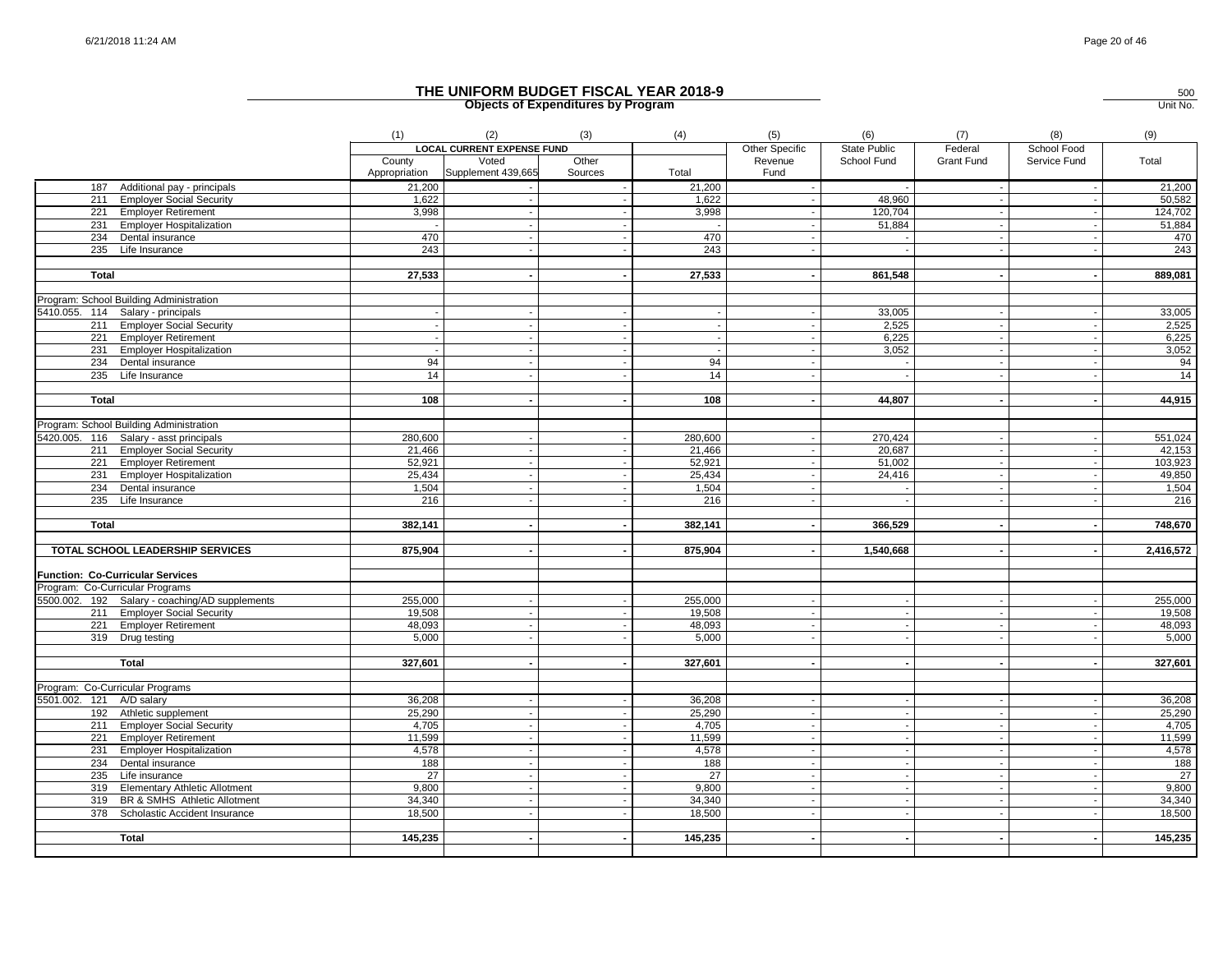|                                                            |                                                | (1)                     | (2)                               | (3)              | (4)             | (5)                      | (6)                 | (7)               | (8)                      | (9)             |
|------------------------------------------------------------|------------------------------------------------|-------------------------|-----------------------------------|------------------|-----------------|--------------------------|---------------------|-------------------|--------------------------|-----------------|
|                                                            |                                                |                         | <b>LOCAL CURRENT EXPENSE FUND</b> |                  |                 | Other Specific           | <b>State Public</b> | Federal           | School Food              |                 |
|                                                            |                                                | County<br>Appropriation | Voted<br>Supplement 439,665       | Other<br>Sources | Total           | Revenue<br>Fund          | School Fund         | <b>Grant Fund</b> | Service Fund             | Total           |
|                                                            | Program: Middle School Athletics               |                         |                                   |                  |                 |                          |                     |                   |                          |                 |
|                                                            | 5501.720. 192 Athletic supplement              | 5,150                   |                                   |                  | 5,150           |                          |                     |                   |                          | 5,150           |
|                                                            | 211 Employer Social Security                   | 393                     |                                   |                  | 393             |                          | $\sim$              |                   |                          | 393             |
|                                                            | 221 Employer Retirement                        | 974                     |                                   |                  | 974             |                          |                     |                   |                          | 974             |
|                                                            | 411 Donation to SMHS                           | 4.385                   |                                   |                  | 4,385           |                          | $\sim$              |                   |                          | 4,385           |
|                                                            | <b>Total</b>                                   | 10,902                  |                                   |                  | 10,902          |                          |                     |                   |                          | 10,902          |
| Program: Central Office                                    |                                                |                         |                                   |                  |                 |                          |                     |                   |                          |                 |
|                                                            | 5502.002. 146 Band supplements                 | 2,000                   |                                   |                  | 2,000           |                          |                     |                   |                          | 2,000           |
|                                                            | 181 Supplements                                | 12,500                  | $\blacksquare$                    |                  | 12,500          |                          | $\blacksquare$      |                   |                          | 12,500          |
|                                                            | 192 Extend pay                                 | 4,355                   | $\blacksquare$                    |                  | 4,355           | $\sim$                   | $\sim$              |                   | $\blacksquare$           | 4,355           |
|                                                            | 211 Employer Social Security                   | 1,442                   |                                   |                  | 1,442           |                          |                     |                   |                          | 1,442           |
| 221                                                        | <b>Employer Retirement</b>                     | 3,556                   | $\ddot{\phantom{a}}$              |                  | 3,556           | $\overline{\phantom{a}}$ | $\sim$              |                   |                          | 3,556           |
|                                                            | <b>Total</b>                                   | 23,853                  |                                   |                  | 23,853          |                          | $\blacksquare$      |                   |                          | 23,853          |
|                                                            |                                                |                         |                                   |                  |                 |                          |                     |                   |                          |                 |
| Program: Indirect cost                                     |                                                |                         |                                   |                  |                 |                          |                     |                   |                          |                 |
| 5502.850.                                                  | 146 Salary-piano accompanist                   |                         |                                   |                  |                 | 26,010                   |                     |                   |                          | 26,010          |
|                                                            | 211 Employer Social Security                   |                         |                                   |                  |                 | 1,990                    | $\sim$              |                   |                          | 1,990           |
|                                                            | 221 Employer Retirement                        |                         | $\blacksquare$                    |                  |                 | 4,905                    | $\sim$              |                   |                          | 4,905           |
|                                                            | 231 Employer Hospitalization                   |                         |                                   |                  |                 | 6,104                    | $\sim$              |                   |                          | 6,104           |
|                                                            | 234 Dental insurance                           |                         | $\overline{\phantom{a}}$          | $\sim$           |                 | 188                      | $\sim$              |                   | $\overline{\phantom{a}}$ | 188             |
|                                                            | 235 Life insurance                             |                         |                                   |                  |                 | $\overline{27}$          |                     |                   |                          | $\overline{27}$ |
|                                                            | <b>Total</b>                                   |                         |                                   |                  |                 | 39,224                   | $\blacksquare$      |                   | $\blacksquare$           | 39,224          |
|                                                            |                                                |                         |                                   |                  |                 |                          |                     |                   |                          |                 |
| Program: Governor's School<br>5503.002. 192 Yearbook staff |                                                |                         |                                   |                  |                 |                          |                     |                   |                          |                 |
|                                                            | 211 Emp. Soc. Sec. Costs                       | 3,000<br>230            | $\blacksquare$                    |                  | 3,000<br>230    |                          | $\sim$              |                   | $\overline{\phantom{a}}$ | 3,000<br>230    |
|                                                            |                                                |                         |                                   |                  | 566             |                          |                     |                   |                          |                 |
|                                                            | 221 Emp. Retirement Costs                      | 566                     |                                   |                  |                 |                          |                     |                   |                          | 566             |
| 351                                                        | Governor's school tuition                      | 1.500                   |                                   |                  | 1.500           |                          | $\sim$              |                   |                          | 1,500           |
|                                                            | <b>Total</b>                                   | 5,296                   |                                   |                  | 5,296           | $\overline{\phantom{a}}$ | $\sim$              |                   | $\blacksquare$           | 5,296           |
|                                                            | Program: HUB Alternative Creations             |                         |                                   |                  |                 |                          |                     |                   |                          |                 |
|                                                            | 5503.810. 411 HUB Alternative Creations        |                         |                                   |                  |                 | 1,107                    |                     |                   |                          | 1,107           |
|                                                            |                                                |                         |                                   |                  |                 |                          |                     |                   |                          |                 |
|                                                            | <b>Total</b>                                   |                         |                                   |                  |                 | 1,107                    |                     |                   |                          | 1,107           |
|                                                            | TOTAL CO-CURR. INSTRUCTIONAL PROG.             | 512,887                 |                                   |                  | 512,887         | 40,331                   | $\blacksquare$      |                   | $\blacksquare$           | 553,218         |
|                                                            | <b>Function: School-Based Support Services</b> |                         |                                   |                  |                 |                          |                     |                   |                          |                 |
|                                                            | Subfunction: Educational Media Services        |                         |                                   |                  |                 |                          |                     |                   |                          |                 |
|                                                            | Program: Non-instructional Support Personnel   |                         |                                   |                  |                 |                          |                     |                   |                          |                 |
|                                                            | 5810.003. 151 Media Center support staff       | 23,470                  |                                   |                  | 23,470          |                          | 4,142               |                   |                          | 27,612          |
|                                                            | 211 Employer Social Security                   | 1,795                   |                                   |                  | 1,795           |                          | 317                 |                   |                          | 2,112           |
|                                                            | 221 Employer Retirement                        | 4,426                   | $\sim$                            |                  | 4,426           |                          | 781                 | $\sim$            | $\blacksquare$           | 5,207           |
|                                                            | 231 Employer Hospitalization                   | 5,595                   |                                   |                  | 5,595           |                          | 509                 |                   |                          | 6,104           |
|                                                            | 234 Dental insurance                           | 188                     | $\overline{\phantom{a}}$          |                  | 188             |                          | $\sim$              |                   |                          | 188             |
|                                                            | 235 Life insurance                             | $\overline{27}$         |                                   |                  | $\overline{27}$ |                          | $\sim$              |                   |                          | $\overline{27}$ |
| 311                                                        | Contracted substitutes                         | 3,600                   | $\sim$                            |                  | 3,600           | $\overline{\phantom{a}}$ | $\sim$              |                   | $\overline{\phantom{a}}$ | 3,600           |
|                                                            |                                                |                         |                                   |                  |                 |                          |                     |                   |                          |                 |
|                                                            | <b>Total</b>                                   | 39,101                  |                                   | $\overline{a}$   | 39,101          | $\overline{a}$           | 5,749               |                   |                          | 44,850          |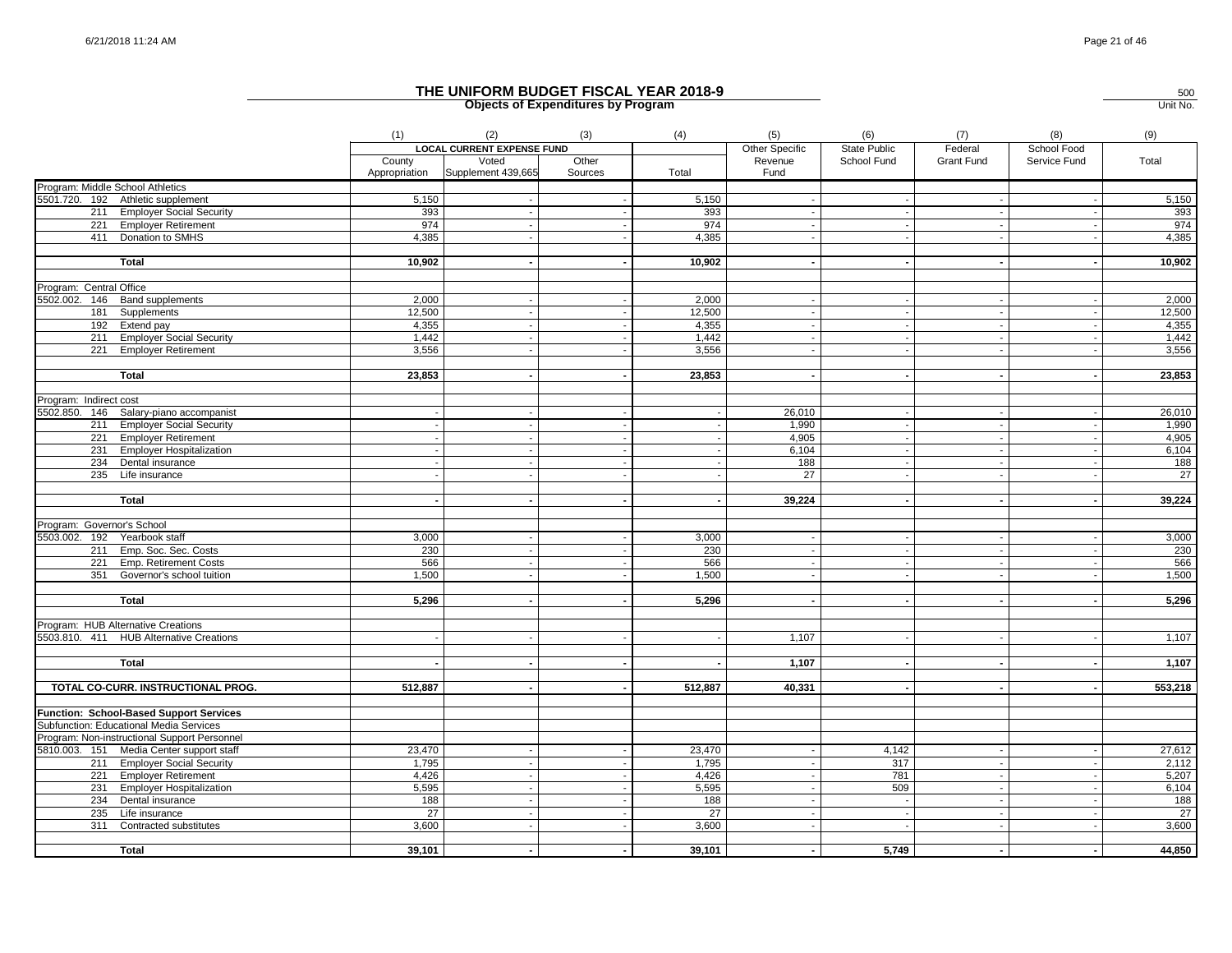|                                 |                                                    | (1)                     | (2)                               | (3)              | (4)     | (5)                      | (6)                      | (7)                      | (8)                      | (9)     |
|---------------------------------|----------------------------------------------------|-------------------------|-----------------------------------|------------------|---------|--------------------------|--------------------------|--------------------------|--------------------------|---------|
|                                 |                                                    |                         | <b>LOCAL CURRENT EXPENSE FUND</b> |                  |         | Other Specific           | State Public             | Federal                  | School Food              |         |
|                                 |                                                    | County<br>Appropriation | Voted<br>Supplement 439,665       | Other<br>Sources | Total   | Revenue<br>Fund          | School Fund              | <b>Grant Fund</b>        | Service Fund             | Total   |
|                                 |                                                    |                         |                                   |                  |         |                          |                          |                          |                          |         |
|                                 | Program: Instructional Support Personnel-Certified |                         |                                   |                  |         |                          |                          |                          |                          |         |
|                                 | 5810.007. 131 Salary - Media coordinator           | 36,300                  |                                   |                  | 36,300  |                          | 281,370                  |                          |                          | 317,670 |
|                                 | 211 Employer Social Security                       | 2.777                   |                                   |                  | 2,777   |                          | 21,525                   |                          |                          | 24,302  |
|                                 | 221 Employer Retirement                            | 6,846                   | $\sim$                            | $\sim$           | 6,846   | $\sim$                   | 53,066                   | $\sim$                   | $\overline{\phantom{a}}$ | 59,912  |
|                                 | 231 Employer Hospitalization                       | 6,104                   |                                   | $\sim$           | 6,104   |                          | 30,520                   | $\sim$                   |                          | 36,624  |
|                                 | 234 Dental insurance                               | 1,128                   |                                   |                  | 1,128   | $\sim$                   |                          |                          |                          | 1,128   |
|                                 | 235 Life insurance                                 | 162                     | $\mathbf{r}$                      |                  | 162     |                          |                          | $\blacksquare$           |                          | 162     |
|                                 | Total                                              | 53,317                  |                                   |                  | 53,317  |                          | 386,481                  |                          |                          | 439,798 |
|                                 | Program: Non-contributory benefits                 |                         |                                   |                  |         |                          |                          |                          |                          |         |
| 5810.009. 184 Longevity         |                                                    |                         |                                   |                  |         |                          | 1.000                    |                          |                          | 1,000   |
|                                 | 211 Employer Social Security                       |                         |                                   |                  |         | $\sim$                   | 77                       | $\sim$                   |                          | - 77    |
|                                 | 221 Employer Retirement                            |                         |                                   |                  |         |                          | 189                      |                          |                          | 189     |
|                                 |                                                    |                         |                                   |                  |         |                          |                          |                          |                          |         |
|                                 | Total                                              |                         |                                   |                  |         |                          | 1,266                    |                          |                          | 1,266   |
| Program: Instructional Supplies |                                                    |                         |                                   |                  |         |                          |                          |                          |                          |         |
| 5810.061. 411 Periodicals       |                                                    | 9,225                   |                                   |                  | 9,225   | $\sim$                   |                          |                          |                          | 9,225   |
| 5810.061. 418 Software          |                                                    | 12,775                  |                                   |                  | 12,775  |                          |                          |                          |                          | 12,775  |
|                                 | <b>Total</b>                                       | 22,000                  | $\blacksquare$                    | $\sim$           | 22,000  | $\sim$                   | $\overline{\phantom{a}}$ | $\blacksquare$           | $\overline{\phantom{a}}$ | 22,000  |
|                                 |                                                    |                         |                                   |                  |         |                          |                          |                          |                          |         |
|                                 | Subfunction: Student Accounting                    |                         |                                   |                  |         |                          |                          |                          |                          |         |
|                                 | Program: Non-instructional Support Personnel       |                         |                                   |                  |         |                          |                          |                          |                          |         |
|                                 | 5820.003. 151 PowerSchool Operators                | 136,316                 |                                   | $\sim$           | 136,316 | $\sim$                   | 7,810                    | $\sim$                   | $\overline{\phantom{a}}$ | 144,126 |
|                                 | 211 Employer Social Security                       | 10,428                  |                                   |                  | 10,428  |                          | 597                      |                          |                          | 11,025  |
|                                 | 221 Employer Retirement                            | 25,709                  | $\sim$                            | $\sim$           | 25,709  | $\sim$                   | 1,473                    | $\overline{\phantom{a}}$ | $\overline{\phantom{a}}$ | 27,182  |
|                                 | 231 Employer Hospitalization                       | 28,994                  |                                   | $\sim$           | 28,994  | $\sim$<br>$\sim$         | 1,526                    | $\sim$                   | $\overline{\phantom{a}}$ | 30,520  |
|                                 | 234 Dental insurance                               | 940                     |                                   |                  | 940     |                          |                          |                          |                          | 940     |
|                                 | 235 Life insurance                                 | 135                     |                                   |                  | 135     | $\overline{\phantom{a}}$ |                          |                          |                          | 135     |
|                                 | 312 Workshop expense                               | 825                     |                                   | $\sim$           | 825     | $\sim$                   |                          |                          |                          | 825     |
|                                 | 411 Supplies & materials                           | 1,200                   | $\overline{\phantom{a}}$          |                  | 1,200   |                          |                          | $\overline{\phantom{a}}$ |                          | 1,200   |
|                                 | Total                                              | 204,547                 |                                   |                  | 204,547 |                          | 11,406                   | $\sim$                   |                          | 215,953 |
|                                 | Program: Non-contributory benefits                 |                         |                                   |                  |         |                          |                          |                          |                          |         |
| 5820.009. 184 Longevity         |                                                    |                         |                                   |                  |         |                          | 3,000                    |                          |                          | 3,000   |
|                                 | 211 Employer Social Security                       |                         |                                   |                  |         |                          | 230                      |                          |                          | 230     |
|                                 | 221 Employer Retirement                            |                         |                                   |                  |         |                          | 566                      |                          |                          | 566     |
|                                 |                                                    |                         |                                   |                  |         |                          |                          |                          |                          |         |
|                                 | Total                                              |                         |                                   |                  |         | $\sim$                   | 3,796                    |                          |                          | 3,796   |
| Program: Student Accounting     |                                                    |                         |                                   |                  |         |                          |                          |                          |                          |         |
|                                 | 5820.061. 411 Powerschool supplies                 | 1,026                   |                                   |                  | 1,026   |                          |                          |                          |                          | 1,026   |
|                                 | Total                                              | 1,026                   |                                   |                  | 1,026   |                          |                          |                          |                          | 1,026   |
|                                 |                                                    |                         |                                   |                  |         |                          |                          |                          |                          |         |
| Program: Central Office         |                                                    |                         |                                   |                  |         |                          |                          |                          |                          |         |
|                                 | 5830.002. 131 Salary - Guidance                    | 303,519                 |                                   |                  | 303,519 | $\sim$                   |                          |                          |                          | 303,519 |
|                                 | 211 Employer Social Security                       | 23,219                  |                                   |                  | 23,219  | $\sim$                   |                          |                          |                          | 23,219  |
|                                 | 221 Employer Retirement                            | 57,244                  | $\sim$                            | $\sim$           | 57,244  | $\sim$                   | $\sim$                   | $\sim$                   |                          | 57,244  |
|                                 | 231 Employer Hospitalization                       | 36,624                  |                                   |                  | 36,624  | $\sim$                   |                          |                          |                          | 36,624  |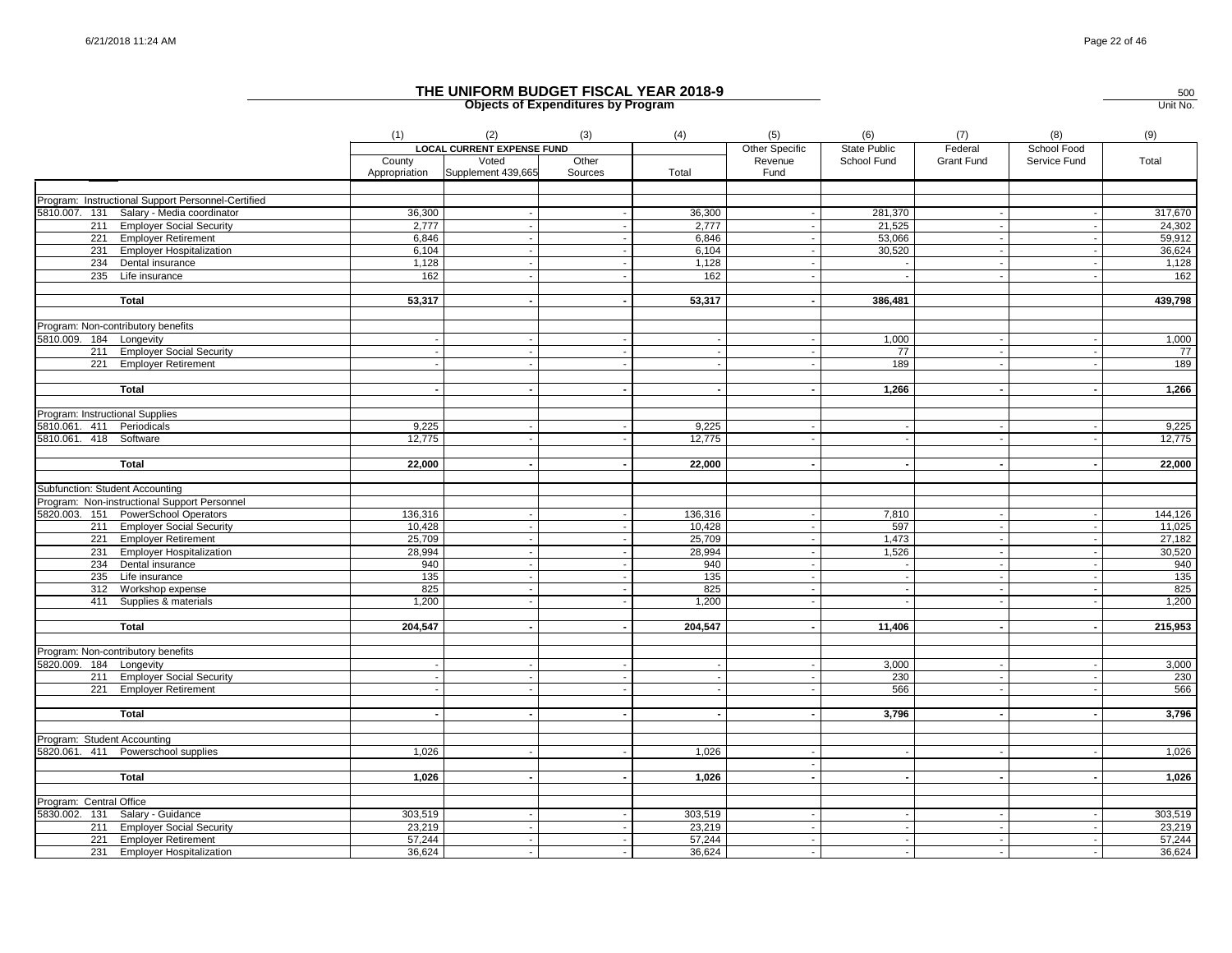|                                                     | (1)                     | (2)                               | (3)              | (4)     | (5)                      | (6)                      | (7)               | (8)            | (9)     |
|-----------------------------------------------------|-------------------------|-----------------------------------|------------------|---------|--------------------------|--------------------------|-------------------|----------------|---------|
|                                                     |                         | <b>LOCAL CURRENT EXPENSE FUND</b> |                  |         | <b>Other Specific</b>    | <b>State Public</b>      | Federal           | School Food    |         |
|                                                     | County<br>Appropriation | Voted<br>Supplement 439,665       | Other<br>Sources | Total   | Revenue<br>Fund          | School Fund              | <b>Grant Fund</b> | Service Fund   | Total   |
| 234 Dental insurance                                | 1,128                   |                                   |                  | 1,128   | $\sim$                   | $\sim$                   |                   | $\sim$         | 1,128   |
| 235 Life insurance                                  | 162                     |                                   |                  | 162     |                          |                          |                   |                | 162     |
| 311 HIGHTS                                          | 5,000                   |                                   |                  | 5,000   |                          |                          |                   |                | 5,000   |
| <b>Total</b>                                        | 426,896                 |                                   |                  | 426,896 |                          | $\overline{\phantom{a}}$ |                   |                | 426,896 |
| Program: Instructional Support Personnel-Certified  |                         |                                   |                  |         |                          |                          |                   |                |         |
| 5830.007. 131 Salary - Guidance                     | 39,930                  |                                   | 13,249           | 53,179  |                          | 448,568                  |                   |                | 501,747 |
| 211 Employer Social Security                        | 3,055                   |                                   | 1,014            | 4,069   |                          | 34,315                   |                   |                | 38,384  |
| 221 Employer Retirement                             | 7,531                   |                                   | 2,499            | 10,030  |                          | 84,600                   |                   |                | 94,630  |
| 231 Employer Hospitalization                        | 6,104                   |                                   |                  | 6,104   | $\sim$                   | 54,936                   |                   |                | 61,040  |
| 234 Dental insurance                                | 1,880                   |                                   |                  | 1,880   |                          |                          |                   |                | 1,880   |
| 235 Life insurance                                  | 270                     |                                   |                  | 270     |                          |                          |                   |                | 270     |
| 311 Vocational Rehabiltation                        | 8,701                   |                                   |                  | 8,701   |                          |                          |                   |                | 8,701   |
| <b>Total</b>                                        | 67,471                  |                                   | 16,762           | 84,233  | $\sim$                   | 622,419                  |                   |                | 706,652 |
| Program: Noncontributory employee benefits          |                         |                                   |                  |         |                          |                          |                   |                |         |
| 5830.009. 184 Longevity pay                         |                         |                                   |                  |         |                          | 1,300                    |                   |                | 1,300   |
| 211 Employer Social Security                        |                         |                                   |                  |         |                          | 99                       |                   |                | 99      |
| 221 Employer Retirement                             |                         |                                   |                  |         |                          | 245                      |                   |                | 245     |
| Total                                               |                         |                                   |                  |         |                          | 1,644                    |                   |                | 1,644   |
|                                                     |                         |                                   |                  |         |                          |                          |                   |                |         |
| Program: CTE - State Months of Employment           |                         |                                   |                  |         |                          |                          |                   |                |         |
| 5830.013. 131 Salary - Curricular support           |                         |                                   |                  |         |                          | 33,083                   |                   |                | 33,083  |
| 211 Employer Social Security                        |                         |                                   |                  | $\sim$  | $\sim$                   | 2,531                    |                   | $\blacksquare$ | 2,531   |
| 221 Employer Retirement                             |                         |                                   |                  | $\sim$  | $\sim$                   | 6,240                    | $\sim$            |                | 6,240   |
| 231 Employer Hospitalization                        |                         |                                   |                  |         | $\overline{\phantom{a}}$ | 3,358                    |                   |                | 3,358   |
| 234 Employer dental                                 | 104                     |                                   |                  | 104     |                          | $\sim$                   |                   |                | 104     |
| 235 Employer life ins                               | 15                      |                                   |                  | 15      | $\sim$                   | $\sim$                   |                   |                | 15      |
| Total                                               | 119                     |                                   |                  | 119     |                          | 45,212                   |                   |                | 45,331  |
| Program: Learn & Earn                               |                         |                                   |                  |         |                          |                          |                   |                |         |
| 5830.055. 131 Salary - guidance counselor           |                         |                                   |                  |         |                          | 54,526                   |                   |                | 54,526  |
| 211 Employer Social Security                        |                         |                                   |                  |         |                          | 4,172                    |                   |                | 4,172   |
| 221 Employer Retirement                             |                         |                                   | $\blacksquare$   |         |                          | 10,284                   |                   |                | 10,284  |
| 231 Employer Hospitalization                        |                         |                                   |                  |         |                          | 6,104                    |                   |                | 6,104   |
| 234 Dental Insurance                                |                         |                                   | 188              | 188     |                          |                          |                   |                | 188     |
| 235 Life Insurance                                  |                         |                                   | 27               | 27      |                          |                          |                   |                | 27      |
| Total                                               |                         |                                   | 215              | 215     |                          | 75,086                   |                   |                | 75,301  |
| Program: At Risk Student Services-Guidance Services |                         |                                   |                  |         |                          |                          |                   |                |         |
| 5830.068. 131 Salary - Guidance Counselor           |                         |                                   |                  |         |                          | 11,538                   |                   |                | 11,538  |
| 211 Employer Social Security                        |                         |                                   |                  |         |                          | 883                      |                   |                | 883     |
| 221 Employer Retirement                             |                         |                                   |                  |         |                          | 2,176                    |                   |                | 2,176   |
| <b>Total</b>                                        |                         |                                   |                  |         |                          | 14,597                   |                   |                | 14,597  |
|                                                     |                         |                                   |                  |         |                          |                          |                   |                |         |
| Program: At Risk Student Services-Guidance Services |                         |                                   |                  |         |                          |                          |                   |                |         |
| 5830.069. 131 Salary - Guidance Counselor           |                         |                                   |                  |         |                          | 43,390                   |                   |                | 43,390  |
| 211 Employer Social Security                        |                         |                                   |                  |         |                          | 3,320                    |                   |                | 3,320   |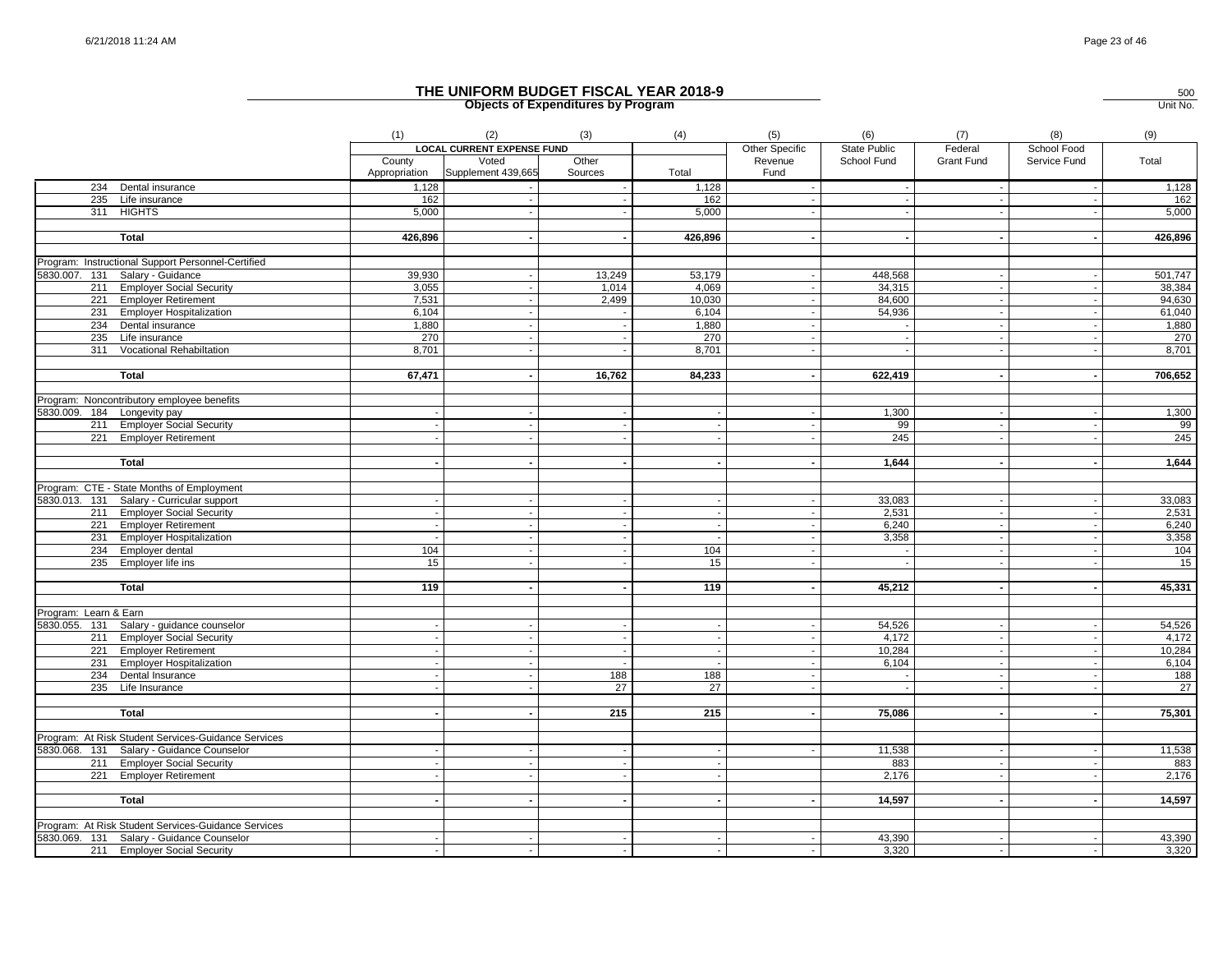|                                                    | (1)                     | (2)<br><b>LOCAL CURRENT EXPENSE FUND</b> | (3)                   | (4)                      | (5)<br>Other Specific    | (6)<br><b>State Public</b> | (7)<br>Federal           | (8)<br>School Food       | (9)             |
|----------------------------------------------------|-------------------------|------------------------------------------|-----------------------|--------------------------|--------------------------|----------------------------|--------------------------|--------------------------|-----------------|
|                                                    | County<br>Appropriation | Voted<br>Supplement 439,665              | Other<br>Sources      | Total                    | Revenue<br>Fund          | School Fund                | Grant Fund               | Service Fund             | Total           |
| 221 Employer Retirement                            | $\sim$                  |                                          |                       | $\sim$                   | $\sim$                   | 8,184                      | $\sim$                   | $\sim$                   | 8,184           |
| 231 Employer Hospitalization                       |                         |                                          |                       |                          |                          | 6,104                      |                          | $\sim$                   | 6,104           |
| 234 Dental insurance                               | 188                     |                                          |                       | 188                      |                          | $\sim$                     |                          | $\overline{\phantom{a}}$ | 188             |
| 235 Life insurance                                 | 27                      |                                          |                       | 27                       |                          | $\sim$                     |                          |                          | $\overline{27}$ |
| 311 Contract Services-Dare                         |                         |                                          |                       |                          |                          | 6,000                      |                          |                          | 6,000           |
| 332 Travel                                         |                         |                                          |                       |                          |                          | 500                        |                          |                          | 500             |
| Total                                              | 215                     |                                          | $\blacksquare$        | 215                      | $\blacksquare$           | 67,498                     |                          | $\blacksquare$           | 67,713          |
| Program: ESEA Title IV                             |                         |                                          |                       |                          |                          |                            |                          |                          |                 |
| 5830.108. 311 Contracted services                  |                         |                                          |                       |                          |                          |                            | 5,554                    | $\overline{\phantom{a}}$ | 5,554           |
| 311<br>Contracted substitute services              |                         |                                          |                       | $\sim$                   | $\overline{\phantom{a}}$ | $\sim$                     | 10,000                   | $\overline{\phantom{a}}$ | 10,000          |
| <b>Total</b>                                       |                         |                                          |                       | $\mathbf{r}$             |                          |                            | 15,554                   |                          | 15,554          |
| Program: Medicaid Administrative Outreach          |                         |                                          |                       |                          |                          |                            |                          |                          |                 |
| 5830.305. 191 Curriculum development pay           |                         |                                          |                       |                          | 2,500                    | $\sim$                     |                          |                          | 2,500           |
| 211 Employer Social Security                       |                         |                                          |                       |                          | 191                      |                            |                          |                          | 191             |
| 221 Employer Retirement                            |                         |                                          | $\sim$                | $\blacksquare$           | 471                      | $\sim$                     | $\sim$                   | $\sim$                   | 471             |
| 312 Workshop expense                               |                         |                                          |                       |                          | 2,000                    |                            |                          |                          | 2,000           |
| 332 Travel reimbursement                           |                         |                                          |                       |                          | 300                      | $\sim$                     |                          |                          | 300             |
| 411 Supplies & materials                           |                         |                                          |                       |                          | 1,300                    |                            |                          |                          | 1,300           |
| <b>Total</b>                                       |                         |                                          |                       |                          | 6,762                    |                            |                          |                          | 6,762           |
| <b>Sub-function: Health Support Services</b>       |                         |                                          |                       |                          |                          |                            |                          |                          |                 |
| Program: Instructional Support Personnel-Certified |                         |                                          |                       |                          |                          |                            |                          |                          |                 |
| 5840.007. 131 Salary School Health Nurse           |                         |                                          |                       |                          |                          | 47,910                     |                          | $\overline{\phantom{a}}$ | 47,910          |
| 211 Employer Social Security                       |                         |                                          |                       |                          |                          | 3,665                      |                          |                          | 3,665           |
| 221 Employer Retirement                            |                         |                                          | $\tilde{\phantom{a}}$ | $\overline{\phantom{a}}$ | $\sim$                   | 9,036                      | $\overline{\phantom{a}}$ | $\sim$                   | 9,036           |
| 231 Employer Hospitalization                       |                         |                                          |                       |                          |                          | 6,104                      |                          | $\overline{\phantom{a}}$ | 6,104           |
| 234 Dental insurance                               | 188                     |                                          |                       | 188                      |                          | $\sim$                     |                          |                          | 188             |
| 235 Life insurance                                 | 27                      |                                          |                       | $\overline{27}$          |                          | $\sim$                     |                          | $\sim$                   | $\overline{27}$ |
| Total                                              | 215                     |                                          |                       | 215                      |                          | 66,715                     |                          | $\blacksquare$           | 66,930          |
| Program: Exceptional Child-Health Support Services |                         |                                          |                       |                          |                          |                            |                          |                          |                 |
| 5840.032. 145 Salary - therapist                   |                         |                                          |                       |                          |                          | 111,204                    |                          |                          | 111,204         |
| 211 Employer Social Security                       |                         |                                          |                       |                          |                          | 8.507                      |                          | $\overline{\phantom{a}}$ | 8,507           |
| 221 Employer Retirement                            |                         |                                          |                       |                          |                          | 20,973                     |                          |                          | 20,973          |
| 231 Employer Hospitalization                       |                         |                                          |                       | $\overline{\phantom{a}}$ | $\overline{\phantom{a}}$ | 12,208                     |                          | $\sim$                   | 12,208          |
| 234 Dental insurance                               | 376                     |                                          |                       | 376                      |                          | $\sim$                     |                          | $\overline{\phantom{a}}$ | 376             |
| 235 Life insurance                                 | 54                      |                                          |                       | 54                       |                          |                            |                          | $\sim$                   | 54              |
| <b>Total</b>                                       | 430                     |                                          |                       | 430                      |                          | 152,892                    |                          |                          | 153,322         |
| Program: ESEA Title IV                             |                         |                                          |                       |                          |                          |                            |                          |                          |                 |
| 5840.108. 311 Contracted services                  |                         |                                          |                       |                          |                          | $\sim$                     | 10,000                   | $\blacksquare$           | 10,000          |
| 311 Contracted substitute services                 |                         |                                          |                       |                          |                          |                            | 6,000                    |                          | 6,000           |
| <b>Total</b>                                       |                         |                                          |                       |                          |                          |                            |                          |                          |                 |
|                                                    |                         |                                          |                       |                          |                          |                            | 16,000                   |                          | 16,000          |
| Program: Medicaid Administrative Outreach Program  |                         |                                          |                       |                          |                          |                            |                          |                          |                 |
| 5840.305. 131 Salary-nurse                         |                         |                                          |                       |                          | 100,200                  | $\sim$                     |                          |                          | 100,200         |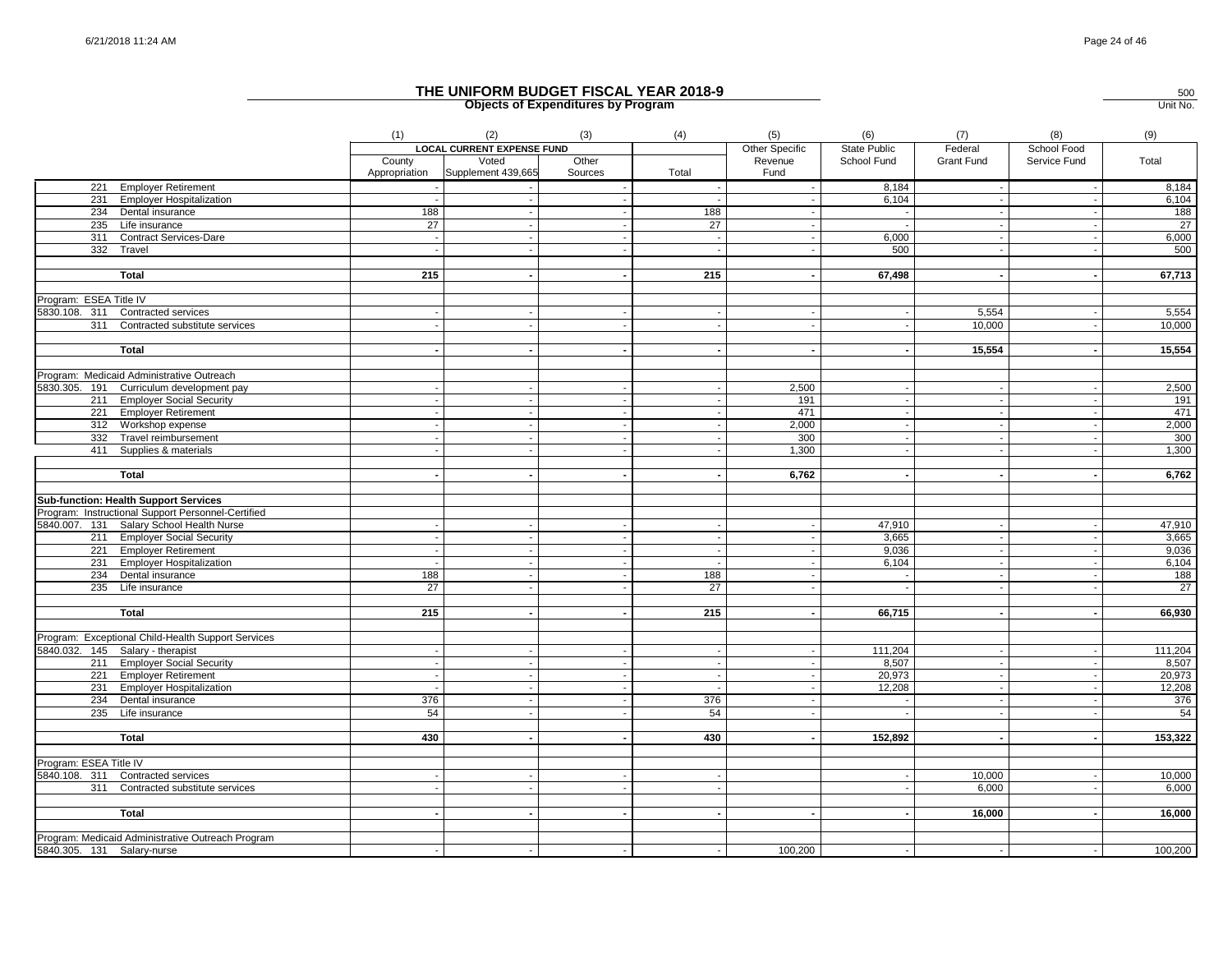|                                                                         | (1)                     | (2)                               | (3)              | (4)                      | (5)                      | (6)                 | (7)               | (8)          | (9)             |
|-------------------------------------------------------------------------|-------------------------|-----------------------------------|------------------|--------------------------|--------------------------|---------------------|-------------------|--------------|-----------------|
|                                                                         |                         | <b>LOCAL CURRENT EXPENSE FUND</b> |                  |                          | Other Specific           | <b>State Public</b> | Federal           | School Food  |                 |
|                                                                         | County<br>Appropriation | Voted<br>Supplement 439,665       | Other<br>Sources | Total                    | Revenue<br>Fund          | School Fund         | <b>Grant Fund</b> | Service Fund | Total           |
| 211 Employer Social Security                                            |                         |                                   |                  | $\sim$                   | 7,665                    | $\sim$              | $\sim$            | $\sim$       | 7,665           |
| 221 Employer Retirement                                                 |                         |                                   |                  |                          | 18,897                   | $\sim$              |                   |              | 18,897          |
| 231 Employer Hospitalization                                            |                         |                                   | $\mathbf{r}$     |                          | 12,208                   | $\sim$              |                   |              | 12,208          |
| 234 Dental insurance                                                    |                         |                                   |                  |                          | 564                      |                     |                   |              | 564             |
| 235 Life insurance                                                      |                         |                                   |                  |                          | 80                       |                     |                   |              | 80              |
| 311 Contracted OT services                                              |                         |                                   |                  |                          | 100                      |                     |                   |              | 100             |
| 312 Workshop expense                                                    |                         |                                   |                  |                          | 1,200                    |                     |                   |              | 1,200           |
| 332 Travel reimbursement                                                |                         |                                   | $\sim$           |                          | 300                      | $\sim$              |                   |              | 300             |
| 353 Certification/licensing fees                                        |                         |                                   |                  |                          | 200                      |                     |                   |              | 200             |
| 361 Membership dues & fees                                              |                         |                                   | $\blacksquare$   | $\sim$                   | 2,000                    | $\sim$              |                   |              | 2,000           |
| 411 Supplies & materials                                                |                         |                                   |                  |                          | 2,000                    |                     |                   |              | 2,000           |
| <b>Total</b>                                                            |                         |                                   |                  |                          | 145,414                  |                     |                   |              | 145,414         |
|                                                                         |                         |                                   |                  |                          |                          |                     |                   |              |                 |
| Program: Medicaid Fees for Service                                      |                         |                                   |                  |                          |                          |                     |                   |              |                 |
| 5840.306. 311 Contracted services                                       |                         |                                   |                  |                          | 11,000                   |                     |                   |              | 11,000          |
|                                                                         |                         |                                   |                  |                          |                          |                     |                   |              |                 |
| Total                                                                   |                         |                                   |                  |                          | 11,000                   |                     |                   |              | 11,000          |
| Program: Health Dept. Nurse                                             |                         |                                   |                  |                          |                          |                     |                   |              |                 |
| 5840.440. 131 Salary - School Nurse                                     |                         |                                   | 11,331           | 11,331                   | 34,219                   |                     |                   |              | 45,550          |
| 211 Employer Social Security                                            |                         |                                   | 867              | 867                      | 2,618                    | $\sim$              | $\sim$            |              | 3,485           |
| 221 Employer Retirement                                                 |                         |                                   | 2,137            | 2,137                    | 6,453                    | $\sim$              |                   |              | 8,590           |
| 231 Employer Hospitalization                                            |                         |                                   | 144              | 144                      | 5,960                    |                     |                   |              | 6,104           |
| 234 Dental Insurance                                                    |                         |                                   | 188              | 188                      | $\sim$                   |                     |                   |              | 188             |
| 235 Life Insurance                                                      |                         |                                   | 27               | 27                       | $\sim$                   | $\blacksquare$      |                   |              | $\overline{27}$ |
| 312 Workshop expense                                                    |                         |                                   |                  |                          | 750                      |                     |                   |              | 750             |
| 411 Supplies                                                            |                         |                                   |                  |                          |                          |                     |                   |              | $\sim$          |
|                                                                         |                         |                                   |                  |                          |                          |                     |                   |              |                 |
| <b>Total</b>                                                            |                         |                                   | 14,694           | 14,694                   | 50,000                   |                     |                   |              | 64,694          |
|                                                                         |                         |                                   |                  |                          |                          |                     |                   |              |                 |
| Program: At-Risk Student Services                                       |                         |                                   |                  |                          |                          |                     |                   |              |                 |
| 5850.069. 311 Contracted services-security guard                        |                         |                                   |                  |                          |                          | 200,000             |                   |              | 200,000         |
|                                                                         |                         |                                   |                  |                          |                          |                     |                   |              |                 |
| Total                                                                   |                         |                                   |                  |                          |                          | 200,000             |                   |              | 200,000         |
|                                                                         |                         |                                   |                  |                          |                          |                     |                   |              |                 |
|                                                                         |                         |                                   |                  |                          |                          |                     |                   |              |                 |
| Program: Teacher Assistants<br>5860.027. 146 Virtual School Facilitator |                         |                                   |                  |                          |                          | 42,840              |                   |              | 42,840          |
| 211 Employer Social Security                                            |                         |                                   |                  | $\sim$                   | $\sim$                   | 3,278               |                   |              | 3,278           |
| 221 Employer Retirement                                                 |                         | $\sim$                            | $\sim$           | $\overline{\phantom{a}}$ | $\sim$                   | 8,080               | $\sim$            | $\sim$       | 8,080           |
| 231 Employer Hospitalization                                            |                         |                                   |                  |                          |                          | 12,208              |                   |              | 12,208          |
| 234 Dental Insurance                                                    | 376                     |                                   | $\blacksquare$   | 376                      | $\overline{\phantom{a}}$ | $\sim$              |                   |              | 376             |
| 235 Life Insurance                                                      | 54                      | $\sim$                            |                  | 54                       |                          | $\sim$              |                   |              | 54              |
|                                                                         |                         |                                   |                  |                          |                          |                     |                   |              |                 |
| <b>Total</b>                                                            | 430                     |                                   |                  | 430                      |                          | 66,406              |                   |              | 66,836          |
|                                                                         |                         |                                   |                  |                          |                          |                     |                   |              |                 |
| Program: Learn & Earn                                                   |                         |                                   |                  |                          |                          |                     |                   |              |                 |
| 5860.055. 146 Virtual School Facilitator                                |                         |                                   |                  |                          |                          | 19,500              |                   |              | 19,500          |
| 211 Employer Social Security                                            |                         |                                   |                  |                          |                          | 1,491               |                   |              | 1,491           |
| 221 Employer Retirement                                                 |                         |                                   |                  |                          |                          | 3,677               |                   |              | 3,677           |
| 234 Dental Insurance                                                    | 188                     | $\sim$                            |                  | 188                      | $\sim$                   |                     | $\sim$            |              | 188             |
| 235 Life Insurance                                                      | $\overline{27}$         |                                   |                  | $\overline{27}$          |                          |                     |                   |              | $\overline{27}$ |
|                                                                         |                         |                                   |                  |                          |                          |                     |                   |              |                 |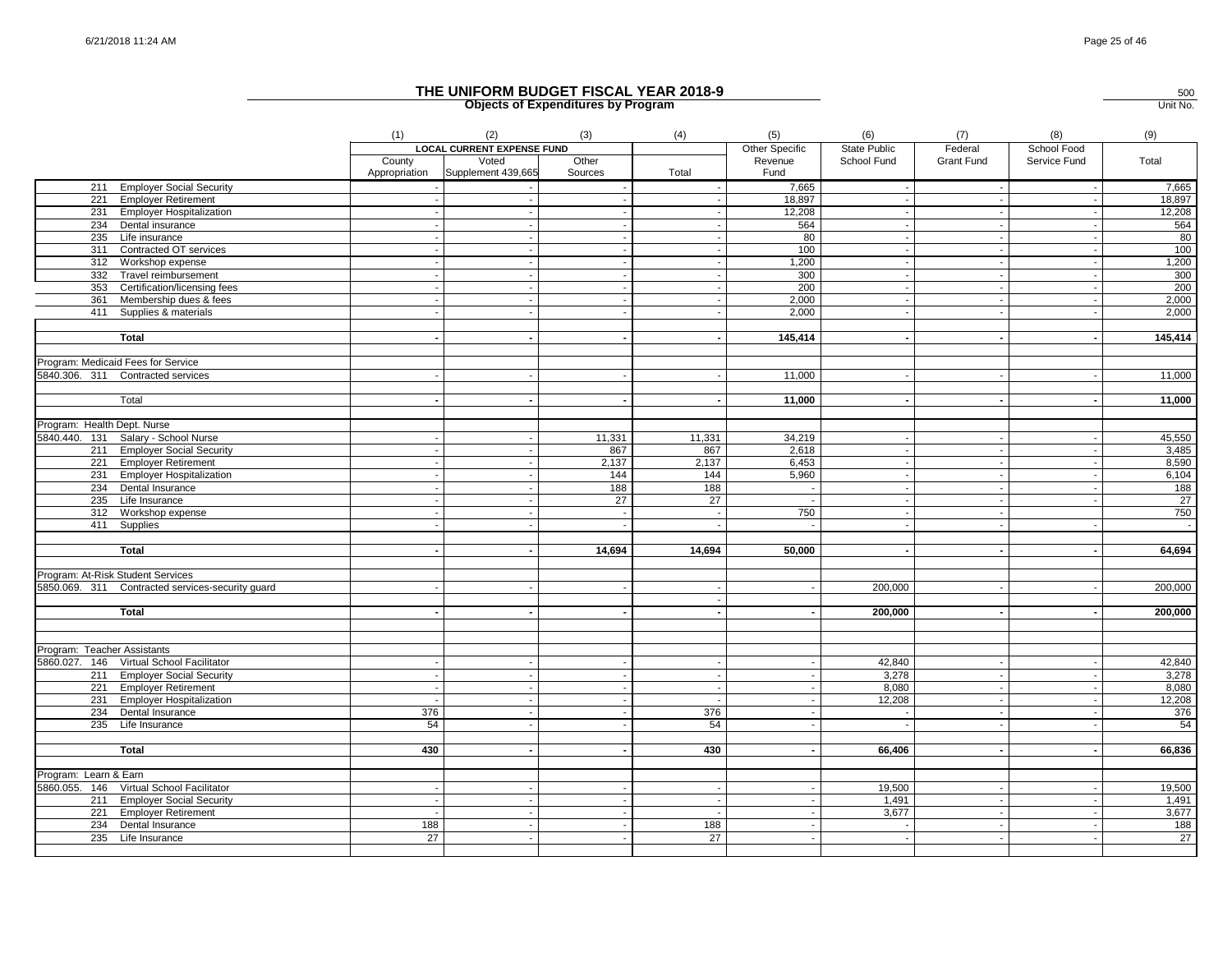|                                                                                                     | (1)           | (2)                               | (3)     | (4)                      | (5)                      | (6)                      | (7)        | (8)                      | (9)        |
|-----------------------------------------------------------------------------------------------------|---------------|-----------------------------------|---------|--------------------------|--------------------------|--------------------------|------------|--------------------------|------------|
|                                                                                                     |               | <b>LOCAL CURRENT EXPENSE FUND</b> |         |                          | Other Specific           | <b>State Public</b>      | Federal    | School Food              |            |
|                                                                                                     | County        | Voted                             | Other   |                          | Revenue                  | School Fund              | Grant Fund | Service Fund             | Total      |
|                                                                                                     | Appropriation | Supplement 439,665                | Sources | Total                    | Fund                     |                          |            |                          |            |
| <b>Total</b>                                                                                        | 215           |                                   |         | 215                      |                          | 24,668                   |            |                          | 24,883     |
|                                                                                                     |               |                                   |         |                          |                          |                          |            |                          |            |
| Program: Title IV                                                                                   |               |                                   |         |                          |                          |                          |            |                          |            |
| 5860.108. 311<br><b>Contracted services</b>                                                         |               |                                   |         |                          |                          |                          | 10,000     |                          | 10,000     |
|                                                                                                     |               |                                   |         | $\overline{\phantom{a}}$ |                          |                          |            |                          |            |
| <b>Total</b>                                                                                        |               |                                   |         |                          |                          |                          | 10,000     |                          | 10,000     |
| Sub-function: Unallocated staff development                                                         |               |                                   |         |                          |                          |                          |            |                          |            |
| Program: Learn & Earn                                                                               |               |                                   |         |                          |                          |                          |            |                          |            |
| 5870.055. 311 Substitute pay                                                                        |               |                                   |         |                          |                          | 1,250                    |            |                          | 1,250      |
|                                                                                                     |               |                                   |         | $\sim$                   |                          |                          |            |                          |            |
| <b>Total</b>                                                                                        |               |                                   |         | $\sim$                   |                          | 1,250                    |            |                          | 1,250      |
|                                                                                                     |               |                                   |         |                          |                          |                          |            |                          |            |
| Program: Title IV                                                                                   |               |                                   |         |                          |                          |                          |            |                          |            |
| 5870.108. 311 Contracted subsitute services                                                         |               |                                   |         |                          |                          |                          | 2,500      |                          | 2,500      |
|                                                                                                     |               |                                   |         |                          |                          |                          |            |                          |            |
| <b>Total</b>                                                                                        |               |                                   |         |                          |                          |                          | 2,500      |                          | 2,500      |
|                                                                                                     |               |                                   |         |                          |                          |                          |            |                          |            |
| Sub-function: Parent Involvement Services                                                           |               |                                   |         |                          |                          |                          |            |                          |            |
| Program: AIG                                                                                        |               |                                   |         |                          |                          |                          |            |                          |            |
| 5880.034. 459 Other food purchases (snacks only)                                                    | 40            |                                   |         | 40                       |                          |                          |            |                          | 40         |
|                                                                                                     |               |                                   |         |                          |                          |                          |            |                          |            |
| <b>Total</b>                                                                                        | 40            |                                   |         | 40                       |                          |                          |            |                          | 40         |
|                                                                                                     |               |                                   |         |                          |                          |                          |            |                          |            |
| TOTAL SCHOOL-BASED SUPPORT SERVICES                                                                 | 816,022       |                                   | 31,671  | 847,693                  | 213,176                  | 1,747,085                | 44,054     |                          | 2,852,008  |
|                                                                                                     |               |                                   |         |                          |                          |                          |            |                          |            |
| TOTAL INSTRUCTIONAL SERVICES                                                                        | 2,471,693     | 439,665                           | 519,641 | 3,430,999                | 551,567                  | 21,669,694               | 1,398,302  | $\sim$                   | 27,050,562 |
|                                                                                                     |               |                                   |         |                          |                          |                          |            |                          |            |
| <b>Purpose: System-Wide Support Services</b><br><b>Function: Support &amp; Development Services</b> |               |                                   |         |                          |                          |                          |            |                          |            |
| Sub-function: Reg Curricular Support & Dev Svcs                                                     |               |                                   |         |                          |                          |                          |            |                          |            |
| Program: Central Office Administration                                                              |               |                                   |         |                          |                          |                          |            |                          |            |
| 6110.002. 113 Curricumlum director                                                                  | 17,764        |                                   |         | 17,764                   |                          | 3,553                    |            |                          | 21,317     |
| 135 Instructional Coach                                                                             | 121,693       |                                   |         | 121,693                  |                          | $\overline{\phantom{a}}$ |            | $\overline{a}$           | 121,693    |
| 184 Longevity                                                                                       |               |                                   | 853     | 853                      |                          |                          |            |                          | 853        |
| 211 Employer Social Security                                                                        | 10,669        |                                   | 66      | 10,735                   | $\overline{\phantom{a}}$ | 272                      | $\sim$     | $\blacksquare$           | 11,007     |
| 221 Employer Retirement                                                                             | 26,302        |                                   | 161     | 26,463                   | $\overline{\phantom{a}}$ | 671                      |            |                          | 27,134     |
| 231 Employer Hospitalization                                                                        | 5,331         |                                   |         | 5,331                    | $\overline{\phantom{a}}$ | 631                      | $\sim$     | $\sim$                   | 5,962      |
| 234 Dental insurance                                                                                | 246           |                                   |         | 246                      |                          | $\sim$                   |            |                          | 246        |
| 235 Life insurance                                                                                  | 36            |                                   |         | 36                       | $\overline{\phantom{a}}$ | $\sim$                   |            |                          | 36         |
| 312 Workshop expense                                                                                | 100           |                                   |         | 100                      |                          | $\sim$                   |            | $\blacksquare$           | 100        |
| 411 Supplies & materials                                                                            | 1,125         |                                   |         | 1,125                    |                          |                          |            |                          | 1,125      |
|                                                                                                     |               |                                   |         |                          |                          |                          |            |                          |            |
| <b>Total</b>                                                                                        | 183,266       |                                   | 1,080   | 184,346                  |                          | 5,127                    |            |                          | 189,473    |
|                                                                                                     |               |                                   |         |                          |                          |                          |            |                          |            |
| Program: Non-instructional support personnel                                                        |               |                                   |         |                          |                          |                          |            |                          |            |
| 6110.003. 151 Salary - office support                                                               | 19,453        |                                   |         | 19,453                   |                          | 1,769                    |            |                          | 21,222     |
| 211 Employer Social Security                                                                        | 1,488         |                                   |         | 1,488                    |                          | 135                      | $\sim$     | $\overline{\phantom{a}}$ | 1,623      |
| 221 Employer Retirement                                                                             | 3,669         |                                   |         | 3,669                    | $\overline{\phantom{a}}$ | 334                      | $\sim$     | $\sim$                   | 4,003      |
| 231 Employer Hospitalization                                                                        | 2,966         |                                   |         | 2,966                    |                          | 270                      |            |                          | 3,236      |
| 234<br>Dental insurance                                                                             | 100           |                                   |         | 100                      |                          | $\sim$                   |            |                          | 100        |
| 235<br>Life insurance                                                                               | 15            |                                   |         | 15                       |                          |                          |            |                          | 15         |
|                                                                                                     |               |                                   |         |                          |                          |                          |            |                          |            |
| <b>Total</b>                                                                                        | 27,691        | $\sim$                            |         | 27,691                   | $\sim$                   | 2,508                    |            | $\blacksquare$           | 30,199     |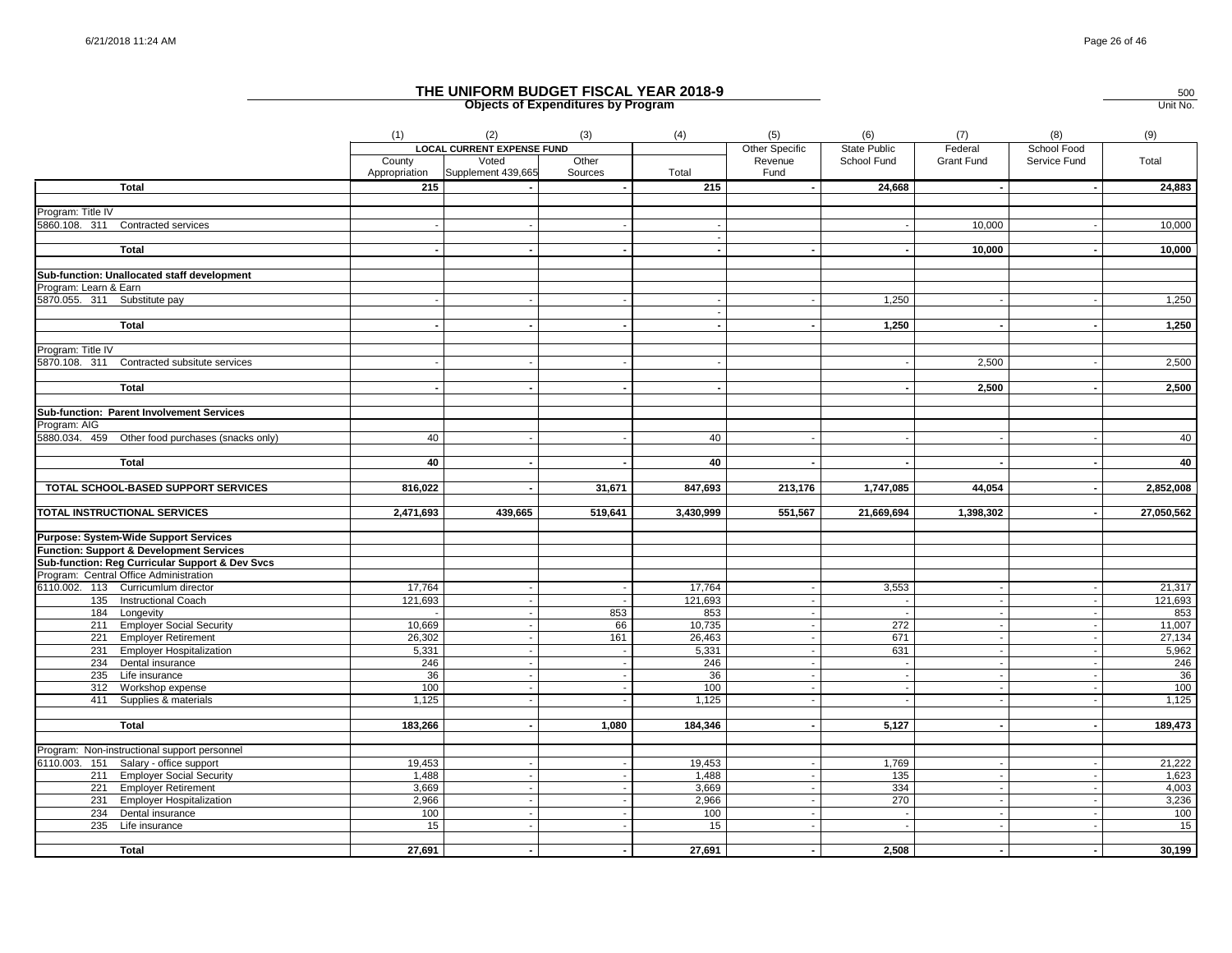|                                                         | (1)           | (2)                               | (3)     | (4)       | (5)                      | (6)                      | (7)               | (8)            | (9)       |
|---------------------------------------------------------|---------------|-----------------------------------|---------|-----------|--------------------------|--------------------------|-------------------|----------------|-----------|
|                                                         |               | <b>LOCAL CURRENT EXPENSE FUND</b> |         |           | Other Specific           | <b>State Public</b>      | Federal           | School Food    |           |
|                                                         | County        | Voted                             | Other   |           | Revenue                  | School Fund              | <b>Grant Fund</b> | Service Fund   | Total     |
|                                                         | Appropriation | Supplement 439,665                | Sources | Total     | Fund                     |                          |                   |                |           |
|                                                         |               |                                   |         |           |                          |                          |                   |                |           |
| Program: Non-contributory benefits                      |               |                                   |         |           |                          |                          |                   |                |           |
| 6110.009. 184 Longevity                                 |               |                                   |         |           |                          | 650                      |                   |                | 650       |
| 211 Employer Social Security                            |               |                                   |         |           |                          | 50                       | $\sim$            |                | 50        |
| 221 Employer Retirement                                 |               |                                   |         |           |                          | 123                      |                   |                | 123       |
| <b>Total</b>                                            |               |                                   |         |           |                          | 823                      |                   |                | 823       |
| Program: Learn & Earn                                   |               |                                   |         |           |                          |                          |                   |                |           |
| 6110.055. 311 Contracted services                       |               |                                   |         |           |                          | 58,500                   |                   |                | 58,500    |
|                                                         |               |                                   |         |           |                          |                          |                   |                |           |
| <b>Total</b>                                            |               |                                   |         |           |                          | 58,500                   |                   |                | 58,500    |
|                                                         |               |                                   |         |           |                          |                          |                   |                |           |
| Program: Title IV                                       |               |                                   |         |           |                          |                          |                   |                |           |
| 6110.108. 332 Travel reimbursement                      |               |                                   |         |           |                          |                          | 2,500             |                | 2,500     |
| 411 Supplies & materials                                |               |                                   |         |           |                          |                          | 7,122             |                | 7,122     |
| <b>Total</b>                                            |               |                                   |         |           |                          |                          | 9,622             |                | 9,622     |
|                                                         |               |                                   |         |           |                          |                          |                   |                |           |
| Program: Medicaid Administrative Outreach               |               |                                   |         |           |                          |                          |                   |                |           |
| 6110.305. 311 Contracted substitutes -- PBIS training   |               |                                   |         |           | 5,000                    |                          |                   |                | 5,000     |
| 312 Workshop expense                                    |               |                                   |         |           | 5,000                    |                          | $\sim$            |                | 5,000     |
| 411 Supplies & materials                                |               |                                   |         |           | 1,800                    |                          |                   |                | 1,800     |
|                                                         |               |                                   |         |           |                          |                          |                   |                |           |
| <b>Total</b>                                            |               |                                   |         |           | 11,800                   |                          |                   |                | 11,800    |
| Program: Central Office Adm.                            |               |                                   |         |           |                          |                          |                   |                |           |
| 6115.002. 135 Technology Facilitator                    | 127,006       |                                   |         | 127,006   |                          |                          |                   |                | 127,006   |
| 211 Employer Social Security                            | 9,716         |                                   |         | 9,716     | $\overline{\phantom{a}}$ |                          | $\sim$            |                | 9,716     |
| 221 Employer Retirement                                 | 23,954        |                                   |         | 23,954    | $\overline{\phantom{a}}$ |                          | $\sim$            | $\sim$         | 23,954    |
| 231 Employer Hospitalization                            | 12,208        |                                   |         | 12,208    | $\overline{\phantom{a}}$ |                          | $\sim$            |                | 12,208    |
| 234 Dental insurance                                    | 376           |                                   |         | 376       |                          |                          |                   |                | 376       |
| 235<br>Life insurance                                   | 54            |                                   |         | 54        |                          |                          |                   |                | 54        |
| 332<br>Travel reimbursement                             | 3,000         |                                   |         | 3,000     | ۰.                       |                          |                   |                | 3,000     |
|                                                         |               |                                   |         |           |                          |                          |                   |                |           |
| <b>Total</b>                                            | 176,314       |                                   |         | 176,314   |                          |                          |                   |                | 176,314   |
|                                                         |               |                                   |         |           |                          |                          |                   |                |           |
| Program: Non-contributory employee benefits             |               |                                   |         |           |                          |                          |                   |                |           |
| 6120.009. 184 Longevity                                 | 1,100         |                                   |         | 1,100     |                          |                          |                   |                | 1,100     |
| 211 Employer Social Security<br>221 Employer Retirement | 85<br>208     |                                   |         | 85<br>208 |                          |                          |                   |                | 85<br>208 |
|                                                         |               |                                   |         |           |                          |                          |                   |                |           |
| <b>Total</b>                                            | 1,393         |                                   |         | 1,393     |                          |                          |                   |                | 1,393     |
| Program: CTE State Months of Employment                 |               |                                   |         |           |                          |                          |                   |                |           |
| 6120.013. 131 Salary-director                           | 34,412        |                                   |         | 34,412    |                          |                          |                   |                | 34,412    |
| 184 Longevity                                           |               |                                   | 3,059   | 3,059     |                          |                          | $\sim$            |                | 3,059     |
| 211 Employer Social Security                            | 2,633         |                                   | 235     | 2,868     | $\sim$                   | - 11                     | $\sim$            | $\sim$         | 2,868     |
| 221 Employer Retirement                                 | 6,491         |                                   | 577     | 7,068     |                          | - 11                     | $\sim$            | $\blacksquare$ | 7,068     |
| 231 Employer Hospitalization                            | 2,747         |                                   |         | 2,747     |                          |                          |                   |                | 2,747     |
| 234 Dental insurance                                    | 85            |                                   |         | 85        |                          |                          |                   |                | 85        |
| 235 Life insurance                                      | 13            |                                   |         | 13        | $\overline{\phantom{a}}$ | $\sim$                   | $\sim$            | $\sim$         | 13        |
|                                                         |               |                                   |         |           |                          |                          |                   |                |           |
| <b>Total</b>                                            | 46,381        |                                   | 3,871   | 50,252    | $\sim$                   | $\overline{\phantom{a}}$ | $\sim$            | $\sim$         | 50,252    |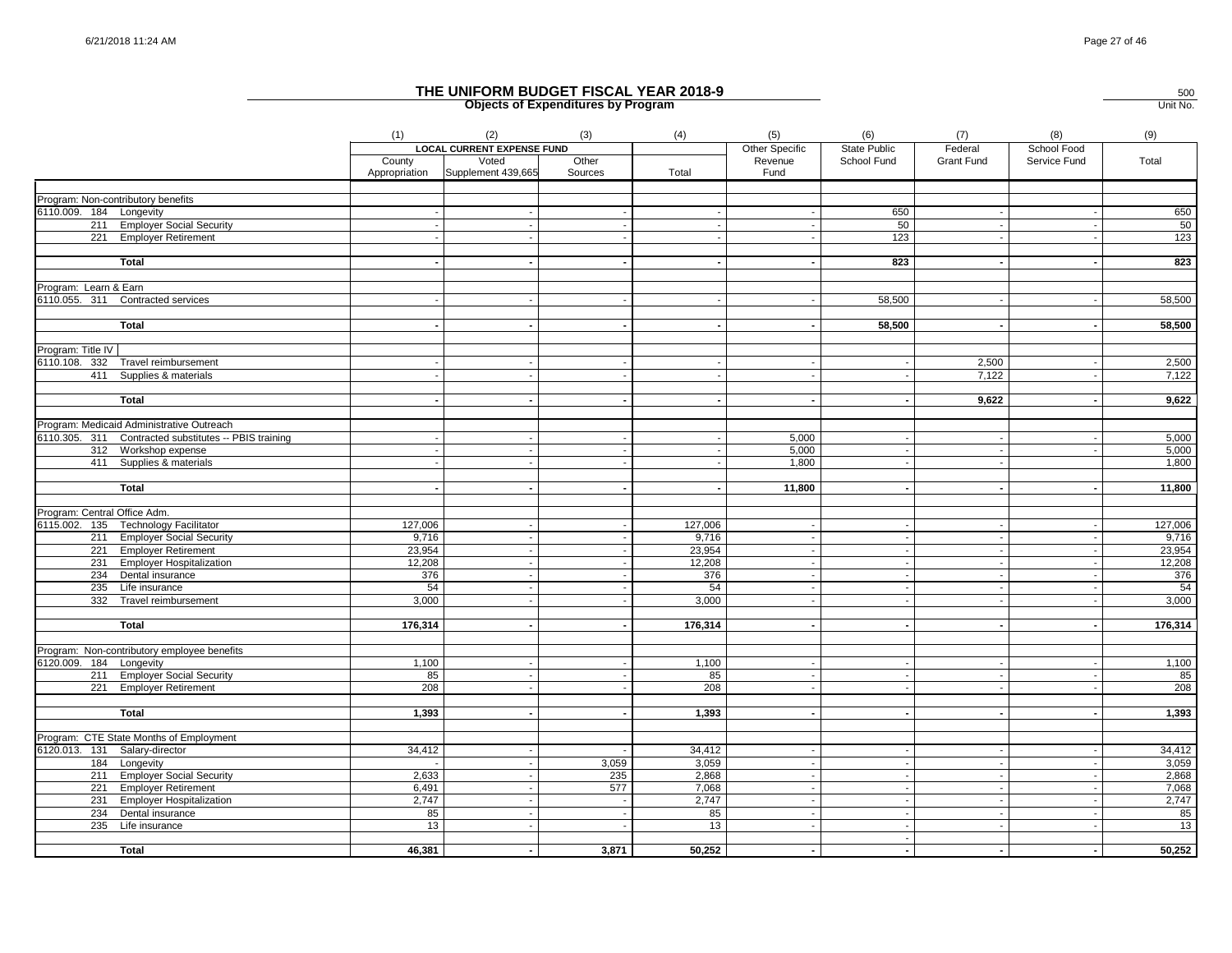|                                                 | (1)                      | (2)                               | (3)                      | (4)            | (5)                      | (6)                 | (7)               | (8)                      | (9)             |
|-------------------------------------------------|--------------------------|-----------------------------------|--------------------------|----------------|--------------------------|---------------------|-------------------|--------------------------|-----------------|
|                                                 |                          | <b>LOCAL CURRENT EXPENSE FUND</b> |                          |                | Other Specific           | <b>State Public</b> | Federal           | School Food              |                 |
|                                                 | County                   | Voted                             | Other                    |                | Revenue                  | School Fund         | <b>Grant Fund</b> | Service Fund             | Total           |
|                                                 | Appropriation            | Supplement 439,665                | Sources                  | Total          | Fund                     |                     |                   |                          |                 |
|                                                 |                          |                                   |                          |                |                          |                     |                   |                          |                 |
| Program: CTE Program Improvement                |                          |                                   |                          |                |                          |                     |                   |                          |                 |
| 6120.014. 312 Workshop expense                  |                          |                                   |                          |                |                          | 1,000               |                   |                          | 1,000           |
| 332 Travel reimbursement                        |                          |                                   |                          | $\sim$         | $\overline{\phantom{a}}$ | 750                 | $\sim$            |                          | 750             |
| 459 Other food purchases                        |                          |                                   |                          |                |                          | 100                 | $\sim$            |                          | 100             |
| <b>Total</b>                                    |                          |                                   |                          |                |                          | 1,850               |                   |                          | 1,850           |
| <b>TOTAL SUPPORT &amp; DEVELOPMENT SERVICES</b> | 435,045                  |                                   | 4,951                    | 439,996        | 11,800                   | 68,808              | 9,622             | $\blacksquare$           | 530,226         |
| Function: Special Population Support & Dev Svcs |                          |                                   |                          |                |                          |                     |                   |                          |                 |
| Program: Exceptional Children                   |                          |                                   |                          |                |                          |                     |                   |                          |                 |
| 6200.032. 131 Salary-behavior specialist        | $\overline{\phantom{a}}$ |                                   |                          | $\sim$         | $\overline{\phantom{a}}$ | 52,000              | $\sim$            | $\overline{\phantom{a}}$ | 52,000          |
| 211 Employer Social Security                    |                          |                                   |                          | $\sim$         |                          | 3,978               | $\sim$            | $\overline{\phantom{a}}$ | 3,978           |
|                                                 |                          |                                   |                          |                | $\overline{\phantom{a}}$ |                     |                   | $\overline{\phantom{a}}$ |                 |
| 221 Employer Retirement                         |                          |                                   |                          | $\sim$         |                          | 9,807               | $\overline{a}$    |                          | 9,807           |
| 231 Employer Hospitalization                    |                          |                                   |                          | $\sim$         |                          | 6,104               | $\sim$            | $\sim$                   | 6,104           |
| Total                                           |                          |                                   |                          |                |                          | 71,889              |                   |                          | 71,889          |
| Program: IDEA VI-B Handicapped                  |                          |                                   |                          |                |                          |                     |                   |                          |                 |
| 6200.060. 151 Salary - office support           |                          |                                   |                          |                |                          |                     | 40.400            |                          | 40,400          |
|                                                 |                          |                                   |                          | $\sim$         | $\sim$                   |                     | 3,091             | $\overline{\phantom{a}}$ | 3,091           |
| 211 Employer Social Security                    |                          |                                   |                          | $\sim$         |                          |                     |                   | $\sim$                   | 7,620           |
| 221 Employer Retirement                         |                          |                                   |                          |                |                          |                     | 7,620             |                          |                 |
| 231 Employer Hospitalization                    | - 1                      |                                   | $\sim$                   | $\sim$         | $\sim$                   | $\sim$              | 6,104             | $\sim$                   | 6,104           |
| 234 Dental insurance                            | 376                      |                                   |                          | 376            | $\sim$                   |                     | $\sim$            | $\sim$                   | 376             |
| 235 Life insurance                              | 54                       |                                   |                          | 54             | $\overline{\phantom{a}}$ |                     |                   |                          | 54              |
| <b>Total</b>                                    | 430                      |                                   |                          | 430            | $\sim$                   |                     | 57,215            |                          | 57,645          |
|                                                 |                          |                                   |                          |                |                          |                     |                   |                          |                 |
| Program: Language Acquisition                   |                          |                                   |                          |                |                          |                     |                   |                          |                 |
| 6200.305. 332 Travel reimbursement              |                          |                                   |                          |                | 400                      |                     | $\sim$            |                          | 400             |
| <b>Total</b>                                    |                          |                                   | $\sim$                   | $\sim$         | 400                      |                     | $\sim$            |                          | 400             |
|                                                 |                          |                                   |                          |                |                          |                     |                   |                          |                 |
| Program: Medicaid                               |                          |                                   |                          |                |                          |                     |                   |                          |                 |
| 6200.306. 113 Salary-director                   |                          |                                   |                          |                | 71,780                   |                     |                   |                          | 71,780          |
| 184 Longevity                                   |                          |                                   |                          | $\sim$         | 3,872                    |                     | $\sim$            | $\sim$                   | 3,872           |
| 211 Employer Social Security                    |                          | $\sim$                            | $\overline{\phantom{a}}$ | $\sim$         | 5,788                    |                     | $\sim$            | $\overline{\phantom{a}}$ | 5,788           |
| 221 Employer Retirement                         |                          |                                   |                          | $\sim$         | 13,538                   |                     | $\sim$            | $\overline{\phantom{a}}$ | 13,538          |
| 231 Employer Hospitalization                    |                          |                                   |                          |                | 6,104                    |                     | $\sim$            | $\overline{\phantom{a}}$ | 6,104           |
| 234 Dental insurance                            |                          |                                   |                          |                | 188                      |                     |                   |                          | 188             |
| $235$ Life insurance                            | $\overline{\phantom{a}}$ | $\sim$                            | ÷.                       | $\sim$         | 27                       |                     | $\sim$            | $\sim$                   | $\overline{27}$ |
| 332<br>Travel reimbursement                     |                          |                                   |                          |                | 600                      |                     |                   |                          | 600             |
|                                                 |                          |                                   |                          |                |                          |                     |                   |                          |                 |
| <b>Total</b>                                    |                          | $\overline{\phantom{a}}$          |                          | $\sim$         | 101,897                  |                     | $\sim$            | $\blacksquare$           | 101,897         |
|                                                 |                          |                                   |                          |                |                          |                     |                   |                          |                 |
| Program: AIG<br>6206.002. 113 Salary - director | 4,011                    |                                   |                          | 4,011          |                          | 802                 |                   |                          | 4,813           |
| 184 Longevity                                   |                          |                                   | 193                      | 193            | $\sim$                   |                     | $\sim$            | $\sim$                   | 193             |
| 211 Employer Social Security                    | 307                      |                                   | 15                       | 322            |                          | 62                  | $\sim$            |                          | 384             |
|                                                 |                          |                                   | 37                       | 794            | $\sim$                   | 152                 |                   |                          | 946             |
| <b>Employer Retirement</b><br>221               | 757<br>357               | $\sim$                            | $\sim$                   | 357            | $\sim$                   | $\overline{72}$     | $\sim$            |                          | 429             |
| 231 Employer Hospitalization                    | 14                       | $\overline{\phantom{a}}$          |                          | 14             | $\sim$                   | $\sim$              | $\sim$<br>$\sim$  |                          | 14              |
| 234 Dental insurance                            |                          |                                   |                          |                |                          |                     |                   |                          |                 |
| 235 Life insurance                              | $\overline{2}$           | $\sim$                            |                          | $\overline{2}$ | $\sim$                   | $\blacksquare$      | $\sim$            |                          | $\overline{2}$  |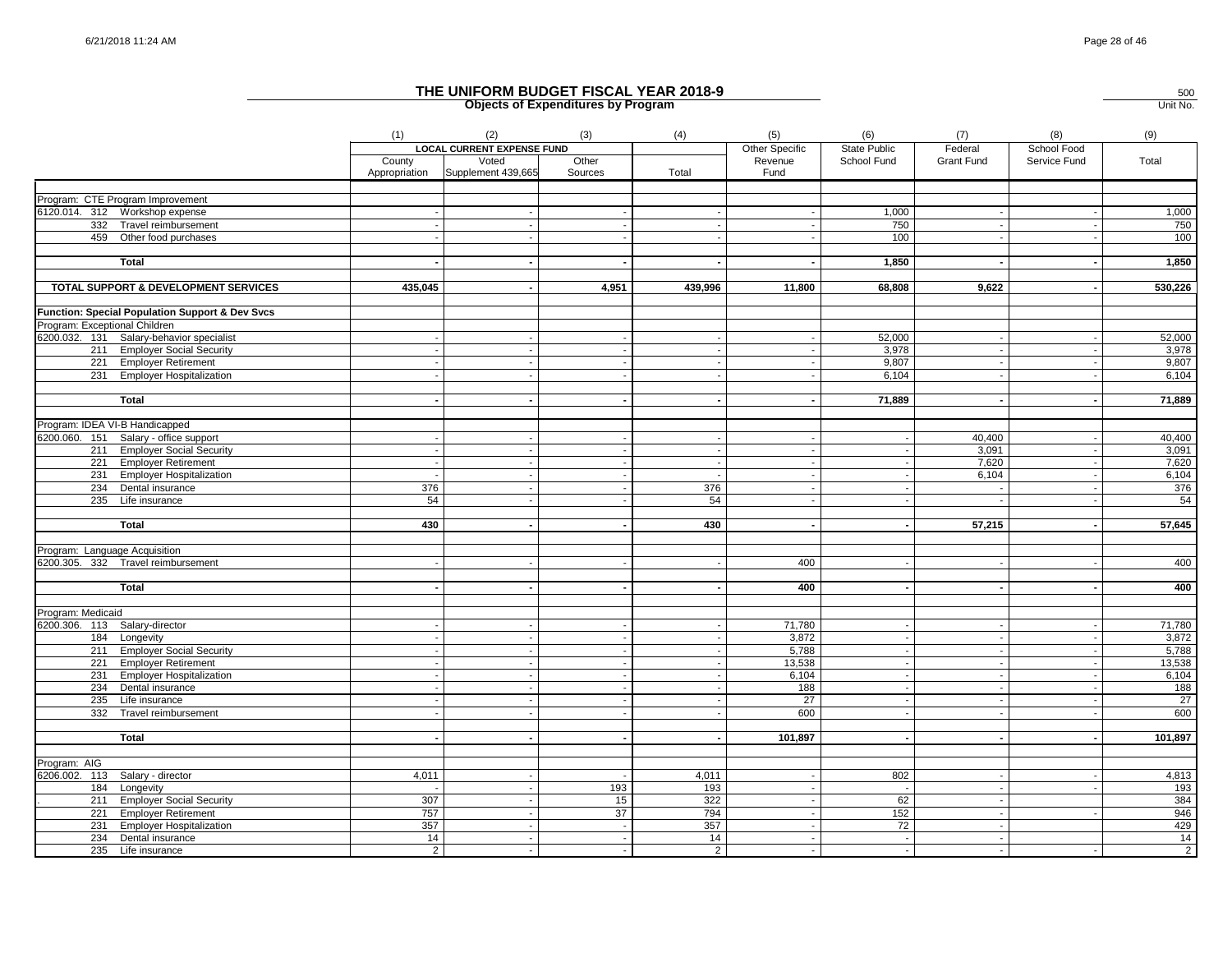|                                                                                          | (1)           | (2)                               | (3)     | (4)             | (5)                      | (6)                 | (7)               | (8)                      | (9)     |
|------------------------------------------------------------------------------------------|---------------|-----------------------------------|---------|-----------------|--------------------------|---------------------|-------------------|--------------------------|---------|
|                                                                                          |               | <b>LOCAL CURRENT EXPENSE FUND</b> |         |                 | <b>Other Specific</b>    | <b>State Public</b> | Federal           | School Food              |         |
|                                                                                          | County        | Voted                             | Other   |                 | Revenue                  | School Fund         | <b>Grant Fund</b> | Service Fund             | Total   |
|                                                                                          | Appropriation | Supplement 439,665                | Sources | Total           | Fund                     |                     |                   |                          |         |
|                                                                                          |               |                                   |         |                 |                          |                     |                   |                          |         |
| <b>Total</b>                                                                             | 5,448         |                                   | 245     | 5,693           |                          | 1,088               |                   |                          | 6,781   |
|                                                                                          |               |                                   |         |                 |                          |                     |                   |                          |         |
| Program: Non-contributory employee benefits                                              |               |                                   |         |                 |                          |                     |                   |                          | 100     |
| 6206.009. 184 Longevity                                                                  |               |                                   |         |                 |                          | 100<br>8            |                   |                          | 8       |
| 211 Employer Social Security<br>221 Employer Retirement                                  |               |                                   |         |                 |                          | 19                  |                   |                          | 19      |
|                                                                                          |               |                                   |         |                 |                          |                     |                   |                          |         |
| <b>Total</b>                                                                             |               |                                   |         |                 |                          | 127                 |                   |                          | 127     |
|                                                                                          |               |                                   |         |                 |                          |                     |                   |                          |         |
| TOTAL SPEC POPULATION SUPPORT & DEV SVCS                                                 | 5,878         |                                   | 245     | 6,123           | 102,297                  | 73,104              | 57,215            |                          | 238,739 |
|                                                                                          |               |                                   |         |                 |                          |                     |                   |                          |         |
| Function: Alternative Prog & Svcs Supp & Dev Svcs                                        |               |                                   |         |                 |                          |                     |                   |                          |         |
| Program: ESEA Title I                                                                    |               |                                   |         |                 |                          |                     |                   |                          |         |
| 6300.050. 113 Salary - Coordinator                                                       |               |                                   |         |                 |                          |                     | 10,370            |                          | 10,370  |
| 151 Salary - Office support                                                              |               |                                   |         |                 |                          |                     | 3,504             |                          | 3,504   |
| 211 Employer Social Security                                                             |               |                                   |         |                 |                          |                     | 1,061             |                          | 1,061   |
| 221 Employer Retirement                                                                  |               |                                   |         |                 |                          |                     | 2,617             |                          | 2,617   |
| 231 Employer Hospitalization                                                             |               |                                   |         | $\sim$          | $\overline{\phantom{a}}$ |                     | 1,419             |                          | 1,419   |
| 232 Workers compensation                                                                 |               |                                   |         | $\sim$          | $\overline{\phantom{a}}$ |                     | 319               |                          | 319     |
| 234 Dental insurance                                                                     | 205           |                                   |         | 205             | $\sim$                   |                     | $\sim$            |                          | 205     |
| 235<br>Life insurance                                                                    | 29            |                                   |         | 29              |                          |                     |                   |                          | 29      |
|                                                                                          |               |                                   |         |                 |                          |                     |                   |                          |         |
| Total                                                                                    | 234           | $\sim$                            |         | 234             | $\overline{\phantom{a}}$ |                     | 19,290            | $\overline{\phantom{a}}$ | 19,524  |
|                                                                                          |               |                                   |         |                 |                          |                     |                   |                          |         |
| TOTAL ALT PROG SUPPORT & DEV SVCS                                                        | 234           |                                   |         | 234             |                          |                     | 19,290            |                          | 19,524  |
|                                                                                          |               |                                   |         |                 |                          |                     |                   |                          |         |
| <b>Function: Technology Support Services</b><br><b>Sub-function: Technology Services</b> |               |                                   |         |                 |                          |                     |                   |                          |         |
| Program: Central Office                                                                  |               |                                   |         |                 |                          |                     |                   |                          |         |
| 6400.002. 113 Salary - technology director                                               | 70,619        |                                   |         | 70,619          |                          | 6,420               | $\sim$            | $\overline{\phantom{a}}$ | 77,039  |
| 211 Employer Social Security                                                             | 5,402         |                                   |         | 5,402           |                          | 491                 |                   |                          | 5,893   |
| 221 Employer Retirement                                                                  | 12,302        |                                   |         | 12,302          |                          | 1,211               |                   |                          | 13,513  |
| 231 Employer Hospitalization                                                             | 5,087         |                                   |         | 5,087           |                          | 1,017               |                   |                          | 6,104   |
| 234 Dental insurance                                                                     | 188           | $\overline{\phantom{a}}$          |         | 188             | $\sim$                   |                     | $\sim$            |                          | 188     |
| 235<br>Life insurance                                                                    | 27            |                                   |         | $\overline{27}$ |                          |                     |                   |                          | 27      |
|                                                                                          |               |                                   |         |                 |                          |                     |                   |                          |         |
| <b>Total</b>                                                                             | 93,625        |                                   |         | 93,625          |                          | 9,139               |                   |                          | 102,764 |
|                                                                                          |               |                                   |         |                 |                          |                     |                   |                          |         |
| Program: Non-instructional personnel                                                     |               |                                   |         |                 |                          |                     |                   |                          |         |
| 6400.003. 152 Computer technician                                                        | 123,420       |                                   |         | 123,420         |                          |                     |                   |                          | 123,420 |
| 211 Employer Social Security                                                             | 9,442         | $\sim$                            |         | 9,442           | $\sim$                   |                     | $\sim$            | $\sim$                   | 9,442   |
| 221 Employer Retirement                                                                  | 23,277        |                                   |         | 23,277          |                          |                     |                   |                          | 23,277  |
| 231 Employer Hospitalization                                                             | 18,312        | $\sim$                            |         | 18,312          | $\sim$                   |                     | $\sim$            | $\sim$                   | 18,312  |
| 234 Dental insurance                                                                     | 564           |                                   |         | 564             |                          |                     |                   |                          | 564     |
| 235<br>Life insurance                                                                    | 81            |                                   |         | 81              |                          |                     |                   |                          | 81      |
|                                                                                          |               |                                   |         |                 |                          |                     |                   |                          |         |
| <b>Total</b>                                                                             | 175,096       |                                   |         | 175,096         |                          |                     |                   |                          | 175,096 |
|                                                                                          |               |                                   |         |                 |                          |                     |                   |                          |         |
| Program: Non-contributory benefits                                                       |               |                                   |         |                 |                          |                     |                   |                          |         |
| 6400.009. 184 Longevity                                                                  | 665           |                                   |         | 665             | $\sim$                   | 3,100               |                   |                          | 3,765   |
| 211 Employer Social Security                                                             | 51            |                                   |         | 51              |                          | 237                 |                   |                          | 288     |
| 221 Employer Retirement                                                                  | 125           |                                   |         | 125             | $\sim$                   | 585                 | $\sim$            |                          | 710     |
|                                                                                          |               |                                   |         |                 |                          |                     |                   |                          |         |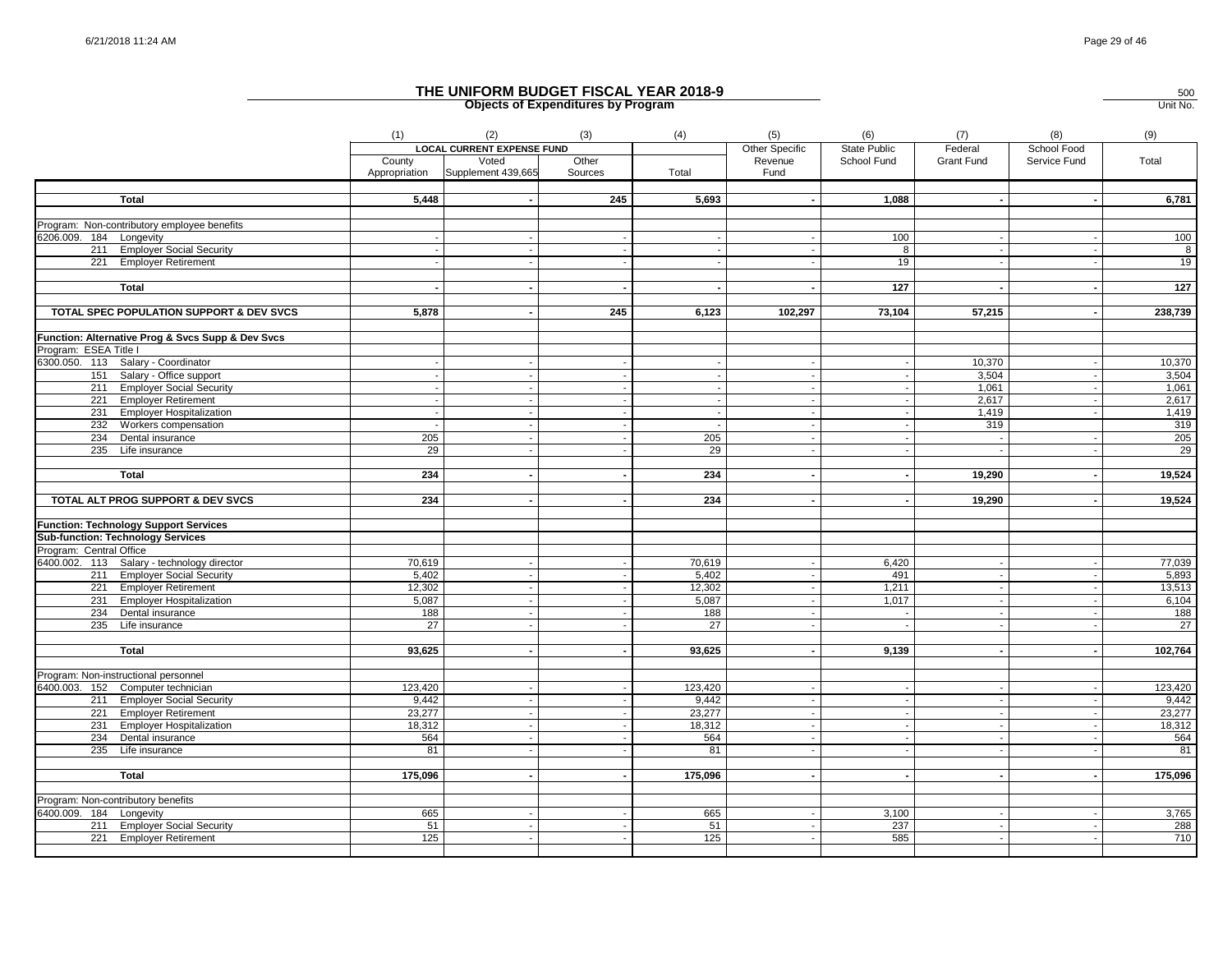|                                               | (1)                     | (2)                               | (3)              | (4)     | (5)                         | (6)                      | (7)        | (8)                      | (9)             |
|-----------------------------------------------|-------------------------|-----------------------------------|------------------|---------|-----------------------------|--------------------------|------------|--------------------------|-----------------|
|                                               |                         | <b>LOCAL CURRENT EXPENSE FUND</b> |                  |         | Other Specific              | State Public             | Federal    | School Food              |                 |
|                                               | County<br>Appropriation | Voted<br>Supplement 439,665       | Other<br>Sources | Total   | Revenue<br>Fund             | School Fund              | Grant Fund | Service Fund             | Total           |
| <b>Total</b>                                  | 841                     |                                   |                  | 841     |                             | 3,922                    |            |                          | 4,763           |
| Program: School Technology                    |                         |                                   |                  |         |                             |                          |            |                          |                 |
| 6400.015. 379 Other food purchases            |                         |                                   | 500              | 500     |                             |                          |            |                          | 500             |
|                                               |                         |                                   |                  |         |                             |                          |            |                          |                 |
| <b>Total</b>                                  |                         |                                   | 500              | 500     |                             |                          |            |                          | 500             |
| Program: Rural & Low Income Schools           |                         |                                   |                  |         |                             |                          |            |                          |                 |
| 6400.109. 152 Computer technician             |                         |                                   | 37,256           | 37,256  | $\sim$                      | $\sim$                   |            | $\overline{\phantom{a}}$ | 37,256          |
| 211 Employer Social Security                  |                         |                                   | 2,851            | 2,851   | $\blacksquare$              |                          |            |                          | 2,851           |
| 221 Employer Retirement                       |                         |                                   | 7,027            | 7,027   | $\sim$                      | $\sim$                   |            |                          | 7,027           |
| 231 Employer Hospitalization                  |                         |                                   | 6,104            | 6,104   | $\mathcal{L}_{\mathcal{A}}$ |                          |            |                          | 6,104           |
| 234 Dental insurance                          | 188                     |                                   |                  | 188     | $\sim$                      |                          |            |                          | 188             |
| 235 Life insurance                            | 27                      |                                   |                  | 27      |                             |                          |            |                          | $\overline{27}$ |
| Total                                         | 215                     |                                   | 53,238           | 53,453  |                             |                          |            |                          | 53,453          |
|                                               |                         |                                   |                  |         |                             |                          |            |                          |                 |
| Program: Central Office                       |                         |                                   |                  |         |                             |                          |            |                          |                 |
| 6401.002. 113 Salary - technology supervisor  | 66,000                  |                                   |                  | 66,000  |                             | 6,000                    |            |                          | 72,000          |
| 211 Employer Social Security                  | 5,049                   |                                   |                  | 5,049   | $\sim$                      | 459                      |            | $\overline{\phantom{a}}$ | 5,508           |
| 221 Employer Retirement                       | 12,448                  |                                   |                  | 12,448  | $\mathbf{L}$                | 1,132                    |            |                          | 13,580          |
| 231 Employer Hospitalization                  | 5,596                   |                                   |                  | 5,596   | $\sim$                      | 508                      |            |                          | 6,104           |
| 234 Dental insurance                          | 188                     |                                   |                  | 188     | $\sim$                      |                          |            |                          | 188             |
| 235 Life insurance                            | 27                      |                                   |                  | 27      |                             |                          |            |                          | 27              |
| <b>Total</b>                                  | 89,308                  |                                   |                  | 89,308  | $\sim$                      | 8,099                    |            |                          | 97,407          |
|                                               |                         |                                   |                  |         |                             |                          |            |                          |                 |
| Program: Sales Tax Refund                     |                         |                                   |                  |         |                             |                          |            |                          |                 |
| 6401.003. 319 ConnectEd                       |                         |                                   |                  |         | 6,676                       |                          |            |                          | 6,676           |
|                                               |                         |                                   |                  |         |                             |                          |            |                          |                 |
| <b>Total</b>                                  |                         |                                   |                  |         | 6,676                       | $\overline{\phantom{a}}$ |            |                          | 6,676           |
| Program: Non-contributory benefits            |                         |                                   |                  |         |                             |                          |            |                          |                 |
| 6401.009. 187 Longevity                       |                         |                                   |                  |         | $\sim$                      | 1,500                    |            |                          | 1,500           |
| 211 Employer Social Security                  |                         |                                   |                  |         |                             | 115                      |            |                          | 115             |
| 221 Employer Retirement                       |                         |                                   |                  |         |                             | 283                      |            |                          | 283             |
|                                               |                         |                                   |                  |         |                             |                          |            |                          |                 |
| Total                                         |                         |                                   |                  |         |                             | 1,898                    |            |                          | 1,898           |
| TOTAL TECHNOLOGY SUPPORT SERVICES             | 359,085                 |                                   | 53,738           | 412,823 | 6,676                       | 23,058                   |            |                          | 442,557         |
|                                               |                         |                                   |                  |         |                             |                          |            |                          |                 |
| <b>Function: Operational Support Services</b> |                         |                                   |                  |         |                             |                          |            |                          |                 |
| <b>Sub-function: Communications Services</b>  |                         |                                   |                  |         |                             |                          |            |                          |                 |
| Program: Central Office Adm.                  |                         |                                   |                  |         |                             |                          |            |                          |                 |
| 6510.002. 341 Telephone                       | 120,000                 |                                   | 25,000           | 145,000 | $\overline{\phantom{a}}$    |                          |            |                          | 145,000         |
| 343 Telecommunications services               | 25                      |                                   |                  | 25      | $\sim$                      |                          |            |                          | 25              |
| 344 Mobile communication costs                | 11,000                  |                                   |                  | 11,000  |                             |                          |            |                          | 11,000          |
| Total                                         | 131,025                 |                                   | 25,000           | 156,025 | $\sim$                      |                          |            |                          | 156,025         |
|                                               |                         |                                   |                  |         |                             |                          |            |                          |                 |
| Program: School Building Administration       |                         |                                   |                  |         |                             |                          |            |                          |                 |
| 6510.005. 341 Telephone                       | 22,000                  |                                   | 10,000           | 32,000  |                             |                          |            |                          | 32,000          |
| 344 Mobile communication costs                | 6,555                   |                                   |                  | 6,555   | $\sim$                      | $\overline{\phantom{a}}$ |            |                          | 6,555           |
|                                               |                         |                                   |                  |         |                             |                          |            |                          |                 |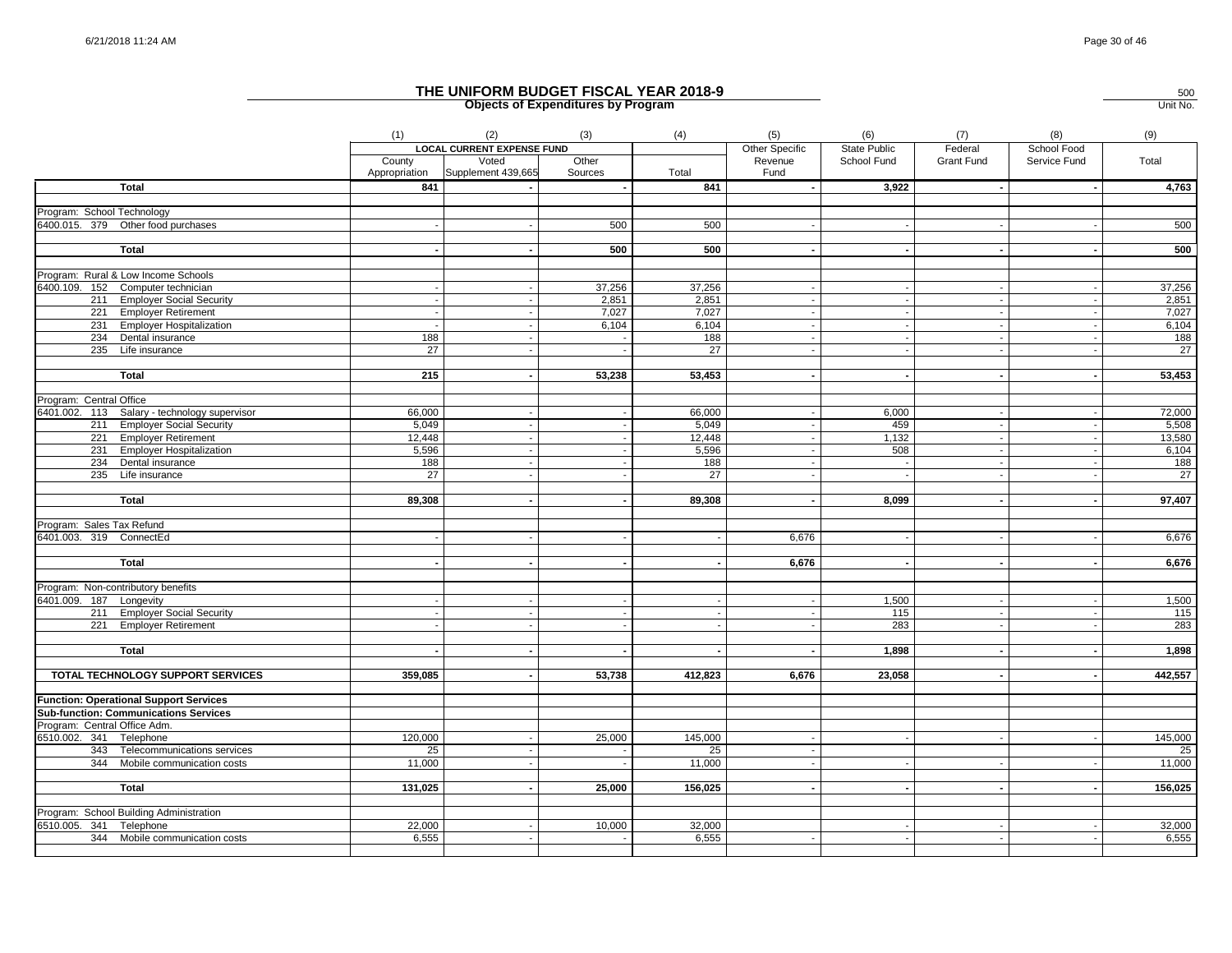|                                                | (1)     | (2)                                       | (3)              | (4)                | (5)                      | (6)                      | (7)               | (8)          | (9)       |
|------------------------------------------------|---------|-------------------------------------------|------------------|--------------------|--------------------------|--------------------------|-------------------|--------------|-----------|
|                                                |         | <b>LOCAL CURRENT EXPENSE FUND</b>         |                  |                    | Other Specific           | State Public             | Federal           | School Food  |           |
|                                                | County  | Voted<br>Appropriation Supplement 439,665 | Other<br>Sources | Total              | Revenue<br>Fund          | School Fund              | <b>Grant Fund</b> | Service Fund | Total     |
| <b>Total</b>                                   | 28,555  |                                           | 10,000           | 38,555             |                          |                          |                   |              | 38,555    |
| Sub-function: Printing and copying services    |         |                                           |                  |                    |                          |                          |                   |              |           |
| Program: Central Office Adm.                   |         |                                           |                  |                    |                          |                          |                   |              |           |
| 6520.002. 418 Digital imaging                  | 2,000   |                                           |                  | 2,000              |                          |                          |                   |              | 2,000     |
|                                                |         |                                           |                  |                    |                          |                          |                   |              |           |
| <b>Total</b>                                   | 2,000   |                                           |                  | 2,000              |                          |                          |                   |              | 2,000     |
| Sub-function: Public Utility & Energy Services |         |                                           |                  |                    |                          |                          |                   |              |           |
| Program: Central Office Adm.                   |         |                                           |                  |                    |                          |                          |                   |              |           |
| 6530.002. 321 Public utilities-electric        | 20,000  |                                           |                  | 20,000             |                          |                          |                   |              | 20,000    |
| 323 Water & sewer                              | 2,800   |                                           |                  | 2,800              |                          |                          |                   |              | 2,800     |
| 329 Permits & fees                             |         |                                           | 420              | 420                |                          |                          |                   |              | 420       |
| 421 Fuel                                       | 6,000   |                                           |                  | 6,000              |                          |                          |                   |              | 6,000     |
|                                                |         |                                           |                  |                    |                          |                          |                   |              |           |
| <b>Total</b>                                   | 28,800  |                                           | 420              | 29,220             | $\overline{\phantom{a}}$ | $\overline{\phantom{a}}$ |                   |              | 29,220    |
| Program: School Bldg Adm.                      |         |                                           |                  |                    |                          |                          |                   |              |           |
| 6530.005. 321 Public utilities-electric        | 776,345 |                                           |                  | 776,345            |                          |                          |                   |              | 776,345   |
| 323 Water & sewer                              | 70,000  | $\sim$                                    |                  | 70,000             | $\sim$                   | $\sim$                   |                   |              | 70,000    |
| 329 Permits & fees                             | 2,100   |                                           |                  | $\overline{2,100}$ |                          |                          |                   |              | 2,100     |
| 421 Fuel                                       | 136,000 |                                           |                  | 136,000            | $\overline{\phantom{a}}$ | $\sim$                   |                   |              | 136,000   |
| <b>Total</b>                                   | 984,445 |                                           |                  | 984,445            |                          | $\overline{\phantom{a}}$ |                   |              | 984,445   |
|                                                |         |                                           |                  |                    |                          |                          |                   |              |           |
| Sub-function: Custodial/Housekeeping Services  |         |                                           |                  |                    |                          |                          |                   |              |           |
| Program: Central Office Adm.                   |         |                                           |                  |                    |                          |                          |                   |              |           |
| 6540.002. 324 Waste management                 | 70,000  |                                           |                  | 70,000             |                          |                          |                   |              | 70,000    |
| 411 Supplies & materials                       | 7,000   |                                           |                  | 7,000              |                          |                          |                   |              | 7,000     |
| 422 Custodial supplies                         | 105,000 |                                           |                  | 105,000            |                          |                          |                   |              | 105,000   |
| <b>Total</b>                                   | 182,000 |                                           |                  | 182,000            |                          |                          |                   |              | 182,000   |
|                                                |         |                                           |                  |                    |                          |                          |                   |              |           |
| Program: Non-instructional support personnel   |         |                                           |                  |                    |                          |                          |                   |              |           |
| 6540.003. 173 Salary - custodian               | 46,920  |                                           |                  | 46,920             |                          | 659,868                  |                   |              | 706,788   |
| 199 Overtime pay - custodians                  | 300     |                                           |                  | 300                |                          | 5,082                    |                   |              | 5,382     |
| 211 Employer Social Security                   | 3,612   |                                           |                  | 3,612              |                          | 50,869                   |                   |              | 54,481    |
| 221 Employer Retirement                        | 8,906   |                                           |                  | 8,906              |                          | 125,410                  |                   |              | 134,316   |
| 231 Employer Hospitalization                   |         |                                           |                  |                    |                          | 155,536                  |                   |              | 155,536   |
| 234 Dental insurance                           | 4,000   |                                           |                  | 4,000              |                          | $\overline{\phantom{a}}$ |                   |              | 4,000     |
| 235 Life insurance                             | 756     |                                           |                  | 756                |                          |                          |                   |              | 756       |
| <b>Total</b>                                   | 64,494  |                                           |                  | 64,494             |                          | 996,765                  |                   |              | 1,061,259 |
|                                                |         |                                           |                  |                    |                          |                          |                   |              |           |
| Program: Noncontributory employee benefits     |         |                                           |                  |                    |                          |                          |                   |              |           |
| 6540.009. 184 Longevity                        |         |                                           |                  |                    |                          | 12,570                   |                   |              | 12,570    |
| 185 Bonus leave payout                         |         |                                           |                  |                    |                          | 7,000                    |                   |              | 7,000     |
| 188 Annual leave payout                        |         |                                           |                  |                    |                          | 10,000                   |                   |              | 10,000    |
| 211 Employer Social Security                   |         |                                           |                  | $\sim$             |                          | 2,262                    |                   |              | 2,262     |
| 221 Employer Retirement                        |         |                                           |                  |                    |                          | 5,577                    |                   |              | 5,577     |
| <b>Total</b>                                   |         |                                           |                  |                    |                          | 37,409                   |                   |              | 37,409    |
|                                                |         |                                           |                  |                    |                          |                          |                   |              |           |
| <b>Sub-function: Transportation Services</b>   |         |                                           |                  |                    |                          |                          |                   |              |           |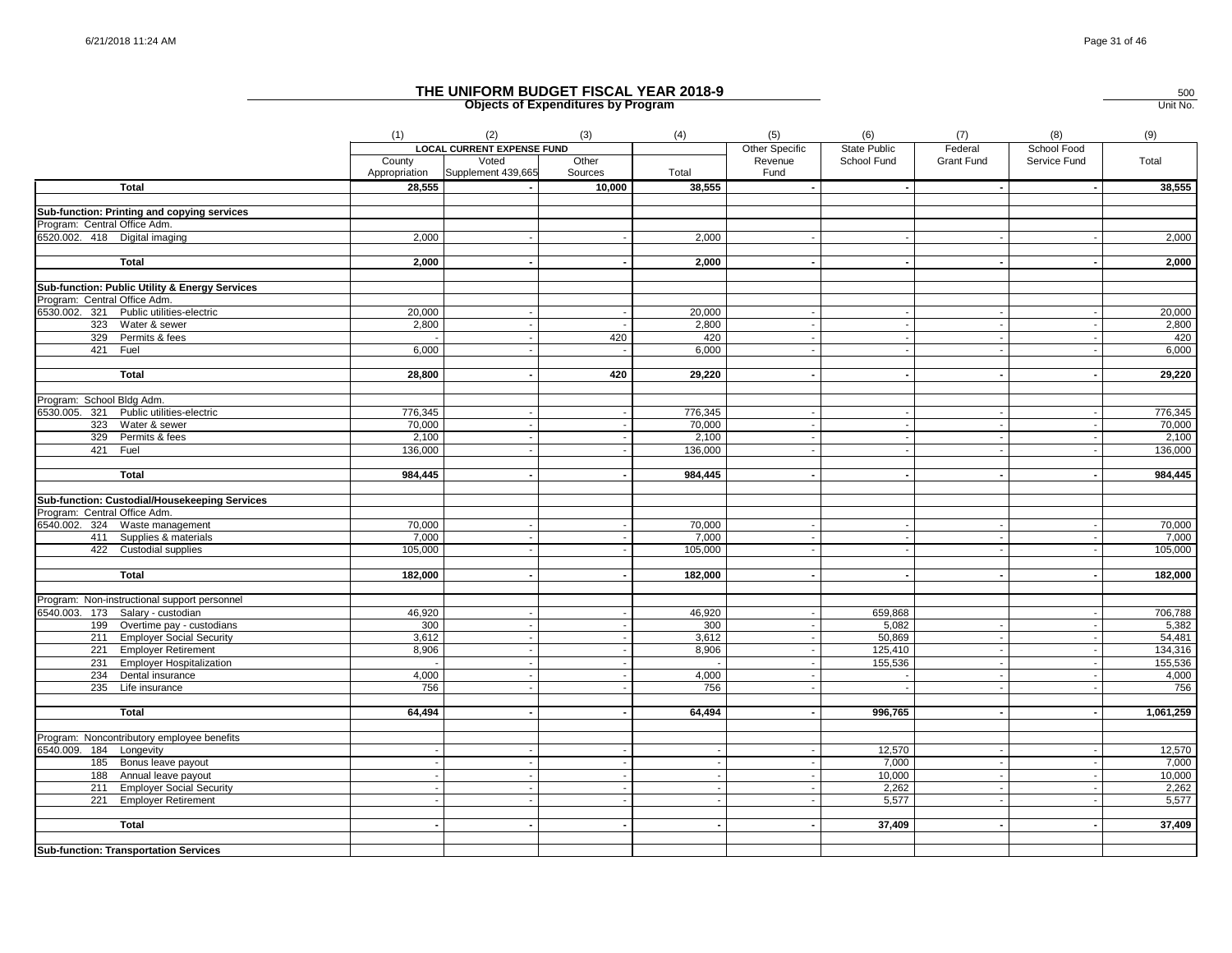|                              |                                                         | (1)                      | (2)                               | (3)                      | (4)                      | (5)                      | (6)              | (7)                      | (8)                      | (9)              |
|------------------------------|---------------------------------------------------------|--------------------------|-----------------------------------|--------------------------|--------------------------|--------------------------|------------------|--------------------------|--------------------------|------------------|
|                              |                                                         |                          | <b>LOCAL CURRENT EXPENSE FUND</b> |                          |                          | Other Specific           | State Public     | Federal                  | School Food              |                  |
|                              |                                                         | County                   | Voted                             | Other                    |                          | Revenue                  | School Fund      | Grant Fund               | Service Fund             | Total            |
|                              |                                                         | Appropriation            | Supplement 439,665                | Sources                  | Total                    | Fund                     |                  |                          |                          |                  |
| Program: Central Office Adm. |                                                         |                          |                                   |                          |                          |                          |                  |                          |                          |                  |
|                              | 6550.002. 113 Salary-bus garage supervisor              | 70,701                   |                                   |                          | 70,701                   |                          | 14,140           |                          |                          | 84,841           |
|                              | 184 Longevity                                           |                          |                                   | 1,697                    | 1,697                    |                          | 1.082            |                          |                          | 1,697            |
|                              | 211 Employer Social Security<br>221 Employer Retirement | 5,409<br>13,334          |                                   | 130<br>320               | 5,539<br>13,654          |                          | 2,667            |                          |                          | 6,621<br>16,321  |
|                              | 231 Employer Hospitalization                            | 5,086                    |                                   |                          | 5,086                    |                          | 1,018            |                          |                          | 6,104            |
|                              | 234 Dental insurance                                    | 188                      |                                   |                          | 188                      |                          |                  |                          |                          | 188              |
|                              | 235 Life insurance                                      | 27                       |                                   |                          | 27                       |                          |                  |                          |                          | 27               |
|                              |                                                         |                          |                                   |                          |                          |                          |                  |                          |                          |                  |
|                              | Total                                                   | 94,745                   |                                   | 2,147                    | 96,892                   |                          | 18,907           |                          |                          | 115,799          |
|                              | Program: Noncontributory employee benefits              |                          |                                   |                          |                          |                          |                  |                          |                          |                  |
| 6550.009. 184 Longevity      |                                                         |                          |                                   |                          |                          |                          | 7,000            |                          |                          | 7,000            |
|                              | 211 Employer Social Security                            |                          |                                   |                          |                          |                          | 536              |                          |                          | 536              |
|                              | 221 Employer Retirement                                 |                          |                                   |                          |                          |                          | 1,320            |                          |                          | 1,320            |
|                              | <b>Total</b>                                            |                          |                                   |                          |                          |                          | 8,856            |                          |                          | 8,856            |
|                              |                                                         |                          |                                   |                          |                          |                          |                  |                          |                          |                  |
|                              | Program: Summer Reading Camps                           |                          |                                   |                          |                          |                          |                  |                          |                          |                  |
|                              | 6550.016. 171 Salary-bus driver                         |                          |                                   |                          |                          |                          | 4,476            |                          |                          | 4,476            |
|                              | 211 Employer Social Security                            |                          |                                   |                          |                          |                          | 554              |                          |                          | 554              |
|                              | 221 Employer Retirement                                 |                          |                                   |                          |                          |                          | 369              |                          |                          | 369              |
|                              | 331 Contracted transportation cost                      |                          |                                   |                          |                          |                          | 21,700           |                          |                          | 21,700           |
|                              |                                                         |                          |                                   |                          |                          |                          |                  |                          |                          |                  |
|                              | <b>Total</b>                                            |                          |                                   |                          |                          |                          | 27,099           |                          |                          | 27,099           |
| Program: Learn & Earn        |                                                         |                          |                                   |                          |                          |                          |                  |                          |                          |                  |
| 6550.055. 171 Salary-driver  |                                                         |                          |                                   |                          |                          |                          | 1,500            |                          |                          | 1,500            |
|                              | 211 Employer Social Security                            |                          |                                   |                          |                          |                          | 115              |                          |                          | 115              |
|                              | 221 Employer Retirement                                 |                          |                                   |                          |                          |                          | 283              |                          |                          | 283              |
|                              |                                                         |                          |                                   |                          |                          |                          |                  |                          |                          |                  |
|                              | <b>Total</b>                                            |                          |                                   |                          |                          |                          | 1,898            |                          |                          | 1,898            |
|                              |                                                         |                          |                                   |                          |                          |                          |                  |                          |                          |                  |
|                              | Program: Transportation of Pupils.                      |                          |                                   |                          |                          |                          |                  |                          |                          |                  |
|                              | 6550.056. 165 Substitute bus drivers                    |                          |                                   |                          |                          |                          | 42.000           |                          |                          | 42,000           |
|                              | 171 Salary - bus drivers                                |                          |                                   |                          | $\overline{\phantom{a}}$ | $\sim$                   | 245,121          | $\overline{\phantom{a}}$ |                          | 245,121          |
|                              | 172 Overtime-bus drivers                                |                          |                                   |                          |                          |                          | 9,700            | $\blacksquare$           |                          | 9,700            |
|                              | 175 Salary - trans. Personnel                           |                          |                                   | $\sim$                   | $\sim$                   | $\sim$                   | 193,000          | $\sim$                   | $\overline{\phantom{a}}$ | 193,000          |
|                              | 197 Salary - staff dev instructor                       | 300                      |                                   |                          | 300                      | $\sim$                   | 1,030            | $\sim$                   |                          | 1,330            |
|                              | 199 Overtime-bus drivers                                |                          |                                   | $\sim$                   |                          | $\sim$                   | 1,000            |                          | $\sim$                   | 1,000            |
|                              | 211 Employer Social Security                            | 423                      |                                   |                          | 423                      | $\sim$<br>$\sim$         | 37,000           | $\overline{\phantom{a}}$ |                          | 37,423           |
|                              | 221 Employer Retirement<br>231 Employer Hospitalization | 57                       |                                   |                          | 57                       | $\sim$                   | 67,000<br>83,000 |                          |                          | 67,057<br>83,000 |
|                              | 311 Contracted services                                 | 500                      |                                   | $\overline{a}$           | 500                      | $\sim$                   | 3,000            |                          |                          | 3,500            |
|                              | 311 Contracted services                                 | $\overline{\phantom{a}}$ |                                   | $\overline{\phantom{a}}$ | $\sim$                   | $\sim$                   | 3,000            | $\overline{\phantom{a}}$ | $\overline{\phantom{a}}$ | 3,000            |
|                              | 312 Workshop expense                                    |                          |                                   | $\sim$                   | $\overline{\phantom{a}}$ |                          | 1,600            |                          |                          | 1,600            |
|                              | 316 CDL medical exams                                   |                          |                                   | $\sim$                   | $\sim$                   | $\sim$                   | 375              | $\blacksquare$           |                          | 375              |
|                              | 319 Drug testing                                        |                          |                                   | $\sim$                   | $\sim$                   | $\sim$                   | 5,185            | $\overline{\phantom{a}}$ |                          | 5,185            |
|                              | 321 Energy costs                                        | $\sim$                   | $\sim$                            | $\sim$                   | $\sim$                   | $\sim$                   | 4,312            | $\sim$                   | $\overline{\phantom{a}}$ | 4,312            |
|                              | 323 Water/sewer                                         |                          |                                   |                          |                          | $\sim$                   | 505              |                          |                          | 505              |
|                              | 326 Contracted repairs                                  |                          |                                   | $\sim$                   |                          | $\sim$                   | 7,500            |                          |                          | 7,500            |
| 341                          | Telephone                                               | 800                      |                                   |                          | 800                      | $\overline{\phantom{a}}$ |                  | $\overline{\phantom{a}}$ |                          | 800              |
| 344                          | Mobile communications                                   |                          |                                   |                          |                          | $\sim$                   | 3,000            |                          |                          | 3,000            |
|                              | 411 Supplies & materials                                | 1,000                    |                                   |                          | 1,000                    | $\sim$                   | 71,053           |                          |                          | 72,053           |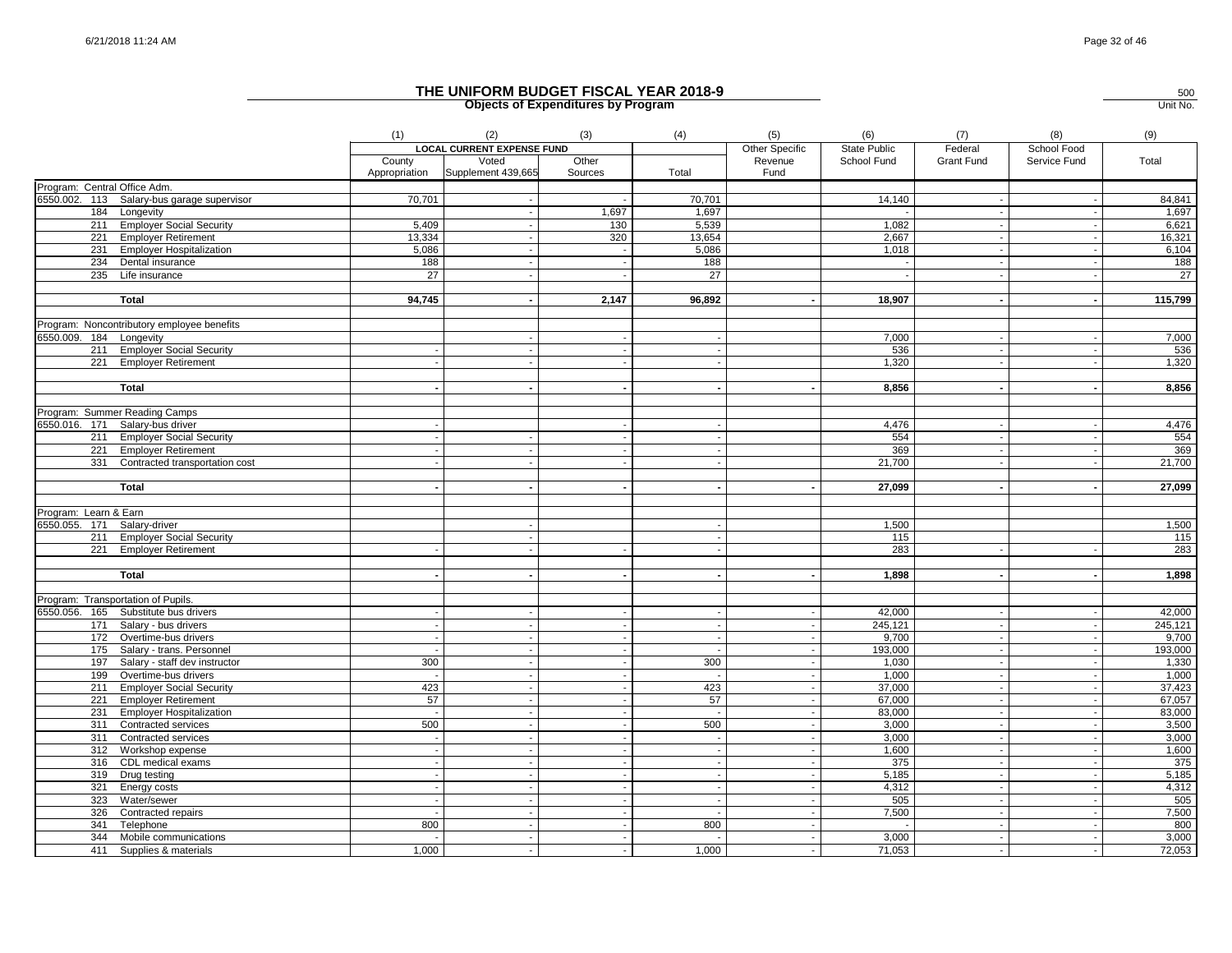|                                                      | (1)           | (2)                               | (3)                      | (4)                      | (5)            | (6)                      | (7)                      | (8)                      | (9)       |
|------------------------------------------------------|---------------|-----------------------------------|--------------------------|--------------------------|----------------|--------------------------|--------------------------|--------------------------|-----------|
|                                                      |               | <b>LOCAL CURRENT EXPENSE FUND</b> |                          |                          | Other Specific | State Public             | Federal                  | School Food              |           |
|                                                      | County        | Voted                             | Other                    |                          | Revenue        | School Fund              | Grant Fund               | Service Fund             | Total     |
|                                                      | Appropriation | Supplement 439,665                | Sources                  | Total                    | Fund           |                          |                          |                          |           |
| 418 Computer software & supplies                     |               |                                   |                          |                          |                | 7,652                    | $\overline{\phantom{a}}$ | $\overline{\phantom{a}}$ | 7,652     |
| 418 Synovia                                          |               |                                   |                          |                          |                | 23,880                   | $\sim$                   | $\sim$                   | 23,880    |
| 421 Fuel for facilities                              |               |                                   |                          |                          |                | 1,700                    |                          |                          | 1,700     |
| 422 Repair parts, grease, antifreeze                 | 4,000         |                                   |                          | 4,000                    |                | 46,246                   |                          |                          | 50,246    |
| 423 Gasoline & diesel fuel                           |               |                                   |                          |                          |                | 147,329                  | $\blacksquare$           | $\overline{\phantom{a}}$ | 147,329   |
| 425 Tires & tubes                                    | 1,000         |                                   |                          | 1,000                    |                | 31,665                   |                          |                          | 32,665    |
|                                                      |               |                                   |                          |                          |                |                          |                          |                          |           |
| Total                                                | 8,080         |                                   |                          | 8,080                    |                | 1,036,853                | $\blacksquare$           | $\sim$                   | 1,044,933 |
|                                                      |               |                                   |                          |                          |                |                          |                          |                          |           |
| Program: ESEA Title VI-B Handicapped                 |               |                                   |                          |                          |                |                          |                          |                          |           |
| 6550.060. 147 Salary - bus monitor                   |               |                                   |                          |                          |                | $\sim$                   | 37,362                   |                          | 37,362    |
| 211 Employer Social Security                         |               |                                   |                          | $\overline{\phantom{a}}$ |                | $\sim$                   | 2,858                    | $\overline{\phantom{a}}$ | 2,858     |
| 234 Dental insurance                                 | 752           |                                   |                          | 752                      |                | $\sim$                   |                          |                          | 752       |
| 235 Life insurance                                   | 108           |                                   |                          | 108                      |                |                          |                          |                          | 108       |
| 311 Contracted services                              |               |                                   |                          | $\overline{\phantom{a}}$ |                | $\sim$                   | 2,000                    | $\sim$                   | 2,000     |
|                                                      |               |                                   |                          |                          |                |                          |                          |                          |           |
| <b>Total</b>                                         | 860           |                                   |                          | 860                      |                |                          | 42,220                   |                          | 43,080    |
| Program: Transportation Trust                        |               |                                   |                          |                          |                |                          |                          |                          |           |
| 6550.484. 181 Bus driver attendance bonus            |               |                                   |                          | $\sim$                   | 40,000         | $\sim$                   | $\sim$                   | $\overline{\phantom{a}}$ | 40,000    |
| 211 Employer Social Security                         |               |                                   |                          | $\sim$                   | 3,060          |                          |                          |                          | 3,060     |
| 221 Employer Retirement                              |               |                                   |                          | $\overline{\phantom{a}}$ | 7,544          | $\overline{\phantom{a}}$ |                          |                          | 7,544     |
|                                                      |               |                                   |                          |                          |                |                          |                          |                          |           |
| <b>Total</b>                                         |               |                                   |                          |                          | 50,604         | $\sim$                   |                          |                          | 50,604    |
|                                                      |               |                                   |                          |                          |                |                          |                          |                          |           |
| Program: Local Transportation Costs (non-Yellow Bus) |               |                                   |                          |                          |                |                          |                          |                          |           |
| 6550.706. 165 Substitute driver                      | 4,000         |                                   |                          | 4,000                    |                | $\sim$                   | $\overline{\phantom{a}}$ | $\overline{\phantom{a}}$ | 4,000     |
| 171<br>Salary - driver                               | 9,400         |                                   |                          | 9,400                    |                | $\sim$                   | $\blacksquare$           | $\overline{\phantom{a}}$ | 9,400     |
| 175 Salary-transportation personnel                  | 12,000        |                                   |                          | 12,000                   |                | $\sim$                   | $\blacksquare$           | $\overline{\phantom{a}}$ | 12,000    |
| 211 Employer Social Security                         | 1,943         |                                   |                          | 1,943                    |                | $\blacksquare$           |                          | $\sim$                   | 1,943     |
| 221 Employer Retirement                              | 4,790         |                                   | $\overline{\phantom{a}}$ | 4,790                    |                | $\sim$                   | $\sim$                   | $\overline{\phantom{a}}$ | 4,790     |
| 231 Employer Hospitalization                         | 2,550         |                                   |                          | 2,550                    |                | $\sim$                   |                          | $\sim$                   | 2,550     |
| 234 Dental insurance                                 | 1,500         |                                   |                          | 1,500                    |                | $\overline{\phantom{a}}$ | $\overline{a}$           | $\overline{\phantom{a}}$ | 1,500     |
| 235 Life insurance                                   | 450           |                                   |                          | 450                      |                | $\blacksquare$           | ÷.                       | $\overline{\phantom{a}}$ | 450       |
| 311 Contracted services                              | 5,000         |                                   |                          | 5,000                    |                | $\sim$                   |                          |                          | 5,000     |
| 312 Workshop expense                                 | 140           |                                   |                          | 140                      |                |                          |                          |                          | 140       |
| 329<br>Permits & fees                                | 840           |                                   |                          | 840                      |                | $\sim$                   | $\sim$                   |                          | 840       |
| 332<br>Travel                                        | 300           |                                   |                          | 300                      |                | $\overline{\phantom{a}}$ | $\blacksquare$           | $\overline{\phantom{a}}$ | 300       |
| 361<br>Dues, fees, licenses                          | 1,100         |                                   |                          | 1,100                    |                | $\sim$                   | $\blacksquare$           | $\sim$                   | 1,100     |
| 373 Inland marine insurance                          | 1,992         |                                   |                          | 1,992                    |                | $\sim$                   | $\blacksquare$           |                          | 1,992     |
| 411 Supplies & materials                             | 4,000         |                                   |                          | 4,000                    |                | $\blacksquare$           |                          | $\sim$                   | 4,000     |
| 418 Computer software                                | 6,677         |                                   | $\sim$                   | 6,677                    |                | $\sim$                   | $\sim$                   | $\sim$                   | 6,677     |
| 422 Repair parts, grease, antifreeze                 | 22,000        |                                   |                          | 22,000                   |                | $\sim$                   | $\overline{a}$           | $\sim$                   | 22,000    |
| 423 Gasoline & diesel fuel                           | 33,000        |                                   |                          | 33,000                   |                | $\sim$                   | $\sim$                   | $\overline{\phantom{a}}$ | 33,000    |
| 424 Oil                                              | 2,000         |                                   |                          | 2,000                    |                | $\sim$                   |                          | $\overline{\phantom{a}}$ | 2,000     |
| 425 Tires & tubes                                    | 1.000         |                                   |                          | 1,000                    |                | $\sim$                   |                          |                          | 1,000     |
|                                                      |               |                                   |                          |                          |                |                          |                          |                          |           |
| <b>Total</b>                                         | 114,682       |                                   |                          | 114,682                  |                |                          |                          |                          | 114,682   |
| Program: Transportation of Pupils.                   |               |                                   |                          |                          |                |                          |                          |                          |           |
| 6551.056. 171 Salary - bus drivers                   |               |                                   |                          |                          |                | 30,600                   |                          |                          | 30,600    |
| 211 Employer Social Security                         |               |                                   |                          | $\sim$                   |                | 2,341                    |                          |                          | 2,341     |
| 221 Employer Retirement                              |               |                                   |                          | $\sim$                   |                | 5,771                    | $\mathbf{r}$             |                          | 5,771     |
| 231 Employer Hospitalization                         |               |                                   | $\blacksquare$           | $\sim$                   |                | 9,156                    |                          |                          | 9,156     |
|                                                      |               |                                   |                          |                          |                |                          |                          |                          |           |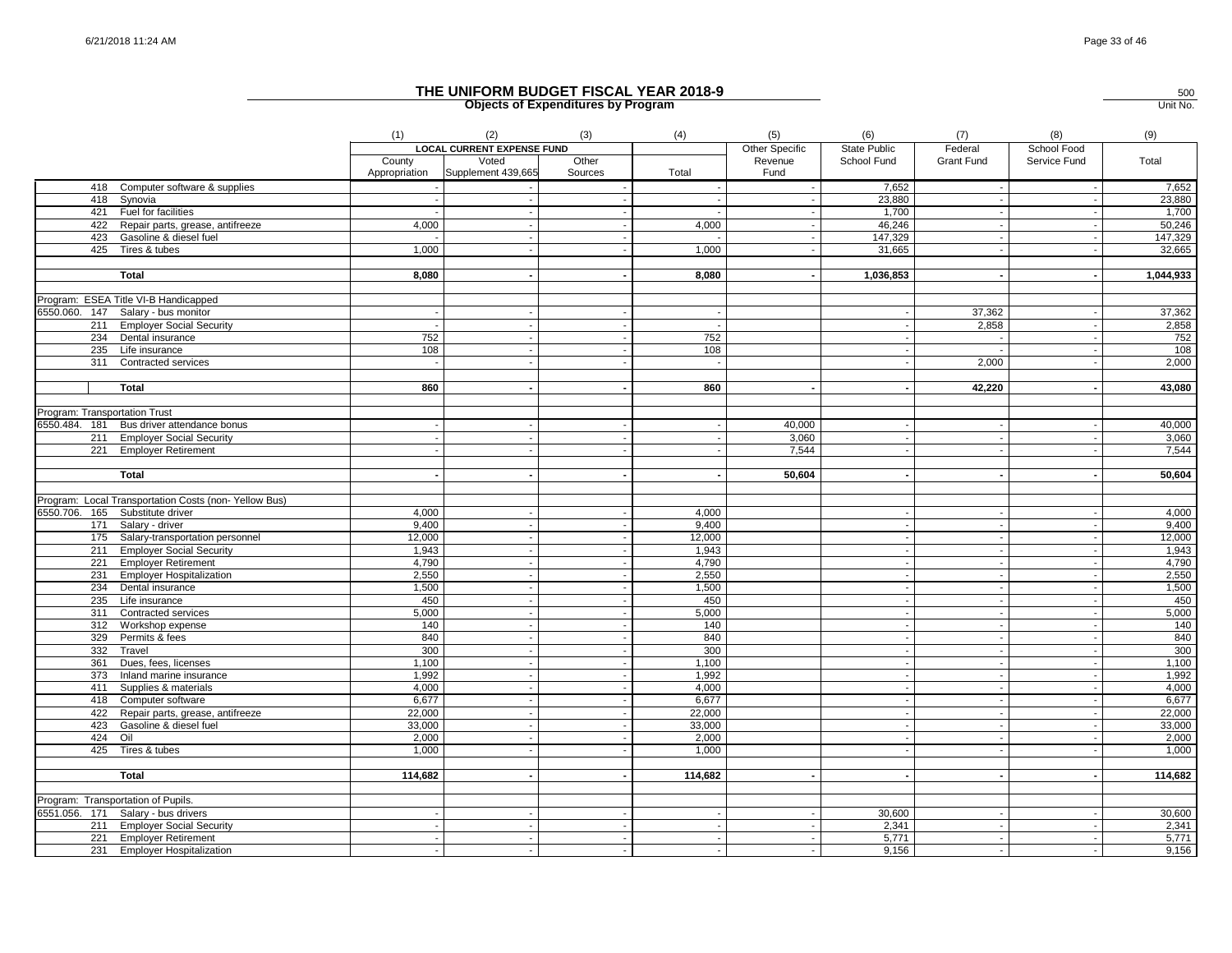|     |                                                                                              | (1)           | (2)                               | (3)     | (4)     | (5)                      | (6)                      | (7)               | (8)          | (9)             |
|-----|----------------------------------------------------------------------------------------------|---------------|-----------------------------------|---------|---------|--------------------------|--------------------------|-------------------|--------------|-----------------|
|     |                                                                                              |               | <b>LOCAL CURRENT EXPENSE FUND</b> |         |         | Other Specific           | <b>State Public</b>      | Federal           | School Food  |                 |
|     |                                                                                              | County        | Voted                             | Other   |         | Revenue                  | School Fund              | <b>Grant Fund</b> | Service Fund | Total           |
|     |                                                                                              | Appropriation | Supplement 439,665                | Sources | Total   | Fund                     |                          |                   |              |                 |
|     |                                                                                              |               |                                   |         |         |                          |                          |                   |              |                 |
|     | <b>Total</b>                                                                                 |               | $\overline{\phantom{a}}$          |         |         |                          | 47,868                   |                   |              | 47,868          |
|     |                                                                                              |               |                                   |         |         |                          |                          |                   |              |                 |
|     | Program: Local Transportation Costs (non-Yellow Bus)<br>6551.706. 171 Salary - EC Bus driver | 165           |                                   |         | 165     |                          |                          |                   |              | 165             |
|     | 211 Employer Social Security                                                                 | 13            |                                   |         | 13      |                          |                          |                   |              | 13              |
|     | 221 Employer Retirement                                                                      | 31            |                                   |         | 31      |                          |                          |                   |              | 31              |
| 234 | Dental insurance                                                                             | 188           |                                   |         | 188     |                          | $\overline{\phantom{a}}$ |                   |              | 188             |
| 235 | Life insurance                                                                               | 27            |                                   |         | 27      |                          | $\overline{\phantom{a}}$ |                   |              | $\overline{27}$ |
|     |                                                                                              |               |                                   |         |         |                          |                          |                   |              |                 |
|     | <b>Total</b>                                                                                 | 424           |                                   |         | 424     |                          |                          |                   |              | 424             |
|     |                                                                                              |               |                                   |         |         |                          |                          |                   |              |                 |
|     | Sub-function: Facilities Planning, Acquisition and Construction Services                     |               |                                   |         |         |                          |                          |                   |              |                 |
|     | Program: Central Office Administration                                                       |               |                                   |         |         |                          |                          |                   |              |                 |
|     | 6570.002. 113 Salary - director                                                              | 60,550        |                                   |         | 60,550  |                          |                          |                   |              | 60,550          |
|     | 184 Longevity                                                                                |               |                                   | 1,211   | 1,211   |                          | $\overline{a}$           |                   |              | 1,211           |
|     | 211 Employer Social Security                                                                 | 4,632         |                                   | 93      | 4,725   |                          | $\sim$                   |                   |              | 4,725           |
| 221 | <b>Employer Retirement</b>                                                                   | 11,420        |                                   | 228     | 11,648  |                          |                          |                   |              | 11,648          |
|     | 231 Employer Hospitalization                                                                 | 6,104         |                                   |         | 6,104   | $\overline{\phantom{a}}$ | $\overline{\phantom{a}}$ |                   |              | 6,104           |
| 234 | Dental insurance                                                                             | 188           |                                   |         | 188     |                          |                          |                   |              | 188             |
| 235 | Life insurance                                                                               | 27            |                                   |         | 27      |                          |                          |                   |              | $\overline{27}$ |
| 344 | Mobile communication costs                                                                   | 637           |                                   |         | 637     |                          |                          |                   |              | 637             |
| 353 | Certification/licensing fees                                                                 | 250           |                                   |         | 250     |                          |                          |                   |              | 250             |
|     | 411 Office supplies                                                                          | 250           |                                   |         | 250     |                          |                          |                   |              | 250             |
|     | 418 Computer software & supplies                                                             | 125           |                                   |         | 125     |                          |                          |                   |              | 125             |
|     |                                                                                              | 84,183        |                                   | 1,532   | 85,715  |                          |                          |                   |              | 85,715          |
|     | <b>Total</b>                                                                                 |               |                                   |         |         |                          |                          |                   |              |                 |
|     | Program: Central Office Administration                                                       |               |                                   |         |         |                          |                          |                   |              |                 |
|     | 6580.002. 113 Salary - director                                                              | 63,646        |                                   |         | 63,646  |                          | 5,786                    |                   |              | 69,432          |
|     | 184 Longevity                                                                                |               |                                   | 2,777   | 2,777   |                          |                          |                   |              | 2,777           |
|     | 211 Employer Social Security                                                                 | 4,869         |                                   | 212     | 5,081   |                          | 443                      |                   |              | 5,524           |
|     | 221 Employer Retirement                                                                      | 12,004        |                                   | 524     | 12,528  |                          | 1,091                    |                   |              | 13,619          |
| 231 | <b>Employer Hospitalization</b>                                                              | 5.086         |                                   |         | 5,086   |                          | 1,018                    |                   |              | 6,104           |
|     | 234 Dental insurance                                                                         | 188           | $\sim$                            |         | 188     |                          | $\sim$                   |                   |              | 188             |
|     | $235$ Life insurance                                                                         | 27            |                                   |         | 27      |                          | $\overline{\phantom{a}}$ |                   |              | $\overline{27}$ |
| 311 | Maintenance contracts                                                                        | 9,500         |                                   |         | 9,500   |                          | $\sim$                   |                   |              | 9,500           |
|     | 312 Workshop expense                                                                         | 2,263         |                                   |         | 2,263   |                          |                          |                   |              | 2,263           |
|     | 325 Contracted repair & maint-land & bldgs                                                   | 57,434        |                                   |         | 57,434  | $\overline{\phantom{a}}$ | $\sim$                   |                   |              | 57,434          |
| 326 | Contracted repair & maint-equipment                                                          | 42,066        |                                   |         | 42,066  |                          |                          |                   |              | 42,066          |
|     | 342 Postage                                                                                  | 25            |                                   |         | 25      | $\overline{\phantom{a}}$ | $\sim$                   |                   |              | 25              |
|     | 344 Mobile communication costs                                                               | 1,031         |                                   |         | 1,031   |                          |                          |                   |              | 1,031           |
| 353 | Certification/licensing fees                                                                 | 365           |                                   |         | 365     | $\sim$                   | $\sim$                   |                   |              | 365             |
| 411 | Uniforms                                                                                     | 3,600         |                                   |         | 3,600   |                          |                          |                   |              | 3,600           |
| 411 | Office supplies                                                                              | 500           |                                   |         | 500     |                          |                          |                   |              | 500             |
| 418 | Computer software                                                                            | 6,370         |                                   |         | 6,370   |                          |                          |                   |              | 6,370           |
|     | 422 Repair parts, materials & related labor                                                  | 146,816       |                                   |         | 146,816 |                          |                          |                   |              | 146,816         |
|     |                                                                                              |               |                                   |         |         |                          |                          |                   |              | 367,641         |
|     | <b>Total</b>                                                                                 | 355,790       |                                   | 3,513   | 359,303 |                          | 8,338                    |                   |              |                 |
|     | Program: Non-instructional support personnel                                                 |               |                                   |         |         |                          |                          |                   |              |                 |
|     | 6580.003. 151 Salary - Office support                                                        |               |                                   | 21,482  | 21,482  |                          |                          |                   |              | 21,482          |
|     | 175 Salary - skilled trades                                                                  |               |                                   | 224,110 | 224,110 |                          |                          |                   |              | 224,110         |
| 181 | On-call pay                                                                                  |               |                                   | 2,600   | 2,600   |                          |                          |                   |              | 2,600           |
|     |                                                                                              |               |                                   |         |         |                          |                          |                   |              |                 |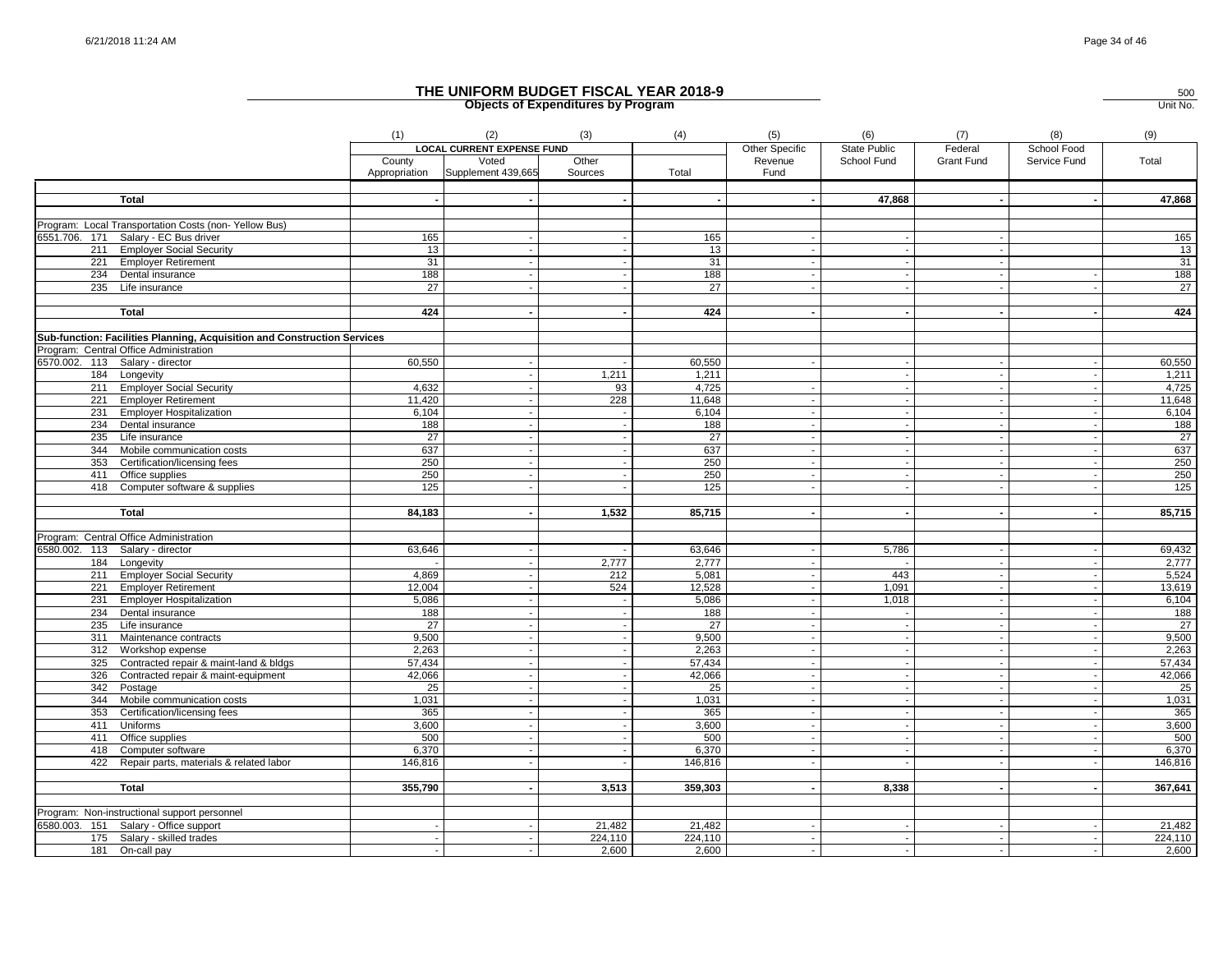|                                               | (1)                     | (2)                               | (3)              | (4)       | (5)                      | (6)          | (7)               | (8)                      | (9)       |
|-----------------------------------------------|-------------------------|-----------------------------------|------------------|-----------|--------------------------|--------------|-------------------|--------------------------|-----------|
|                                               |                         | <b>LOCAL CURRENT EXPENSE FUND</b> |                  |           | Other Specific           | State Public | Federal           | School Food              |           |
|                                               | County<br>Appropriation | Voted<br>Supplement 439,665       | Other<br>Sources | Total     | Revenue<br>Fund          | School Fund  | <b>Grant Fund</b> | Service Fund             | Total     |
| 211 Employer Social Security                  |                         |                                   | 18,987           | 18,987    |                          | $\sim$       |                   | $\sim$                   | 18,987    |
| 221 Employer Retirement                       |                         |                                   | 46,809           | 46,809    |                          | $\sim$       |                   |                          | 46,809    |
| 231 Employer Hospitalization                  |                         |                                   | 39,676           | 39,676    |                          |              |                   |                          | 39,676    |
| 234 Dental insurance                          |                         |                                   | 1,222            | 1,222     |                          |              |                   |                          | 1,222     |
| 235 Life insurance                            |                         |                                   | 176              | 176       |                          |              |                   |                          | 176       |
|                                               |                         |                                   |                  |           |                          |              |                   |                          |           |
| <b>Total</b>                                  |                         |                                   | 355,062          | 355,062   |                          |              |                   |                          | 355,062   |
|                                               |                         |                                   |                  |           |                          |              |                   |                          |           |
| Program: Noncontributory employee benefits    |                         |                                   |                  |           |                          |              |                   |                          |           |
| 6580.009. 184 Longevity                       | 600                     |                                   |                  | 600       |                          | 2,500        |                   |                          | 3,100     |
| 211 Employer Social Security                  | 46                      |                                   |                  | 46        |                          | 191          |                   |                          | 237       |
| 221 Employer Retirement                       | 113                     |                                   |                  | 113       |                          | 472          |                   |                          | 585       |
|                                               |                         |                                   |                  |           |                          |              |                   |                          |           |
| Total                                         | 759                     |                                   |                  | 759       |                          | 3,163        |                   |                          | 3,922     |
| TOTAL OPERATIONAL SUPPORT SERVICES            | 2,080,842               |                                   | 397,674          | 2,478,516 | 50,604                   | 2,187,156    | 42,220            |                          | 4,758,496 |
|                                               |                         |                                   |                  |           |                          |              |                   |                          |           |
| Function: Financial & Human Resource Services |                         |                                   |                  |           |                          |              |                   |                          |           |
| <b>Sub-function: Financial Services</b>       |                         |                                   |                  |           |                          |              |                   |                          |           |
| Program: Central Office Adm.                  |                         |                                   |                  |           |                          |              |                   |                          |           |
| 6610.002. 115 Salary - finance officer        |                         |                                   | 47,979           | 47,979    |                          | 47,979       |                   |                          | 95,958    |
| 211 Employer Social Security                  |                         |                                   | 3,670            | 3,670     |                          | 3,670        |                   |                          | 7,340     |
| 221 Employer Retirement                       |                         |                                   | 9,049            | 9,049     | $\blacksquare$           | 9,049        |                   | $\overline{\phantom{a}}$ | 18,098    |
| 231 Employer Hospitalization                  |                         |                                   | 3,052            | 3,052     |                          | 3,052        |                   |                          | 6,104     |
| 234 Dental insurance                          |                         |                                   | 188              | 188       | $\overline{\phantom{a}}$ | $\sim$       |                   | $\blacksquare$           | 188       |
| 235 Life insurance                            |                         |                                   | 27               | 27        | $\overline{\phantom{a}}$ | $\sim$       | $\sim$            | $\overline{\phantom{a}}$ | - 27      |
| 312 Workshop expense                          | 5,000                   |                                   |                  | 5,000     | $\sim$                   | $\sim$       |                   | $\sim$                   | 5,000     |
| 326 Contracted maintenance                    | 45,000                  |                                   |                  | 45,000    |                          |              |                   |                          | 45,000    |
| 332 Travel                                    | 350                     |                                   |                  | 350       |                          | $\sim$       |                   |                          | 350       |
| 361 Membership dues                           | 725                     |                                   |                  | 725       |                          |              |                   | $\overline{\phantom{a}}$ | 725       |
| 375 Fidelity bond                             | 2,040                   |                                   |                  | 2,040     | $\overline{\phantom{a}}$ | $\sim$       |                   |                          | 2,040     |
| 411 Supplies & materials                      | 2,000                   |                                   |                  | 2,000     |                          |              |                   |                          | 2,000     |
|                                               |                         |                                   |                  |           | $\blacksquare$           |              |                   | $\blacksquare$           |           |
| Total                                         | 55,115                  |                                   | 63,965           | 119,080   |                          | 63,750       |                   |                          | 182,830   |
| Program: Non-instructional support personnel  |                         |                                   |                  |           |                          |              |                   |                          |           |
| 6610.003. 151 Salary - office personnel       | 135,042                 |                                   |                  | 135,042   |                          |              |                   | $\overline{\phantom{a}}$ | 135,042   |
| 211 Employer Social Security                  | 10,331                  |                                   |                  | 10,331    |                          | $\sim$       |                   | $\sim$                   | 10,331    |
| 221 Employer Retirement                       | 25,469                  |                                   |                  | 25,469    |                          |              |                   | $\overline{\phantom{a}}$ | 25,469    |
| 231 Employer Hospitalization                  | 18,557                  |                                   |                  | 18,557    |                          | $\mathbf{L}$ |                   |                          | 18,557    |
| 234 Dental insurance                          | 571                     |                                   |                  | 571       |                          | $\sim$       |                   | $\overline{\phantom{a}}$ | 571       |
| 235 Life insurance                            | 82                      |                                   |                  | 82        |                          |              |                   |                          | 82        |
|                                               |                         |                                   |                  |           |                          |              |                   |                          |           |
| Total                                         | 190,052                 |                                   |                  | 190,052   |                          | $\sim$       |                   | $\blacksquare$           | 190,052   |
| Program: Noncontributory employee benefits    |                         |                                   |                  |           |                          |              |                   |                          |           |
| 6610.009. 184 Longevity                       |                         |                                   |                  |           |                          | 2,500        |                   |                          | 2,500     |
| 211 Employer Social Security                  |                         |                                   |                  |           |                          | 191          |                   |                          | 191       |
| 221 Employer Retirement                       |                         |                                   |                  |           |                          | 472          |                   |                          | 472       |
|                                               |                         |                                   |                  |           |                          |              |                   |                          |           |
| <b>Total</b>                                  |                         |                                   |                  |           |                          | 3,163        |                   |                          | 3,163     |
|                                               |                         |                                   |                  |           |                          |              |                   |                          |           |
| Program: Dental Insurance Fund                |                         |                                   |                  |           |                          |              |                   |                          |           |
| 6611.834. 362 Administration fees             |                         |                                   |                  |           | 35,000                   | $\sim$       |                   |                          | 35,000    |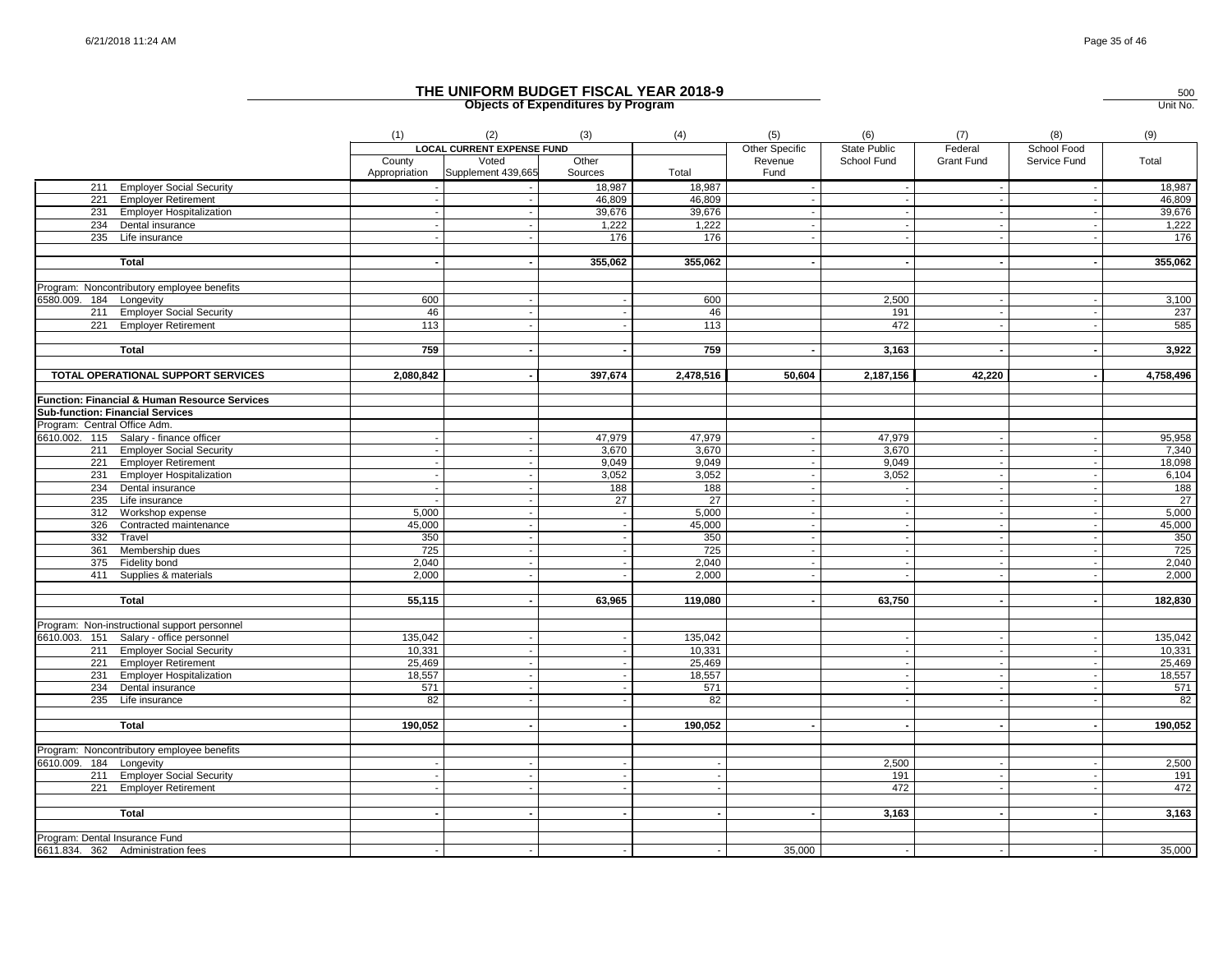|                                              | (1)                     | (2)                               | (3)              | (4)              | (5)                      | (6)                      | (7)               | (8)                      | (9)             |
|----------------------------------------------|-------------------------|-----------------------------------|------------------|------------------|--------------------------|--------------------------|-------------------|--------------------------|-----------------|
|                                              |                         | <b>LOCAL CURRENT EXPENSE FUND</b> |                  |                  | <b>Other Specific</b>    | <b>State Public</b>      | Federal           | School Food              |                 |
|                                              | County<br>Appropriation | Voted<br>Supplement 439,665       | Other<br>Sources | Total            | Revenue<br>Fund          | School Fund              | <b>Grant Fund</b> | Service Fund             | Total           |
| 379 Dental claims paid                       |                         |                                   |                  |                  | 175,000                  |                          |                   |                          | 175,000         |
|                                              |                         |                                   |                  |                  |                          |                          |                   |                          |                 |
| <b>Total</b>                                 |                         |                                   |                  |                  | 210,000                  |                          |                   |                          | 210,000         |
| Program: Central Office Adm.                 |                         |                                   |                  |                  |                          |                          |                   |                          |                 |
| 6612.002. 312 Workshop expense               | 1,175                   |                                   |                  | 1.175            |                          |                          |                   |                          | 1,175           |
| 361 Membership dues & fees                   | 50                      |                                   |                  | 50               | $\overline{\phantom{a}}$ |                          | $\sim$            |                          | 50              |
|                                              |                         |                                   |                  |                  |                          |                          |                   |                          |                 |
| <b>Total</b>                                 | 1,225                   |                                   |                  | 1,225            | $\sim$                   |                          | $\sim$            |                          | 1,225           |
| Program: Central Office Adm.                 |                         |                                   |                  |                  |                          |                          |                   |                          |                 |
| 6612.003. 151 Salary - purchasing specialist |                         |                                   | 42,168           | 42,168           |                          | 3,834                    |                   |                          | 46,002          |
| 211 Employer Social Security                 |                         |                                   | 3,226            | 3,226            |                          | 293                      |                   |                          | 3,519           |
| 221 Employer Retirement                      |                         |                                   | 7,953            | 7,953            |                          | 723                      | $\sim$            | $\overline{\phantom{a}}$ | 8,676           |
| 231 Employer Hospitalization                 |                         |                                   | 5,595            | 5,595            |                          | 509                      |                   |                          | 6,104           |
| 234 Dental insurance                         |                         |                                   | 188              | 188              | $\overline{\phantom{a}}$ | $\sim$                   | $\sim$            | $\sim$                   | 188             |
| 235 Life insurance                           |                         |                                   | 27               | $\overline{27}$  |                          |                          |                   |                          | $\overline{27}$ |
|                                              |                         |                                   |                  |                  |                          |                          |                   |                          |                 |
| <b>Total</b>                                 |                         |                                   | 59,157           | 59,157           |                          | 5,359                    |                   |                          | 64,516          |
|                                              |                         |                                   |                  |                  |                          |                          |                   |                          |                 |
| Program: Non-contributory employee benefits  |                         |                                   |                  |                  |                          |                          |                   |                          |                 |
| 6612.009. 184 Longevity                      |                         |                                   |                  |                  |                          | 1,500                    |                   |                          | 1,500           |
| 211 Employer Social Security                 |                         |                                   |                  |                  |                          | 115                      |                   |                          | 115             |
| 221 Employer Retirement                      |                         |                                   |                  |                  |                          | 283                      |                   |                          | 283             |
|                                              |                         |                                   |                  |                  |                          |                          |                   |                          |                 |
| <b>Total</b>                                 |                         |                                   |                  |                  |                          | 1,898                    |                   |                          | 1,898           |
| Program: Central Office Adm.                 |                         |                                   |                  |                  |                          |                          |                   |                          |                 |
| 6613.002. 232 Workers compensation           |                         |                                   |                  |                  |                          |                          |                   |                          | 55,000          |
| 371 Liability insurance                      | 55,000<br>25,000        |                                   |                  | 55,000<br>25,000 |                          |                          |                   | $\overline{\phantom{a}}$ | 25,000          |
| 372 Automobile liability insurance           | 21,000                  | $\sim$                            |                  | 21,000           |                          | $\overline{\phantom{a}}$ | $\sim$            | $\sim$                   | 21,000          |
| 373 Property insurance                       | 85,000                  |                                   |                  | 85,000           |                          |                          |                   | $\overline{\phantom{a}}$ | 85,000          |
| 373 Cyber insurance                          | 10,000                  |                                   |                  | 10,000           |                          |                          |                   |                          | 10,000          |
| 379 Adult volunteer accident insurance       | 750                     |                                   |                  | 750              |                          |                          |                   |                          | 750             |
|                                              |                         |                                   |                  |                  |                          |                          |                   |                          |                 |
| <b>Total</b>                                 | 196,750                 |                                   |                  | 196,750          |                          |                          |                   |                          | 196,750         |
| <b>Sub-function: Human Resource Services</b> |                         |                                   |                  |                  |                          |                          |                   |                          |                 |
| Program: Central Office Administration       |                         |                                   |                  |                  |                          |                          |                   |                          |                 |
| 6620.002. 113 Salary-personnel director      | 63,238                  |                                   |                  | 63,238           |                          | 12,648                   |                   |                          | 75,886          |
| 211 Employer Social Security                 | 4,838                   |                                   |                  | 4,838            |                          | 968                      | $\sim$            |                          | 5,806           |
| 221 Employer Retirement                      | 11,927                  | $\sim$                            |                  | 11,927           | $\sim$                   | 2,385                    | $\sim$            | $\sim$                   | 14,312          |
| 231 Employer hospitalization                 | 5,086                   |                                   |                  | 5,086            |                          | 1,018                    |                   | $\overline{\phantom{a}}$ | 6,104           |
| 234 Dental insurance                         | 188                     |                                   |                  | 188              | $\overline{\phantom{a}}$ |                          | $\sim$            |                          | 188             |
| 235 Life insurance                           | $\overline{27}$         |                                   |                  | $\overline{27}$  |                          |                          | $\sim$            | $\overline{\phantom{a}}$ | 27              |
| 312 Workshop expense                         | 4,500                   |                                   |                  | 4,500            |                          |                          |                   |                          | 4,500           |
| 319 Employment records check                 | 8,000                   |                                   |                  | 8,000            |                          |                          |                   |                          | 8,000           |
| 332<br>Travel reimbursement                  | 250                     |                                   |                  | 250              |                          |                          |                   |                          | 250             |
| 418<br>Volunteer tracker                     | 2,500                   |                                   |                  | 2,500            | $\overline{\phantom{a}}$ |                          |                   |                          | 2,500           |
|                                              |                         |                                   |                  |                  |                          |                          |                   |                          |                 |
| <b>Total</b>                                 | 100,554                 |                                   |                  | 100,554          |                          | 17,019                   |                   |                          | 117,573         |
| Program: Non-instructional support personnel |                         |                                   |                  |                  |                          |                          |                   |                          |                 |
| 6620.003. 151 Salary-office support          | 49,601                  |                                   |                  | 49,601           |                          | 4,510                    |                   |                          | 54,111          |
|                                              |                         |                                   |                  |                  |                          |                          |                   |                          |                 |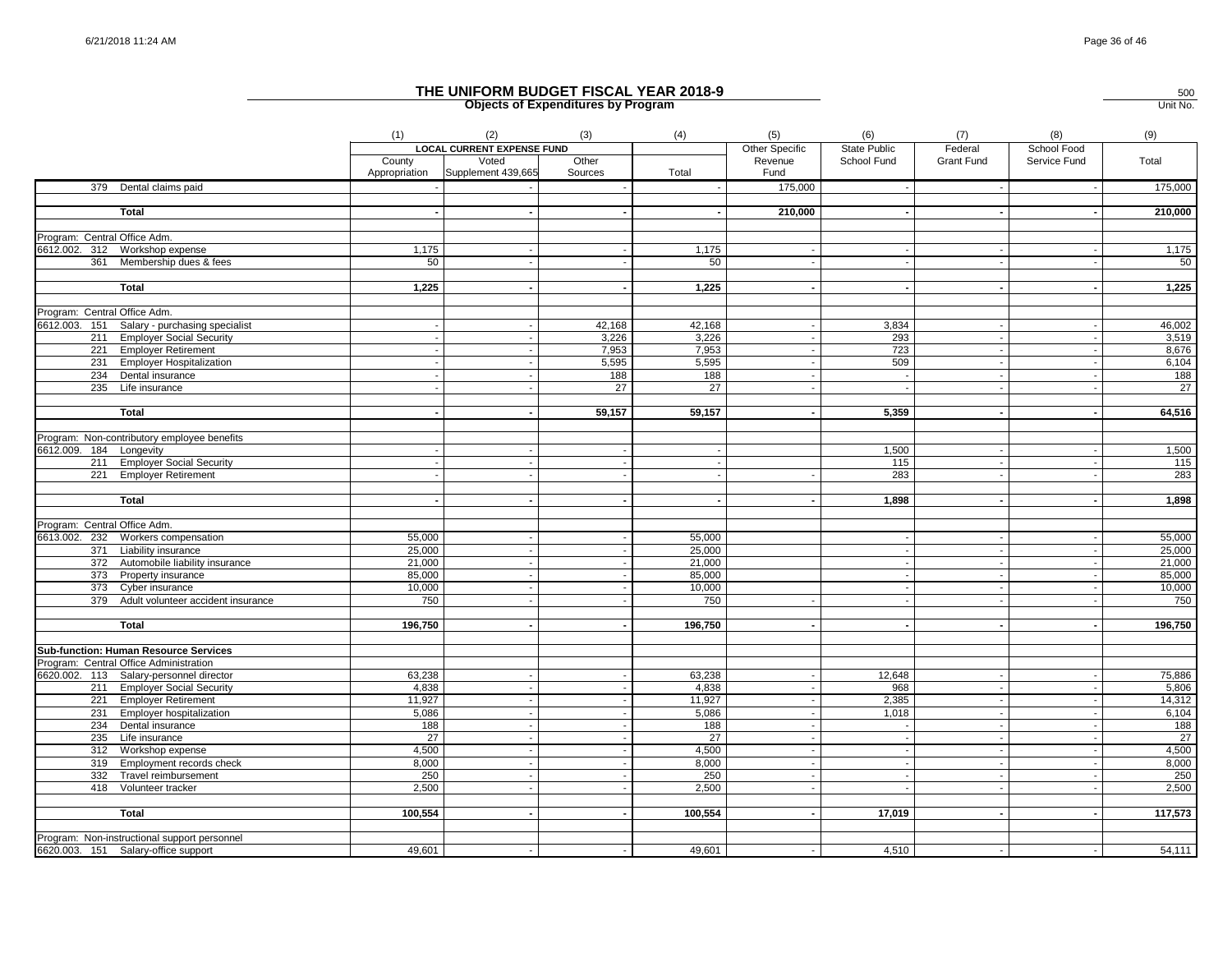|                                                                          | (1)                     | (2)                               | (3)              | (4)                    | (5)                      | (6)              | (7)               | (8)                      | (9)             |
|--------------------------------------------------------------------------|-------------------------|-----------------------------------|------------------|------------------------|--------------------------|------------------|-------------------|--------------------------|-----------------|
|                                                                          |                         | <b>LOCAL CURRENT EXPENSE FUND</b> |                  |                        | Other Specific           | State Public     | Federal           | School Food              |                 |
|                                                                          | County<br>Appropriation | Voted<br>Supplement 439,665       | Other<br>Sources | Total                  | Revenue<br>Fund          | School Fund      | <b>Grant Fund</b> | Service Fund             | Total           |
| 211 Employer Social Security                                             | 3,794                   |                                   |                  | 3,794                  |                          | 345              |                   | $\overline{\phantom{a}}$ | 4,139           |
| 221 Employer Retirement                                                  | 9,355                   |                                   |                  | 9,355                  |                          | 851              |                   |                          | 10,206          |
| 231 Employer hospitalization                                             | 5,595                   |                                   |                  | 5,595                  |                          | 509              |                   |                          | 6,104           |
| 234 Dental insurance                                                     | 188                     |                                   |                  | 188                    |                          | $\sim$           |                   |                          | 188             |
| 235 Life insurance                                                       | 27                      |                                   |                  | 27                     |                          | $\sim$           |                   |                          | $\overline{27}$ |
| <b>Total</b>                                                             | 68,560                  |                                   |                  | 68,560                 |                          | 6,215            |                   | $\blacksquare$           | 74,775          |
| Program: Non-contributory employee benefits                              |                         |                                   |                  |                        |                          |                  |                   |                          |                 |
| 6620.009. 184 Longevity                                                  |                         |                                   |                  |                        |                          | 7,500            |                   |                          | 7,500           |
| 211 Employer Social Security                                             |                         |                                   |                  | $\sim$                 |                          | 574              |                   |                          | 574             |
| 221 Employer Retirement                                                  |                         |                                   |                  |                        |                          | 1,415            |                   |                          | 1,415           |
|                                                                          |                         |                                   |                  |                        |                          |                  |                   |                          |                 |
| <b>Total</b>                                                             |                         |                                   |                  |                        |                          | 9,489            |                   |                          | 9,489           |
| Program: Non-instructional support personnel                             |                         |                                   |                  |                        |                          |                  |                   |                          |                 |
| 6623.003. 418 My Learning Plan                                           | 6,150                   |                                   |                  | 6,150                  |                          |                  |                   |                          | 6,150           |
|                                                                          |                         |                                   |                  |                        |                          |                  |                   |                          |                 |
| <b>Total</b>                                                             | 6,150                   |                                   |                  | 6,150                  | $\overline{\phantom{a}}$ | $\sim$           | $\blacksquare$    | $\blacksquare$           | 6,150           |
| Program: Central Office Administration                                   |                         |                                   |                  |                        |                          |                  |                   |                          |                 |
| 6624.002. 311 ACA Reporting                                              | 4,000                   |                                   |                  | 4,000                  |                          |                  |                   |                          | 4,000           |
| <b>Total</b>                                                             | 4,000                   |                                   |                  | 4,000                  |                          |                  |                   |                          | 4,000           |
|                                                                          |                         |                                   |                  |                        |                          |                  |                   |                          |                 |
| TOTAL FINANCIAL & HUMAN RESOURCE SVCS                                    | 622,406                 |                                   | 123,122          | 745,528                | 210,000                  | 106,893          |                   |                          | 1,062,421       |
| <b>Subfunction: Student Testing Services</b>                             |                         |                                   |                  |                        |                          |                  |                   |                          |                 |
| Program: Central Office Administration - Testing                         |                         |                                   |                  |                        |                          |                  |                   |                          |                 |
| 6710.002. 113 Salary-testing & Accountability Director                   | 58,979                  |                                   |                  | 58,979                 |                          | 11,796           |                   | $\sim$                   | 70,775          |
| 184 Longevity                                                            |                         |                                   | 3,539            | 3,539                  |                          |                  |                   |                          | 3,539           |
| 211 Employer Social Security                                             | 4,512                   |                                   | 271              | 4,783                  |                          | 902              |                   | $\sim$                   | 5,685           |
| 221 Employer Retirement                                                  | 11,123                  |                                   | 667              | 11,790                 |                          | 2,225            |                   | $\sim$                   | 14,015          |
| 231 Employer hospitalization                                             | 5,087                   |                                   |                  | 5,087                  |                          | 1,017            |                   | $\sim$                   | 6,104           |
| 234 Dental insurance                                                     | 188                     |                                   |                  | 188                    |                          |                  |                   |                          | 188             |
| 235<br>Life insurance                                                    | 27                      |                                   |                  | 27                     |                          | $\sim$           |                   |                          | 27              |
| 311 Shredding services                                                   | 1,750                   |                                   |                  | 1,750                  |                          | $\sim$           |                   | $\overline{\phantom{a}}$ | 1,750           |
| 312<br>Workshop expense                                                  | 2,500                   |                                   |                  | 2,500                  |                          |                  |                   |                          | 2,500           |
| 332<br>Travel reimbursment                                               | 200                     |                                   |                  | 200                    |                          | $\sim$           |                   | $\sim$                   | 200             |
| 411 Supplies & materials                                                 | 1,000                   |                                   |                  | 1,000                  |                          |                  |                   |                          | 1,000           |
| 418 Educators handbook                                                   | 5,584                   |                                   |                  | 5,584                  |                          | $\sim$           |                   |                          | 5,584           |
| <b>Total</b>                                                             | 90,950                  |                                   | 4,477            | 95,427                 |                          | 15,940           |                   | $\sim$                   | 111,367         |
| Program: Non-instructional support personnel                             |                         |                                   |                  |                        |                          |                  |                   |                          |                 |
|                                                                          | 39,525                  |                                   |                  | 39,525                 |                          |                  |                   |                          |                 |
| 6710.003. 151 Salary-testing coordinator<br>211 Employer Social Security | 3,024                   |                                   |                  | 3,024                  | $\sim$                   | $\sim$           |                   |                          | 39,525<br>3,024 |
|                                                                          | 7,454                   | $\overline{\phantom{a}}$          |                  |                        | $\sim$                   | $\sim$           | $\sim$            | $\sim$                   | 7,454           |
| 221 Employer Retirement                                                  |                         |                                   |                  | 7,454                  | $\overline{\phantom{a}}$ |                  |                   |                          |                 |
| 231 Employer hospitalization                                             | 6,104                   |                                   |                  | 6,104                  | $\overline{\phantom{a}}$ | $\sim$<br>$\sim$ |                   |                          | 6,104           |
| 234 Dental insurance                                                     | 188                     |                                   |                  | 188                    |                          |                  |                   |                          | 188             |
| 235 Life insurance<br>311<br>Contracted substitutes                      | 27<br>300               |                                   |                  | $\overline{27}$<br>300 |                          | $\sim$<br>$\sim$ |                   |                          | 27<br>300       |
|                                                                          |                         |                                   |                  |                        |                          |                  |                   |                          |                 |
| <b>Total</b>                                                             | 56,622                  |                                   |                  | 56,622                 |                          |                  |                   |                          | 56,622          |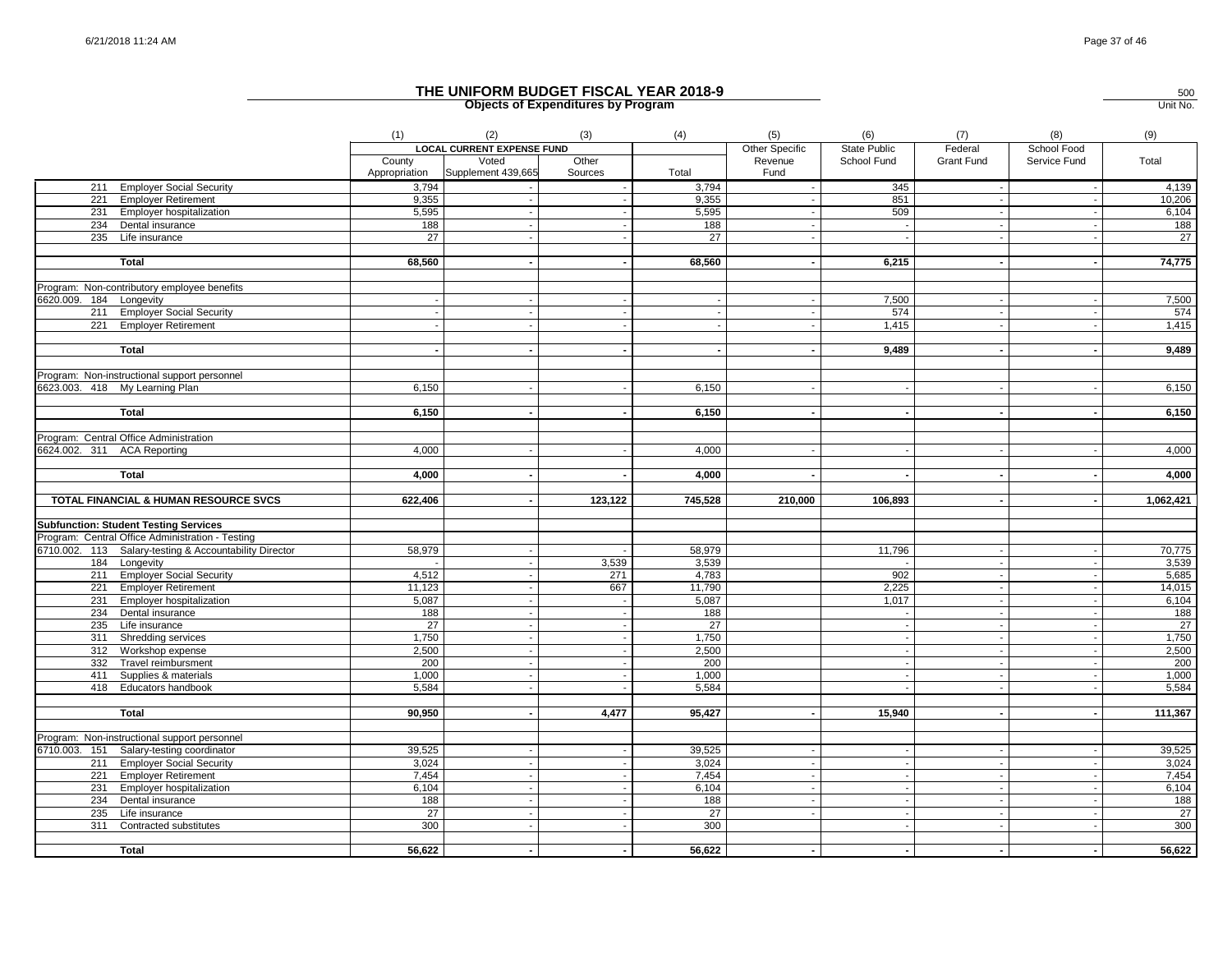|                                                               | (1)           | (2)                               | (3)                      | (4)             | (5)            | (6)                 | (7)               | (8)                      | (9)             |
|---------------------------------------------------------------|---------------|-----------------------------------|--------------------------|-----------------|----------------|---------------------|-------------------|--------------------------|-----------------|
|                                                               |               | <b>LOCAL CURRENT EXPENSE FUND</b> |                          |                 | Other Specific | <b>State Public</b> | Federal           | School Food              |                 |
|                                                               | County        | Voted                             | Other                    |                 | Revenue        | School Fund         | <b>Grant Fund</b> | Service Fund             | Total           |
|                                                               | Appropriation | Supplement 439,665                | Sources                  | Total           | Fund           |                     |                   |                          |                 |
|                                                               |               |                                   |                          |                 |                |                     |                   |                          |                 |
| Program: Non-contributory benefits<br>6710.009. 184 Longevity |               |                                   |                          |                 |                | 1,000               |                   |                          | 1,000           |
| 211 Employer Social Security                                  |               |                                   |                          |                 |                | 77                  |                   |                          | 77              |
| 221 Employer Retirement                                       |               |                                   |                          |                 |                | 189                 |                   |                          | 189             |
|                                                               |               |                                   |                          |                 |                |                     |                   |                          |                 |
| Total                                                         |               |                                   |                          |                 |                | 1,266               |                   |                          | 1,266           |
|                                                               |               |                                   |                          |                 |                |                     |                   |                          |                 |
| Program: AIG                                                  |               |                                   |                          |                 |                |                     |                   |                          |                 |
| 6710.034. 311 Contracted testing                              | 5,136         |                                   |                          | 5,136           |                |                     |                   |                          | 5,136           |
| Contracted substitute services<br>311                         | 600           |                                   |                          | 600             |                |                     |                   |                          | 600             |
| 411 Testing supplies                                          | 1,000         |                                   |                          | 1.000           |                |                     |                   |                          | 1,000           |
|                                                               |               |                                   |                          |                 |                |                     |                   |                          |                 |
| <b>Total</b>                                                  | 6,736         |                                   |                          | 6,736           |                |                     |                   |                          | 6,736           |
|                                                               |               |                                   |                          |                 |                |                     |                   |                          |                 |
| Subfunction: Planning, Research Development & Program Eval    |               |                                   |                          |                 |                |                     |                   |                          |                 |
| Program: Central Office                                       |               |                                   |                          |                 |                |                     |                   |                          |                 |
| 6720.002. 311 Staff development contracted substitutes        | 5,000         |                                   |                          | 5,000           |                |                     |                   |                          | 5,000           |
| 312 Workshop expense                                          | 4,000         |                                   |                          | 4,000           |                | $\sim$              |                   |                          | 4,000           |
| 332 Travel reimbursement                                      | 1,000         |                                   |                          | 1,000           |                |                     |                   |                          | 1,000           |
| 418 Survey Monkey                                             | 225           |                                   |                          | 225             |                |                     |                   |                          | 225             |
|                                                               |               |                                   |                          |                 |                |                     |                   |                          |                 |
| <b>Total</b>                                                  | 10,225        |                                   |                          | 10,225          |                |                     |                   |                          | 10,225          |
|                                                               |               |                                   |                          |                 |                |                     |                   |                          |                 |
| TOTAL ACCOUNTABILITY SERVICES                                 | 164,533       |                                   | 4,477                    | 169,010         |                | 17,206              |                   |                          | 186,216         |
| <b>Function: System-wide Pupil Support Services</b>           |               |                                   |                          |                 |                |                     |                   |                          |                 |
| <b>Sub-function: Student Accounting Support Services</b>      |               |                                   |                          |                 |                |                     |                   |                          |                 |
| Program: Central Office Administration                        |               |                                   |                          |                 |                |                     |                   |                          |                 |
| 6820.002. 113 Power School Coordinator                        | 42,295        |                                   |                          | 42,295          |                | 8,459               |                   |                          | 50,754          |
| 211 Employer Social Security                                  | 3,236         |                                   |                          | 3,236           |                | 647                 |                   |                          | 3,883           |
| 221 Employer Retirement                                       | 7,977         |                                   |                          | 7,977           |                | 1,595               |                   |                          | 9,572           |
| 231 Employer Hospitalization                                  | 5,087         |                                   |                          | 5,087           |                | 1,017               |                   |                          | 6,104           |
| 234 Dental insurance                                          | 188           |                                   |                          | 188             |                | $\sim$              |                   |                          | 188             |
| 235 Life insurance                                            | 27            | $\sim$                            |                          | $\overline{27}$ |                | $\sim$              |                   | $\overline{\phantom{a}}$ | $\overline{27}$ |
| 312 Workshop expense                                          | 500           |                                   |                          | 500             |                | $\sim$              |                   |                          | 500             |
| 411<br>Supplies                                               | 500           | $\blacksquare$                    |                          | 500             |                |                     |                   |                          | 500             |
|                                                               |               |                                   |                          |                 |                |                     |                   |                          |                 |
| Total                                                         | 59,810        | $\blacksquare$                    |                          | 59,810          |                | 11,718              |                   | $\blacksquare$           | 71,528          |
|                                                               |               |                                   |                          |                 |                |                     |                   |                          |                 |
| Program: Non-Contributory Employee Benefits                   |               |                                   |                          |                 |                |                     |                   |                          |                 |
| 6820.009. 184 Longevity                                       |               |                                   |                          |                 |                | 3,540               |                   |                          | 3,540           |
| 211 Emp. Soc. Sec. Costs                                      |               |                                   |                          |                 |                | 271                 |                   | $\sim$                   | 271             |
| 221<br>Emp. Retirement Costs                                  |               |                                   |                          |                 |                | 668                 |                   |                          | 668             |
|                                                               |               |                                   |                          |                 |                |                     |                   |                          |                 |
| <b>Total</b>                                                  |               |                                   |                          |                 |                | 4,479               |                   | $\blacksquare$           | 4,479           |
|                                                               |               |                                   |                          |                 |                |                     |                   |                          |                 |
| TOTAL SYSTEMWIDE PUPIL SUPPORT SERVICES                       | 59,810        |                                   |                          | 59,810          |                | 16,197              |                   |                          | 76,007          |
|                                                               |               |                                   |                          |                 |                |                     |                   |                          |                 |
| Sub-function: Board of Education                              |               |                                   |                          |                 |                |                     |                   |                          |                 |
| 6910.002. 192 Board member salaries                           | 16,850        |                                   |                          | 16,850          |                |                     |                   |                          | 16,850          |
| 211 Emp Soc Sec Cost                                          | 1,290         | $\sim$                            |                          | 1,290           |                | $\sim$              |                   |                          | 1,290           |
| 299 Employee Assistance Program                               | 6,200         | $\sim$                            |                          | 6,200           |                | $\sim$              |                   |                          | 6,200           |
| 311 SACS                                                      | 9,050         | $\mathbf{r}$                      | $\overline{\phantom{a}}$ | 9,050           |                | $\sim$              |                   |                          | 9,050           |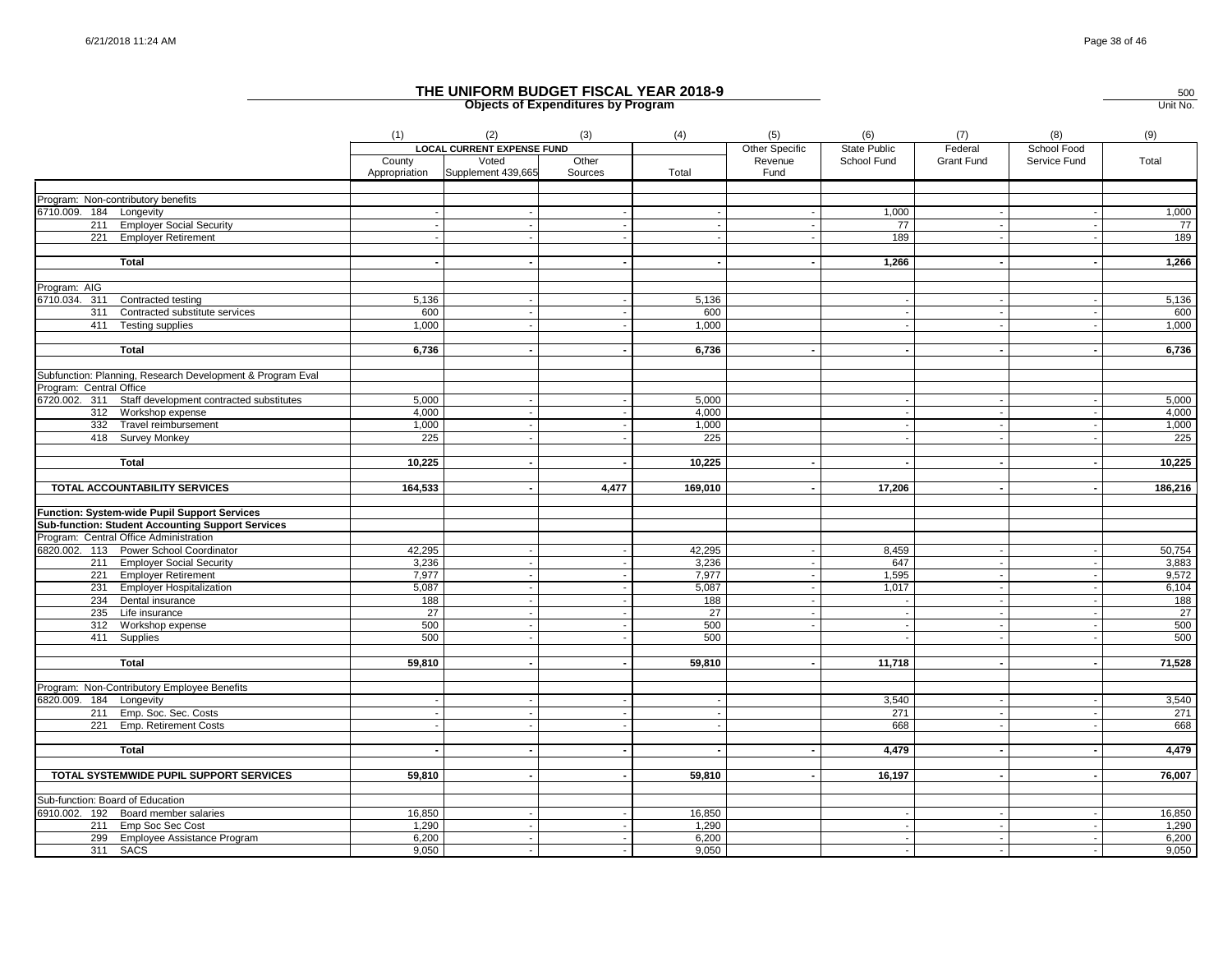|                                              | (1)           | (2)                               | (3)            | (4)             | (5)                      | (6)          | (7)        | (8)                      | (9)     |
|----------------------------------------------|---------------|-----------------------------------|----------------|-----------------|--------------------------|--------------|------------|--------------------------|---------|
|                                              |               | <b>LOCAL CURRENT EXPENSE FUND</b> |                |                 | Other Specific           | State Public | Federal    | School Food              |         |
|                                              | County        | Voted                             | Other          |                 | Revenue                  | School Fund  | Grant Fund | Service Fund             | Total   |
|                                              | Appropriation | Supplement 439,665                | Sources        | Total           | Fund                     |              |            |                          |         |
| 312 Workshop expense                         | 4,500         |                                   |                | 4,500           |                          |              |            |                          | 4,500   |
| 361 Membership & dues                        | 21,000        |                                   |                | 21,000          |                          |              |            |                          | 21,000  |
| 411 Supplies & materials                     | 2,000         |                                   |                | 2,000           |                          |              |            |                          | 2,000   |
| 459 Food for board meetings                  | 3,800         |                                   |                | 3,800           |                          |              |            |                          | 3,800   |
|                                              |               |                                   |                |                 |                          |              |            |                          |         |
| <b>Total</b>                                 | 64,690        |                                   |                | 64,690          |                          |              |            |                          | 64,690  |
|                                              |               |                                   |                |                 |                          |              |            |                          |         |
| Sub-function: Legal Services                 |               |                                   |                |                 |                          |              |            |                          |         |
| Program: Central Office Administration       |               |                                   |                |                 |                          |              |            |                          |         |
| 6920.002. 311 Legal counsel                  | 37,000        |                                   |                | 37,000          |                          |              |            |                          | 37,000  |
|                                              |               |                                   |                |                 |                          |              |            |                          |         |
| <b>Total</b>                                 | 37,000        |                                   |                | 37,000          |                          |              |            |                          | 37,000  |
|                                              |               |                                   |                |                 |                          |              |            |                          |         |
| Program: Impact Aid                          |               |                                   |                |                 |                          |              |            |                          |         |
| 6920.308. 411 Legal advertising              |               |                                   |                |                 | 200                      |              |            |                          | 200     |
|                                              |               |                                   |                |                 |                          |              |            |                          |         |
| <b>Total</b>                                 |               |                                   |                |                 | $\overline{200}$         |              |            |                          | 200     |
|                                              |               |                                   |                |                 |                          |              |            |                          |         |
| Sub-function: Audit Services                 |               |                                   |                |                 |                          |              |            |                          |         |
| Program: Central Office Administration       |               |                                   |                |                 |                          |              |            |                          |         |
| 6932.002. 311 External audit                 | 32,500        |                                   |                | 32,500          |                          |              |            |                          | 32,500  |
| Total                                        | 32,500        |                                   |                | 32,500          |                          |              |            |                          |         |
|                                              |               |                                   |                |                 |                          |              |            |                          | 32,500  |
| Sub-function: Leadership Services            |               |                                   |                |                 |                          |              |            |                          |         |
| Program: Central Office Administration       |               |                                   |                |                 |                          |              |            |                          |         |
| 6940.002. 311 WRESA                          | 22,000        |                                   |                | 22,000          | $\overline{\phantom{a}}$ | $\sim$       |            |                          | 22,000  |
| 411 Supplies & materials                     | 2,500         |                                   |                | 2,500           | $\overline{\phantom{a}}$ | $\sim$       |            |                          | 2,500   |
| 459 Other food purchases                     | 1,500         |                                   |                | 1,500           | $\sim$                   | $\sim$       |            |                          | 1,500   |
|                                              |               |                                   |                |                 |                          |              |            |                          |         |
| <b>Total</b>                                 | 26,000        |                                   |                | 26,000          | $\sim$                   | $\sim$       |            |                          | 26,000  |
|                                              |               |                                   |                |                 |                          |              |            |                          |         |
| Program: Non-instructional support personnel |               |                                   |                |                 |                          |              |            |                          |         |
| 6940.003. 151 Salary - Office support        | 24,896        |                                   |                | 24,896          | $\overline{\phantom{a}}$ |              |            |                          | 24,896  |
| 211 Employer Social Security                 | 1,905         |                                   |                | 1.905           | $\overline{\phantom{a}}$ |              |            |                          | 1,905   |
| 221 Employer Retirement                      | 4,695         |                                   |                | 4,695           | $\overline{\phantom{a}}$ | $\sim$       |            |                          | 4,695   |
| 231 Employer Hospitalization                 | 3,052         |                                   |                | 3,052           |                          |              |            |                          | 3,052   |
| 234 Dental insurance                         | 94            |                                   |                | 94              | $\sim$                   |              |            |                          | 94      |
| 235 Life insurance                           | 14            |                                   |                | 14              |                          |              |            |                          | 14      |
|                                              |               |                                   |                |                 |                          |              |            |                          |         |
| <b>Total</b>                                 | 34,656        |                                   |                | 34,656          |                          |              |            |                          | 34,656  |
|                                              |               |                                   |                |                 |                          |              |            |                          |         |
| Sub-function: Office of the Superintendent   |               |                                   |                |                 |                          |              |            |                          |         |
| Program: Central Office Administration       |               |                                   |                |                 |                          |              |            |                          |         |
| 6941.002. 111 Salary-superintendent          |               |                                   | $\blacksquare$ |                 | $\overline{\phantom{a}}$ | 122,535      |            | $\overline{\phantom{a}}$ | 122,535 |
| 181 Salary-supplement                        | 6,120         |                                   |                | 6,120           |                          |              |            |                          | 6,120   |
| 211 Employer Social Security                 | 2,022         |                                   |                | 2,022           | $\sim$                   | 9,374        |            |                          | 11,396  |
| 221 Employer Retirement                      | 1,154         | $\sim$                            | $\sim$         | 1,154           | $\sim$                   | 23,110       | $\sim$     | $\overline{\phantom{a}}$ | 24,264  |
| 229 457 Employer contributions               | 19,000        | $\sim$                            | $\sim$         | 19,000          | $\sim$                   |              | $\sim$     | $\sim$                   | 19,000  |
| 231 Employer Hospitalization                 |               |                                   |                |                 | $\sim$                   | 6,104        |            |                          | 6,104   |
| 234 Dental insurance                         | 188           |                                   |                | 188             | $\sim$                   |              |            |                          | 188     |
| 235 Life insurance                           | 27            |                                   |                | $\overline{27}$ | $\sim$                   |              |            |                          | 27      |
| 312 Workshop expense                         | 3,750         |                                   |                | 3,750           | $\overline{\phantom{a}}$ | $\sim$       |            |                          | 3,750   |
| 342 Postage                                  | 3,500         |                                   |                | 3,500           | $\overline{\phantom{a}}$ |              |            |                          | 3,500   |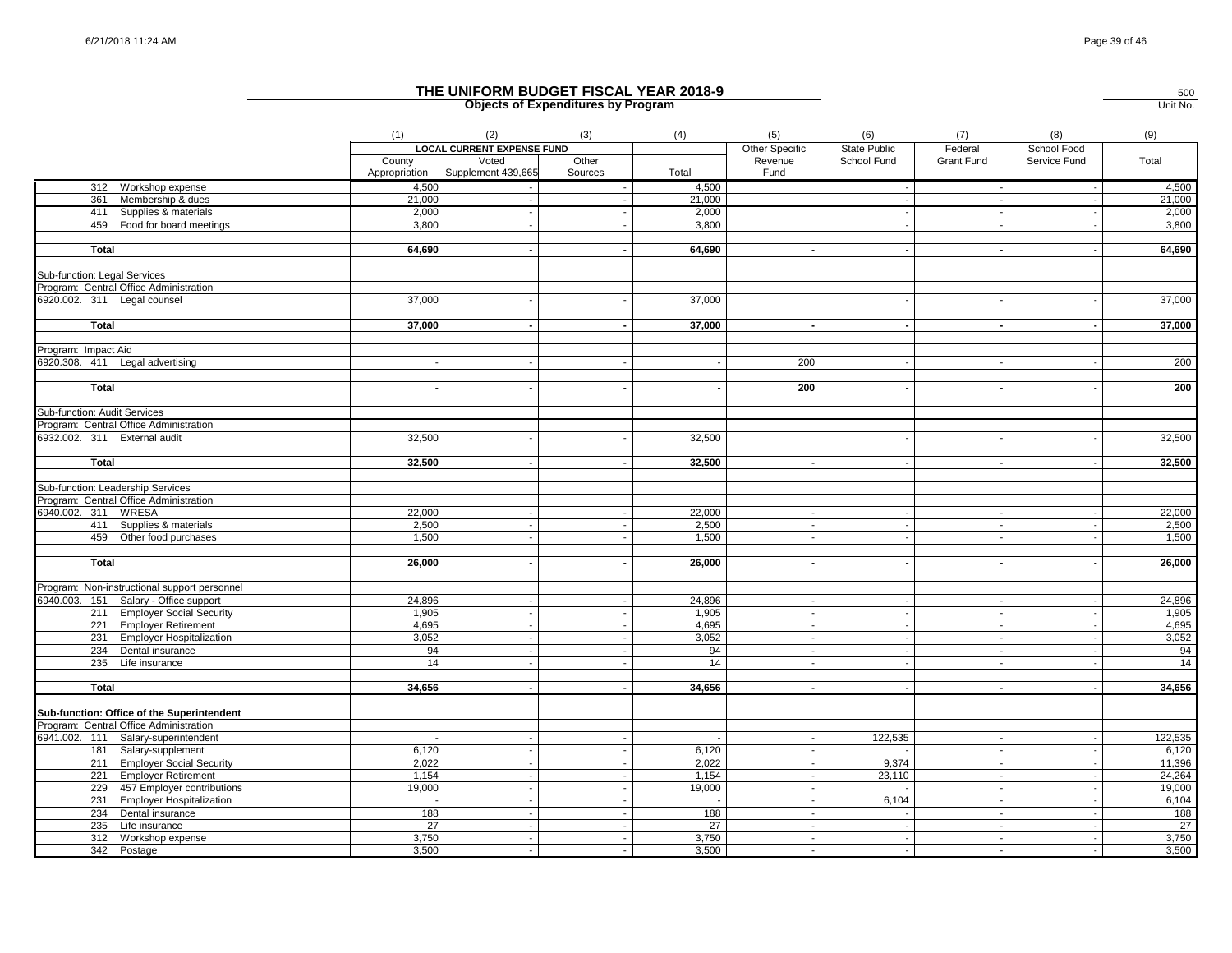|                                                               | (1)                     | (2)                               | (3)              | (4)       | (5)                      | (6)                      | (7)               | (8)                      | (9)       |
|---------------------------------------------------------------|-------------------------|-----------------------------------|------------------|-----------|--------------------------|--------------------------|-------------------|--------------------------|-----------|
|                                                               |                         | <b>LOCAL CURRENT EXPENSE FUND</b> |                  |           | <b>Other Specific</b>    | <b>State Public</b>      | Federal           | School Food              |           |
|                                                               | County<br>Appropriation | Voted<br>Supplement 439,665       | Other<br>Sources | Total     | Revenue<br>Fund          | School Fund              | <b>Grant Fund</b> | Service Fund             | Total     |
| 361 Membership & dues                                         | 3,500                   |                                   |                  | 3,500     |                          |                          |                   | $\overline{\phantom{a}}$ | 3,500     |
| 411 Supplies & materials                                      | 550                     |                                   |                  | 550       |                          |                          |                   |                          | 550       |
| 411 Coffee service                                            | 500                     |                                   |                  | 500       |                          |                          |                   |                          | 500       |
| 459 Water service                                             | 600                     |                                   |                  | 600       |                          |                          |                   |                          | 600       |
| <b>Total</b>                                                  | 40,911                  |                                   |                  | 40,911    |                          | 161,123                  |                   |                          | 202,034   |
| Program: Non-instructional support personnel                  |                         |                                   |                  |           |                          |                          |                   |                          |           |
| 6941.003.<br>151 Salary - Office support                      | 20,171                  |                                   |                  | 20,171    |                          |                          | $\sim$            |                          | 20,171    |
| 211 Employer Social Security                                  | 1,543                   |                                   |                  | 1,543     |                          |                          |                   |                          | 1,543     |
| 221 Employer Retirement                                       | 3,804                   |                                   |                  | 3,804     |                          |                          |                   |                          | 3,804     |
| 231 Employer Hospitalization                                  | 3,052                   |                                   |                  | 3,052     |                          |                          |                   |                          | 3,052     |
| 234 Dental insurance                                          | 94                      |                                   |                  | 94        |                          |                          |                   |                          | 94        |
| $235$ Life insurance                                          | 14                      |                                   |                  | 14        |                          |                          |                   |                          | 14        |
|                                                               |                         | $\sim$                            |                  |           |                          | $\overline{\phantom{a}}$ | $\sim$            | $\sim$                   |           |
| Total                                                         | 28,678                  |                                   |                  | 28,678    |                          |                          |                   |                          | 28,678    |
| Program: Non-contributory benefits                            |                         |                                   |                  |           |                          |                          |                   |                          |           |
| 6941.009. 184 Longevity                                       | 600                     |                                   |                  | 600       |                          | 5,712                    |                   |                          | 6,312     |
| 211 Employer Social Security                                  | 46                      |                                   |                  | 46        |                          | 437                      | $\sim$            |                          | 483       |
| 221 Employer Retirement                                       | 113                     |                                   |                  | 113       |                          | 1,077                    |                   |                          | 1,190     |
| <b>Total</b>                                                  | 759                     |                                   |                  | 759       |                          | 7,226                    |                   |                          | 7,985     |
|                                                               |                         |                                   |                  |           |                          |                          |                   |                          |           |
| Sub-function: Assistant Superintendent                        |                         |                                   |                  |           |                          |                          |                   |                          |           |
| Program: Central Office Administration                        |                         |                                   |                  |           |                          |                          |                   |                          |           |
| 6942.002. 118 Salary-asst superintendent                      |                         | $\sim$                            |                  |           |                          | 115,260                  | $\sim$            | $\sim$                   | 115,260   |
| 211 Employer Social Security                                  | 153                     |                                   |                  | 153       |                          | 8,892                    | $\sim$            | $\blacksquare$           | 9,045     |
| 221 Employer Retirement                                       |                         |                                   |                  |           |                          | 21,738                   | $\sim$            |                          | 21,738    |
| 229 457 Employer contributions                                | 2,000                   |                                   |                  | 2,000     |                          |                          |                   |                          | 2,000     |
| 231 Employer Hospitalization                                  |                         | $\sim$                            |                  |           | $\overline{\phantom{a}}$ | 6,104                    | $\sim$            | $\sim$                   | 6,104     |
| 234 Dental insurance                                          | 188                     |                                   |                  | 188       |                          |                          |                   |                          | 188       |
| 235 Life insurance                                            | 27                      |                                   |                  | 27        |                          |                          |                   |                          | 27        |
| 312 Workshop expense                                          | 2,500                   |                                   |                  | 2,500     |                          |                          |                   |                          | 2,500     |
| <b>Total</b>                                                  | 4,868                   |                                   |                  | 4,868     |                          | 151,994                  |                   |                          | 156,862   |
|                                                               |                         |                                   |                  |           |                          |                          |                   |                          |           |
| <b>Subfunction: Public Relations &amp; Marketing Services</b> |                         |                                   |                  |           |                          |                          |                   |                          |           |
| Program: Central Office Administration                        |                         |                                   |                  |           |                          |                          |                   |                          |           |
| 6950.002. 411 Teacher of the Year/Retirees                    | 3,500                   |                                   |                  | 3,500     |                          |                          |                   |                          | 3,500     |
| 411 Principal of the Year/Steve Jones Leadership              | 1,500                   | $\sim$                            |                  | 1,500     | $\overline{\phantom{a}}$ | $\overline{\phantom{a}}$ |                   |                          | 1,500     |
| 459 Beginning of the year workshop lunch                      | 511                     |                                   | 689              | 1,200     |                          |                          | $\sim$            |                          | 1,200     |
| <b>Total</b>                                                  | 5,511                   |                                   | 689              | 6,200     |                          |                          | $\sim$            |                          | 6,200     |
|                                                               |                         |                                   |                  |           |                          |                          |                   |                          |           |
| TOTAL POLICY, LEADERSHIP & PUB REL SVCS                       | 275,573                 |                                   | 689              | 276,262   | 200                      | 320,343                  |                   | $\blacksquare$           | 596,805   |
| TOTAL SYSTEM-WIDE SUPPORT SERVICES                            | 4,003,406               |                                   | 584,896          | 4,588,302 | 381,577                  | 2,812,765                | 128,347           |                          | 7,910,991 |
| <b>Purpose: Ancillary Services</b>                            |                         |                                   |                  |           |                          |                          |                   |                          |           |
| <b>Function: Community Services</b>                           |                         |                                   |                  |           |                          |                          |                   |                          |           |
| Program: After School                                         |                         |                                   |                  |           |                          |                          |                   |                          |           |
| Program: Summer Day Camp                                      |                         |                                   |                  |           |                          |                          |                   |                          |           |
| 7100.702. 178 Salary - summer day camp                        |                         |                                   |                  |           | 47,910                   |                          |                   |                          | 47,910    |
|                                                               |                         |                                   |                  |           |                          |                          |                   |                          |           |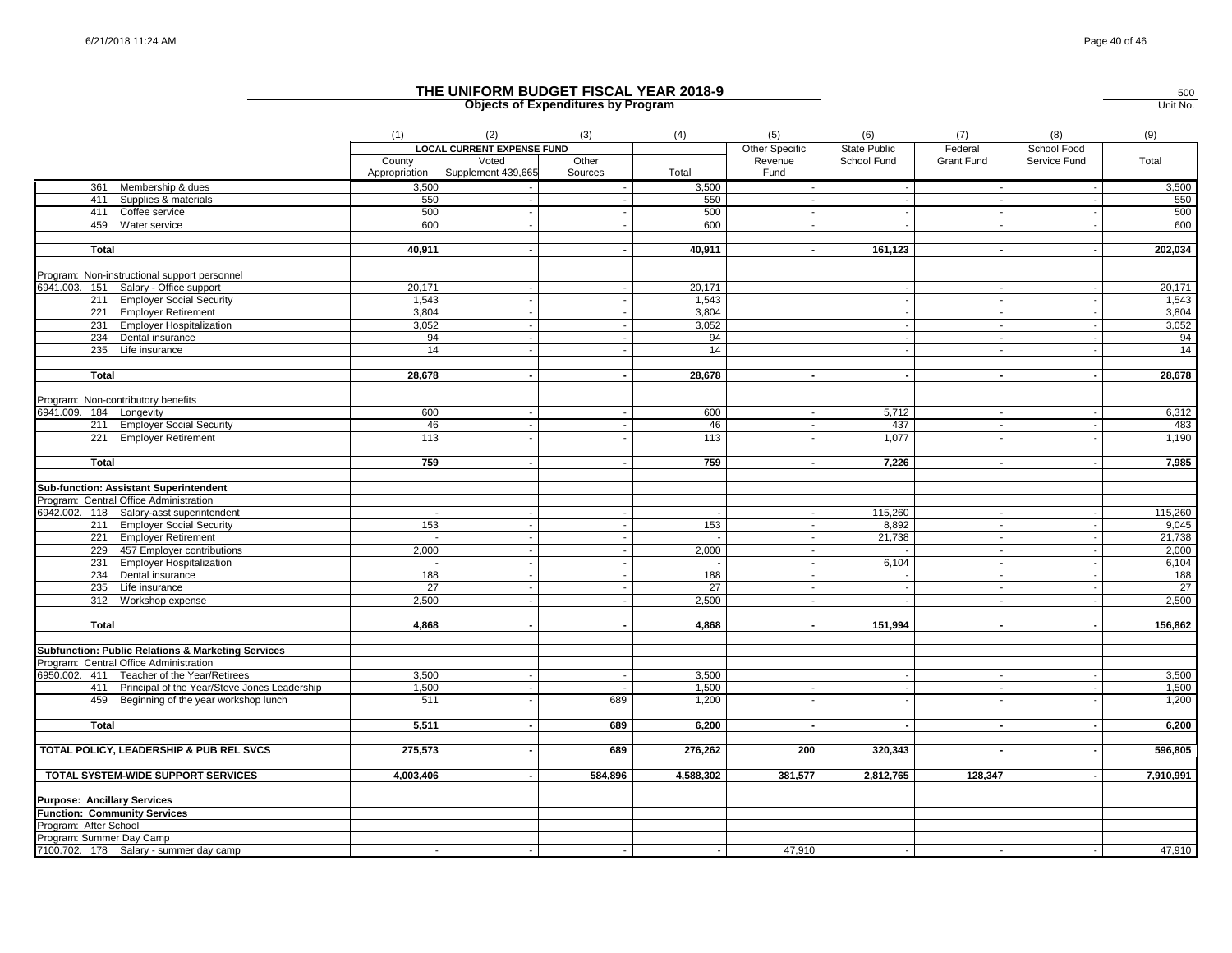|                                                         | (1)             | (2)                               | (3)                      | (4)                                | (5)                      | (6)                                | (7)               | (8)                      | (9)     |
|---------------------------------------------------------|-----------------|-----------------------------------|--------------------------|------------------------------------|--------------------------|------------------------------------|-------------------|--------------------------|---------|
|                                                         |                 | <b>LOCAL CURRENT EXPENSE FUND</b> |                          |                                    | Other Specific           | <b>State Public</b>                | Federal           | School Food              |         |
|                                                         | County          | Voted                             | Other                    |                                    | Revenue                  | School Fund                        | <b>Grant Fund</b> | Service Fund             | Total   |
|                                                         | Appropriation   | Supplement 439,665                | Sources                  | Total                              | Fund                     |                                    |                   |                          |         |
| 211 Employer Social Security                            |                 |                                   |                          |                                    | 3,614                    | $\sim$                             | $\sim$            | $\overline{\phantom{a}}$ | 3,614   |
| 221 Employer Retirement                                 |                 |                                   |                          |                                    | 7,373                    | $\sim$                             | $\sim$            | $\sim$                   | 7,373   |
| 231 Employer Hospitalization                            |                 |                                   |                          |                                    | 100                      |                                    |                   |                          | 100     |
| 234 Dental insurance                                    |                 |                                   |                          | $\sim$                             | 100                      | $\sim$                             |                   |                          | 100     |
| 235 Life insurance                                      |                 |                                   | $\sim$                   | $\sim$                             | 100                      | $\sim$                             | $\sim$            | $\overline{\phantom{a}}$ | 100     |
| 331 Contracted transportation                           |                 |                                   |                          |                                    | 1,500                    |                                    |                   |                          | 1,500   |
| 333 Fieldtrips                                          |                 |                                   |                          | $\sim$                             | 8,550                    | $\sim$                             |                   |                          | 8,550   |
| 411 Supplies & materials                                |                 |                                   | $\overline{\phantom{a}}$ | $\sim$                             | 1,343                    | $\sim$                             | $\blacksquare$    | $\overline{\phantom{a}}$ | 1,343   |
| 422 Playground maintenance supplies                     |                 |                                   |                          |                                    | 2,000                    | $\sim$                             |                   | $\sim$                   | 2,000   |
| 459 Snacks                                              |                 |                                   |                          |                                    | 3,430                    |                                    |                   |                          | 3,430   |
|                                                         |                 |                                   |                          |                                    |                          |                                    |                   |                          |         |
| <b>Total</b>                                            |                 |                                   |                          |                                    | 76,020                   |                                    |                   | $\overline{\phantom{a}}$ | 76,020  |
|                                                         |                 |                                   |                          |                                    |                          |                                    |                   |                          |         |
| <b>TOTAL COMMUNITY SERVICES</b>                         |                 |                                   |                          |                                    | 76,020                   | $\overline{\phantom{a}}$           |                   |                          | 76,020  |
|                                                         |                 |                                   |                          |                                    |                          |                                    |                   |                          |         |
| <b>Function: Nutrition Services</b>                     |                 |                                   |                          |                                    |                          |                                    |                   |                          |         |
| Program: Central Office                                 |                 |                                   |                          |                                    |                          |                                    |                   |                          |         |
| 7200.002. 113 Salary - Director                         |                 |                                   |                          |                                    |                          | 60,549                             |                   |                          | 60,549  |
| 184 Longevity                                           |                 |                                   | 1,211                    | 1,211                              |                          |                                    | $\sim$            | $\overline{\phantom{a}}$ | 1,211   |
| 211 Employer Social Security                            |                 |                                   | 93                       | 93                                 | $\overline{\phantom{a}}$ | 4,632                              | $\overline{a}$    | $\sim$                   | 4,725   |
| 221 Employer Retirement                                 |                 |                                   | 228                      | 228                                |                          | 11,420                             |                   | $\overline{\phantom{a}}$ | 11,648  |
| 231 Employer Hospitalization                            |                 |                                   |                          |                                    |                          | 6,104                              |                   | $\overline{\phantom{a}}$ | 6,104   |
| 234 Dental insurance                                    | 188             |                                   |                          | 188                                |                          | $\sim$                             |                   | $\overline{\phantom{a}}$ | 188     |
| 235<br>Life insurance                                   | $\overline{27}$ |                                   |                          | $\overline{27}$                    |                          |                                    |                   |                          | $^{27}$ |
|                                                         |                 |                                   |                          |                                    |                          |                                    |                   |                          |         |
| <b>Total</b>                                            | 215             |                                   | 1,532                    | 1,747                              |                          | 82,705                             |                   | $\overline{\phantom{a}}$ | 84,452  |
|                                                         |                 |                                   |                          |                                    |                          |                                    |                   |                          |         |
| Program: Child Nutrition                                |                 |                                   |                          |                                    |                          |                                    |                   |                          |         |
| 7200.035. 113 Salary - Director                         |                 |                                   |                          |                                    |                          | $\sim$                             |                   | 60,549                   | 60,549  |
| Salary - Other Assignments<br>151                       |                 |                                   |                          |                                    |                          | $\overline{\phantom{a}}$           |                   | 51,000                   | 51,000  |
| 165<br>Salary - substitute                              |                 |                                   |                          |                                    |                          | $\sim$                             |                   | 20.000                   | 20,000  |
| 174<br>Salary - food service employees                  |                 |                                   | 1,500                    | 1,500                              |                          |                                    |                   | 457,716                  | 459,216 |
| 176<br>Salary - food service managers                   |                 |                                   |                          |                                    |                          |                                    |                   | 194,259                  | 194,259 |
| 184<br>Longevity pay                                    |                 |                                   | $\sim$                   | $\sim$                             | $\overline{\phantom{a}}$ | $\sim$                             | $\sim$            | 6,000                    | 6,000   |
| 185<br>Bonus leave                                      |                 |                                   |                          | $\sim$                             |                          | $\sim$                             |                   | 400                      | 400     |
| 188<br>Annual leave                                     |                 |                                   |                          | $\sim$                             | $\overline{\phantom{a}}$ | $\sim$                             | $\sim$            | 2,000                    | 2,000   |
| 211 Employer Social Security                            |                 |                                   | 115                      | 115                                |                          | $\overline{\phantom{a}}$           | $\blacksquare$    | 51,500                   | 51,615  |
| 221 Employer Retirement                                 |                 |                                   | 283                      | 283                                | $\sim$                   | $\sim$                             | $\sim$            | 105,000                  | 105,283 |
| 231 Employer Hospitalization                            |                 |                                   | 500                      | 500                                |                          | $\overline{\phantom{a}}$           |                   | 168,000                  | 168,500 |
| 232<br>Workers compensation                             |                 |                                   |                          | $\sim$                             | $\overline{\phantom{a}}$ | $\sim$                             |                   | 14,000                   | 14,000  |
|                                                         |                 |                                   |                          |                                    |                          | $\overline{\phantom{a}}$           |                   | 12,500                   | 12,500  |
| 233 Unemployment insurance<br>234<br>Dental insurance   | 3,000           |                                   |                          | 3,000                              | $\overline{\phantom{a}}$ | $\mathbf{r}$                       |                   | 3,000                    | 6,000   |
|                                                         | 1,000           |                                   |                          | 1,000                              |                          | $\sim$                             |                   | 1,000                    | 2,000   |
| 235 Life insurance<br>312 Workshop Expenses             |                 |                                   |                          | $\sim$                             | $\overline{\phantom{a}}$ | $\sim$                             |                   | 2,500                    | 2,500   |
| 313 Advertising cost                                    |                 |                                   | $\blacksquare$           | $\sim$                             | $\sim$                   | $\sim$                             | $\sim$            | 200                      | 200     |
|                                                         |                 |                                   |                          |                                    |                          |                                    |                   |                          |         |
| 314 Printing and binding                                |                 |                                   |                          |                                    | $\overline{\phantom{a}}$ |                                    | $\overline{a}$    | 1,300                    | 1,300   |
| 326<br>Contracted repair & maintenance-equipment<br>332 |                 |                                   |                          | $\sim$                             |                          | $\sim$                             |                   | 15,000                   | 15,000  |
| Travel                                                  |                 |                                   |                          | $\overline{\phantom{a}}$<br>$\sim$ | $\sim$                   | $\overline{\phantom{a}}$<br>$\sim$ | $\sim$            | 5,000                    | 5,000   |
| 344 Mobile communication cost                           |                 |                                   |                          |                                    |                          |                                    |                   | 900                      | 900     |
| 361 Membership dues & fees                              |                 |                                   |                          |                                    |                          | $\sim$                             |                   | 500                      | 500     |
| 411 Uniforms                                            |                 |                                   |                          |                                    |                          |                                    |                   | 2,500                    | 2,500   |
| 411 Supplies & materials                                |                 |                                   |                          |                                    | 700                      | $\sim$                             |                   | 20,000                   | 20,700  |
| 418 Computer software & supplies                        |                 |                                   |                          |                                    |                          |                                    |                   | 12,000                   | 12,000  |
| 422 Repair parts, grease, antifreeze                    |                 |                                   |                          | $\sim$                             | $\overline{\phantom{a}}$ | $\sim$                             |                   | 8.000                    | 8,000   |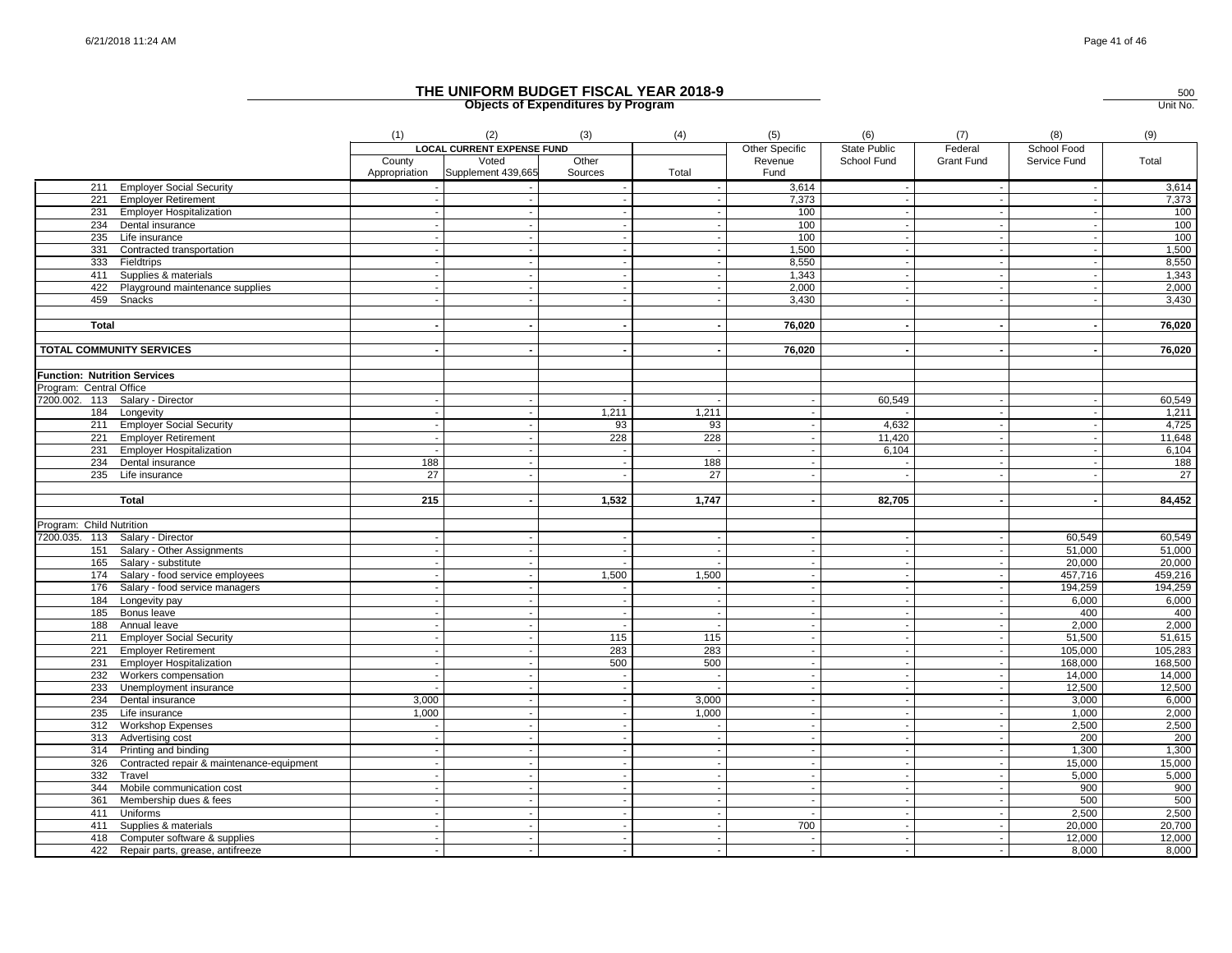|                                                | (1)                     | (2)                               | (3)              | (4)     | (5)                      | (6)                 | (7)        | (8)          | (9)       |
|------------------------------------------------|-------------------------|-----------------------------------|------------------|---------|--------------------------|---------------------|------------|--------------|-----------|
|                                                |                         | <b>LOCAL CURRENT EXPENSE FUND</b> |                  |         | Other Specific           | <b>State Public</b> | Federal    | School Food  |           |
|                                                | County<br>Appropriation | Voted<br>Supplement 439,665       | Other<br>Sources | Total   | Revenue<br>Fund          | School Fund         | Grant Fund | Service Fund | Total     |
| 451 Food purchased                             |                         |                                   | 2,000            | 2,000   | $\sim$                   |                     |            | 885,000      | 887,000   |
| 453 Food Processing supplies                   |                         |                                   |                  |         | $\sim$                   | $\sim$              |            | 60,000       | 60,000    |
| 461 Equipment-inventoried                      |                         |                                   |                  |         | $\overline{\phantom{a}}$ |                     |            | 5,000        | 5,000     |
| 462 Computer equipment-inventoried             |                         |                                   |                  | $\sim$  | $\sim$                   | $\sim$              |            | 1,000        | 1,000     |
| Equipment-capitalized<br>541                   |                         |                                   |                  |         | $\overline{\phantom{a}}$ |                     |            | 85,000       | 85,000    |
| 551<br>Vehicle                                 |                         |                                   |                  | $\sim$  | $\sim$                   | $\sim$              |            | 20,000       | 20,000    |
|                                                |                         |                                   |                  |         |                          |                     |            |              |           |
| <b>Total</b>                                   | 4,000                   |                                   | 4,398            | 8,398   | 700                      |                     |            | 2,270,824    | 2,279,922 |
| Program: Child Nutrition Equipment             |                         |                                   |                  |         |                          |                     |            |              |           |
| 7200.053. 541 Equipment-capitalized            |                         |                                   |                  |         |                          |                     | 7,700      |              | 7,700     |
|                                                |                         |                                   |                  |         |                          |                     |            |              |           |
| <b>Total</b>                                   |                         |                                   |                  |         | $\sim$                   | $\blacksquare$      | 7,700      |              | 7,700     |
|                                                |                         |                                   |                  |         |                          |                     |            |              |           |
| <b>TOTAL NUTRITION SERVICES</b>                | 4,215                   | $\sim$                            | 5,930            | 10,145  | 700                      | 82,705              | 7,700      | 2,270,824    | 2,372,074 |
| <b>TOTAL ANCILLARY SERVICES</b>                | 4,215                   |                                   | 5,930            | 10,145  | 76,720                   | 82,705              | 7,700      | 2,270,824    | 2,448,094 |
|                                                |                         |                                   |                  |         |                          |                     |            |              |           |
| Purpose: Non-Programmed Charges                |                         |                                   |                  |         |                          |                     |            |              |           |
| Function: Payments to Other Governmental Units |                         |                                   |                  |         |                          |                     |            |              |           |
| Program: Charter Schools                       |                         |                                   |                  |         |                          |                     |            |              |           |
| 8100.036. 717 Transfer to Charter Schools      | 560,000                 |                                   | 20,000           | 580,000 |                          |                     |            |              | 580,000   |
|                                                |                         |                                   |                  |         |                          |                     |            |              |           |
| <b>Total</b>                                   | 560,000                 |                                   | 20,000           | 580,000 | $\overline{\phantom{a}}$ | $\sim$              |            |              | 580,000   |
| TOTAL PAYMENTS TO OTHER GOV'T UNITS            | 560,000                 |                                   | 20,000           | 580,000 | $\sim$                   |                     |            |              | 580,000   |
|                                                |                         |                                   |                  |         |                          |                     |            |              |           |
| <b>Function: Unbudgeted Funds</b>              |                         |                                   |                  |         |                          |                     |            |              |           |
|                                                |                         |                                   |                  |         |                          |                     |            |              |           |
| Program: IDEA VI-B Pre-School Grant            |                         |                                   |                  |         |                          |                     |            |              |           |
| 8200.049. 399 Unbudgeted Reserve               |                         |                                   |                  |         |                          |                     | 18,937     |              | 18,937    |
| <b>Total</b>                                   |                         |                                   |                  |         |                          |                     | 18,937     |              |           |
|                                                |                         |                                   |                  |         |                          |                     |            |              | 18,937    |
| Program: ESEA Chapter I                        |                         |                                   |                  |         |                          |                     |            |              |           |
| 8200.050. 399 Unbudgeted Reserve               |                         |                                   |                  |         |                          |                     | 33,960     |              | 33,960    |
|                                                |                         |                                   |                  |         |                          |                     |            |              |           |
| <b>Total</b>                                   |                         |                                   |                  |         |                          |                     | 33,960     |              | 33,960    |
|                                                |                         |                                   |                  |         |                          |                     |            |              |           |
| Program: Program: EHA VI.B Handicapped         |                         |                                   |                  |         |                          |                     |            |              |           |
| 8200.060. 399 Unbudgeted Reserve               |                         |                                   |                  |         |                          |                     | 102,632    |              | 102,632   |
|                                                |                         |                                   |                  |         |                          |                     |            |              |           |
| <b>Total</b>                                   |                         |                                   |                  |         |                          |                     | 102,632    |              | 102,632   |
| Program: Improving Teacher Quality             |                         |                                   |                  |         |                          |                     |            |              |           |
| 8200.103. 399 Unbudgeted Reserve               |                         |                                   |                  |         | $\overline{\phantom{a}}$ |                     | 14,249     |              | 14,249    |
|                                                |                         |                                   |                  |         |                          |                     |            |              |           |
| <b>Total</b>                                   |                         |                                   |                  |         | $\overline{a}$           |                     | 14,249     |              | 14,249    |
|                                                |                         |                                   |                  |         |                          |                     |            |              |           |
| Program: Language Acquisition                  |                         |                                   |                  |         |                          |                     |            |              |           |
| 8200.104. 399 Unbudgeted Reserve               |                         |                                   |                  |         |                          |                     | 310        |              | 310       |
|                                                |                         |                                   |                  |         |                          |                     |            |              |           |
| <b>Total</b>                                   |                         | $\sim$                            | $\blacksquare$   | $\sim$  | $\blacksquare$           |                     | 310        |              | 310       |
|                                                |                         |                                   |                  |         |                          |                     |            |              |           |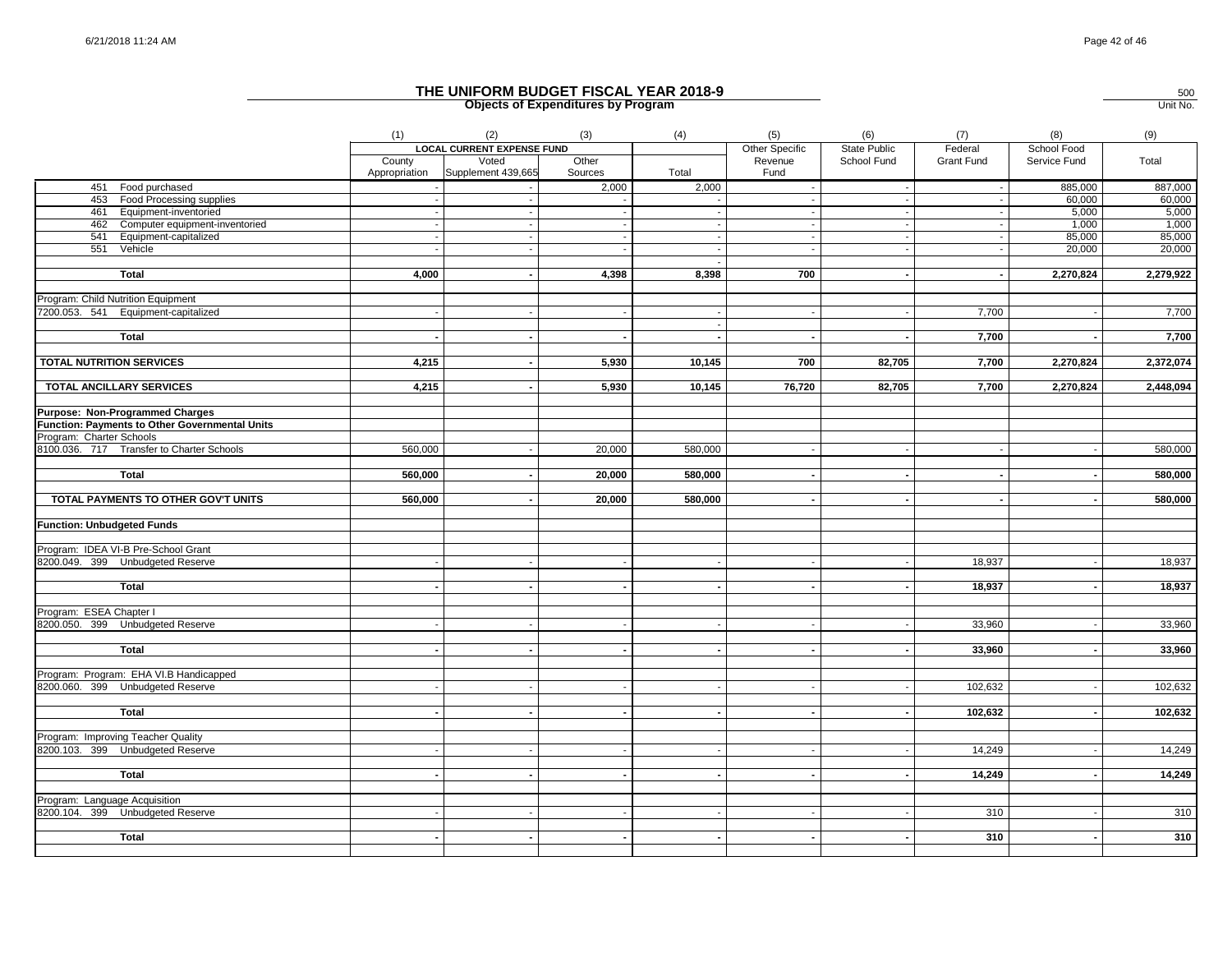|                                                                    | (1)    | (2)                                       | (3)              | (4)    | (5)                      | (6)          | (7)               | (8)          | (9)     |
|--------------------------------------------------------------------|--------|-------------------------------------------|------------------|--------|--------------------------|--------------|-------------------|--------------|---------|
|                                                                    |        | <b>LOCAL CURRENT EXPENSE FUND</b>         |                  |        | Other Specific           | State Public | Federal           | School Food  |         |
|                                                                    | County | Voted<br>Appropriation Supplement 439,665 | Other<br>Sources | Total  | Revenue<br>Fund          | School Fund  | <b>Grant Fund</b> | Service Fund | Total   |
| Program: Title IV                                                  |        |                                           |                  |        |                          |              |                   |              |         |
| 8200.108. 399 Unbudgeted Reserve                                   |        |                                           |                  |        |                          | $\sim$       | 11,555            | $\sim$       | 11,555  |
| <b>Total</b>                                                       |        |                                           |                  |        |                          |              | 11,555            |              | 11,555  |
|                                                                    |        |                                           |                  |        |                          |              |                   |              |         |
| TOTAL UNBUDGETED FUNDS                                             |        |                                           |                  |        |                          |              | 181,643           |              | 181,643 |
| <b>Function: Interfund Transfers</b>                               |        |                                           |                  |        |                          |              |                   |              |         |
| Program: CTE Program Improvement                                   |        |                                           |                  |        |                          |              |                   |              |         |
| 8100.017. 392 Indirect Cost                                        |        |                                           |                  |        |                          |              | 2,181             |              | 2,181   |
|                                                                    |        |                                           |                  |        |                          |              |                   |              |         |
| Total                                                              |        |                                           |                  |        |                          |              | 2,181             |              | 2,181   |
| Program: Child Nutrition                                           |        |                                           |                  |        |                          |              |                   |              |         |
| 8100.035. 392 Indirect Costs                                       |        |                                           |                  |        |                          |              |                   | 175,000      | 175,000 |
| Total                                                              |        |                                           |                  |        |                          |              |                   | 175,000      | 175,000 |
|                                                                    |        |                                           |                  |        |                          |              |                   |              |         |
| Program: Preschool Federal                                         |        |                                           |                  |        |                          |              |                   |              |         |
| 8100.049. 392 Indirect Costs                                       |        |                                           |                  |        | $\overline{\phantom{a}}$ | $\sim$       | 1,615             |              | 1,615   |
|                                                                    |        |                                           |                  |        |                          |              |                   |              |         |
| <b>Total</b>                                                       |        |                                           |                  |        |                          |              | 1,615             |              | 1,615   |
| Program: Title I                                                   |        |                                           |                  |        |                          |              |                   |              |         |
| 8100.050. 392 Indirect Costs                                       |        |                                           |                  |        |                          |              | 8,777             |              | 8,777   |
|                                                                    |        |                                           |                  |        |                          |              |                   |              |         |
| Total                                                              |        |                                           |                  | $\sim$ | $\overline{\phantom{a}}$ | $\sim$       | 8,777             |              | 8,777   |
| EHA VI.B Handicapped                                               |        |                                           |                  |        |                          |              |                   |              |         |
| 8100.060. 392 Indirect Costs                                       |        |                                           |                  |        |                          |              | 37,929            |              | 37,929  |
|                                                                    |        |                                           |                  |        |                          |              |                   |              |         |
| <b>Total</b>                                                       |        |                                           |                  |        |                          |              | 37,929            |              | 37,929  |
| Program: Improving Teacher Quality<br>8100.103. 392 Indirect Costs |        |                                           |                  | $\sim$ | $\overline{\phantom{a}}$ | $\sim$       | 4,455             |              | 4,455   |
|                                                                    |        |                                           |                  |        |                          |              |                   |              |         |
| <b>Total</b>                                                       |        |                                           |                  |        | $\overline{\phantom{a}}$ |              | 4,455             |              | 4,455   |
|                                                                    |        |                                           |                  |        |                          |              |                   |              |         |
| Program: Language Acquisition                                      |        |                                           |                  |        |                          |              |                   |              |         |
| 8100.104. 392 Indirect Costs                                       |        |                                           |                  |        |                          |              | 440               |              | 440     |
| <b>Total</b>                                                       |        |                                           |                  |        | $\overline{\phantom{a}}$ |              | 440               |              | 440     |
|                                                                    |        |                                           |                  |        |                          |              |                   |              |         |
| Program: ESEA Title IV                                             |        |                                           |                  |        |                          |              |                   |              |         |
| 8100.108. 392 Indirect Costs                                       |        |                                           |                  |        |                          |              | 2,999             |              | 2,999   |
| <b>Total</b>                                                       |        |                                           |                  |        |                          |              | 2,999             |              | 2,999   |
|                                                                    |        |                                           |                  |        |                          |              |                   |              |         |
| Program: Indian Education                                          |        |                                           |                  |        |                          |              |                   |              |         |
| 8100.310. 392 Indirect Costs                                       |        |                                           |                  |        | 2,190                    |              |                   |              | 2,190   |
| <b>Total</b>                                                       |        |                                           |                  |        | 2,190                    |              |                   |              | 2,190   |
|                                                                    |        |                                           |                  |        |                          |              |                   |              |         |
| <b>TOTAL INTERFUND TRANSFERS</b>                                   |        |                                           |                  |        | 2,190                    | $\sim$       | 58,396            | 175,000      | 235,586 |
|                                                                    |        |                                           |                  |        |                          |              |                   |              |         |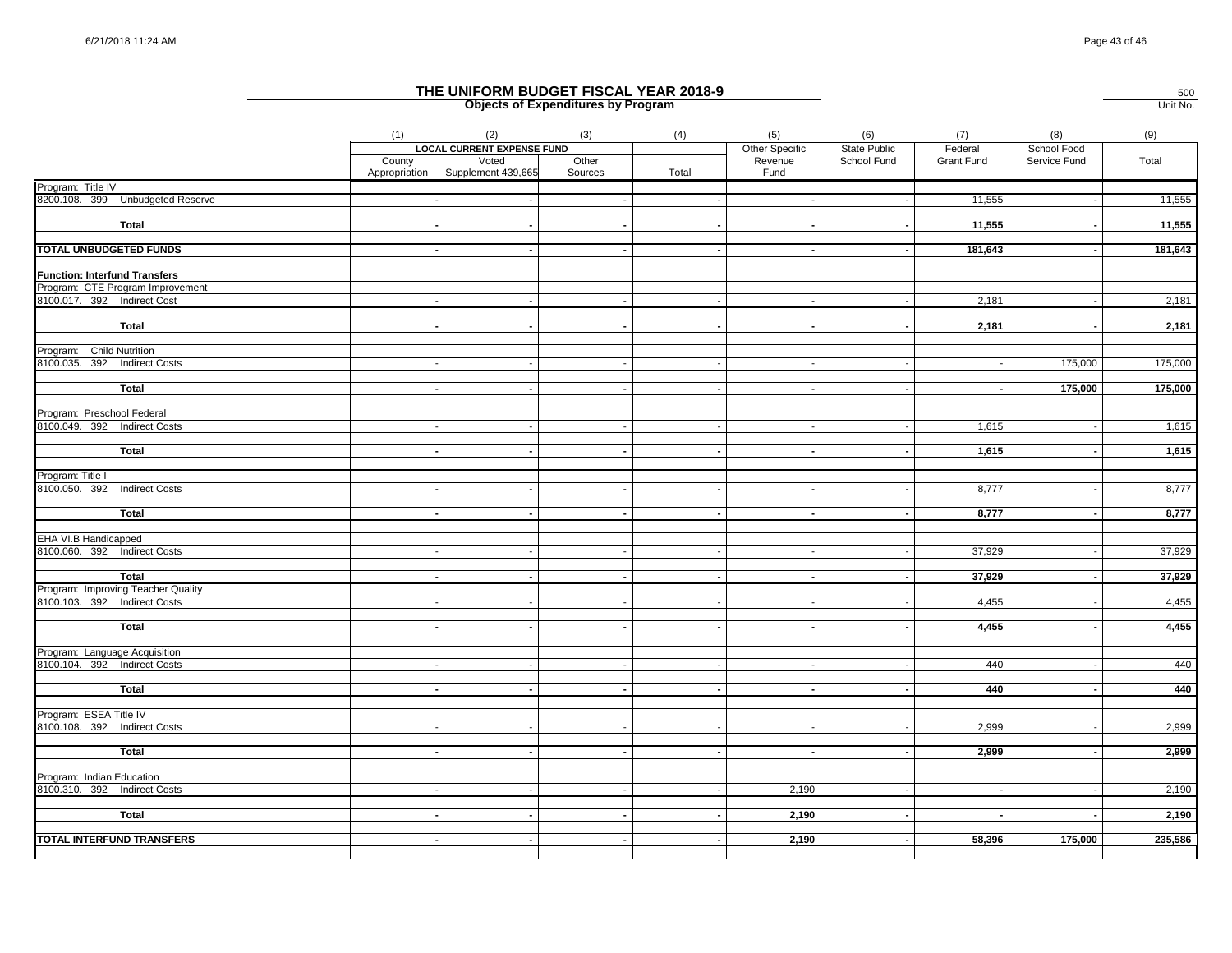|               | (2)     | (3)                           | (4)                                         | (5)                   |                     | (7)               | (8)          | (9)        |
|---------------|---------|-------------------------------|---------------------------------------------|-----------------------|---------------------|-------------------|--------------|------------|
|               |         |                               |                                             | <b>Other Specific</b> | <b>State Public</b> | Federal           | School Food  |            |
| County        | Voted   | Other                         |                                             | Revenue               | School Fund         | <b>Grant Fund</b> | Service Fund | Total      |
| Appropriation |         | Sources                       |                                             | Fund                  |                     |                   |              |            |
|               |         |                               |                                             |                       |                     |                   |              |            |
|               |         |                               |                                             |                       |                     |                   |              |            |
|               |         |                               |                                             | 6,788                 |                     |                   |              | 6,788      |
|               |         |                               |                                             |                       |                     |                   |              |            |
|               |         |                               |                                             | 6,788                 |                     |                   |              | 6,788      |
|               |         |                               |                                             |                       |                     |                   |              |            |
|               |         |                               |                                             |                       |                     |                   |              | 6,788      |
|               |         |                               |                                             |                       |                     |                   |              |            |
|               |         |                               |                                             |                       |                     |                   |              | 1,004,017  |
|               |         |                               |                                             |                       |                     |                   |              |            |
| 7,039,314     | 439,665 | 1,130,467                     | 8,609,446                                   | 1,018,842             | 24,565,164          | 1,774,388         | 2,445,824    | 38,413,664 |
|               |         | Supplement 439,665<br>560,000 | <b>LOCAL CURRENT EXPENSE FUND</b><br>20,000 | Total<br>580,000      | 6,788<br>8,978      |                   | 240,039      | 175,000    |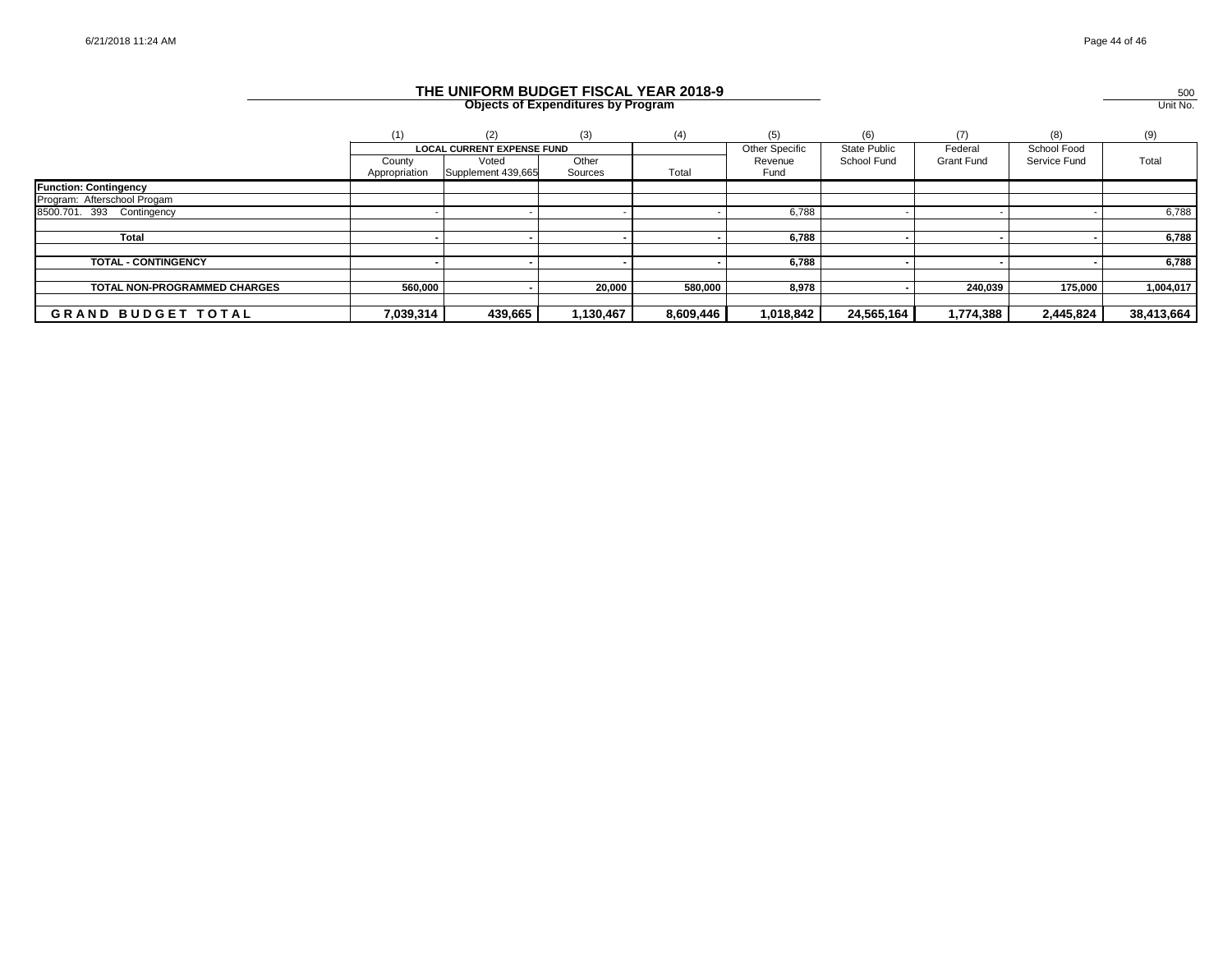#### **THE UNIFORM BUDGET FISCAL YEAR 2018-9**

#### **Capital Outlay - Category I Projects**

**Unit No. 500**

**CATEGORY I PROJECTS: Acquisition of real property and acquistion, construction, enlargement, renovation, or replacement of buildings and other structures for school purposes.**

|                    |                                |                  |                | (3)        |                  | (5)                      | (6)                    |              |
|--------------------|--------------------------------|------------------|----------------|------------|------------------|--------------------------|------------------------|--------------|
|                    |                                |                  |                |            |                  | OTHER SOURCES (Identify) |                        |              |
|                    |                                | <b>INSURANCE</b> | LOCAL          |            | 1/2 CENT         | <b>FUND BALANCE</b>      | <b>COUNTY</b>          | <b>TOTAL</b> |
| PROJECT NO.        | <b>DESCRIPTION</b>             | <b>PROCEEDS</b>  | <b>SOURCES</b> | <b>ADM</b> | <b>SALES TAX</b> | <b>APPROPRIATED</b>      | <b>CAPITAL FUNDING</b> | PROJECT COST |
|                    |                                |                  |                |            |                  |                          |                        |              |
| 4 9009.077.529.304 | ADA accessible doors           |                  |                |            | 60,000           |                          |                        | 60,000       |
| 4 9015.077.529.316 | Window & panel replacement     |                  |                |            | 67,200           |                          |                        | 67,200       |
| 4 9018.077.529.316 | Paving & concrete replacement  |                  |                |            | 30,000           |                          |                        | 30,000       |
| 4 9101.077.529.304 | Roof replacement for book room |                  |                |            | 15,000           |                          |                        | 15,000       |
| 4 9109.077.528.324 | Ceiling in gym                 |                  |                |            | 15.000           |                          |                        | 15,000       |
| 4 9114.077.523     | <b>HVAC-central office</b>     |                  |                |            | 75,000           |                          |                        | 75,000       |
|                    | <b>TOTAL</b>                   |                  |                |            | 262,200          |                          |                        | 262,200      |